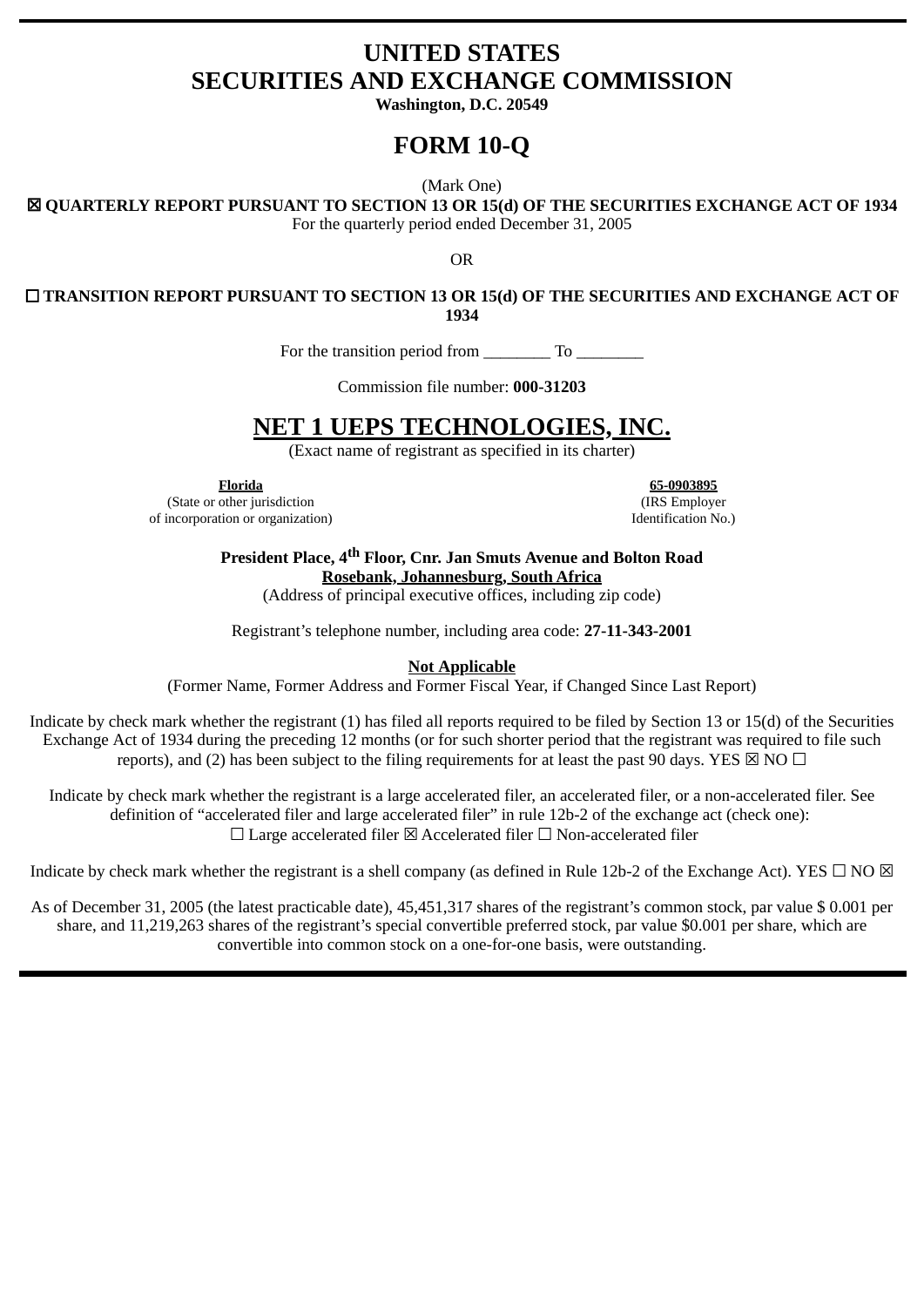# **Form 10-Q**

# **NET 1 UEPS TECHNOLOGIES, INC.**

## **Table of Contents**

### **PART I. FINANCIAL [INFORMATION](#page-2-0)**

| Page No. |
|----------|
|----------|

|                   | тамт в гимарски промиатор                                                                    |           |
|-------------------|----------------------------------------------------------------------------------------------|-----------|
| Item 1.           | <b>Financial Statements</b>                                                                  |           |
|                   | Condensed Consolidated Balance Sheets at December 31, 2005 (Unaudited) and June 30, 2005     |           |
|                   | Unaudited Condensed Consolidated Statements of Operations for the Three and Six Months Ended |           |
|                   | December 31, 2005 and 2004                                                                   |           |
|                   | Unaudited Condensed Consolidated Statements of Cash Flows for the Three and Six Months Ended |           |
|                   | December 31, 2005 and 2004                                                                   |           |
|                   | Notes to Unaudited Condensed Consolidated Financial Statements                               |           |
| Item 2.           | <b>Management's Discussion and Analysis of Financial Condition and Results of Operations</b> | 16        |
| Item 3.           | <b>Quantitative and Qualitative Disclosures About Market Risk</b>                            | 42        |
| Item 4.           | <b>Controls and Procedures</b>                                                               | 43        |
|                   | <b>PART II. OTHER INFORMATION</b>                                                            |           |
| Item 4.           | <b>Submission of Matters to a Vote of Security Holders</b>                                   | <u>44</u> |
| Item 6.           | <b>Exhibits</b>                                                                              | 45        |
| <b>Signatures</b> |                                                                                              | 46        |
|                   |                                                                                              |           |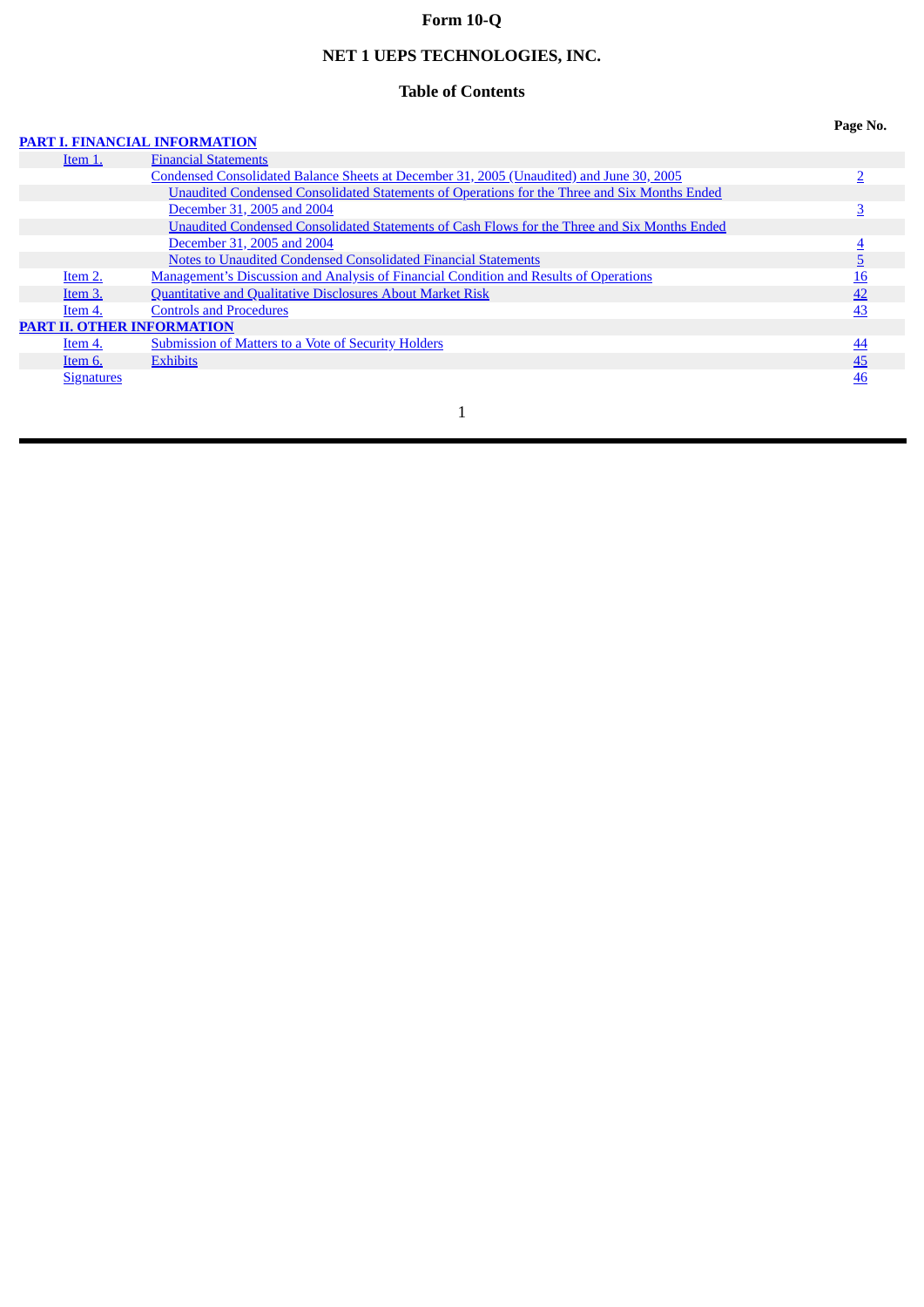<span id="page-2-0"></span>**ITEM 1. FINANCIAL STATEMENTS**

### **NET 1 UEPS TECHNOLOGIES, INC. Condensed Consolidated Balance Sheets**

|                                                                                   | <b>Unaudited</b><br>December 31,<br>2005 | (A)<br><b>June 30,</b><br>2005 |
|-----------------------------------------------------------------------------------|------------------------------------------|--------------------------------|
|                                                                                   | (In thousands, except share data)        |                                |
| <b>ASSETS</b>                                                                     |                                          |                                |
| <b>CURRENT ASSETS</b>                                                             |                                          |                                |
| Cash and cash equivalents                                                         | \$<br>183,902 \$                         | 107,749                        |
| Pre-funded social welfare grants receivable                                       |                                          | 11,567                         |
| Accounts receivable                                                               | 11,689                                   | 15,293                         |
| Finance loans receivable, net of allowances of - December: \$3,672; June: \$3,636 | 10,378                                   | 7,760                          |
| Deferred expenditure on smart cards                                               | 1,458                                    | 3,014                          |
| Inventory                                                                         | 3,428                                    | 1,927                          |
| Deferred income taxes<br>Total current assets                                     | 3,309                                    | 3,354                          |
|                                                                                   | 214,164                                  | 150,664                        |
| <b>LONG TERM RECEIVABLE</b>                                                       | 1,098                                    | 969                            |
| PROPERTY, PLANT AND EQUIPMENT, NET OF ACCUMULATED                                 |                                          |                                |
| DEPRECIATION OF - December: \$23,227; June: \$20,624                              | 5.464                                    | 6,216                          |
| EQUITY ACCOUNTED INVESTMENTS                                                      | 3,542                                    | 1,325                          |
| <b>GOODWILL</b>                                                                   | 15,107                                   | 14,636                         |
| INTANGIBLE ASSETS, NET OF ACCUMULATED AMORTIZATION OF -                           |                                          |                                |
| December: \$6,221; June: \$4,919                                                  | 7,081                                    | 7,944                          |
|                                                                                   |                                          |                                |
| <b>TOTAL ASSETS</b>                                                               | 246,456                                  | 181,754                        |
|                                                                                   |                                          |                                |
| <b>LIABILITIES</b>                                                                |                                          |                                |
| <b>CURRENT LIABILITIES</b>                                                        |                                          |                                |
| Accounts payable                                                                  | 18,336                                   | 20,315                         |
| Income taxes payable                                                              | 9,642                                    | 14,038                         |
| Total current liabilities                                                         | 27,978                                   | 34,353                         |
|                                                                                   |                                          |                                |
| DEFFERRED INCOME TAXES                                                            | 15,051                                   | 10,399                         |
|                                                                                   |                                          |                                |
| <b>TOTAL LIABILITIES</b>                                                          | 43,029                                   | 44,752                         |
|                                                                                   |                                          |                                |
| <b>SHAREHOLDERS' EQUITY</b>                                                       |                                          |                                |
| <b>COMMON STOCK</b>                                                               |                                          |                                |
| Authorized: 83,333,333 with \$0.001 par value;                                    |                                          |                                |
| Issued and outstanding shares - December: 45,451,317; June: 28,548,269            | 46                                       | 29                             |
|                                                                                   |                                          |                                |
| SPECIAL CONVERTIBLE PREFERRED STOCK                                               |                                          |                                |
| Authorized: 50,000,000 with \$0.001 par value;                                    |                                          |                                |
| Issued and outstanding shares - December: 11,219,263; June: 26,733,521            | 11                                       | 27                             |
| <b>B CLASS PREFERENCE SHARES</b>                                                  |                                          |                                |
| Authorized: 330,000,000 with \$0.001 par value;                                   |                                          |                                |
| Issued and outstanding shares (net of shares held by the Company) - December:     |                                          |                                |
| 82,668,272; June: 196,983,841                                                     | 13                                       | 31                             |
|                                                                                   |                                          |                                |
| ADDITIONAL PAID-IN-CAPITAL                                                        | 104,196                                  | 71,960                         |
|                                                                                   |                                          |                                |
| ACCUMULATED OTHER COMPREHENSIVE INCOME                                            | 14,409                                   | 7,314                          |
|                                                                                   |                                          |                                |
| <b>RETAINED EARNINGS</b>                                                          | 84,752                                   | 57,641                         |
|                                                                                   |                                          |                                |
| TOTAL SHAREHOLDERS' EQUITY                                                        | 203,427                                  | 137,002                        |
|                                                                                   |                                          |                                |
| TOTAL LIABILITIES AND SHAREHOLDERS' EQUITY                                        | \$<br>246,456                            | \$<br>181,754                  |

(A) – amounts derived from audited financial statements

See Notes to Unaudited Condensed Consolidated Financial Statements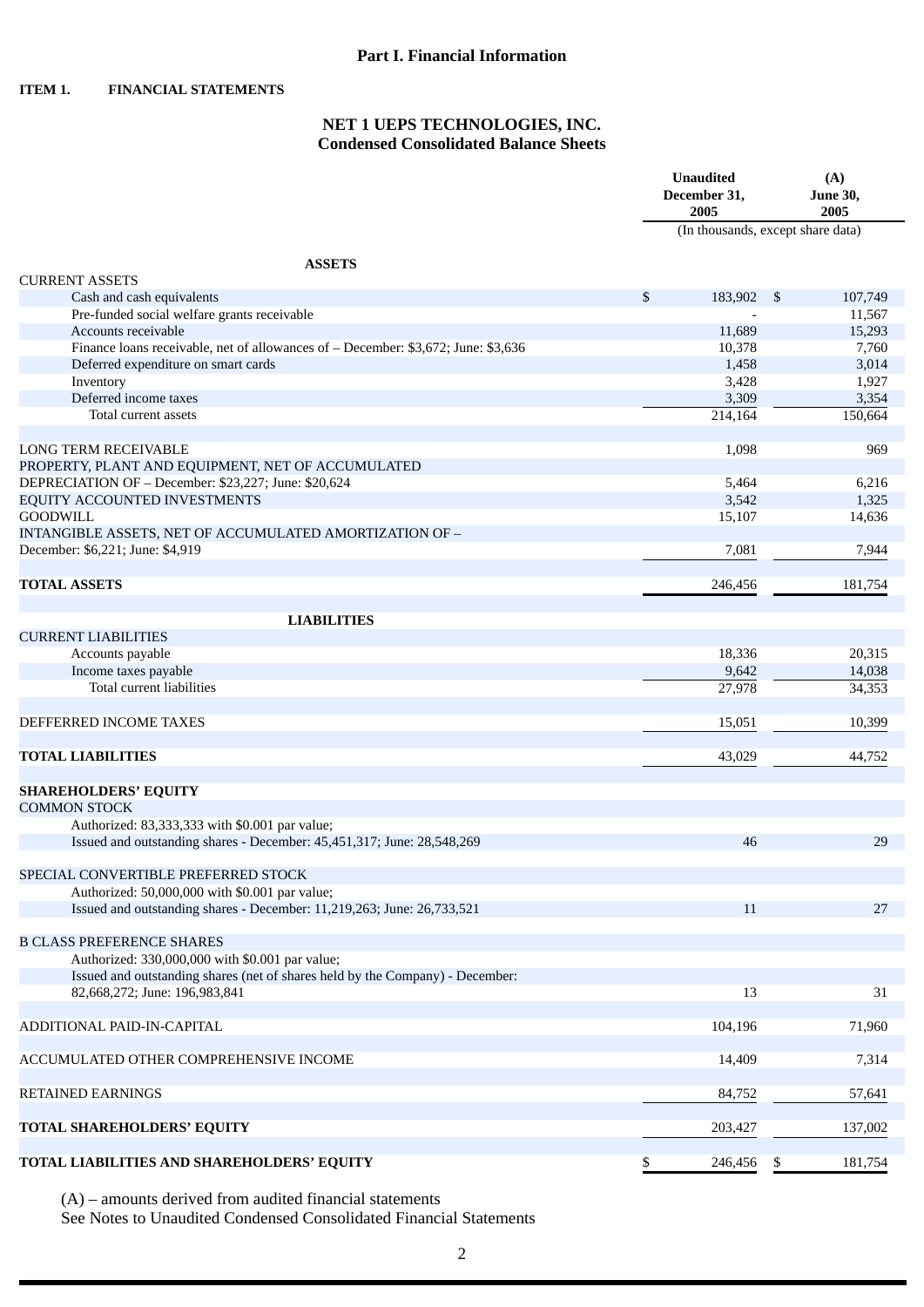### **NET 1 UEPS TECHNOLOGIES, INC. Unaudited Condensed Consolidated Statements of Operations**

<span id="page-3-0"></span>

|                                                     |              | Three months ended              |       |           |    | Six months ended                |               |        |  |  |
|-----------------------------------------------------|--------------|---------------------------------|-------|-----------|----|---------------------------------|---------------|--------|--|--|
|                                                     | December 31, |                                 |       |           |    |                                 | December 31,  |        |  |  |
|                                                     |              | 2005                            |       | 2004      |    | 2005                            |               | 2004   |  |  |
|                                                     |              | (In thousands, except per share |       |           |    | (In thousands, except per share |               |        |  |  |
|                                                     |              |                                 | data) |           |    |                                 | data)         |        |  |  |
| <b>REVENUE</b>                                      | \$           | 47.429                          | -\$   | 45,995 \$ |    | 93,316                          | -\$           | 89,218 |  |  |
| <b>EXPENSE</b>                                      |              |                                 |       |           |    |                                 |               |        |  |  |
| Cost of goods sold, IT processing, servicing and    |              |                                 |       |           |    |                                 |               |        |  |  |
| support                                             |              | 12,908                          |       | 13,978    |    | 24,727                          |               | 28,779 |  |  |
| General and administration                          |              | 11,956                          |       | 12,092    |    | 22,612                          |               | 22,368 |  |  |
| Depreciation and amortization                       |              | 1,365                           |       | 1,654     |    | 2,903                           |               | 3,229  |  |  |
| Costs related to public offering and Nasdaq listing |              | 27                              |       |           |    | 1,504                           |               |        |  |  |
| <b>OPERATING INCOME</b>                             |              | 21,173                          |       | 18,271    |    | 41,570                          |               | 34,842 |  |  |
| <b>INTEREST INCOME, net</b>                         |              | 1,343                           |       | 548       |    | 2,246                           |               | 1,203  |  |  |
| INCOME BEFORE INCOME TAXES                          |              | 22,516                          |       | 18,819    |    | 43,816                          |               | 36,045 |  |  |
| <b>INCOME TAX EXPENSE</b>                           |              | 8,577                           |       | 6,707     |    | 16,988                          |               | 13,915 |  |  |
| NET INCOME FROM CONTINUING OPERATIONS               |              |                                 |       |           |    |                                 |               |        |  |  |
| BEFORE (LOSS) EARNINGS FROM EQUITY                  |              |                                 |       |           |    |                                 |               |        |  |  |
| <b>ACCOUNTED INVESTMENTS</b>                        |              | 13,939                          |       | 12,112    |    | 26,828                          |               | 22,130 |  |  |
| (LOSS) EARNINGS FROM EQUITY ACCOUNTED               |              |                                 |       |           |    |                                 |               |        |  |  |
| <b>INVESTMENTS</b>                                  |              | (7)                             |       | 124       |    | 283                             |               | 333    |  |  |
| <b>NET INCOME</b>                                   | \$           | 13,932                          | \$    | 12,236    | \$ | 27,111                          | <sup>\$</sup> | 22,463 |  |  |
| Net income per share                                |              |                                 |       |           |    |                                 |               |        |  |  |
| Basic earnings, in cents – common stock and linked  |              |                                 |       |           |    |                                 |               |        |  |  |
| units                                               |              | 24.6                            |       | 22.4      |    | 48.1                            |               | 41.0   |  |  |
| Diluted earnings, in cents - common stock and       |              |                                 |       |           |    |                                 |               |        |  |  |
| linked units                                        |              | 24.2                            |       | 22.0      |    | 47.4                            |               | 40.4   |  |  |

See Notes to Unaudited Condensed Consolidated Financial Statements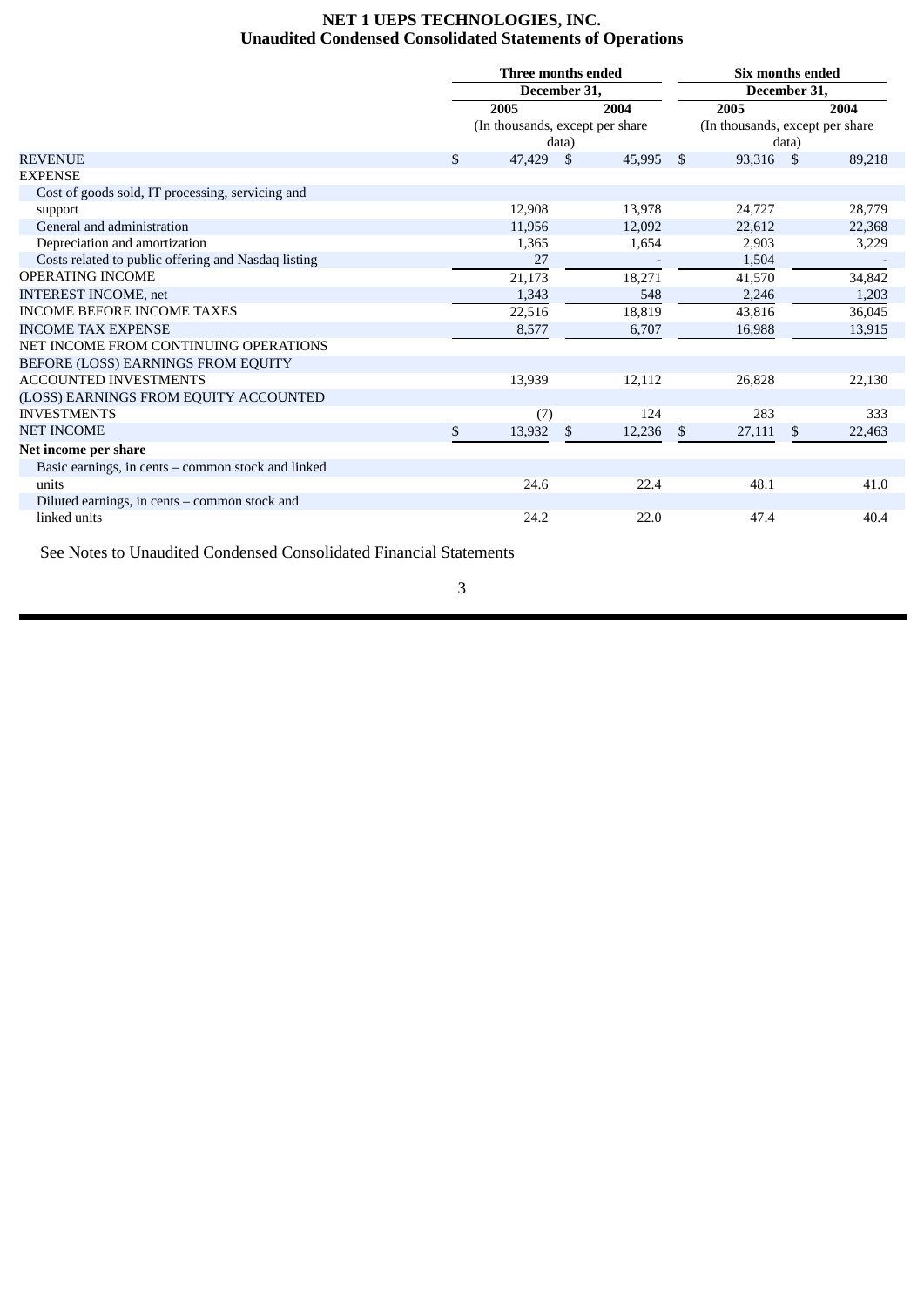### **NET 1 UEPS TECHNOLOGIES, INC. Unaudited Condensed Consolidated Statements of Cash Flows**

<span id="page-4-0"></span>

|                                                                  | Three months ended |    |                    | Six months ended |    |           |  |  |
|------------------------------------------------------------------|--------------------|----|--------------------|------------------|----|-----------|--|--|
|                                                                  | December 31,       |    |                    | December 31,     |    |           |  |  |
|                                                                  | 2005               |    | 2004               | 2005             |    | 2004      |  |  |
|                                                                  | (In thousands)     |    |                    | (In thousands)   |    |           |  |  |
| <b>Cash flows from operating activities</b>                      |                    |    |                    |                  |    |           |  |  |
| Cash received from customers                                     | \$<br>71,810       | \$ | 80,342             | \$<br>110,039    | \$ | 108,969   |  |  |
| Cash paid to suppliers and employees                             | (31,206)           |    | (37, 714)          | (51, 984)        |    | (60, 499) |  |  |
| <b>Cash generated by operations</b>                              | 40,604             |    | 42,628             | 58,055           |    | 48,470    |  |  |
| Interest received                                                | 3,508              |    | 4,246              | 6,323            |    | 7,830     |  |  |
| Finance costs paid                                               | (2, 188)           |    | (3,681)            | (4,079)          |    | (6,614)   |  |  |
| Income taxes paid                                                | (8,923)            |    | (25, 803)          | (18,075)         |    | (31, 984) |  |  |
| Net cash provided by operating activities                        | 33,001             |    | 17,390             | 42,224           |    | 17,702    |  |  |
| <b>Cash flows from investing activities</b>                      |                    |    |                    |                  |    |           |  |  |
| Capital expenditures                                             | (346)              |    | (779)              | (888)            |    | (1, 722)  |  |  |
| Proceeds from disposal of property, plant and equipment          | 80                 |    | 5                  | 84               |    | 21        |  |  |
| Acquisition of equity interest in and advance of loans to equity |                    |    |                    |                  |    |           |  |  |
| accounted investment                                             |                    |    |                    | (1,851)          |    |           |  |  |
| Net cash used in investing activities                            | (266)              |    | $\overline{(774)}$ | (2,655)          |    | (1,701)   |  |  |
| <b>Cash flows from financing activities</b>                      |                    |    |                    |                  |    |           |  |  |
| Proceeds from issue of share capital, net of share issue         |                    |    |                    |                  |    |           |  |  |
| expenses                                                         |                    |    |                    | 32,219           |    |           |  |  |
| Repayment of bank overdrafts                                     |                    |    |                    |                  |    | (19)      |  |  |
| Net cash provided by (used in) financing activities              |                    |    |                    | 32,219           |    | (19)      |  |  |
| Effect of exchange rate changes on cash                          | (1,034)            |    | 11,098             | 4,365            |    | 9,052     |  |  |
|                                                                  |                    |    |                    |                  |    |           |  |  |
| Net increase in cash and cash equivalents                        | 31,701             |    | 27,714             | 76,153           |    | 25,034    |  |  |
| Cash and cash equivalents - beginning of period                  | 152,201            |    | 77,602             | 107,749          |    | 80,282    |  |  |
| Cash and cash equivalents at end of period                       | \$<br>183,902      |    | 105,316            | 183,902          | \$ | 105,316   |  |  |

See Notes to Unaudited Condensed Consolidated Financial Statements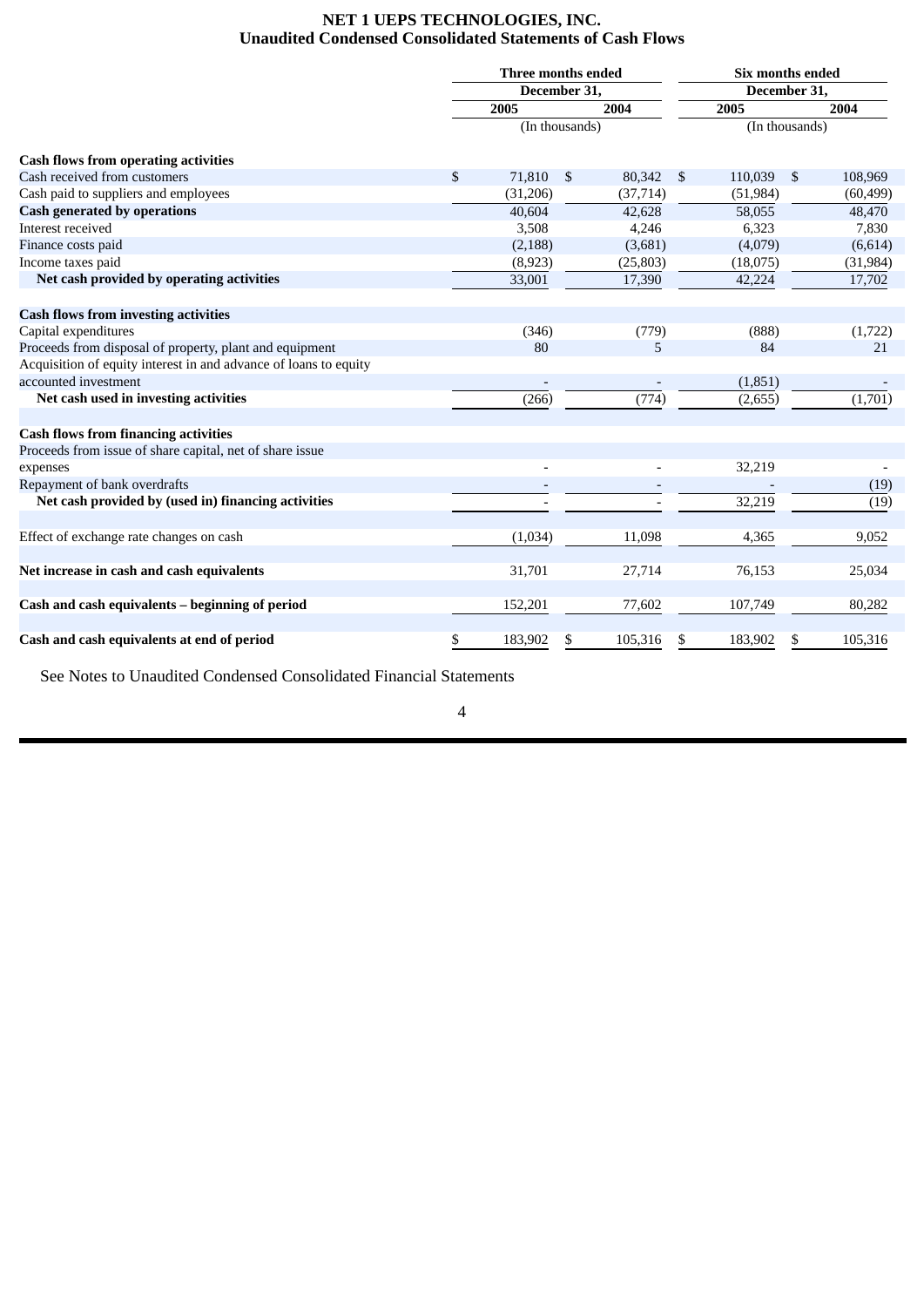### **NET 1 UEPS TECHNOLOGIES, INC. Notes to the Unaudited Condensed Consolidated Financial Statements for the three and six months ended December 31, 2005 and 2004 (All amounts stated in thousands of United States Dollars, unless otherwise stated)**

#### <span id="page-5-0"></span>**1. Basis of Presentation and Summary of Significant Accounting Policies**

#### **Unaudited Interim Financial Information**

On June 7, 2004, the Company completed a transaction, which is more fully described in the Company's Annual Report on Form 10-K for the year ended June 30, 2005, in which the former shareholders of Net 1 Applied Technology Holdings Limited, or Aplitec, acquired a majority voting interest in the Company. In accordance with U.S. generally accepted accounting principles ("US GAAP"), the Company accounted for the Aplitec transaction as a reverse acquisition, which requires that the company whose shareholders retained a majority voting interest in a combined business be treated as the acquiror for accounting purposes. References to the "Company" refer to Net1 and its consolidated subsidiaries, including Aplitec, unless the context otherwise requires. References to Net1 are references solely to Net 1 UEPS Technologies, Inc.

The accompanying unaudited condensed consolidated financial statements include all majority owned subsidiaries over which the Company exercises control and have been prepared in accordance with the rules and regulations of the Securities and Exchange Commission for Quarterly Results on Form 10-Q and include all of the information and disclosures required by US GAAP for interim financial reporting. The results of operations for the three and six months ended December 31, 2005 and 2004 are not necessarily indicative of the results for the full year. The Company believes that the disclosures are adequate to make the information presented not misleading.

These financial statements should be read in conjunction with the financial statements, accounting policies and financial notes thereto included in the Company's Annual Report on Form 10-K for the fiscal year ended June 30, 2005. In the opinion of management, the accompanying unaudited condensed consolidated financial statements reflect all adjustments (consisting only of normal recurring adjustments), which are necessary for a fair representation of financial results for the interim periods presented.

#### *Stock-Based Compensation*

Financial Accounting Standards Board ("FASB") Statement No. 123 (revised 2004)*, Share-Based Payment, ("*FAS 123R*")* was issued in December 2004 and replaces FASB Statement No. 123, *Accounting for Stock-Based Compensation* ("FAS 123") and supersedes Accounting Principles Board Opinion No. 25, *Accounting for Stock Issued to Employees* ("APB 25"). FAS 123R requires that the cost resulting from all share-based payment transactions be recognized in the financial statements at fair value and that excess tax benefits be reported as a financing cash inflow rather than as a reduction of taxes paid. FAS 123R is effective for the Company from July 1, 2005. FAS 123R requires public companies to account for share-based payments using the modifiedprospective method and permits public companies also to account for share-based payments using the modified-retrospective method. Under the modified-prospective method, from the effective date, compensation cost is recognized based on the requirements of FAS 123R for all new share-based awards and based on the requirements of FAS 123 for all awards granted prior to the effective date of FAS 123R that remain unvested on the effective date. The modified-retrospective method permits companies to restate, based on the amounts previously recognized under FAS 123 for pro forma disclosure purposes, either all prior periods presented or prior interim periods in the year of adoption. The adoption of the modified-prospective method on July 1, 2005 by the Company did not have an impact on its overall results of operations or financial position

There was no stock-based compensation charge under FAS 123R for the three or six months ended December 31, 2005. There was no stock compensation charge under APB 25 for the three and six months ended December 31, 2004. There would have been no charge had compensation expense for share options granted under the stock option plan been determined based on fair value at the grant dates consistent with the method required in accordance with FAS 123.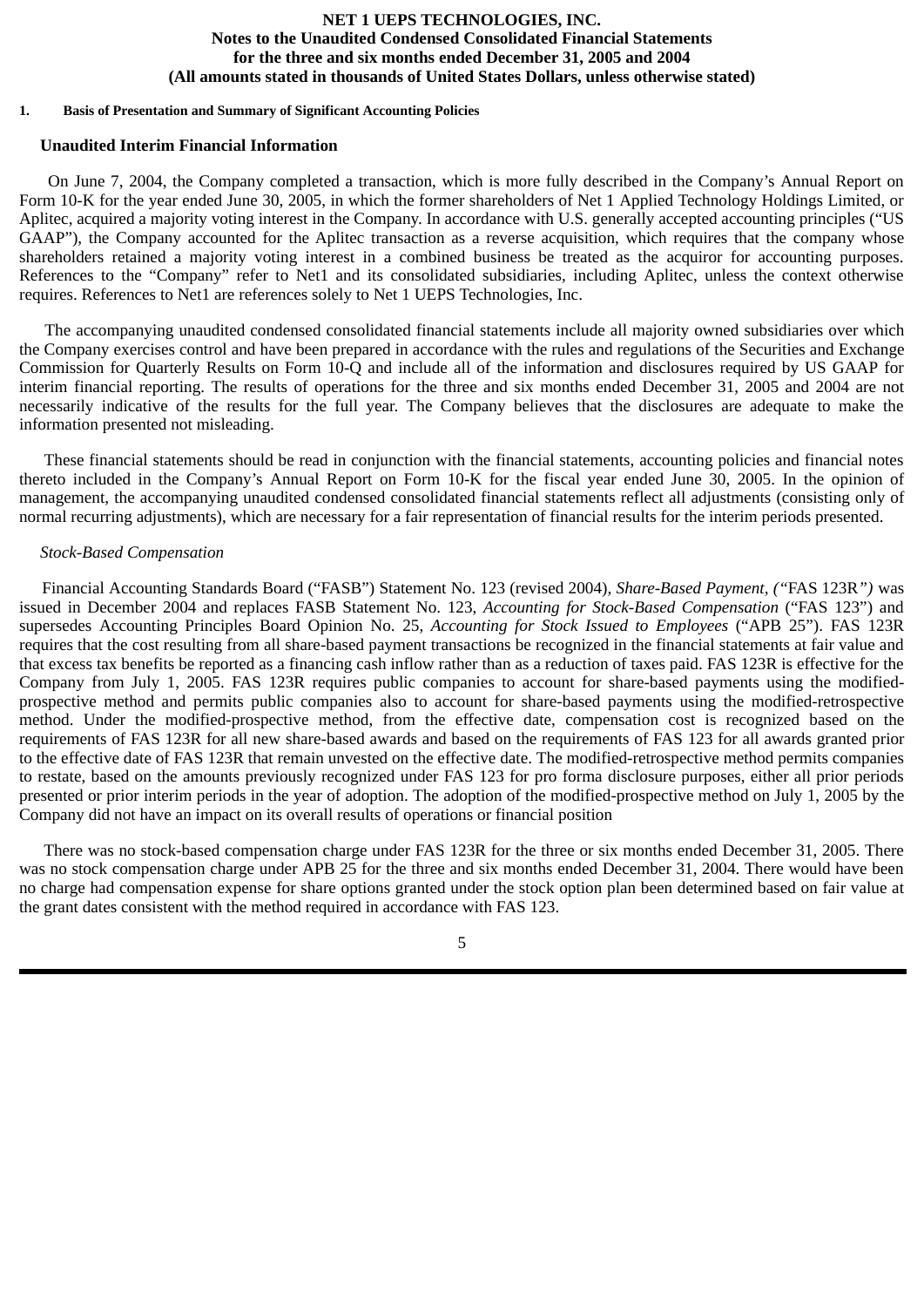#### **1. Basis of Presentation and Summary of Significant Accounting Policies (continued)**

#### *Translation of foreign currencies*

The functional currency of the Company is the South African rand, or ZAR, and its reporting currency is the U.S. dollar. The current rate method is used to translate the financial statements of the Company to U.S. dollars. Under the current rate method, assets and liabilities are translated at the exchange rates in effect at the balance sheet date. Revenues and expenses are translated at average rates for the period. Translation gains and losses are reported in accumulated other comprehensive income in shareholders' equity.

Foreign exchange transactions are translated at the spot rate ruling at the date of the transaction. Monetary items are translated at the closing spot rate at the balance sheet date. Transactional gains and losses are recognized in income for the period.

#### *Recent accounting pronouncements adopted*

In November 2005, the FASB issued FASB Staff Position ("FSP") FAS No. 123(R)-3, "*Transition Election Related to Accounting for the Tax Effects of Share-Based Payment Awards*." ("FSP FAS 123(R)-3") This FSP provides a practical exception when a company transitions to the accounting requirements in FAS 123R*.* FAS 123R requires a company to calculate the pool of excess tax benefits available to absorb tax deficiencies recognized subsequent to adopting FAS 123R (termed the APIC Pool), assuming the company had been following the recognition provisions prescribed by FAS 123*.* The FASB learned that several companies do not have the necessary historical information to calculate the APIC pool as envisioned by FAS 123R and accordingly, the FASB decided to allow a practical exception as documented in the FSP. FSP FAS 123(R)-3 is effective immediately. The adoption of the statement by the Company did not have an impact on its overall results of operations or financial position.

In December 2005, the FASB issued FSP SOP 94-6-1, "*Terms of Loan Products That May Give Rise to a Concentration of a Credit Risk*." The FSP addresses (1) the circumstances under which the terms of the loan products give rise to a concentration of credit risk and (2) the disclosures or other accounting considerations that apply for entities that originate, hold, guarantee, service, or invest in loan products with terms that may give rise to a concentration of credit risk. The FASB believes judgment is required to determine whether loan products have terms that give rise to a concentration of credit risk. Companies are required to apply the guidance in the FSP to reporting periods ending after December 19, 2005. The adoption of the statement by the Company did not have an impact on its overall results of operations or financial position.

In June 2005, the Emerging Issues Task Force ("EITF") ratified the modification of Paragraph 19 of FASB Statement No. 131, *Disclosures About Segments of an Enterprise and Related Information ("FAS 131")*, which indicates that operating segments that do not meet the quantitative thresholds included in paragraph 18 of FAS 131 may be combined with information about other operating segments that also do not meet these quantitative thresholds to produce a reportable segment if they share a majority of the aggregation criteria listed in paragraph 17 of FAS 131. The disclosure requirements are effective for fiscal years ending after September 15, 2005. The adoption of the statement by the Company did not have an impact on its segmental disclosures.

#### *Recent accounting pronouncements not yet adopted as of December 31, 2005*

In November 2005, the FASB issued FSP FAS No. 115-1 and 124-1, "*The Meaning of Other-Than-Temporary Impairment and Its Application to Certain Investments*." The guidance in this FSP addresses the determination of when an investment is considered impaired, whether that impairment is other than temporary, and the measurement of an impairment loss. The FSP also includes accounting considerations subsequent to the recognition of an other-than-temporary impairment and requires certain disclosures about unrealized losses that have not been recognized as other-than-temporary impairments. FSP FAS No. 115-1 and FAS 124-1 is effective for the Company in the third quarter of fiscal year 2006. The adoption of the statement by the Company is not expected to have an impact on its overall results of operations or financial position.

In October 2005, the FASB issued FSP FAS 13-1, "*Accounting for Rental Costs Incurred during a Construction Period*." The FASB concludes in this FSP that rental costs associated with ground or building operating leases that are incurred during a construction period should be expensed. The FASB believes there is no distinction between the right to use a leased asset during the construction period and the right to use that asset after the construction period. Companies are required to apply the guidance in the FSP to the first reporting period beginning after December 15, 2005. The adoption of the statement by the Company is not expected to have an impact on its overall results of operations or financial position.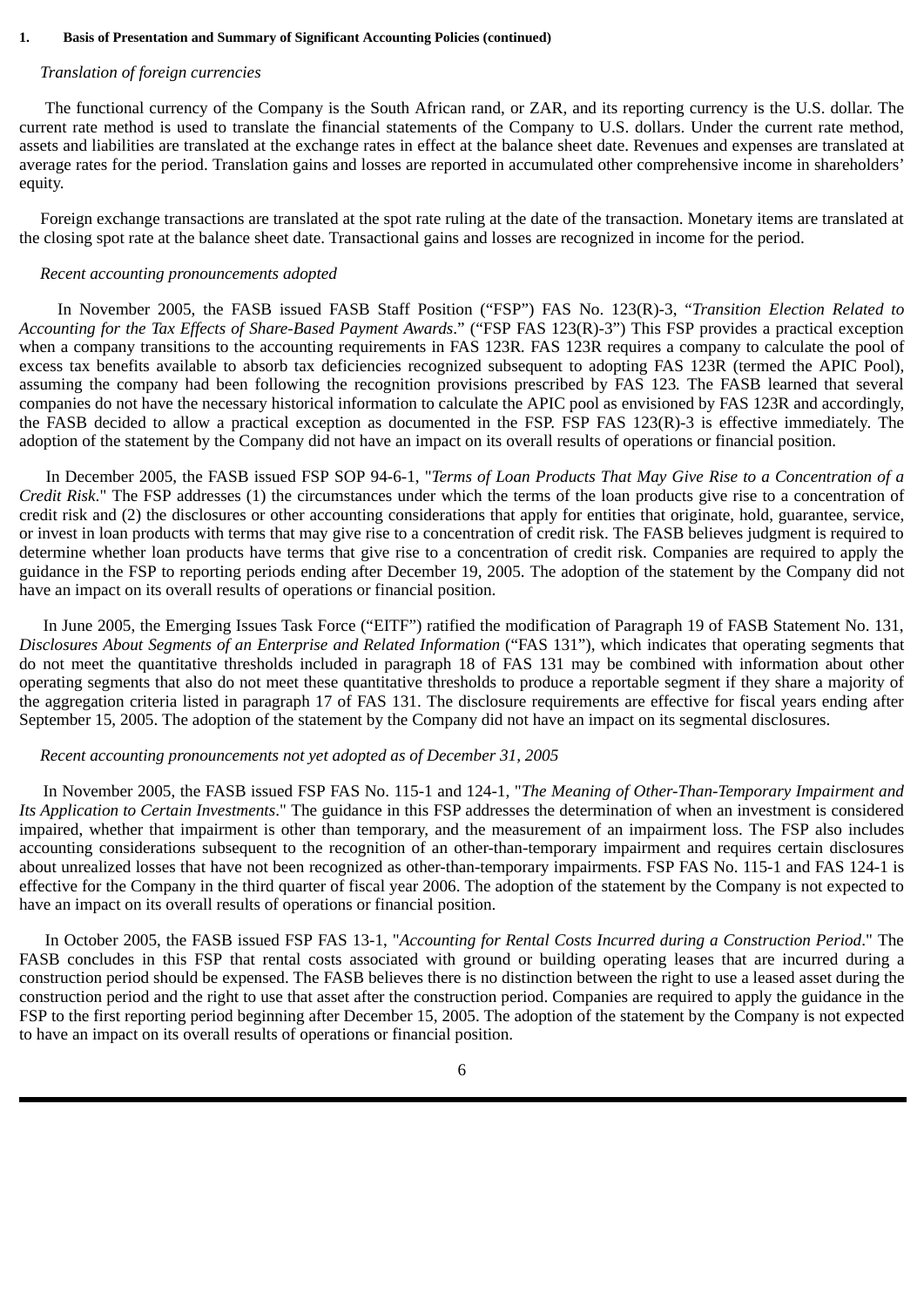#### **2. Goodwill and Intangible Assets**

Summarized below is the movement in the gross carrying value and accumulated amortization of goodwill for the six months ended December 31, 2005.

|                                            | Gross<br>carrying<br>value | Accumulated<br>amortization | <b>Net</b><br>carrying<br>value |
|--------------------------------------------|----------------------------|-----------------------------|---------------------------------|
| Balance as of July 1, 2005                 | \$<br>18,476               | $(3,840)$ \$                | 14,636                          |
| Foreign currency adjustment <sup>(1)</sup> | 676                        | (205)                       | 471                             |
| Balance as of December 31, 2005            | 19.152                     | $(4,045)$ \$                | 15,107                          |

(1) – the Foreign currency adjustment represents the effects of the fluctuations between the South African Rand and the United States dollar on the gross carrying value and accumulated amortization.

Summarized below is the movement in the gross carrying value and accumulated amortization of goodwill for the year ended June 30, 2005.

|                                      |   | Gross<br>carrying<br>value | Accumulated<br>amortization | <b>Net</b><br>carrying<br>value |
|--------------------------------------|---|----------------------------|-----------------------------|---------------------------------|
| Balance as of June 30, 2004          | Φ | 19,302                     | $(4,090)$ \$                | 15,212                          |
| Foreign currency adjustment $^{(1)}$ |   | (826)                      | 250                         | (576)                           |
| Balance as of June 30, 2005          |   | 18,476                     | $(3,840)$ \$                | 14,636                          |

(1) – the Foreign currency adjustment represents the effects of the fluctuations between the South African Rand and the United States dollar on the gross carrying value and accumulated amortization.

Summarized below is the carrying value and accumulated amortization of the intangible assets as of December 31 and June 30, 2005:

|                                 | As of December 31, 2005    |        |                             |         |                                 |       | As of June 30, 2005        |        |                             |         |  |                          |
|---------------------------------|----------------------------|--------|-----------------------------|---------|---------------------------------|-------|----------------------------|--------|-----------------------------|---------|--|--------------------------|
|                                 | Gross<br>carrying<br>value |        | Accumulated<br>amortization |         | <b>Net</b><br>carrying<br>value |       | Gross<br>carrying<br>value |        | Accumulated<br>amortization |         |  | Net<br>carrying<br>value |
| Finite-lived intangible assets: |                            |        |                             |         |                                 |       |                            |        |                             |         |  |                          |
| FTS patent                      |                            | 6.038  |                             | (3,322) |                                 | 2,716 | - S                        | 5,733  |                             | (2,867) |  | 2,866                    |
| Contract rights                 |                            | 2.644  |                             | (1,836) |                                 | 808   |                            | 2,510  |                             | (1,325) |  | 1,185                    |
| Customer contracts              |                            | 114    |                             | (38)    |                                 | 76    |                            | 114    |                             | (26)    |  | 88                       |
| <b>Exclusive licences</b>       |                            | 4,506  |                             | (1,025) |                                 | 3,481 |                            | 4,506  |                             | (701)   |  | 3,805                    |
| Total finite-lived intangible   |                            |        |                             |         |                                 |       |                            |        |                             |         |  |                          |
| assets                          |                            | 13,302 |                             | (6,221) |                                 | 7,081 |                            | 12.863 |                             | (4,919) |  | 7,944                    |

Aggregate amortization expense on the finite-lived intangible assets for the three and six months ended December 31, 2005 was approximately \$0.5 million and \$1.2 million, respectively (three and six months to December 31, 2004: \$0.6 million and \$1.1 million, respectively). Estimated amortization expense to be reported in future periods is estimated at \$2.1 million per annum, however this amount could differ from the actual amortization as a result of changes in useful lives and other relevant factors.

As required by FASB Statement No. 141, *Business Combinations*, goodwill has been allocated to the Company's reportable transaction-based activities, smart cards accounts, financial services and hardware, software and related technology sales segments as follows:

|                                                 | As of December 31, 2005  |  |                                    |  |                       |  |  |  |  |
|-------------------------------------------------|--------------------------|--|------------------------------------|--|-----------------------|--|--|--|--|
|                                                 | Cost                     |  | <b>Accumulated</b><br>amortization |  | Net carrying<br>value |  |  |  |  |
| Transaction-based activities                    | 3,798                    |  | $(1,120)$ \$                       |  | 2,678                 |  |  |  |  |
| Smart card accounts                             | $\overline{\phantom{a}}$ |  |                                    |  |                       |  |  |  |  |
| Financial services                              | 7,770                    |  | (2,180)                            |  | 5,590                 |  |  |  |  |
| Hardware, software and related technology sales | 7,584                    |  | (745)                              |  | 6,839                 |  |  |  |  |
| <b>Total</b>                                    | 19,152                   |  | (4,045)                            |  | 15,107                |  |  |  |  |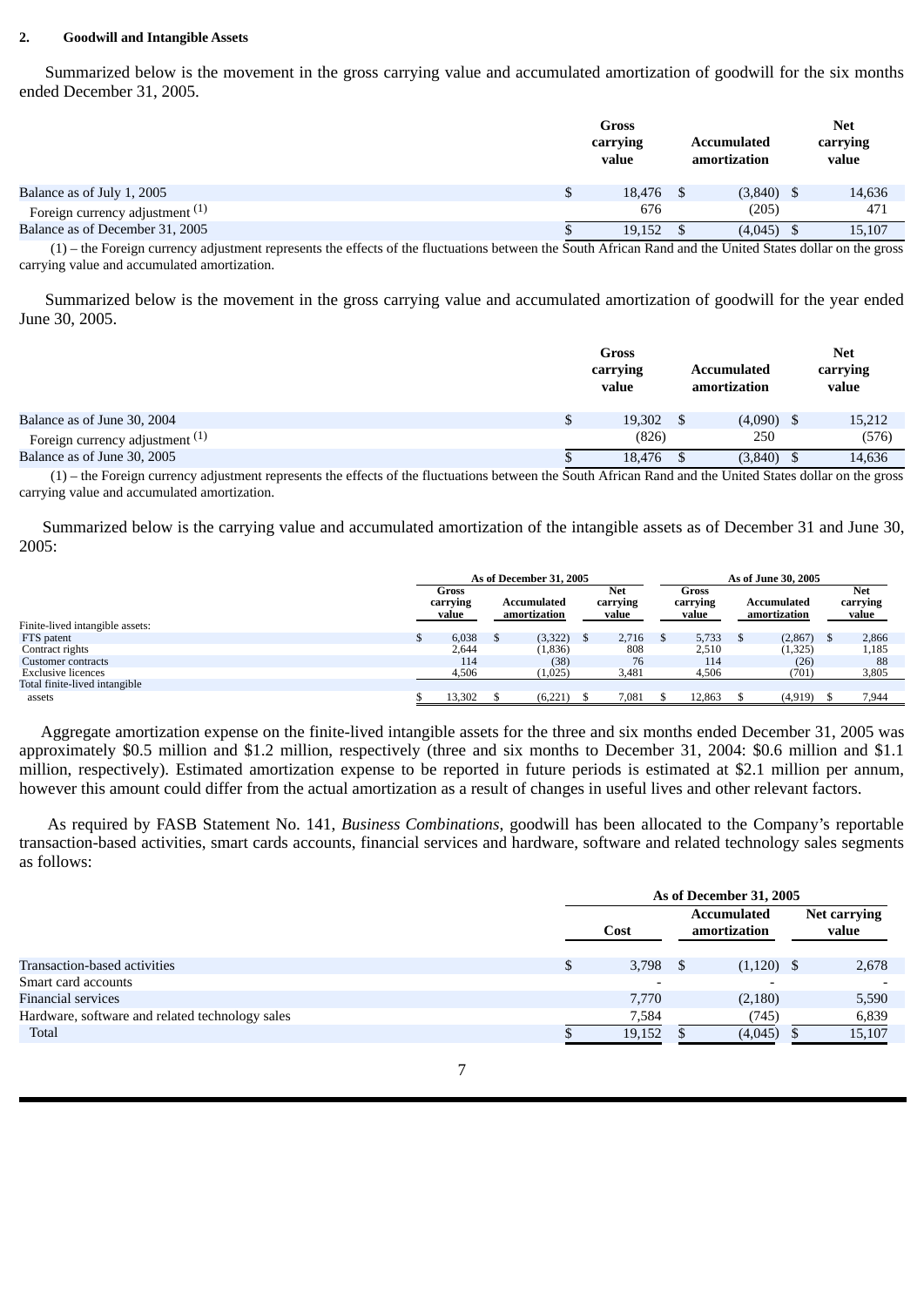#### **2. Goodwill and Intangible Assets (continued)**

|                                                 | As of June 30, 2005      |  |                                    |  |                       |  |  |  |  |
|-------------------------------------------------|--------------------------|--|------------------------------------|--|-----------------------|--|--|--|--|
|                                                 | Cost                     |  | <b>Accumulated</b><br>amortization |  | Net carrying<br>value |  |  |  |  |
| Transaction-based activities                    | $3,606$ \$               |  | $(1,063)$ \$                       |  | 2,543                 |  |  |  |  |
| Smart card accounts                             | $\overline{\phantom{a}}$ |  | $\overline{\phantom{0}}$           |  |                       |  |  |  |  |
| Financial services                              | 7,376                    |  | (2,068)                            |  | 5,308                 |  |  |  |  |
| Hardware, software and related technology sales | 7,494                    |  | (709)                              |  | 6,785                 |  |  |  |  |
| Total                                           | 18,476                   |  | (3, 840)                           |  | 14,636                |  |  |  |  |

#### **3. Capital structure and creditor rights attached to the B Class Loans**

The Company's balance sheet reflects two classes of equity - common stock and linked units.

The linked units comprise the following instruments which are linked and cannot be traded separately:

- a right to special convertible preferred stock,
- B Class preference shares in Net 1 Applied Technologies South Africa Limited ("New Aplitec") and
- B Class loans issued by New Aplitec.

Although the linked units include certain instruments (the B Class preference shares and the B Class loans) that are legally equity of a subsidiary of the Company, they have been treated as equity of the Company and recorded as part of shareholders' equity in these condensed consolidated financial statements, in recognition of their substance, which is economically equivalent to that of common stock.

The B Class loans referred to above are not considered to be a liability in accordance with FAS 150, *Accounting for Certain Financial Instruments with Characteristics of Both Equity and Liability*, as New Aplitec does not have an obligation to transfer assets to its shareholders in respect of the loans. In addition, any distributions relating to the loans are solely at the discretion of New Aplitec.

*Voting rights* –Holders of shares of special convertible preferred stock have the same voting rights as holders of common stock. Therefore, a linked unit-holder is able to vote on the same matters as a holder of common stock, including the selection of directors, corporate decisions submitted to shareholder vote, and decisions regarding distribution of earnings. In addition, the special convertible preferred stock does not provide any additional rights with respect to control of the Company not shared by holders of common stock.

*Dividend rights* –Holders of common stock and linked units have similar rights to the distribution of the Company's earnings.

*Liquidation rights* – In the event of a liquidation of the Company or New Aplitec, the linked units are automatically convertible into common stock of the Company, thereby allowing a linked unit holder to have identical liquidation rights to a holder of common stock in the event of liquidation.

 *Sale rights* – A linked unit holder can only dispose of its interest in the Company by 1) converting the linked units into common stock and 2) selling the common stock on the open market. Therefore, a holder of the linked units receives the same risk and rewards in market price fluctuation as a common stockholder of the Company.

#### *Common stock*

 Holders of shares of the Company's common stock are entitled to receive dividends and other distributions when declared by the Company's board of directors out of funds available. Payment of dividends and distributions is subject to certain restrictions under the Florida Business Corporation Act, including the requirement that after making any distribution the Company must be able to meet its debts as they become due in the usual course of its business.

Upon voluntary or involuntary liquidation, dissolution or winding up of the Company, holders of common stock share ratably in the assets remaining after payments to creditors and provision for the preference of any preferred stock according to its terms. There are no pre-emptive or other subscription rights, conversion rights or redemption or scheduled installment payment provisions relating to shares of common stock. All of the outstanding shares of common stock are fully paid and non-assessable.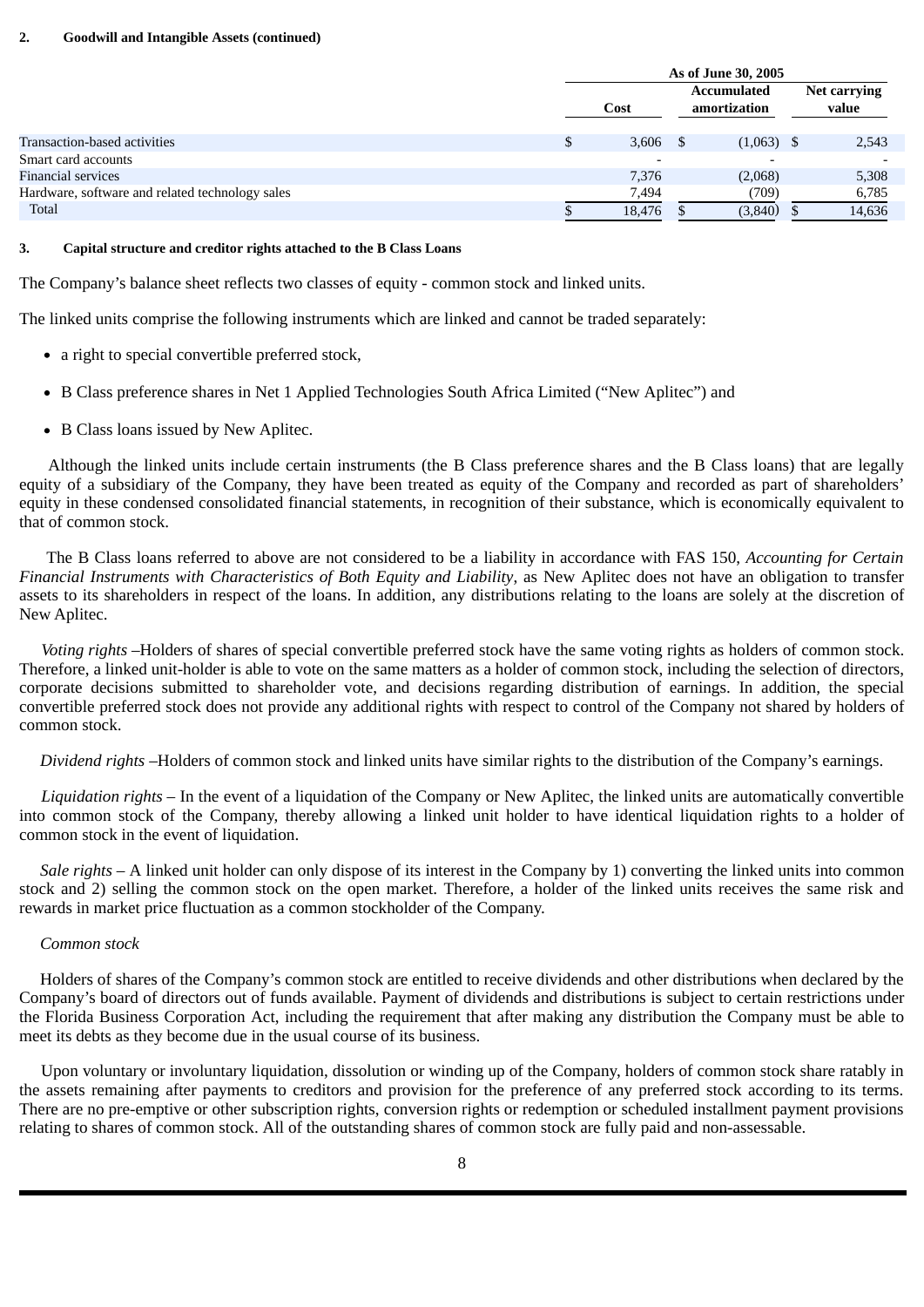#### **3. Capital structure and creditor rights attached to the B Class Loans (continued)**

Each holder of common stock is entitled to one vote per share for the election of directors and for all other matters to be voted on by shareholders. Holders of common stock may not cumulate their votes in the election of directors, and are entitled to share equally and ratably in the dividends that may be declared by the board of directors, but only after payment of dividends required to be paid on outstanding shares of preferred stock according to its terms. The shares of Company common stock are not subject to redemption.

#### *Special convertible preferred stock*

The special convertible preferred stock ranks, on parity, without preference and priority, with the Company's common stock with respect to dividend rights (except as described below) or rights upon liquidation, dissolution or winding-up of the Company. The stock is junior in preference and priority to each other class or series of preferred stock or other equity security of the Company under terms which may be determined by the board of directors to expressly provide that such other security rank senior in preference or priority to the special convertible preferred stock with respect to dividend rights or rights upon liquidation, dissolution or winding-up of the Company.

So long as any shares of special convertible preferred stock are outstanding, the Company's board will determine immediately prior to the declaration of any dividend or distribution (i) the portion, if any, of the Company's assets available for such dividend of distribution that is attributable to funds or assets from New Aplitec, regardless of the manner received (the "South African Amount") and (ii) the portion of such funds or assets that is not from New Aplitec (the "Non-South African Amount"). The South African Amount will not include amounts received from New Aplitec due to its liquidation, distribution or dividend after insolvency or winding up.

So long as any shares of special convertible preferred stock are outstanding, (i) any dividends or distributions by the Company's board of Non-South African Amounts must be paid *pro rata* to all holders of common stock and special convertible preferred stock, and (ii) and dividends or distributions by the Company's board of South African Amounts can be paid only to holders of common stock. The Company's board has complete discretion to declare a dividend or distribution with respect to South African Amounts or Non-South African Amounts.

In the event of the voluntary or involuntary liquidation, dissolution, distribution of assets or winding-up of the Company, all outstanding shares of special convertible preferred stock will automatically convert and holders of such stock will be entitled to receive *pari passu* with holders of common stock, any assets of the Company distributed for the benefit of its shareholders.

Holders of special convertible preferred stock have the right to receive notice of, attend, speak and vote at general meetings of the Company, and are entitled to vote on all matters on which holders of common stock are entitled to vote. Each holder of special convertible preferred stock present in person, or the person representing such holder, is entitled to a number of votes equal to the number of shares of common stock that would be issued upon conversion of the special convertible preferred stock held by such holder on the record date.

#### *B class preference shares*

Net1 owns 100% of the A class common stock and A class loans in issue of New Aplitec. The B class preference shares rank *pari passu* with the New Aplitec A class stock in respect of participation in dividends and return of capital prior to winding-up of New Aplitec. The B class preference shares shall not, however, participate in dividends or a return of capital on a winding-up of New Aplitec for any reason. However, the unit holders will participate, as the B class preference stock will automatically convert into Company common stock on a winding-up of New Aplitec. The B class preference shares cannot be sold or transferred other than to the Company pursuant to the occurrence of a trigger event. Therefore, the B class preference shares, the B class loans and the rights to receive Company special convertible preferred stock are linked together and cannot be traded separately.

The holders of B class preference shares will only be entitled to vote on matters which directly affect the rights attaching to the B class preference shares. At every general meeting of New Aplitec at which more than one class of shareholders are present and entitled to vote, unit holders of the South African Trust which in turn holds the B class preference shares, shall be entitled, upon a poll, to that proportion of the total votes in New Aplitec which the aggregate number of B class preference shares held bears to the aggregate number of all shares entitled to be voted at such meeting (provided that no resolution for the declaration of a dividend or for the disposal of any intellectual property of New Aplitec shall be passed unless unit holders representing 50.1% of the B class preference shares present at the meeting in person or represented by proxy vote in favor of such resolution).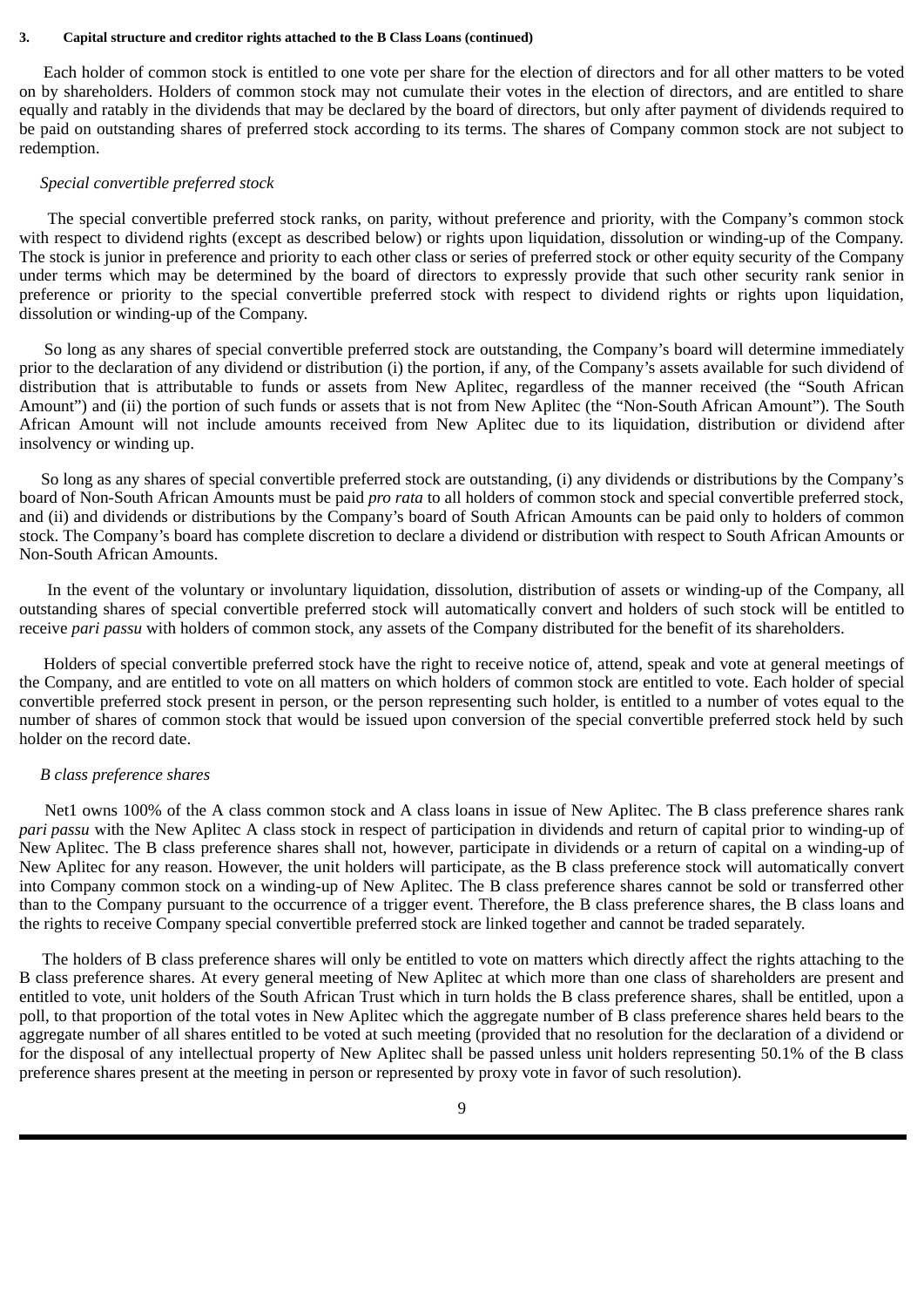#### **3. Capital structure and creditor rights attached to the B Class Loans (continued)**

#### *B class loans*

The B class loans are unsecured and repayable as and when directed by the board of directors of New Aplitec provided that no capital may be repaid until at least 30 days have lapsed from the date of drawdown of the loans, and subject to South African Exchange Control approval. The loans will bear interest at such rates as may be determined by the board of directors of New Aplitec at the beginning of each year, but shall not be more than the prime rate as quoted by Standard Bank of South Africa Limited from time to time. Interest, if so declared by the board of directors of New Aplitec, will be payable by New Aplitec semi-annually in arrears.

#### *Conversion of special convertible preferred stock to common stock*

Special convertible preferred stock is convertible into shares of common stock on a one-for-one basis upon the occurrence of a trigger event. With each converted share of special convertible preferred stock that is converted, the Company will receive:

- 7.368421056 B class preference shares; and
- such holder's interest in the New Aplitec B loan accounts.

Upon conversion, all rights with respect to shares for special convertible preferred stock will cease. Converted shares will be cancelled and have the status of authorized but unissued preferred stock, without designation as to series until such shares are once more designated as part of a particular series by the board of directors.

During the three and six months ended December 31, 2005, 4,022,118 and 15,514,258 shares of special convertible preferred stock were converted to common stock. The trigger events that gave rise to these conversions were requests by linked unit-holders to sell and/or convert 29,636,655 and 114,315,569 linked units during the three and six months ended December 31, 2005. The net result of these conversions was that 29,636,655 and 114,315,569 B class preference shares and B class loans were ceded to Net1 during the three and six months ended December 31, 2005, which converted 4,022,118 and 15,514,258 shares of special convertible preferred stock to 4,022,118 and 15,514,258 common stock in return for the ownership of the 29,636,655 and 114,315,569 B class preferred shares and B class loans. As a result of the conversion, the number of outstanding shares of common stock has increased by 15,514,258 and the number of outstanding shares of special convertible preferred stock has decreased by 15,514,258. In addition, as a consequence of the conversion, the Company now owns an additional 114,315,569 B class preferred shares and B class loans. The reduction in the B class preference shares from \$0.031 million to \$0.013 million is due to the cession to the Company of the B class preference shares as a result of the trigger events. The value of the B class preference shares and B class loans held by the Company is eliminated on consolidation.

During the three and six months ended December 31, 2004, 1,147,967 and 3,676,134 shares of special convertible preferred stock were converted to common stock. The trigger events that gave rise to these conversions were requests by linked unit-holders to sell and/or convert 8,458,704 and 27,087,057 linked units during the three and six months ended December 31, 2004. The net result of these conversions was that 8,458,704 and 27,087,057 B class preference shares and B class loans were ceded to Net1 during the three and six months ended December 31, 2004, which converted 1,147,967 and 3,676,134 shares of special convertible preferred stock to 1,147,967 and 3,676,134 common stock in return for the ownership of the 8,458,704 and 27,087,057 B class preferred shares and B class loans. As a result of the conversion, the number of outstanding shares of common stock has increased by 3,676,134 and the number of outstanding shares of special convertible preferred stock has decreased by 3,676,134. In addition, as a consequence of the conversion, the Company now owns an additional 27,087,057 B class preferred shares and B class loans. The reduction in the B class preference shares from \$0.038 million to \$0.034 million is due to the cession to the Company of the B class preference shares as a result of the trigger events. The value of the B class preference shares and B class loans held by the Company is eliminated on consolidation.

#### **4. Earnings per share**

The entire consolidated net income of the Company is attributable to the shareholders of the Company comprising both the holders of Net1 common stock and the holders of linked units. As described in Note 3, the linked units have the same rights and entitlements as those attached to common shares.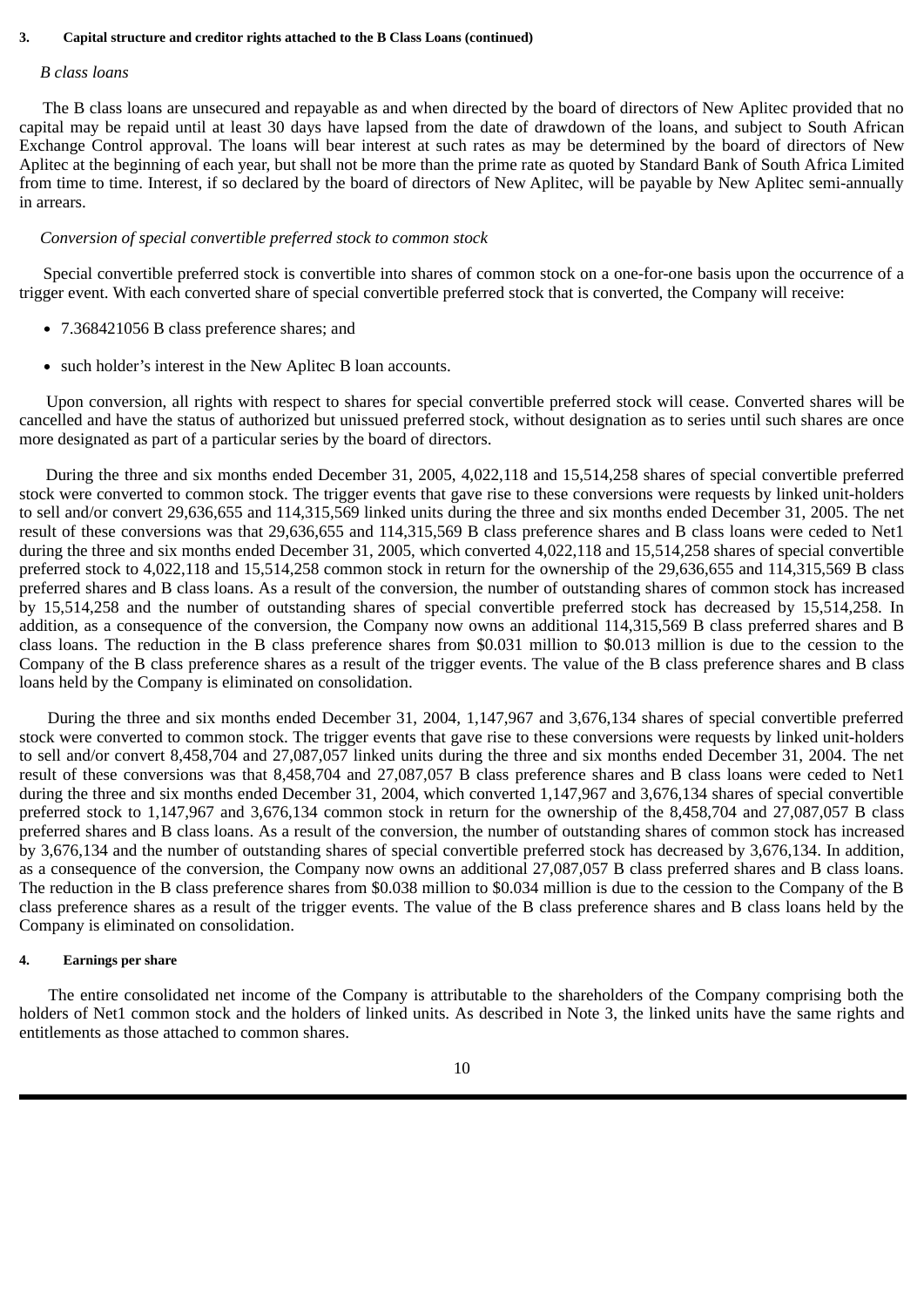#### **4. Earnings per share (continued)**

As the linked units owned by holders, other than the Company, are exchangeable for special convertible preferred stock at the ratio of 7.37:1, which is then converted to common stock at the ratio of 1:1, the basic earnings per share for the three months ended December 31, 2005, for the common stock and linked units are the same and is calculated by dividing the net income by the combined weighted average number (56.7 million) of common stock (45.5 million) and special convertible preferred stock (11.2 million) in issue. Diluted earnings per share has been calculated to give effect to the number of additional shares of common stock/ linked units that would have been outstanding if the potential dilutive instruments had been issued in each period.

The basic earnings per share for the six months ended December 31, 2005, for the common stock and linked units are the same and is calculated by dividing the net income by the combined number (56.3 million) of common stock (45.1 million) and special convertible preferred stock (11.2 million) in issue. Included in the weighted average number of shares in issue to calculate earnings and diluted earnings per share were 1,538,794 shares of the Company's common stock issued in connection with the Company's August 2005 public offering.

The basic earnings per share for the three and six months ended December 31, 2004, for the common stock and linked units are calculated in the same manner by dividing the net income by the combined number (54.7 million) of common stock (25.1 million) and special convertible preferred stock (29.6 million) in issue. The common stock and special convertible preferred stock used to calculated earnings per share has been adjusted for the one-for-six reverse stock split approved by the Company's board of directors on June 2, 2005, which became effective June 13, 2005.

The weighted average number of outstanding shares for the three and six months ended December 31, 2005 and 2004, presented below includes the common stock as well as the special convertible preferred stock, as the holders of special convertible preferred stock have the same rights and entitlements as those attached to the common stock.

The following tables detail the weighted average number of outstanding shares used for the calculation of earnings per share for the three and six months ended December 31, 2005 and 2004.

|                                                       | Three months ended        |              | <b>Six months ended</b> |               |  |
|-------------------------------------------------------|---------------------------|--------------|-------------------------|---------------|--|
|                                                       | December 31,              |              | December 31,            |               |  |
|                                                       | 2005                      | 2004         | 2005                    | 2004          |  |
|                                                       | 000                       | 000          | 000                     | $000^{\circ}$ |  |
| Weighted average number of outstanding shares of      |                           |              |                         |               |  |
| common stock - basic                                  | 45,452                    | 26,215       | 45,111                  | 26,215        |  |
| Weighted average effect of dilutive securities:       |                           |              |                         |               |  |
| employee stock options                                | 717                       | 476          | 714                     | 444           |  |
| Weighted average number of outstanding shares of      |                           |              |                         |               |  |
| common stock - diluted                                | 46,169                    | 26,691       | 45,825                  | 26,659        |  |
|                                                       | Three months ended        |              | Six months ended        |               |  |
|                                                       | December 31,              | December 31, |                         |               |  |
|                                                       | 2005                      | 2004         | 2005                    | 2004          |  |
|                                                       | 000                       | 000          | 000                     | $000^{\circ}$ |  |
| Weighted average number of outstanding linked units - |                           |              |                         |               |  |
| basic                                                 | 11.219                    | 28,485       | 11,219                  | 28,485        |  |
| Weighted average effect of dilutive securities:       |                           |              |                         |               |  |
| employee stock options                                | 177                       | 517          | 178                     | 482           |  |
| Weighted average number of outstanding linked units - |                           |              |                         |               |  |
| diluted                                               | 11,396                    | 29,002       | 11,397                  | 28,967        |  |
|                                                       | <b>Three months ended</b> |              | <b>Six months ended</b> |               |  |
|                                                       | December 31,              |              | December 31,            |               |  |
|                                                       | 2005                      | 2004         | 2005                    | 2004          |  |
|                                                       | 000                       | 000          | 000                     | 000           |  |
| Total weighted average number of outstanding shares   |                           |              |                         |               |  |
| used to calculate earnings per share - basic          | 56,671                    | 54,700       | 56,330                  | 54,700        |  |
|                                                       |                           |              |                         |               |  |
| Total weighted average number of outstanding shares   |                           |              |                         |               |  |
| used to calculate earnings per share - diluted        | 57,565                    | 55,693       | 57,222                  | 55,626        |  |
|                                                       |                           |              |                         |               |  |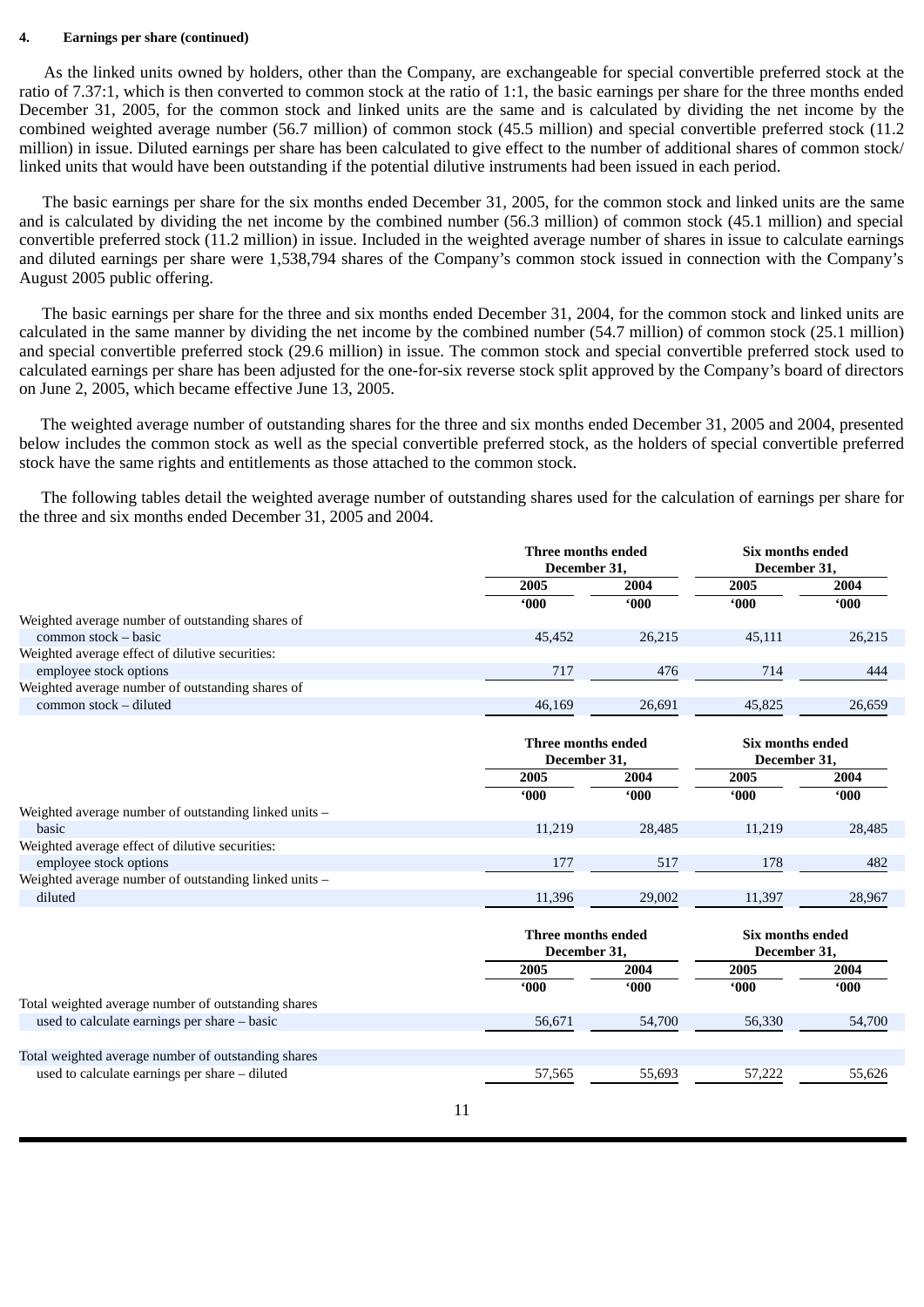#### **5. Comprehensive income**

The Company's comprehensive income consists of net income and foreign currency translation gains and losses which, under US GAAP, are excluded from net income. Total comprehensive income for the three and six months ended December 31, 2005 and 2004 was:

|                                          | Three months ended<br>December 31, |  |        | Six months ended<br>December 31, |  |        |  |  |
|------------------------------------------|------------------------------------|--|--------|----------------------------------|--|--------|--|--|
|                                          | 2005                               |  | 2004   | 2005                             |  | 2004   |  |  |
| Net income                               | 13,932                             |  | 12,236 | 27,111                           |  | 22,463 |  |  |
| Foreign currency translation adjustments | 967                                |  | 12.131 | 7,095                            |  | 9,969  |  |  |
|                                          | 14,899                             |  | 24,367 | 34,206                           |  | 32,432 |  |  |

#### **6. Operating segments**

The Company discloses segment information in accordance with FAS 131, which requires companies to determine and review their segments as reflected in the management information systems reports that their managers use in making decisions and to report certain entity-wide disclosures about products and services, major customers, and the material countries in which the entity holds assets and reports revenues.

The Company currently has four reportable segments which each operate mainly within South Africa: Transaction-based activities, Smart card accounts, Financial services and Hardware, software and related technology sales. The Company also has a Corporate/ Eliminations segment. The Company's reportable segments offer different products and services and require different resources and marketing strategies and share the Company's assets.

The Transaction-based activities segment currently consists mainly of a state pension and welfare benefit distribution service provided to provincial governments in South Africa. Fee income is earned based on the number of beneficiaries included in the government pay-file. This segment also includes fee income from the merchant retail application launched during the year ended June 30, 2005. This segment has individually significant customers that each provides more than 10% of the total revenue of the Company. For the three and six months ended December 31, 2005, there were three such customers, providing 38, 19 and 11 per cent, respectively, of total revenue (three and six months ended December 31, 2004: three customers 37, 19 and 12 per cent and 36, 20 and 12 per cent, respectively, of total revenue).

The Smart card accounts segment derives revenue from the provision of smart card accounts, as a fixed monthly fee per card is charged for the maintenance of these accounts.

The Financial Services segment derives revenue from the provision of short-term personal lending activities and life insurance products. Interest income is recognized in the income statement as it falls due, using the interest method by reference to the constant interest rate stated in each loan agreement.

The Hardware, software-related and technology sales segment markets, sells and implements the Universal Electronic Payment System ("UEPS"). The segment undertakes smart card system implementation projects, delivering hardware, software and business solutions in the form of customized systems. This segment also generates rental income from hardware sold to merchants enrolled in the Company's merchant retail application launched during the year ended June 30, 2005.

Corporate / eliminations include the Company's head office cost centers in addition to the elimination of inter-segment transactions.

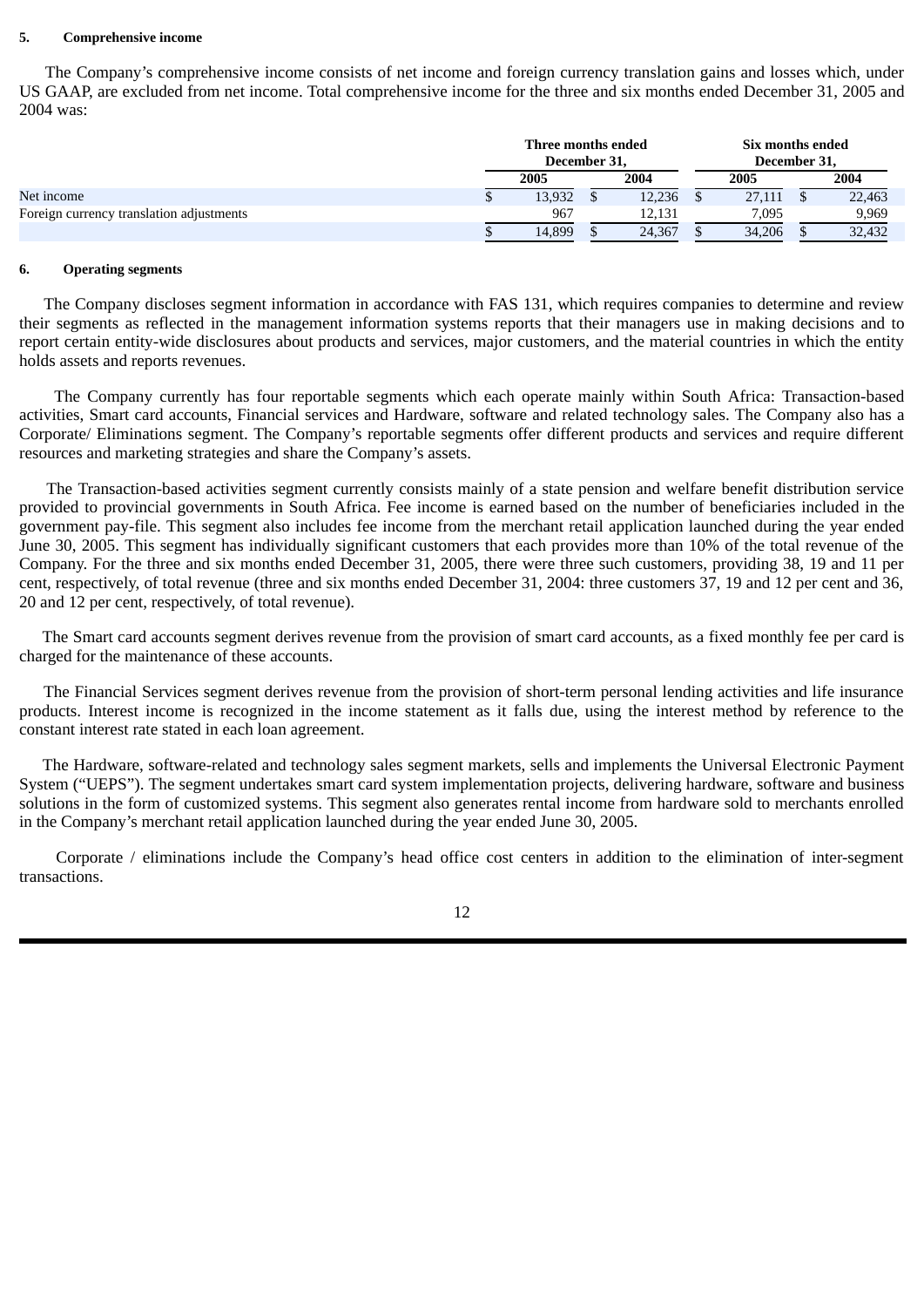### **6. Operating segments (continued)**

The Company evaluates segment performance based on operating income. The following tables summarize segment information which is prepared in accordance with US GAAP:

|                                                 | Three months ended<br><b>December 31, 2005</b> |                |      |        |              | Six months ended<br><b>December 31, 2005</b><br>2004<br>\$<br>50,855<br>17,205<br>8,256<br>10,320<br>10,838<br>89,218 |         |  |
|-------------------------------------------------|------------------------------------------------|----------------|------|--------|--------------|-----------------------------------------------------------------------------------------------------------------------|---------|--|
|                                                 |                                                | 2005           | 2004 |        | 2005         |                                                                                                                       |         |  |
| Revenues                                        |                                                |                |      |        |              |                                                                                                                       |         |  |
| Transaction-based activities                    | \$                                             | 27,255         | \$   | 26,426 | \$<br>55,073 |                                                                                                                       |         |  |
| Smart card accounts                             |                                                | 8,744          |      | 8,984  | 17,296       |                                                                                                                       |         |  |
| <b>Financial services</b>                       |                                                | 3,982          |      | 5,240  |              |                                                                                                                       |         |  |
| Hardware, software and related technology sales |                                                | 7,448          |      | 5,345  | 12,691       |                                                                                                                       |         |  |
| Total                                           |                                                | 47,429         |      | 45,995 | 93,316       |                                                                                                                       |         |  |
| Operating income                                |                                                |                |      |        |              |                                                                                                                       |         |  |
| Transaction-based activities                    |                                                | 13,517         |      | 10,325 | 27,649       |                                                                                                                       | 20,007  |  |
| Smart card accounts                             |                                                | 3,974          |      | 4,083  | 7,861        |                                                                                                                       | 7,820   |  |
| <b>Financial services</b>                       |                                                | 1,828          |      | 2,341  | 3,672        |                                                                                                                       | 4,743   |  |
| Hardware, software and related technology sales |                                                | 3,874          |      | 2,235  | 7,941        |                                                                                                                       | 4,270   |  |
| Corporate/ Eliminations                         |                                                | (2,020)        |      | (713)  | (5, 553)     |                                                                                                                       | (1,998) |  |
| Total                                           |                                                | 21,173         |      | 18,271 | 41,570       |                                                                                                                       | 34,842  |  |
| Interest earned                                 |                                                |                |      |        |              |                                                                                                                       |         |  |
| Transaction-based activities                    |                                                |                |      |        |              |                                                                                                                       |         |  |
| Smart card accounts                             |                                                |                |      |        |              |                                                                                                                       |         |  |
| <b>Financial services</b>                       |                                                |                |      |        |              |                                                                                                                       |         |  |
| Hardware, software and related technology sales |                                                |                |      |        |              |                                                                                                                       |         |  |
| Corporate/ Eliminations                         |                                                | 3,535          |      | 4,111  | 6,337        |                                                                                                                       | 7,696   |  |
| Total                                           |                                                | 3,535          |      | 4,111  | 6,337        |                                                                                                                       | 7,696   |  |
| Interest expense                                |                                                |                |      |        |              |                                                                                                                       |         |  |
| Transaction-based activities                    |                                                | 2,049          |      | 3,448  | 3,938        |                                                                                                                       | 6,239   |  |
| Smart card accounts                             |                                                |                |      |        |              |                                                                                                                       |         |  |
| <b>Financial services</b>                       |                                                | $\overline{2}$ |      | 12     | 12           |                                                                                                                       | 19      |  |
| Hardware, software and related technology sales |                                                | 141            |      | 103    | 141          |                                                                                                                       | 235     |  |
| Corporate/ Eliminations                         |                                                |                |      |        |              |                                                                                                                       |         |  |
| Total                                           |                                                | 2,192          |      | 3,563  | 4,091        |                                                                                                                       | 6,493   |  |
| Depreciation and amortization                   |                                                |                |      |        |              |                                                                                                                       |         |  |
| Transaction-based activities                    |                                                | 975            |      | 1,297  | 2,124        |                                                                                                                       | 2,549   |  |
| Smart card accounts                             |                                                |                |      |        |              |                                                                                                                       |         |  |
| <b>Financial services</b>                       |                                                | 113            |      | 130    | 224          |                                                                                                                       | 274     |  |
| Hardware, software and related technology sales |                                                |                |      |        |              |                                                                                                                       |         |  |
| Corporate/ Eliminations                         |                                                | 277            |      | 227    | 555          |                                                                                                                       | 406     |  |
| <b>Total</b>                                    |                                                | 1,365          |      | 1,654  | 2,903        |                                                                                                                       | 3,229   |  |
| Income taxation expense                         |                                                |                |      |        |              |                                                                                                                       |         |  |
| Transaction-based activities                    |                                                | 3,317          |      | 2,062  | 6,860        |                                                                                                                       | 4,129   |  |
| Smart card accounts                             |                                                | 1,152          |      | 1,225  | 2,279        |                                                                                                                       | 2,346   |  |
| <b>Financial services</b>                       |                                                | 532            |      | 699    | 1,061        |                                                                                                                       | 1,418   |  |
| Hardware, software and related technology sales |                                                | 1,083          |      | 638    | 2,261        |                                                                                                                       | 1,209   |  |
| Corporate/ Eliminations                         |                                                | 2,493          |      | 2,083  | 4,527        |                                                                                                                       | 4,813   |  |
| Total                                           | \$                                             | 8,577          | \$   | 6,707  | \$<br>16,988 | \$                                                                                                                    | 13,915  |  |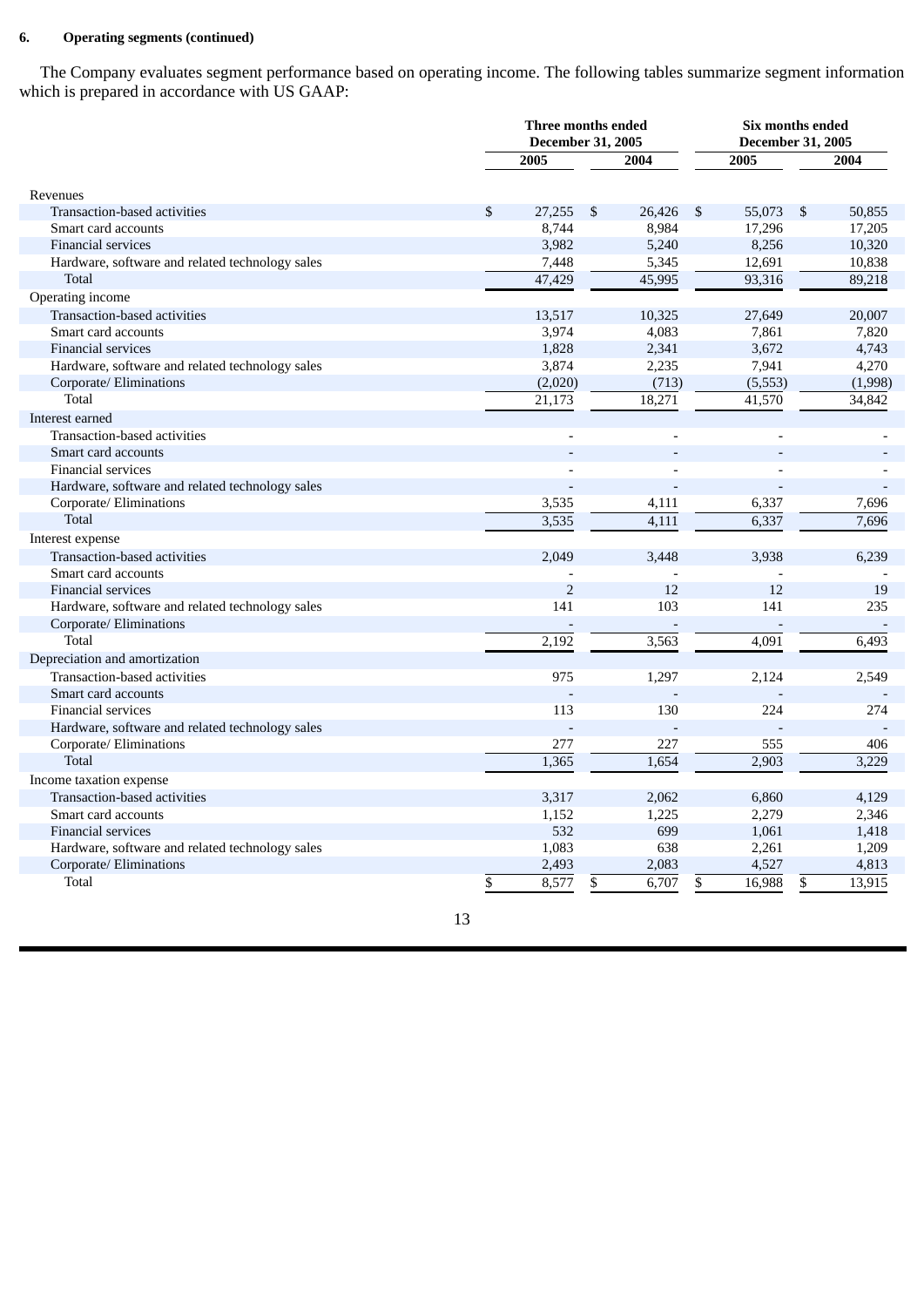|                                                 | Three months ended<br><b>December 31, 2005</b> |                          |    | Six months ended<br><b>December 31, 2005</b> |      |                          |      |         |
|-------------------------------------------------|------------------------------------------------|--------------------------|----|----------------------------------------------|------|--------------------------|------|---------|
|                                                 |                                                | 2005<br>2004             |    |                                              | 2005 |                          | 2004 |         |
| Net income after taxation                       |                                                |                          |    |                                              |      |                          |      |         |
| Transaction-based activities                    | \$                                             | 8,151                    | -S | 4,813                                        | \$.  | 16,852                   | -S   | 9,637   |
| Smart card accounts                             |                                                | 2,821                    |    | 2,857                                        |      | 5,582                    |      | 5,473   |
| <b>Financial services</b>                       |                                                | 1,294                    |    | 1,631                                        |      | 2,600                    |      | 3,308   |
| Hardware, software and related technology sales |                                                | 2,651                    |    | 1,492                                        |      | 5,538                    |      | 2,824   |
| Corporate/ Eliminations                         |                                                | (985)                    |    | 1,443                                        |      | (3,461)                  |      | 1,221   |
| Total                                           |                                                | 13,932                   |    | 12,236                                       |      | 27,111                   |      | 22,463  |
| Segment assets                                  |                                                |                          |    |                                              |      |                          |      |         |
| Total                                           |                                                | 246,456                  |    | 174,918                                      |      | 246,456                  |      | 174,918 |
| Expenditures for long-lived assets              |                                                |                          |    |                                              |      |                          |      |         |
| Transaction-based activities                    |                                                | 258                      |    | 620                                          |      | 668                      |      | 1,350   |
| Smart card accounts                             |                                                | $\overline{\phantom{0}}$ |    | $\overline{\phantom{a}}$                     |      | $\qquad \qquad$          |      |         |
| <b>Financial services</b>                       |                                                | 88                       |    | 159                                          |      | 220                      |      | 372     |
| Hardware, software and related technology sales |                                                | ۰                        |    | $\overline{\phantom{a}}$                     |      | $\overline{\phantom{a}}$ |      |         |
| Corporate/ Eliminations                         |                                                |                          |    |                                              |      |                          |      |         |
| Total                                           |                                                | 346                      |    | 779                                          | \$.  | 888                      |      | 1,722   |

The comparative segment information has been restated to reflect the new Smart card accounts segment which derives revenue from the provision of smart card accounts, as a fixed monthly fee per card is charged for the maintenance of these accounts. In addition, the Company's chief operating decision maker began reviewing the segment information using US GAAP measures in May 2005. Previously this information was reviewed using South African generally accepted accounting principles measures.

The segment information as reviewed by the chief operating decision maker does not include a measure of segment assets per segment as all of the significant assets are used in the operations of all, rather than any one, of the segments. The Company does not have dedicated assets assigned to a particular operating segment. Accordingly, it is not meaningful to attempt an arbitrary allocation and segment asset allocation is therefore not presented.

#### **7. Pre-funded social welfare grants receivable**

The pre-funded social welfare grants receivable represents the amounts due from the Eastern Cape and Kwa-Zulu Natal provincial governments, as the Company pre-funds social welfare grant payments on behalf of the government in these provinces. The pre-funded amounts are typically reimbursed to the Company within two weeks after the disbursement of the grants. The grant payment service normally commences a week before the start of a calendar month, with the exception of January. The January payment service typically commences during the first week of January. As no pre-funding of the January grants is necessary during the last week in December, the Company's pre-funded social welfare grant receivable at the end of December is significantly lower, compared to other quarter ends. Conversely, the cash and cash equivalents balance on hand at the end of December is significantly higher.

The June 30, 2005 amount was previously included in accounts receivable in the Company's Annual Report on Form 10-K. Management believes that the nature of the pre-funded social welfare grants receivable is substantially different to those of other accounts receivable and has therefore disclosed the balances separately.

#### **8. Deferred expenditure on smart cards**

The deferred expenditure on smart cards represents amounts paid for smart cards used in the administration and distribution of grants to beneficiaries. These expenditures are deferred and written off over the period of the contract with the provincial government.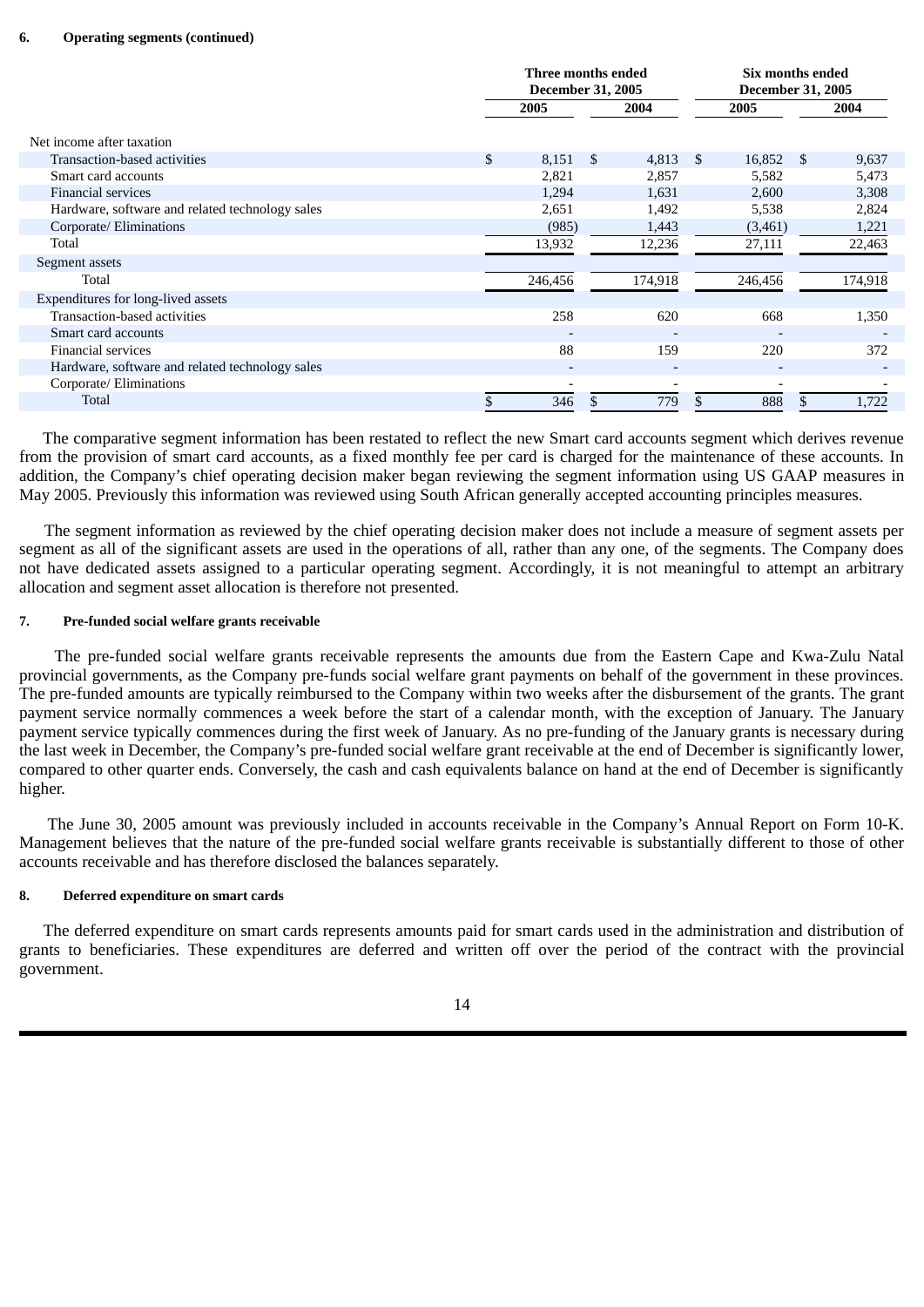#### **9. Costs related to public offering and Nasdaq listing**

The Company completed a public offering and Nasdaq listing in August 2005. The Company incurred the following costs in connection with this transaction during the three months ended December 31 and 2005, September 30, 2005, and the year ended June 30, 2005:

|                                            | Three months<br>ended<br>December 31,<br>2005 |      | Three months<br>ended<br>September 30,<br>2005 |               | <b>Year ended</b><br><b>June 30,</b><br>2005 | <b>Total</b><br>costs<br>incurred |
|--------------------------------------------|-----------------------------------------------|------|------------------------------------------------|---------------|----------------------------------------------|-----------------------------------|
| <b>Legal</b> fees                          | $\overline{\phantom{a}}$                      | - \$ | 982                                            |               | 1,567                                        | 2,549                             |
| Printing                                   | $\overline{\phantom{a}}$                      |      | 243                                            |               | $\overline{\phantom{0}}$                     | 243                               |
| <b>Accounting fees</b>                     | $\overline{\phantom{a}}$                      |      | 25                                             |               | 179                                          | 204                               |
| Regulatory and filing fees                 | $\overline{\phantom{a}}$                      |      | 165                                            |               | 26                                           | 191                               |
| Other                                      | 27                                            |      | 62                                             |               | 45                                           | 134                               |
| Total costs related to public offering and |                                               |      |                                                |               |                                              |                                   |
| Nasdaq listing                             | 27                                            | -S   | 1,477                                          | <sup>\$</sup> | 1,817                                        | 3,321                             |

The Other category includes costs to date related to venue hire, travel, bank charges and other miscellaneous expenses related to the public offering and Nasdaq listing. All costs related to the public offering are non-deductible for taxation purposes.

Underwriting discounts and commissions of \$2.4 million were incurred relating to the underwriters exercising their over allotment option. The discounts and commissions have been charged directly to additional paid-in capital.

#### **10. Income tax in interim periods**

For the purposes of interim financial reporting, the Company determines the appropriate income tax provision in accordance with the guidance in APB Opinion 28, *Interim Reporting*, and FASB Interpretation No. 18, *Accounting for Income Taxes in Interim Periods*. Accordingly, the tax charge is calculated by first applying the effective tax rate expected to be applicable for the full fiscal year to ordinary income'. This amount is then adjusted for the tax effect of significant unusual or extraordinary items that are reported separately, and have an impact on the tax charge. The cumulative effect of any change in the enacted tax rate on the opening balance of deferred tax assets and liabilities is also included in the tax charge as a discrete event in the interim period in which the enactment date occurs.

In respect of the three and six month periods ended December 31, 2005, the tax charge was calculated using the expected effective tax rate for the year (36.89%) and was adjusted for the effect of non-deductible costs which primarily relate to the public offering and Nasdaq listing, resulting in an effective tax rate for the three and six months of 38.1% and 38.8%, respectively.

#### **11. Subsequent events**

During December 2005 the Company, together with Namibia Post Limited ("NamPost") and SmartSwitch Namibia (Pty) Limited ("SmartSwitch Namibia") executives, discussed the need for an additional contribution to SmartSwitch Namibia by each shareholder of \$0.8 million (ZAR 4.75 million, at December 31, 2005 foreign exchange rates). The proceeds are expected to be utilized by SmartSwitch Namibia for the acquisition of hardware from the Company. In January 2006, each shareholder advanced an additional \$0.8 million (ZAR 4.75 million, at December 31, 2005 foreign exchange rates) to SmartSwitch Namibia.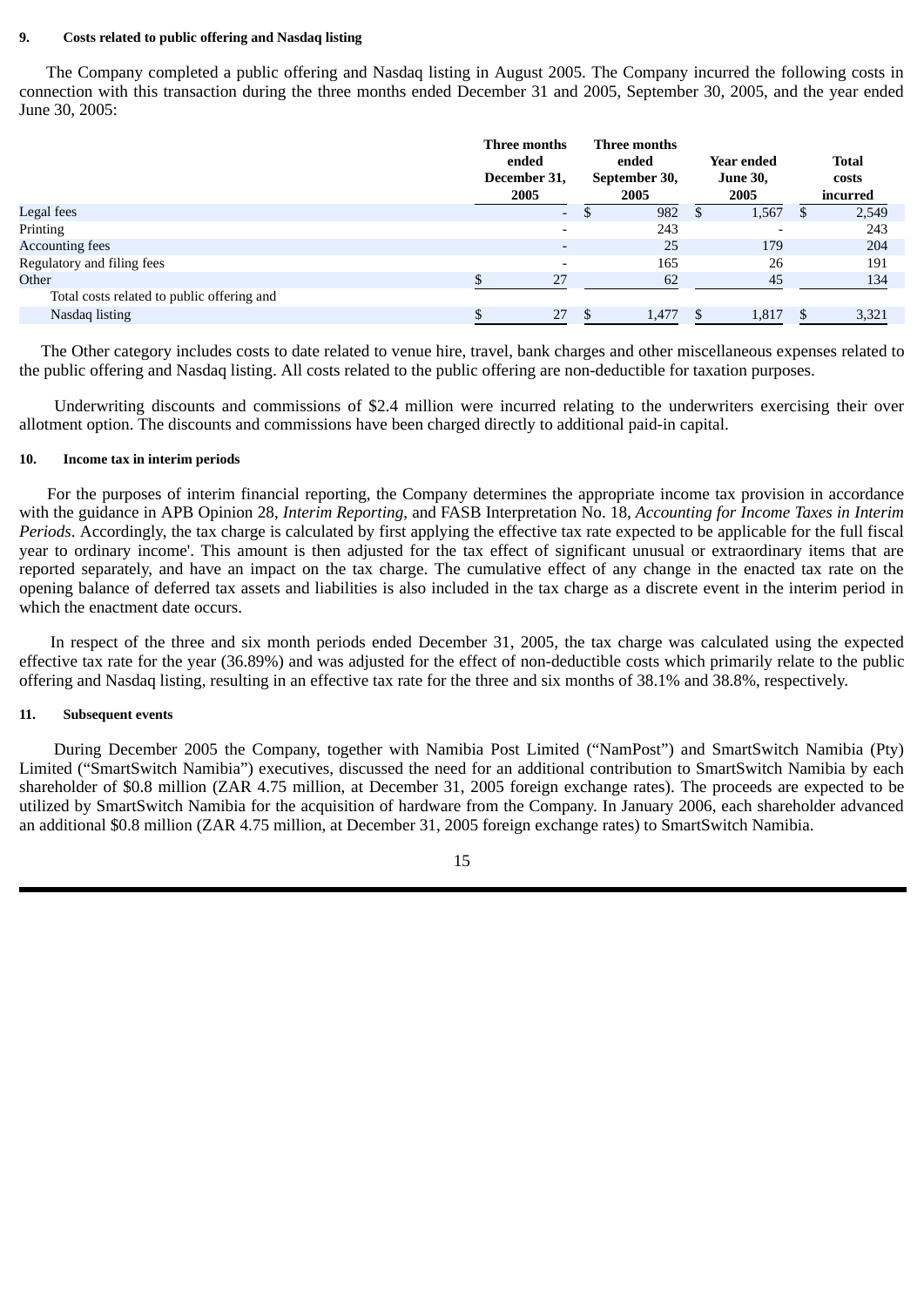#### <span id="page-16-0"></span>**ITEM 2. MANAGEMENT'S DISCUSSION AND ANALYSIS OF FINANCIAL CONDITION AND RESULTS OF OPERATIONS**

The following discussion and analysis of our financial condition and results of operations should be read in conjunction with our unaudited condensed consolidated financial statements and the notes thereto appearing elsewhere in this Form 10-Q. On June 7, 2004, we completed a transaction, which we more fully describe in our Annual Report on Form 10-K for the year ended June 30, 2005 in which the former shareholders of Net 1 Applied Technology Holdings Limited, or Aplitec, acquired a majority voting interest in us. In accordance with U.S. generally accepted accounting principles, or US GAAP, we accounted for the Aplitec transaction as a reverse acquisition, which requires that the company whose shareholders retain a majority voting interest in a combined business be treated as the acquiror for accounting purposes.

#### **Forward-looking statements**

Some of the statements in this Quarterly Report on Form 10-Q constitute forward-looking statements. These statements relate to future events or our future financial performance and involve known and unknown risks, uncertainties and other factors that may cause our or our industry's actual results, levels of activity, performance or achievements to be materially different from any future results, levels of activity, performance or achievements expressed, implied or inferred by these forward-looking statements. Such factors include, among other things, those listed under "Risk Factors" and elsewhere in our Annual Report on Form 10-K for the year ended June 30, 2005. In some cases, you can identify forward-looking statements by terminology such as "may," "will," "should," "could," "would," "expects," "plans," "intends," "anticipates," "believes," "estimates," "predicts," "potential" or "continue" or the negative of such terms and other comparable terminology.

Although we believe that the expectations reflected in the forward-looking statements are reasonable, we do not know whether we can achieve positive future results, levels of activity, performance or goals. Actual events or results may differ materially. We undertake no obligation to update any of the forward-looking statements after the date of this Quarterly Report on Form 10-Q to conform those statements to reflect the occurrence of unanticipated events, except as required by applicable law.

You should read this Quarterly Report on Form 10-Q and the documents that we reference herein and the documents we have filed as exhibits hereto and which we have filed with the Securities and Exchange Commission completely and with the understanding that our actual future results, levels of activity, performance and achievements may be materially different from what we expect. We qualify all of our forward-looking statements by these cautionary statements.

#### **Overview**

We provide our universal electronic payment system technology as an alternative payment system to the un-banked and underbanked populations of developing economies. We believe that we are the first company worldwide to implement a system that can enable the estimated four billion people who generally have limited or no access to a bank account to effect affordably electronic transactions with one another, government agencies, employers, merchants and other financial services providers. To do this, we have developed and deployed the universal electronic payment system, or UEPS. This system uses secure smart cards that operate in real time but offline, unlike traditional payment systems offered by major banking institutions that require immediate access through a communications network to a centralized computer. This offline capability means that users of our system can enter into transactions at any time with other card holders in even the most remote areas so long as a portable offline card reader is available. In addition to payments and purchases, our system can be used for banking, health care management, international money transfers, voting and identification.

South Africa is the first major market where we achieved significant success and a high penetration rate in the areas we targeted. We believe that our operating experience in South Africa demonstrates the success of our business model in a developing economy. According to estimates made by Statistics South Africa, as of mid-2005, South Africa has a population of approximately 46.9 million people, of which an estimated 50% live below the poverty line. The South African unemployment rate is estimated at approximately 26.7% . The success we have achieved in South Africa since commencing operations in December 1997 has primarily resulted from servicing the needs of the poorest section of the population – those who are dependent on government social welfare grants. We have designed and implemented a complete business model involving the payment, and subsequent spending, of these grants through our smart cards and UEPS technology, which provides us with the opportunity to earn multiple sources of revenue and provides our card holders with affordable functionality and lifestyle improvement. The South African government is also actively involved in a number of initiatives which may present us with opportunities to export our South African achievements, such as the New Partnership for Africa's Development and the India-Brazil-South Africa Dialogue Forum, which is currently considering the establishment of an economic trade bloc between these three countries.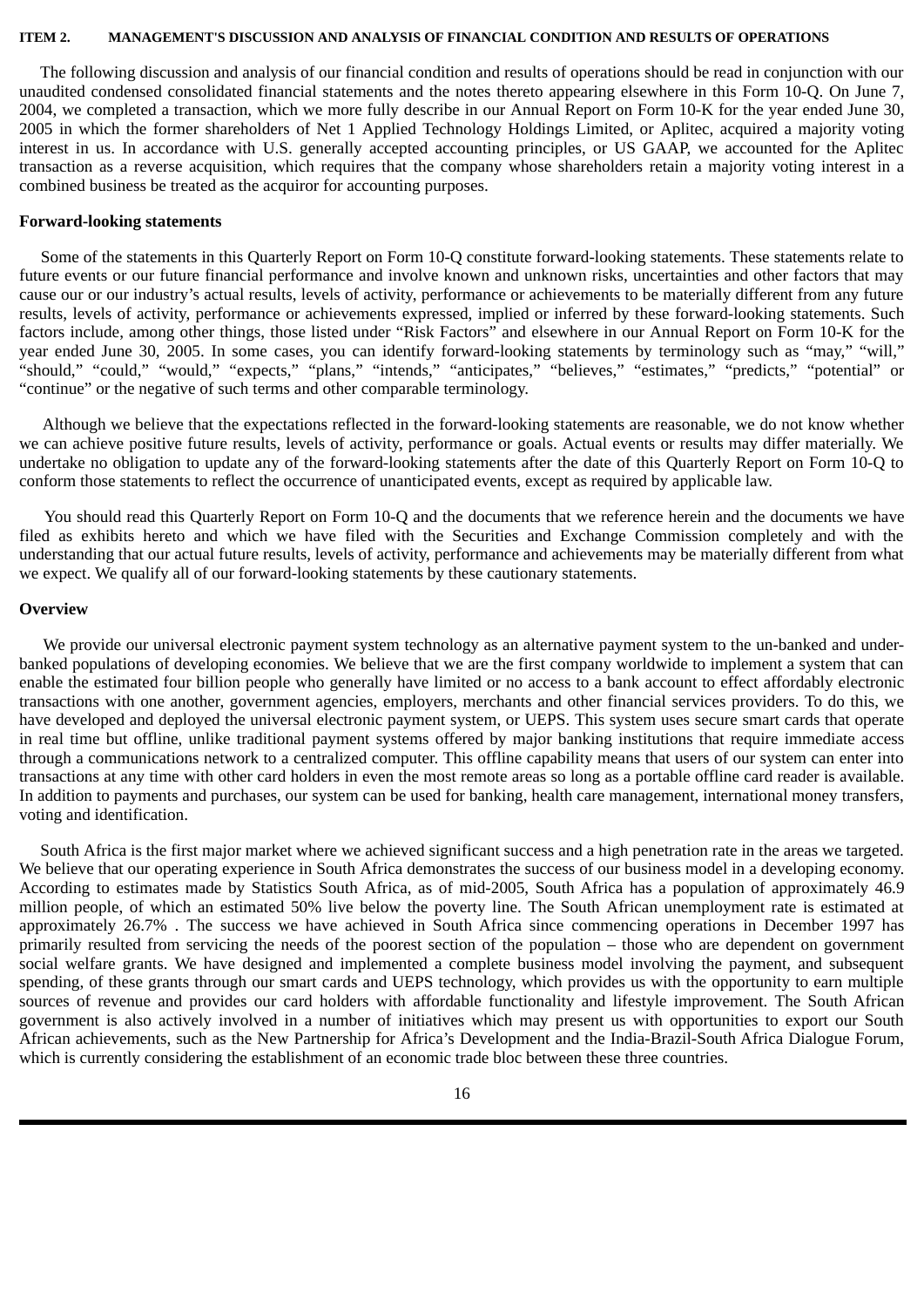On the African continent outside South Africa, we have implemented our systems at the request of a variety of customers in Namibia, Ghana, Rwanda, Burundi, Malawi and Mozambique, some of which are considered among the poorest countries in the world. In Malawi, our system has been implemented by the Reserve Bank of Malawi as a national payment system. With the exception of Namibia, we are not actively involved as either investors or operators in any of these systems, but we believe that our experience and success in South Africa, together with our understanding of trade in Africa, will permit us to take advantage of new opportunities both in and outside South Africa, which in some instances, may involve acquiring an equity stake in new or existing businesses.

 In Namibia, we are a 50% shareholder in SmartSwitch Namibia (Pty) Ltd, or SmartSwitch Namibia, with the other 50% of the shares held by Namibia Post Limited, or NamPost, a government entity which provides post office services across Namibia. SmartSwitch Namibia will initially provide NamPost with a UEPS banking platform and NamPost will issue a UEPS smart card to its 300,000 customers. The card will replace the existing paper based books and allow secure transacting across all of NamPost's 120 branches and all installed point of sale, or POS, devices. The card will also be issued to participating retailers, medical insurance companies and other government institutions.

#### *Public Offering and Nasdaq Listing*

In August 2005, we completed an underwritten public offering of our common stock and listed our common stock on the Nasdaq National Market. In the offering, selling shareholders sold 10,258,625 shares of our common stock at a public offering price of \$22.00 per share. The selling shareholders included employees that sold our stock and officers that exercised and sold stock options which resulted in proceeds to us of \$0.7 million. Pursuant to the underwriting agreement, we granted the underwriters an option to purchase 1,538,794 shares at the public offering price to cover overallotments. The underwriters exercised this option and concurrently with the closing of the offering, we received net proceeds of \$31.5 million from the underwriters. In addition, concurrently with the offering, certain of the selling shareholders sold 3,409,091 shares of our common stock at the public offering price in a private placement to investment entities affiliated with General Atlantic LLC. In connection with the public offering and Nasdaq listing, we effected a one for six reverse stock split which became effective on June 13, 2005.

#### **Current Trends Affecting Our Business**

#### *Government decision making*

We currently derive a significant portion of our revenues from our contracts with various South African provincial governments. The national South African government passed legislation in 2004 for creation of the South African Social Security Agency, or SASSA. The primary purpose of SASSA is to consolidate at the central government level the administration of social welfare grants. We believe that our successful record with our provincial government contracts will provide us with a good opportunity to benefit from the transition to national administration of social welfare grants because we may be able to obtain contracts to distribute grants in provinces with which we do not currently have a contractual relationship. However, there is a chance that this consolidation could lead to our losing one or more of our current contracts if the SASSA decides to appoint a single (or other) contractor to provide social welfare grant distribution and we were not chosen. During this transition period, which we estimate to be in the region of 12 to 18 months, our existing provincial government contracts will continue to be governed by their respective terms.

When a provincial government contract expires, whether at its originally scheduled expiration date or at the end of any applicable extension period, we must successfully re-tender in order to retain the contractual relationship. Usually, such a tender must be submitted as part of a competitive tender process. The fact that we previously held a particular contract does not necessarily mean that it will be awarded to us again. To date, we have successfully renewed every provincial government contract which we have been awarded. In addition, there have been occasions when a contract has not been formally renewed prior to its originally scheduled expiration date or expiration of the extension period, as is currently the case with the Eastern Cape, KwaZulu-Natal and North West contracts, but in each of these cases we and the provincial government have continued to operate under the terms of the expired contract until the execution of a new contract or receipt of a formal extension notice.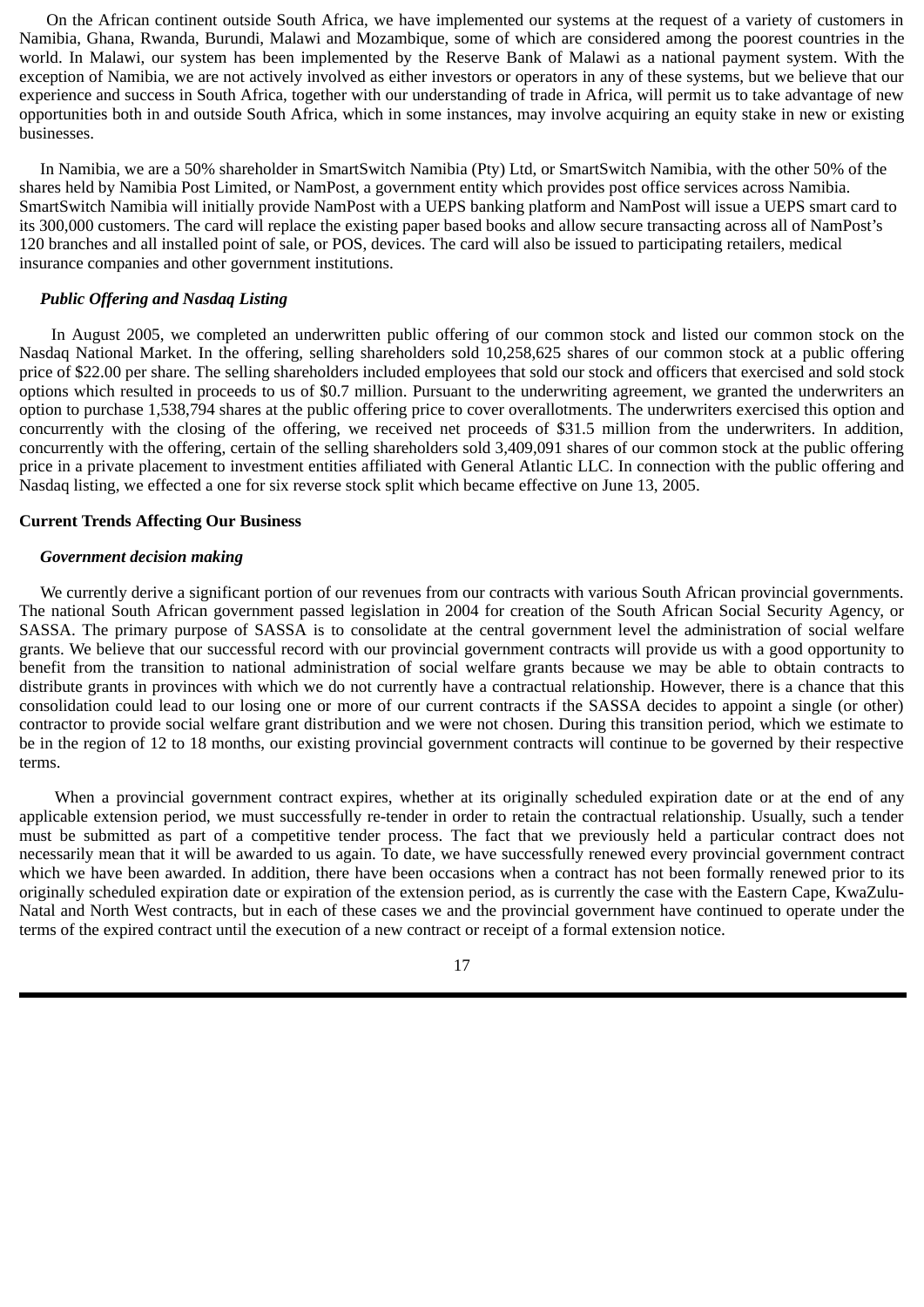#### *Progress of our Merchant Acquiring Project*

During July 2004, we began a major drive to install POS devices in rural areas where the majority of our card holders spend their social welfare grants. The ability of our card holders to load their grants at these retailers and to spend these grants securely on goods and services, without the need to withdraw the full amount in cash, represents one of the basic underlying principles of the UEPS functionality. We believe that the installation of these POS devices has resulted in a significant improvement in the lifestyle of our card holders, while introducing a new revenue source for us in the form of merchant acquiring and other transaction fees. Use of the POS devices also lowers our costs by reducing the amount of cash we need to deliver to social welfare grants in cash at our mobile paypoints. For a discussion of the most recent results of our merchant acquiring project see Results of Operations - Continued adoption of our merchant acquiring system.

The following chart shows the number of POS devices installed and the average spend per POS device during the twelve month period ending December 31, 2005:



#### POS installations and utilization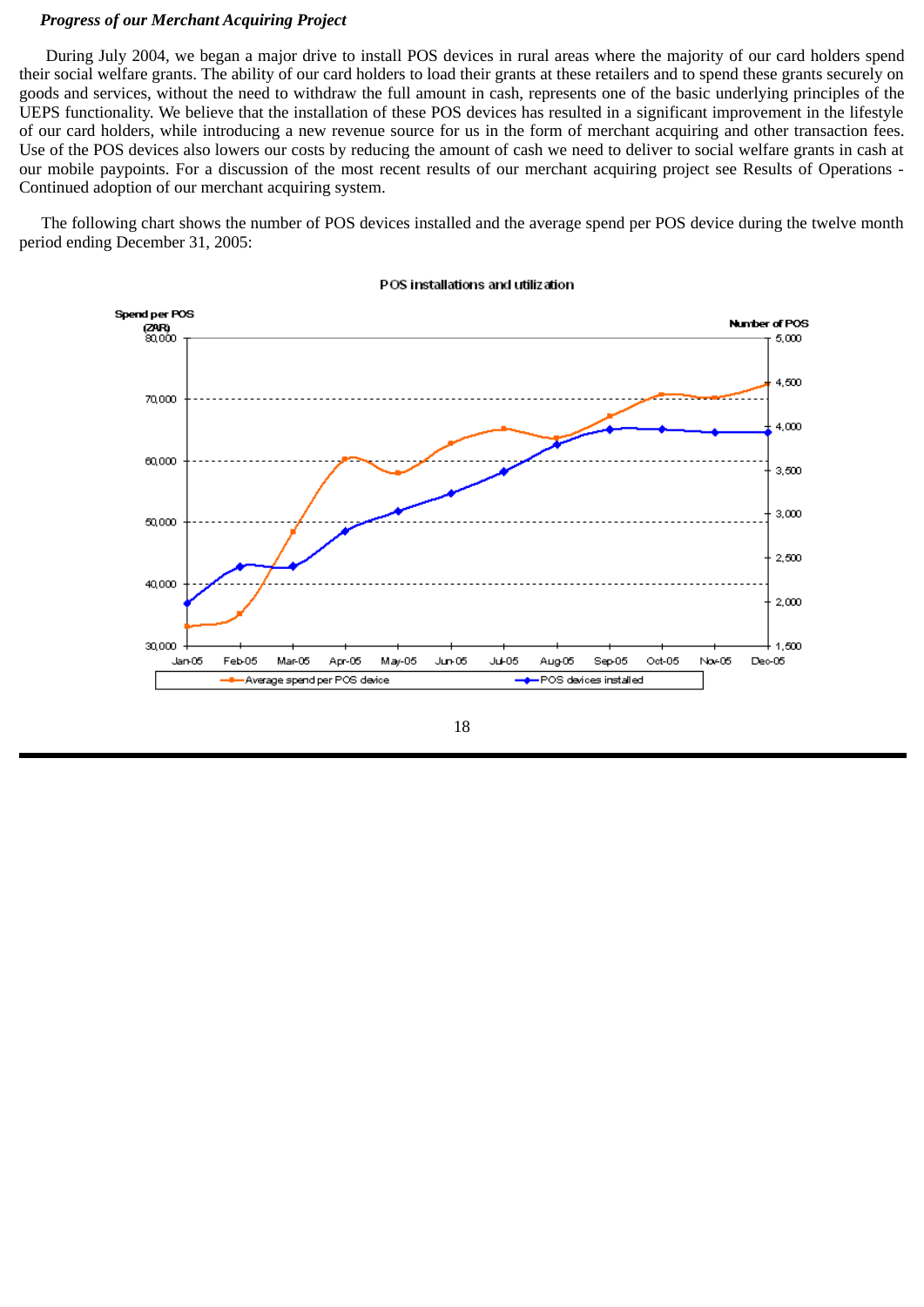The following chart shows the growth in the value of loads at merchant locations and the transactions (expenditures) processed through our installed base of Point of Sale, or POS, devices during the eighteen month period beginning July 1, 2004, when we first implemented our merchant acquiring project, through December 31, 2005, by pay cycle:



#### Expenditure and loads at merchant locations in South African Rand per pay cycle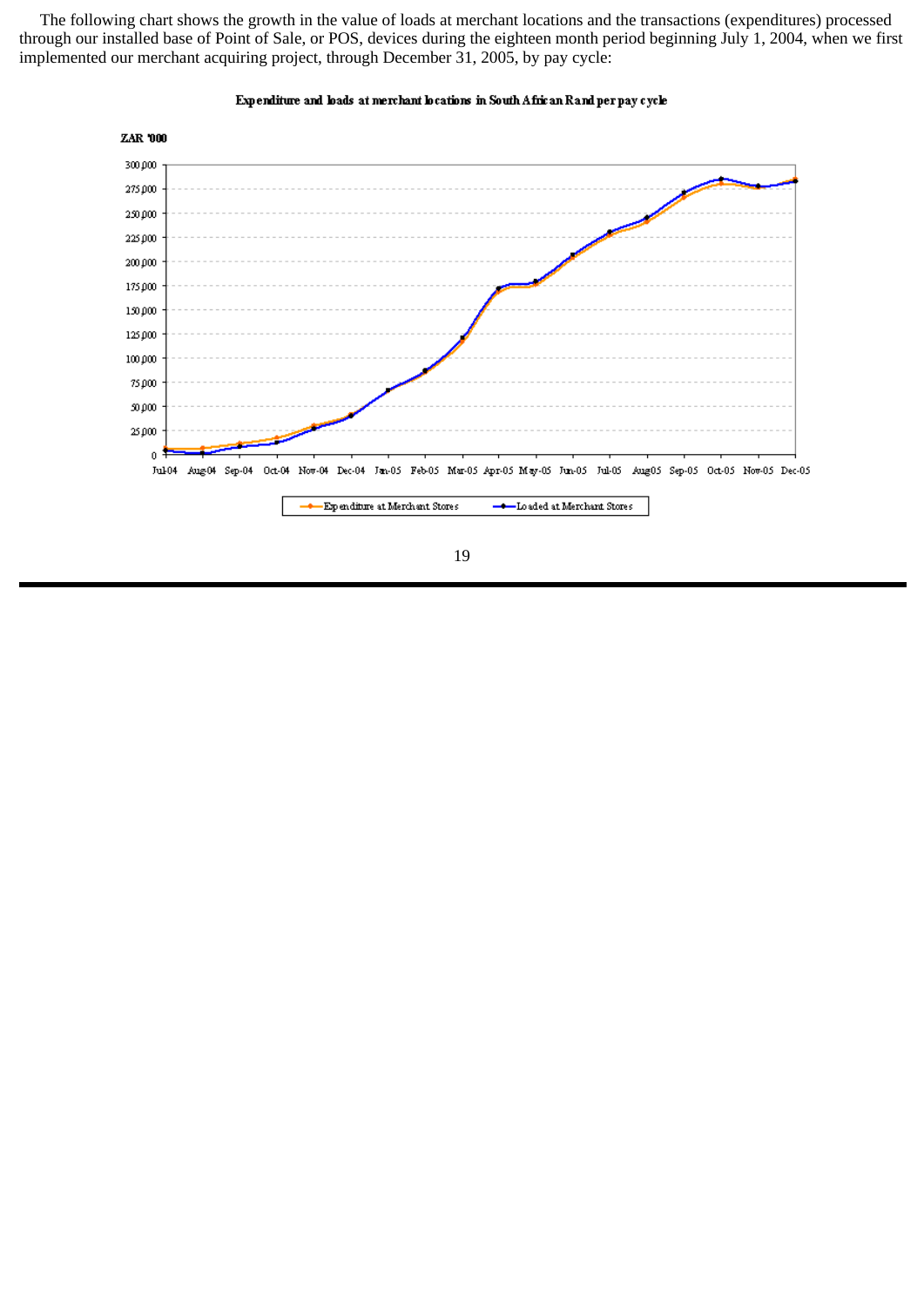The following graph shows the number of beneficiary grants loaded at merchant locations, per pay cycle, for the eighteen month period ended December 31, 2005:



#### Number of benefiary grants loaded at me x hant locations

#### *Progress of wage payment implementation*

The implementation of our wage payment in South Africa requires us to be registered as a bank in South Africa, or to have access to an existing deposit taking license. We are currently pursuing all available avenues to either obtain our own license, or gain access to one. These approaches include:

- applying for a new banking license:
- purchasing an exisiting banking license; and
- entering into a joint venture arrangement with an existing banking institution to gain access to its banking license  $\bullet$

These alternatives all have different inherent risks and timing considerations. Accordingly, it may take us some time to obtain or gain access to a license and commence the implementation of our wage payment system in South Africa.

### *Implementation of new UEPS systems*

The implementation of new UEPS systems, particularly in developing economies outside our current markets, is a vital component of our future growth. We are currently exploring a number of opportunities to implement UEPS systems and to participate as minority investors in these projects. The success of these endeavors are, however, subject to a number of factors over which we have little or no control, such as finding suitable partners with the appropriate financial, business and technical backing and continued governmental support for planned implementations. In some countries, finding suitable partners and obtaining the appropriate support from the government involved may take a number of years before we can commence implementation.

As part of our strategy to implement new UEPS systems in developing economies we entered into a shareholders agreement with NamPost, to create SmartSwitch Namibia, a Namibian company. Under this agreement, we, together with NamPost, have agreed to implement and operate a UEPS smart card-based switching system in Namibia. We and NamPost each own 50% of SmartSwitch Namibia, which will own the Namibian switch. The Service Level Agreement between SmartSwitch Namibia and NamPost was finalized and signed during the second quarter of fiscal 2006. Our marketing and information technology teams began implementation and testing of the switch in the second quarter of fiscal 2006 and operations in Namibia are expected to commence in the middle of the third quarter of fiscal 2006.

The system, the first of its kind in Namibia, is intended to improve the banking system in the country. NamPost, as the first customer of the switch, is expected to increase its market share in the financial services arena and position itself as the leading service provider for the unbanked and under-banked citizens of Namibia. We expect that SmartSwitch Namibia will initially issue approximately 300,000 UEPS smart cards to NamPost's existing customer base.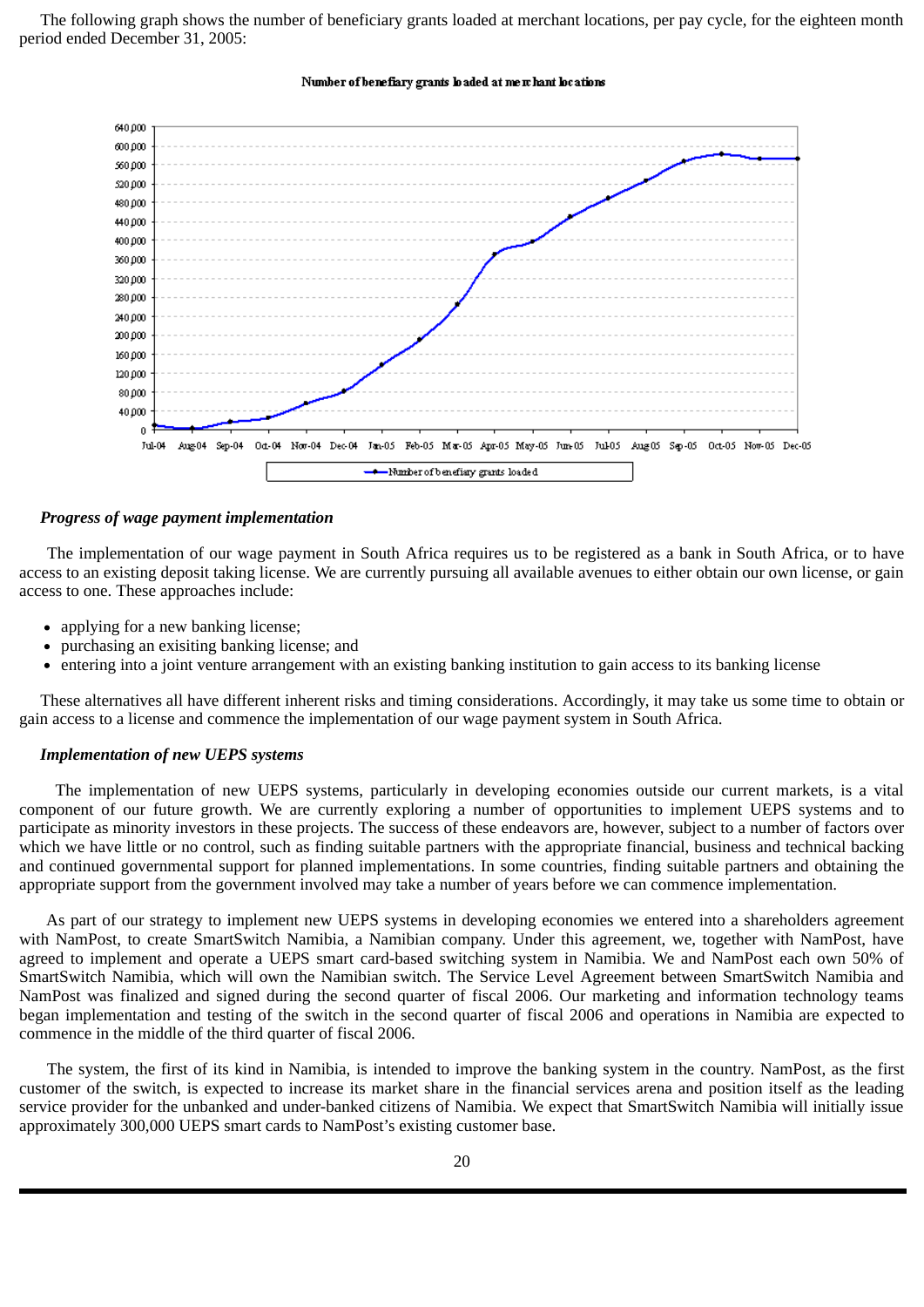Together with NamPost we have capitalized SmartSwitch Namibia with approximately \$3.6 million (ZAR 23 million, at December 31, 2005, foreign exchange rates), in start-up capital and loans, contributed equally by both parties. The proceeds will be utilized by SmartSwitch Namibia for the acquisition of hardware and software from us and for general working capital purposes. During December 2005 we, together with NamPost and SmartSwitch Namibia executives, discussed the need for an additional contribution to SmartSwitch Namibia by each shareholder of \$0.8million (ZAR 4.75 million, at December 31, 2005, foreign exchange rates). The proceeds will be utilized by SmartSwitch Namibia for the acquisition of hardware from us. In January 2006, each shareholder advanced an additional \$0.8million (ZAR 4.75 million, at December 31, 2005, foreign exchange rates) to SmartSwitch Namibia.

As we own 50% of SmartSwitch Namibia we are required under US GAAP to eliminate 50% of the net income generated from sales to SmartSwitch Namibia. In accordance with US GAAP, we will recognize this net income from these hardware and software sales during the period in which the hardware and software we have sold to SmartSwitch Namibia is utilized in its operations, or has been sold to third party customers, as the case may be.

SmartSwitch Namibia did not operate during the first six months of fiscal 2006. However, during the first quarter of fiscal 2006, licenses and software were made available for collection to SmartSwitch Namibia and we have recognized net income. During the second quarter, hardware was made available for collection, and in certain instances was collected by SmartSwitch Namibia, however this hardware has not been used by SmartSwitch Namibia as of December 31, 2005. We expect that additional deliveries of hardware will be made in the third quarter of fiscal 2006. We will recognize net income related to these third quarter of fiscal 2006 sales once the hardware has been made available for collection to SmartSwitch Namibia, which we expect to occur in January and February 2006.

Phase 1 of the project involves the transfer of all of NamPost's banking products to the smart card, offering affordability, security, simplicity and flexibility. Negotiations are currently in place with other financial institutions and companies that wish to participate as customers of SmartSwitch. We expect the suite of smart card applications to include banking, retail, money transfers, third party bill payments, wages and social security grants.

We began the rollout of the switch infrastructure to NamPost's 120 service branches and merchant stores during the three months ended December 31, 2005, and expect the official launch of the operations of SmartSwitch Namibia in mid-February 2006.

#### *Involvement with USAID*

On September 27, 2005, the Washington D.C.-based President's Emergency Plan for AIDS Relief, through the U.S. Agency for International Development, or USAID, announced a contract to strengthen the lifeline of essential drugs and supplies for people living with and affected by HIV/AIDS and other infectious diseases in developing countries. The contract, called the Supply Chain Management System, or, SCMS, was awarded by USAID to the Partnership for Supply Chain Management, or PfSCM, of which we are a member.

PfSCM is an organization formed by JSI Research and Training Institute, Inc., or JSI, and Management Sciences for Health, or MSH, both U.S.-based non-profit organizations with extensive experience in public health and logistics management in developing countries. PfSCM's project team includes 17 institutions from the private sector, non-profit, and faith-based communities.

Over the past two years, we have been working with JSI in South Africa to develop a system to track anti-retroviral drugs and to provide patient information and reporting capability for antiretroviral therapy, or ART, patients and HIV positive persons receiving care and support but not yet requiring ART. In this public-private partnership, JSI facilitated the field-testing and refinement of the system at the service delivery level in both static and community outreach settings, and developed the reporting database, using Emergency Plan funding from USAID/South Africa.

The system, Secure Technology Advancing Treatment, or STAT™, is based on our biometrics and smart card technology. It is particularly responsive to the challenges of ART as it provides authentication of health care provider and patient, enables patient mobility, facilitates referral and follow up care, and fulfills the critical requirement for effective ART by operating offline when needed. This last feature is essential, since many elements of HIV/AIDS care must be provided at the community level, where electricity and connectivity are often lacking. Furthermore, the reporting database provides programme managers and donors with accurate performance indicators and provides health facility managers with essential information to improve operational efficiency, on a 24-hour update basis.

The STAT™ system was included in PfSCM's proposal for the SCMS as a viable solution for incorporation into individual country plans. The implementation of the SCMS is a complex process and we cannot yet provide an indication regarding overall timing or the exact form of our ultimate participation. In the near term, we are discussing with SCMS senior management a pilot deployment of our technology in one of the SCMS target countries to demonstrate the solution within the SCMS. David Schwarzbach, our Vice President for business development in the Americas, is our primary point of contact with the SCMS. He is actively working with the SCMS staff and represents us on the SCMS Advisory Board.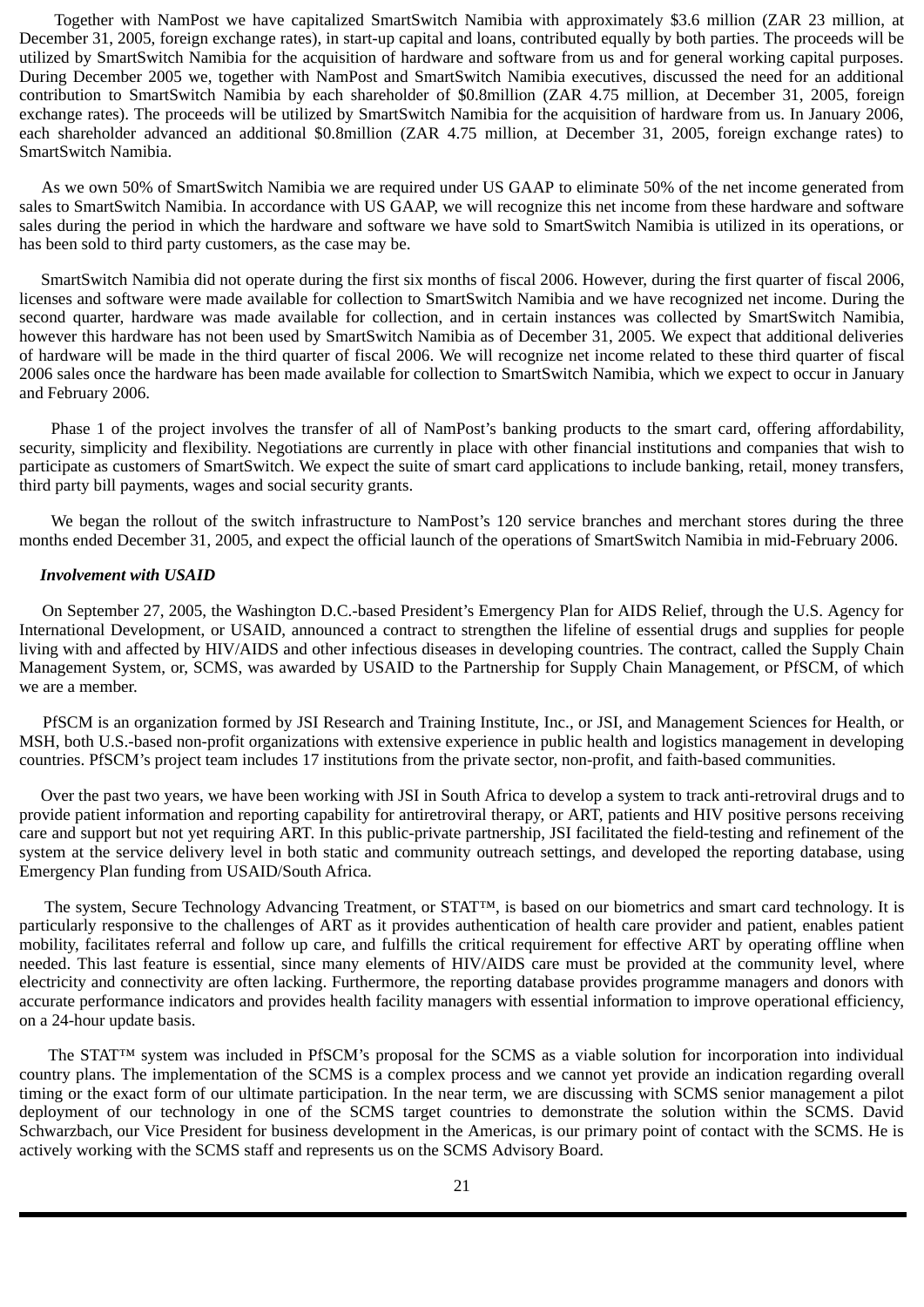In South Africa the STAT™ system is already operational in six Catholic Relief Services/South African Catholic Bishops Conference ART clinics and eight ART community outreach projects, and in a palliative care NGO project in Soweto, and is currently being rolled out in two hospitals and surrounding multiple referral clinic settings. This selection of diverse sites has clearly demonstrated that our technology operates successfully in the full range of ART and care and support health care settings and that it is beneficial to patients, health care providers, and programme managers.

### **Critical Accounting Policies**

Our annual financial statements have been prepared in accordance with US GAAP, which requires management to make estimates and assumptions about future events that affect the reported amount of assets and liabilities and disclosure of contingent assets and liabilities. As future events and their effects cannot be determined with absolute certainty, the determination of estimates requires management's judgment based on a variety of assumptions and other determinants such as historical experience, current and expected market conditions and certain scientific evaluation techniques.

Critical accounting policies are those that reflect significant judgments or uncertainties, and potentially may result in materially different results under different assumptions and conditions. Management has identified the following critical accounting policies that are described in more detail in our Annual Report on Form 10-K for the year ended June 30, 2005.

- Deferred taxation
- Accounts receivable and provision for doubtful debts
- Research and development

### **Recent accounting pronouncements adopted**

Refer to Note 1 of the unaudited condensed consolidated financial statements for a full description of recent accounting pronouncements, including the expected dates of adoption and effects on financial condition, results of operations and cash flows.

#### **Recent accounting pronouncements not yet adopted as of December 31, 2005**

Refer to Note 1 of the unaudited condensed consolidated financial statements for a full description of recent accounting pronouncements not yet adopted as of December 31, 2005, including the expected dates of adoption and effects on financial condition, results of operations and cash flows.

### **Currency Exchange Rate Information**

#### *Actual exchange rates*

The actual exchange rates for and at the end of the periods presented were as follows:

| Table 1.                            | Three months ended<br>December 31, |        | Six months ended<br>December 31, | <b>Year ended</b><br><b>June 30,</b> |        |
|-------------------------------------|------------------------------------|--------|----------------------------------|--------------------------------------|--------|
|                                     | 2005                               | 2004   | 2005                             | 2004                                 | 2005   |
| ZAR : \$ average exchange rate      | 6.5537                             | 6.0652 | 6.5396                           | 6.2237                               | 6.2219 |
| Highest ZAR : \$ rate during period | 6.8045                             | 6.6575 | 6.9388                           | 6.7635                               | 6.9473 |
| Lowest ZAR : \$ rate during period  | 6.2488                             | 5.5350 | 6.1556                           | 5.5350                               | 5.5350 |
| Rate at end of period               | 6.3458                             | 5.6704 | 6.3458                           | 5.6704                               | 6.6840 |
|                                     |                                    |        |                                  |                                      |        |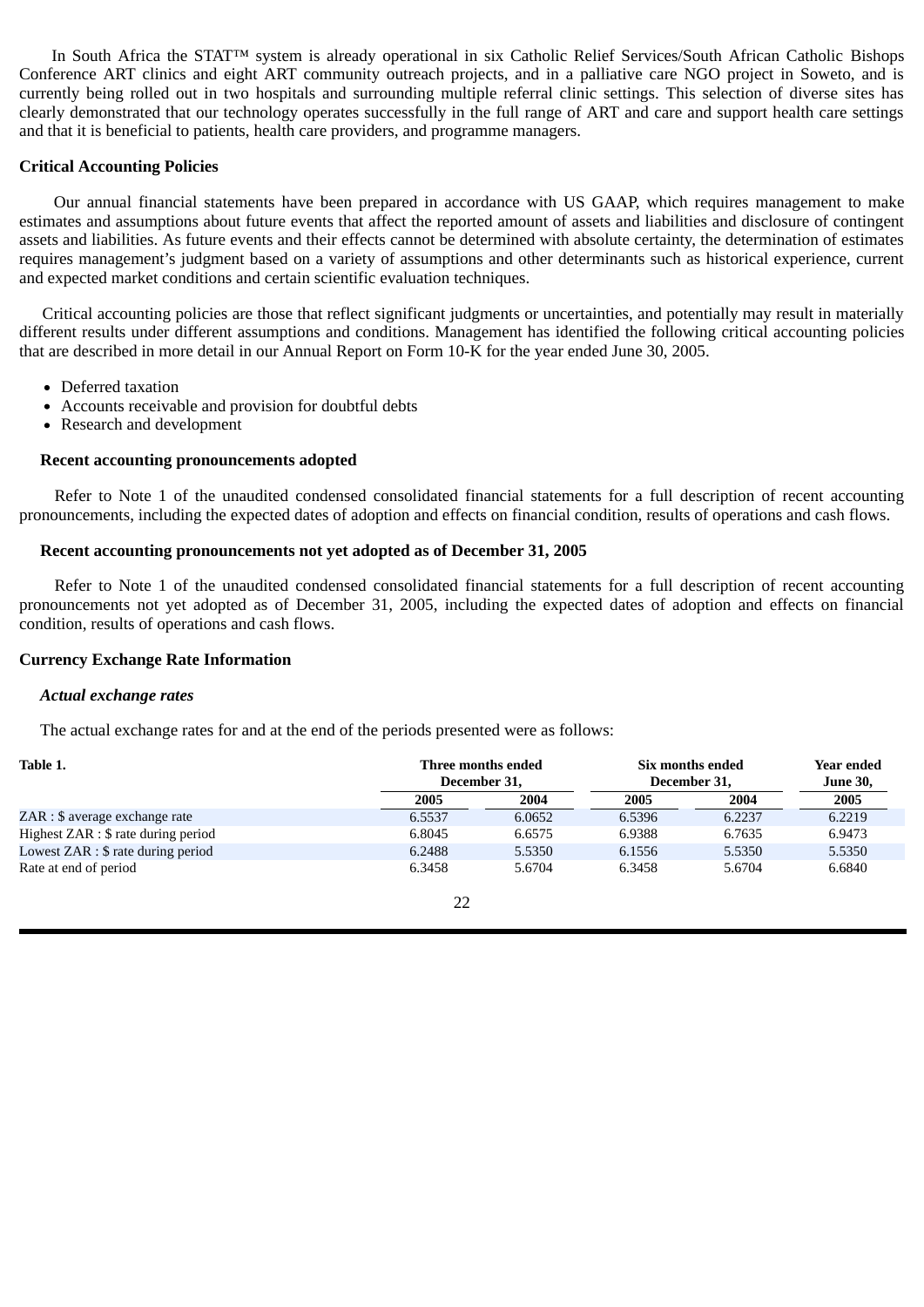#### US \$: ZAR Exchange Rates



#### *Translation exchange rates*

We are required to translate our results of operations from ZAR to U.S. dollars on a monthly basis. Thus, the average rates used to translate this data for the three and six months ended December 31, 2005 and 2004, vary slightly from the averages shown in the table above. The translation rates we use in presenting our results of operations are the rates shown in the following table:

| Table 2.                               |        | Three months ended | Six months ended |        |  | Year ended |
|----------------------------------------|--------|--------------------|------------------|--------|--|------------|
|                                        |        | December 31,       | December 31,     |        |  | June 30,   |
|                                        | 2005   | 2004               | 2005             | 2004   |  | 2005       |
| Income and expense items: $$1 = ZAR$ . | 6.5782 | 6.0734             | 6.5403           | 6.2132 |  | 6.2096     |
|                                        |        |                    |                  |        |  |            |
| Balance sheet items: $$1 = ZAR$        | 6.3458 | 5.6704             | 6.3458           | 5.6704 |  | 6.6840     |

#### **Results of operations**

The discussion of our consolidated overall results of operations is based on amounts as reflected in "Item 1 Financial Statements" which are reported in U.S. dollars and are prepared in accordance with US GAAP. Our discussion analyzes our results of operations both in U.S. dollars and supplementally in ZAR, because ZAR is the functional currency of the entities which contribute the majority of our profits and is the currency in which the majority of our transactions are initially incurred and measured. Due to the significant impact of currency fluctuations between the U.S. dollar and ZAR on our reported results and because we use the U.S. dollar as our reporting currency, we believe that the supplemental presentation of our results of operations in ZAR is useful to investors to understand the changes in the underlying trends of our business.

We analyze our business and operations in terms of four inter-related but independent operating segments: (1) transaction-based activities, (2) smart card accounts, (3) financial services, and (4) hardware, software and related technology sales. In addition, corporate eliminations is a fifth segment which we analyze and which consists of corporate and corporate office activities that are impracticable to ascribe directly to any of the other operating segments, as well as any inter-segment eliminations.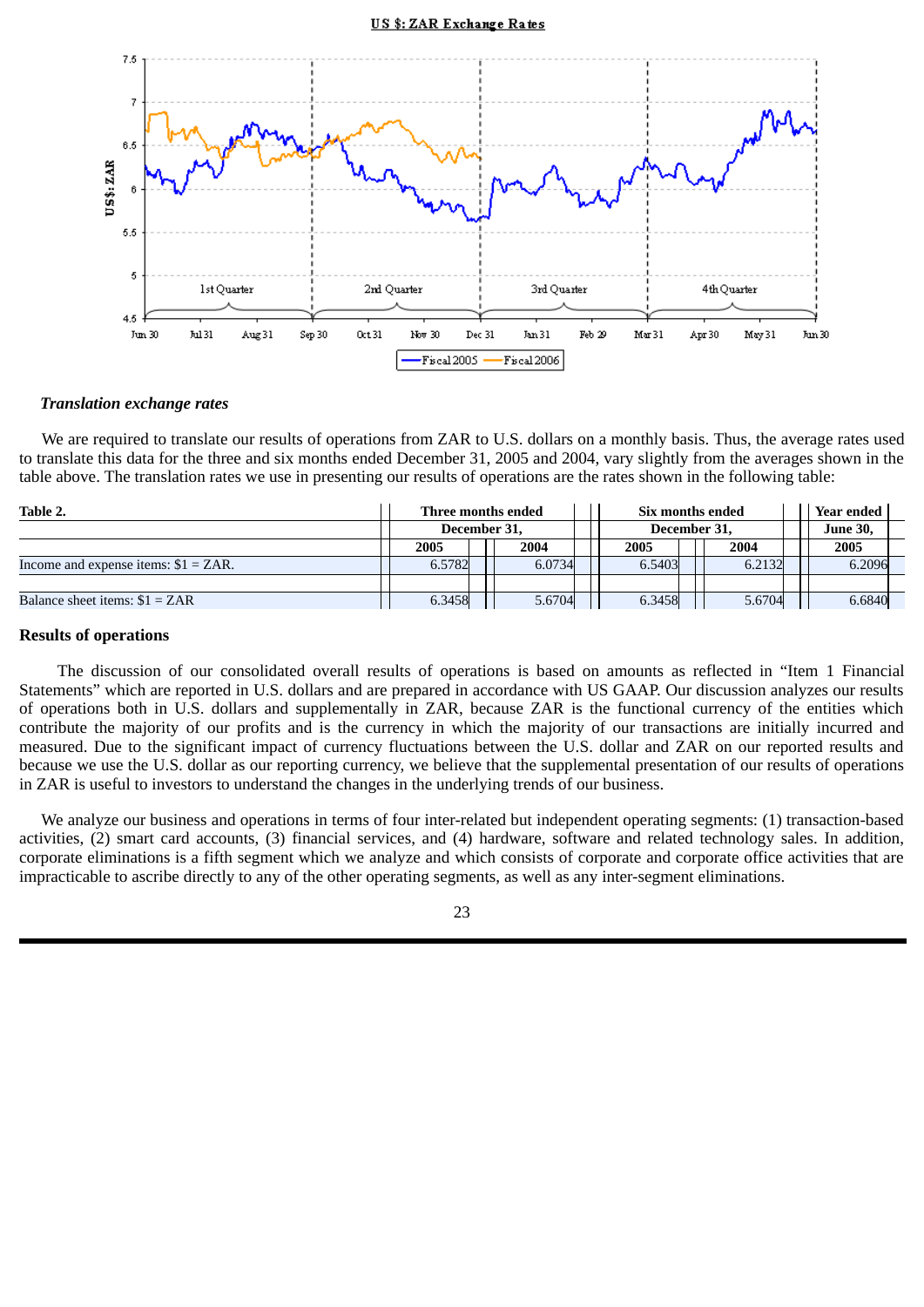### **Three Months Ended December 31, 2005 Compared to the Three Months Ended December 31, 2004**

The following factors had a significant influence on our results of operations during the periods:

- weakening of the South African rand, or ZAR, which is our functional currency, against the U.S. dollar, which is our reporting currency;
- continuation during the second quarter of fiscal 2005 of the Nedbank project to deliver POS devices that was concluded during the third quarter of fiscal 2005;
- continuation during the second quarter of fiscal 2006 of another Nedbank project to deliver POS devices and related hardware to Nedbank;
- continuation during the second quarter of fiscal 2006 of our agreement to supply SmartSwitch Namibia with hardware; and
- the continued adoption of our merchant acquiring project.  $\bullet$

### **Consolidated overall results of operations**

This discussion is based on the amounts which were prepared in accordance with US GAAP.

The following tables show the changes in the items comprising our statements of operations, both in U.S. dollars and in ZAR:

| Table 3.                                                  |        | <b>In United States Dollars</b> |           |  |  |  |  |  |
|-----------------------------------------------------------|--------|---------------------------------|-----------|--|--|--|--|--|
|                                                           |        | (US GAAP)                       |           |  |  |  |  |  |
|                                                           |        | Three months ended December 31, |           |  |  |  |  |  |
|                                                           | 2005   | 2004                            | $$ \%$    |  |  |  |  |  |
|                                                           | \$2000 | \$3000                          | change    |  |  |  |  |  |
| Revenue                                                   | 47,429 | 45,995                          | 3%        |  |  |  |  |  |
| Cost of goods sold, IT processing, servicing and support. | 12,908 | 13,978                          | $(8)\%$   |  |  |  |  |  |
| General and administration                                | 11,956 | 12,092                          | $(1)\%$   |  |  |  |  |  |
| Depreciation and amortization                             | 1,365  | 1,654                           | (17)%     |  |  |  |  |  |
| Costs related to public offering and Nasdaq listing       | 27     |                                 |           |  |  |  |  |  |
| Operating income                                          | 21,173 | 18,271                          | 16%       |  |  |  |  |  |
| Interest income, net                                      | 1,343  | 548                             | 145%      |  |  |  |  |  |
| Income before income taxes                                | 22,516 | 18,819                          | 20%       |  |  |  |  |  |
| Income tax expense                                        | 8,577  | 6,707                           | 28%       |  |  |  |  |  |
| Net income before (loss) earnings from equity accounted   |        |                                 |           |  |  |  |  |  |
| investments                                               | 13,939 | 12,112                          | 15%       |  |  |  |  |  |
| (Loss) Earnings from equity accounted investments         | (7)    | 124                             | $(106)\%$ |  |  |  |  |  |
| Net income                                                | 13,932 | 12,236                          | 14%       |  |  |  |  |  |

| Table 4.                                                 |                | <b>In South African Rand</b>    |            |  |  |  |  |  |
|----------------------------------------------------------|----------------|---------------------------------|------------|--|--|--|--|--|
|                                                          |                | (US GAAP)                       |            |  |  |  |  |  |
|                                                          |                | Three months ended December 31, |            |  |  |  |  |  |
|                                                          | 2005           | 2004                            | <b>ZAR</b> |  |  |  |  |  |
|                                                          | <b>ZAR</b>     | ZAR                             | $\%$       |  |  |  |  |  |
|                                                          | $^{\prime}000$ | '000'                           | change     |  |  |  |  |  |
| Revenue                                                  | 311,998        | 279,344                         | 12%        |  |  |  |  |  |
| Cost of goods sold, IT processing, servicing and support | 84,911         | 84,893                          | 0%         |  |  |  |  |  |
| General and administration                               | 78,649         | 73,439                          | 7%         |  |  |  |  |  |
| Depreciation and amortization                            | 8,979          | 10,045                          | (11)%      |  |  |  |  |  |
| Costs related to public offering and Nasdaq listing      | 178            |                                 |            |  |  |  |  |  |
| Operating income                                         | 139,281        | 110,967                         | 26%        |  |  |  |  |  |
| Interest income, net                                     | 8,835          | 3,328                           | 165%       |  |  |  |  |  |
| Income before income taxes                               | 148,116        | 114,295                         | 30%        |  |  |  |  |  |
| Income tax expense                                       | 56,421         | 40,734                          | 39%        |  |  |  |  |  |
| Net income before (loss) earnings from equity accounted  |                |                                 |            |  |  |  |  |  |
| investments                                              | 91,695         | 73,561                          | 25%        |  |  |  |  |  |
| (Loss) Earnings from equity accounted investments        | (46)           | 753                             | $(106)\%$  |  |  |  |  |  |
| Net income                                               | 91,649         | 74,314                          | 23%        |  |  |  |  |  |
|                                                          |                |                                 |            |  |  |  |  |  |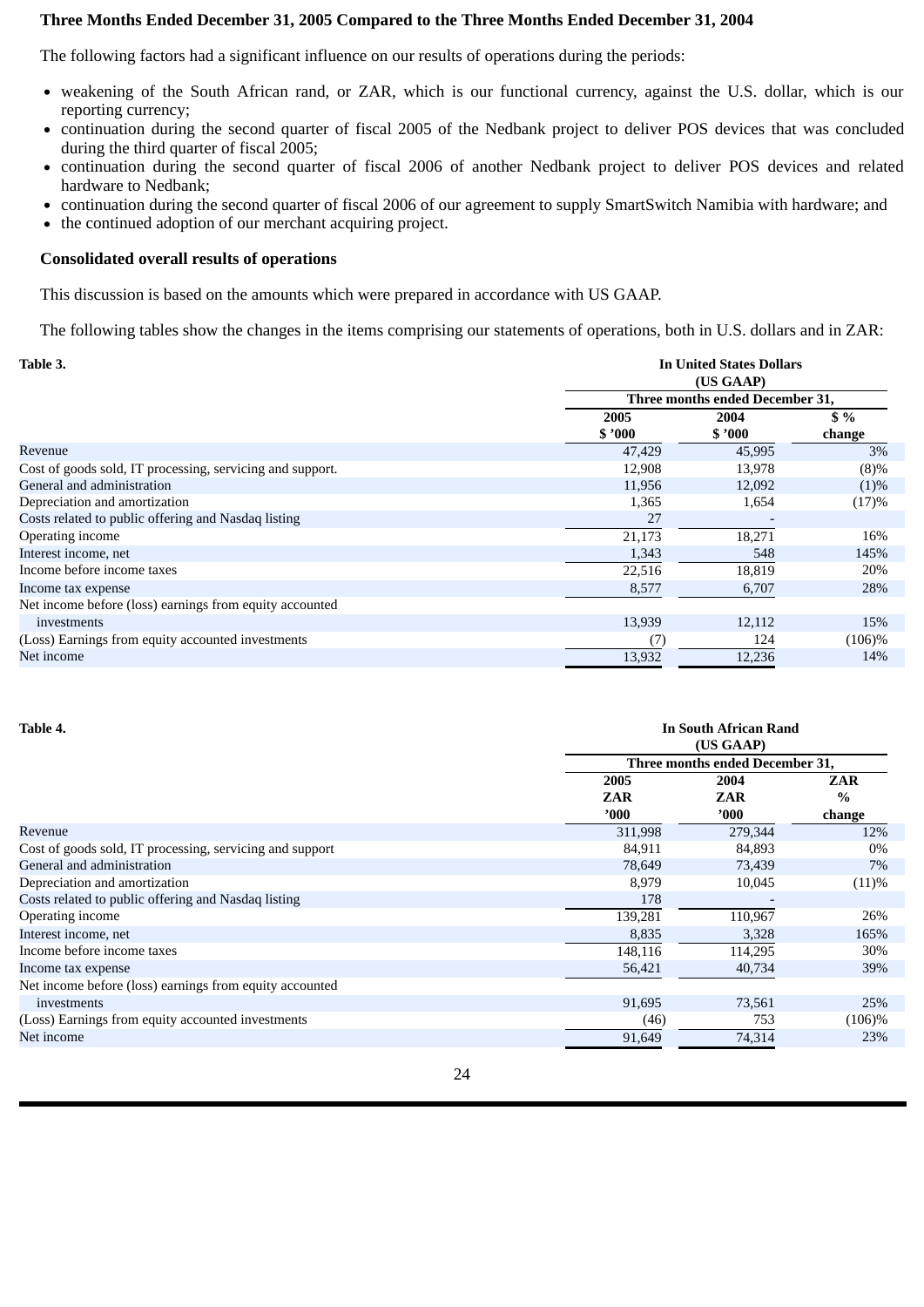Analyzed in ZAR, the increase in revenue for the three months ended December 31, 2005, was primarily due to the higher volumes in our transaction-based activities and increased hardware, software and related technology sales activity.

The increase in operating income margin to 45% for the three months ended December 31, 2005, from 40% for the three months ended December 31, 2004, was primarily due to improved efficiencies across all activities, the continued adoption of our merchant acquiring initiative, price increases in certain of the provinces where we administer and distribute social welfare grants and a significantly improved contribution from our contract to pay social welfare grants in the Eastern Cape province.

General and administration expenses have increased due to increased expenditure due to additional corporate and governance requirements including compliance with the Sarbanes Oxley Act of 2002, or Sarbanes, particularly Section 404 of Sarbanes, director's fees, legal fees, auditor fees, bonuses, as well as due to directors and officer's insurance premiums, salary increases and legal fees incurred to defend ourselves against claims brought against us. Our continued compliance with Sarbanes and these requirements may require similar levels of internal and external time and expense in the future. Depreciation and amortization expense has decreased due to a reduction in smart card amortization expense as the majority of these cards have now been amortized in full.

#### **Interest Received and Finance Costs**

Interest received consists of interest received on our surplus cash, while finance costs consist of interest paid on short-term borrowings. We have a unique cash flow cycle due to our obligations to pre-fund the payments of social welfare grants in the KwaZulu-Natal and Eastern Cape provinces. We provide the funds required for the grant payments on behalf of these provincial governments from our own cash resources and are reimbursed within two weeks by the KwaZulu-Natal and Eastern Cape governments, thus exposing ourselves to these provinces' credit risk. These obligations result in a peak funding requirement, on a monthly basis, of approximately \$53.5 million (ZAR 340 million) for each of the KwaZulu-Natal and Eastern Cape contracts. The funding requirements are at peak levels for the first three weeks of every month during the year. The pre-funding requirement for the KwaZulu-Natal and Eastern Cape contracts has increased, however our finance costs have decreased due to the adjustment in the South African prime interest rate from an average of approximately 11.00% per annum for the three months ended December 31, 2004, to 10.5% per annum for the three months ended December 31, 2005. Thus, finance costs decreased from \$3.6 million (ZAR 21.8 million) for the three months ended December 31, 2004, to \$2.2 million (ZAR 14.5 million) for the three months ended December 31, 2005.

Interest on surplus cash for the three months ended December 31, 2005, decreased to \$3.5 million (ZAR 23.0 million) from \$4.1 million (ZAR 24.9 million) for the comparable period during the prior year due to the lower interest rates during this period, which was partially offset by higher average cash balances on hand during this period.

### **Taxation**

Total tax expense for the three months ended December 31, 2005 was \$8.6 million (ZAR 56.4 million) compared with \$6.7 million (ZAR 40.7 million) during the same period in the prior year. The increase was due to our increased profitability in our transaction-based activities and hardware, software and related technology sales segments. The increase in our effective tax rate from 35.6% for the three months ended December 31, 2004, to 38.1% is largely due to professional and consulting fees incurred that are not deductible for taxation purposes.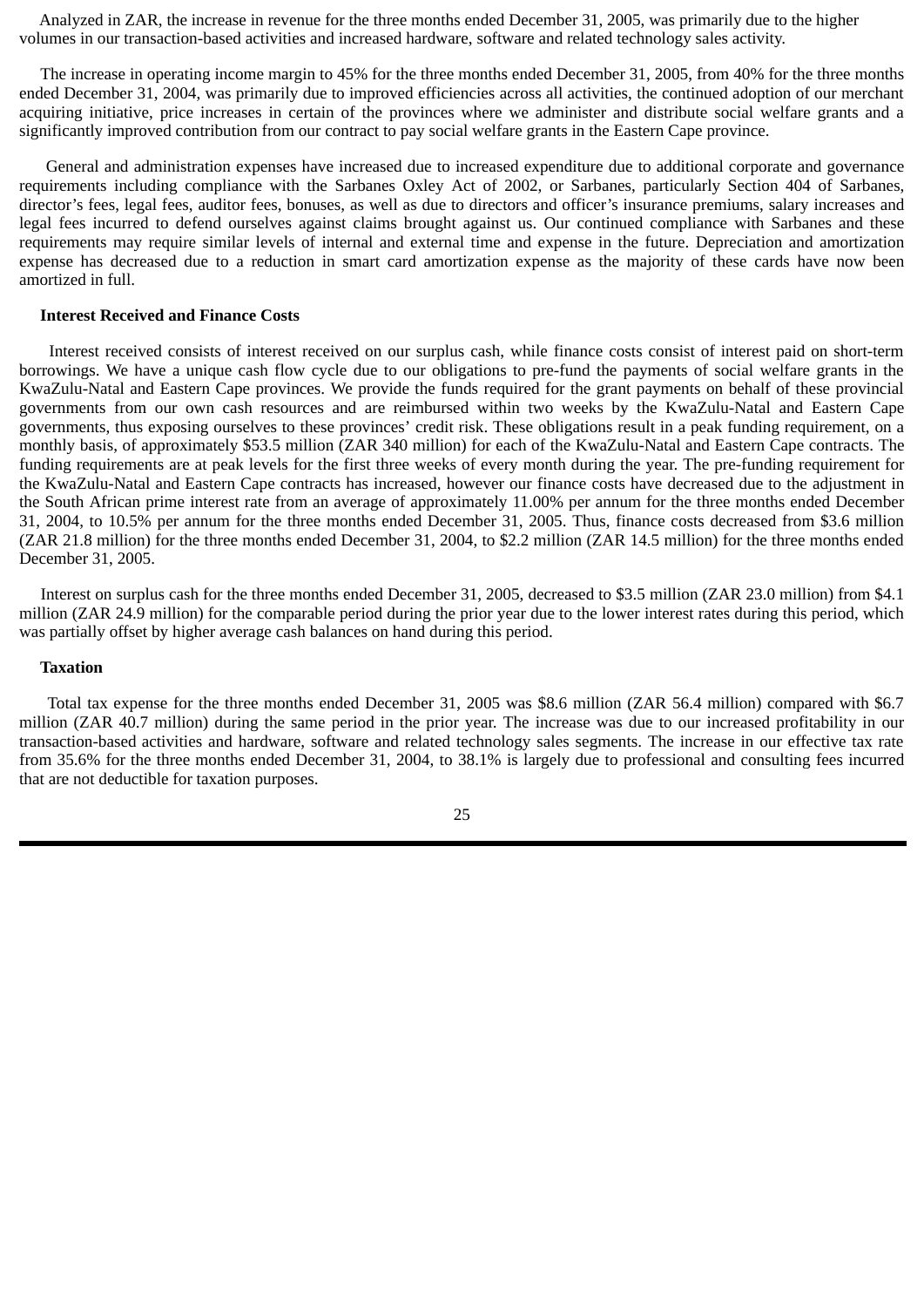#### **Results of operations by operating segment**

The composition of revenue and the contributions of our business activities to operating income are illustrated below.

| Table 5.                                        |         | <b>In United States Dollars (US GAAP)</b><br>Three months ended December 31. |        |        |               |  |  |  |  |
|-------------------------------------------------|---------|------------------------------------------------------------------------------|--------|--------|---------------|--|--|--|--|
|                                                 |         |                                                                              |        |        |               |  |  |  |  |
|                                                 | 2005    | $%$ of                                                                       | 2004   | $%$ of | $\frac{0}{0}$ |  |  |  |  |
| <b>Operating Segment</b>                        | \$'000  | total                                                                        | \$2000 | total  | change        |  |  |  |  |
| Consolidated revenue:                           |         |                                                                              |        |        |               |  |  |  |  |
| Transaction-based activities                    | 27,255  | 57%                                                                          | 26,426 | 57%    | 3%            |  |  |  |  |
| Smart card accounts                             | 8,744   | 18%                                                                          | 8,984  | 20%    | $(3)\%$       |  |  |  |  |
| <b>Financial services</b>                       | 3,982   | 8%                                                                           | 5,240  | 11%    | $(24)\%$      |  |  |  |  |
| Hardware, software and related technology sales | 7,448   | 17%                                                                          | 5,345  | 12%    | 39%           |  |  |  |  |
| <b>Total consolidated revenue</b>               | 47,429  | 100%                                                                         | 45,995 | 100%   | 3%            |  |  |  |  |
| Consolidated operating income (loss):           |         |                                                                              |        |        |               |  |  |  |  |
| Transaction-based activities                    | 13,517  | 64%                                                                          | 10,325 | 57%    | 31%           |  |  |  |  |
| Smart card accounts                             | 3,974   | 19%                                                                          | 4,083  | 22%    | $(3)\%$       |  |  |  |  |
| <b>Financial services</b>                       | 1,828   | 9%                                                                           | 2,341  | 13%    | (22)%         |  |  |  |  |
| Hardware, software and related technology sales | 3,874   | 18%                                                                          | 2,235  | 12%    | 73%           |  |  |  |  |
| Corporate/ Eliminations                         | (2,020) | $(10)\%$                                                                     | (713)  | (4)%   | 183%          |  |  |  |  |
| <b>Total consolidated operating income</b>      | 21,173  | 100%                                                                         | 18,271 | 100%   | 16%           |  |  |  |  |

| Table 6.                                        | <b>In South African Rand (US GAAP)</b> |          |                                 |        |        |  |  |  |  |
|-------------------------------------------------|----------------------------------------|----------|---------------------------------|--------|--------|--|--|--|--|
|                                                 |                                        |          | Three months ended December 31, |        |        |  |  |  |  |
|                                                 | 2005                                   |          |                                 |        |        |  |  |  |  |
|                                                 | <b>ZAR</b>                             | $%$ of   | ZAR                             | $%$ of | $\%$   |  |  |  |  |
| <b>Operating Segment</b>                        | '000                                   | total    | '000                            | total  | change |  |  |  |  |
| Consolidated revenue:                           |                                        |          |                                 |        |        |  |  |  |  |
| Transaction-based activities                    | 179,289                                | 57%      | 160,495                         | 57%    | 12%    |  |  |  |  |
| Smart card accounts                             | 57,520                                 | 18%      | 54,563                          | 20%    | 5%     |  |  |  |  |
| Financial services                              | 26,194                                 | 8%       | 31,824                          | 11%    | (18)%  |  |  |  |  |
| Hardware, software and related technology sales | 48,995                                 | 17%      | 32,462                          | 12%    | 51%    |  |  |  |  |
| <b>Total consolidated revenue</b>               | 311,998                                | 100%     | 279,344                         | 100%   | 12%    |  |  |  |  |
| Consolidated operating income (loss):           |                                        |          |                                 |        |        |  |  |  |  |
| Transaction-based activities                    | 88,918                                 | 64%      | 62,707                          | 57%    | 42%    |  |  |  |  |
| Smart card accounts                             | 26,142                                 | 19%      | 24,798                          | 22%    | 5%     |  |  |  |  |
| Financial services                              | 12,025                                 | 9%       | 14,218                          | 13%    | (15)%  |  |  |  |  |
| Hardware, software and related technology sales | 25,484                                 | 18%      | 13,574                          | 12%    | 88%    |  |  |  |  |
| Corporate/ Eliminations                         | (13,288)                               | $(10)\%$ | (4,330)                         | (4)%   | 207%   |  |  |  |  |
| <b>Total consolidated operating income</b>      | 139,281                                | 100%     | 110,967                         | 100%   | 26%    |  |  |  |  |

#### **Transaction-based activities**

In U.S. dollars, revenues increased by 3% for the three months ended December 31, 2005, from the comparable period in 2004. Operating income increased by 31% for the three months ended December 31, 2005, from the comparable period in 2004.

In ZAR, revenues increased by 12% for the three months ended December 31, 2005, from the comparable period in 2004. Operating income increased by 42% for the three months ended December 31, 2005, from the comparable period in 2004.

These increases in revenues and operating income were due primarily to the continued adoption of our merchant acquiring system in all of the provinces where we distribute welfare grants, increased transacting ability at participating retailers' POS devices in these provinces, and higher volumes from our provincial contracts. We discuss these factors in more detail below.

#### *Continued adoption of our merchant acquiring system:*

During July 2004, we began a major drive to install POS devices in rural areas where the majority of our card holders spend their social welfare grants. The ability of our card holders to load their grants at these retailers and to spend these grants on goods and services, without the need to withdraw the full amount in cash, represents the basic underlying principles of the UEPS functionality. We believe that the installation of these POS devices has resulted in a significant improvement in the lifestyle of our card holders, while introducing a new revenue source for us in the form of merchant acquiring transaction fees and reducing our costs to deliver social welfare grants in cash to these individuals at our mobile paypoints. The key statistics and indicators of our merchant acquiring initiative is summarized in the tables below: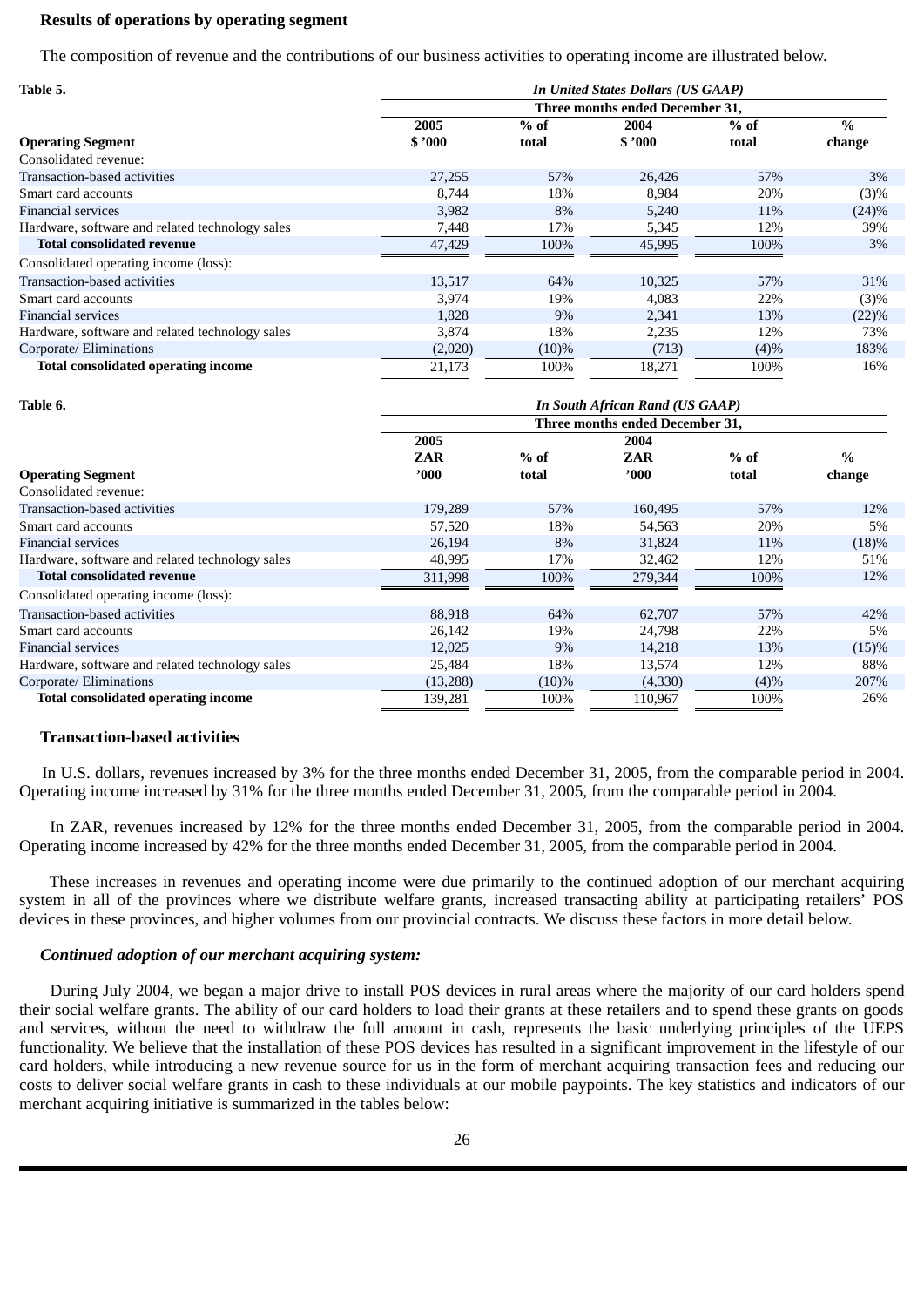| Table 7.                            | Sept.<br>2004 | Dec.<br>2004 | Mar.<br>2005 | Jun.<br>2005 | Sept.<br>2005 | Dec.<br>2005 |
|-------------------------------------|---------------|--------------|--------------|--------------|---------------|--------------|
|                                     |               |              |              | NC, EC,      | NC, EC,       | NC, EC,      |
|                                     |               | NC and       | NC, EC       | KZN, L       | KZN, L        | KZN, L       |
| Province included (1)               | NC            | EC           | and KZN      | and NW       | and NW        | and NW       |
| Total POS devices installed         | 340           | 1,266        | 2,406        | 3,235        | 3,959         | 3,929        |
| Number of participating UEPS retail |               |              |              |              |               |              |
| locations                           | 265           | 700          | 1,441        | 1,880        | 2,303         | 2,366        |
| Value of transactions processed     |               |              |              |              |               |              |
| through POS devices during the      |               |              |              |              |               |              |
| quarter (in $$$ '000)               | 3,563         | 10,596       | 45,529       | 87,643       | 118,585       | 118,396      |
| Value of transactions processed     |               |              |              |              |               |              |
| through POS devices during the      |               |              |              |              |               |              |
| quarter (in                         |               |              |              |              |               |              |
| ZAR '000)                           | 22,711        | 64,518       | 273,800      | 559,988      | 772,071       | 781,251      |
| Number of grants paid through POS   |               |              |              |              |               |              |
| devices during the quarter          | 39,603        | 176,009      | 639,921      | 1,308,825    | 1,703,262     | 1,855,192    |
| Average number of grants processed  |               |              |              |              |               |              |
| per terminal during the quarter     | n/a           | 219          | 282          | 433          | 455           | 471          |

(1) NC = Northern Cape, EC = Eastern Cape, KZN = KwaZulu-Natal, L = Limpopo, NW = North West

We have completed the installation of our POS terminals at the majority of those merchant locations we deem the most important to service the bulk of our cardholder base. The negative growth rate of POS terminals installed and the reduced growth in the number of participating UEPS retail locations is primarily due to the improvement in the utilization of our existing terminal base. The productivity of the existing terminal base is constantly improving, as is evident from the increase in the number of transactions processed per POS terminal installed. We believe that the existing terminal base still has abundant spare capacity and that the upward trend in transactions per terminal will continue. Another factor that contributed to the decline of the growth rate during this quarter is the reduced accessibility of retailers during the summer holiday period. From the second week of November to the end of December, South African retailers generally experience a significant increase in their trading activities. During this period, retailers are reluctant to install and implement any new payment systems / POS devices. The effects of this annual six week quiet period for us was more pronounced this year as we had not expanded our merchant acquiring activities into a new province, as was the case in the second quarter of fiscal 2005. Our ongoing POS deployment plan is now focused on secondary locations and retailers, where we will install fewer terminals over a longer period of time.

### *Higher volumes from our provincial contracts***:**

During the three months ended December 31, 2005, we experienced growth in all of the provinces where we administer payments of social welfare grants. This growth has been mainly due to an increase in the number of child support grants and disability grants approved by the various provincial governments. In total, the volume of payments processed during the three months ended December 31, 2005 increased 5.40% to 10,416,329 from the comparable period during 2004.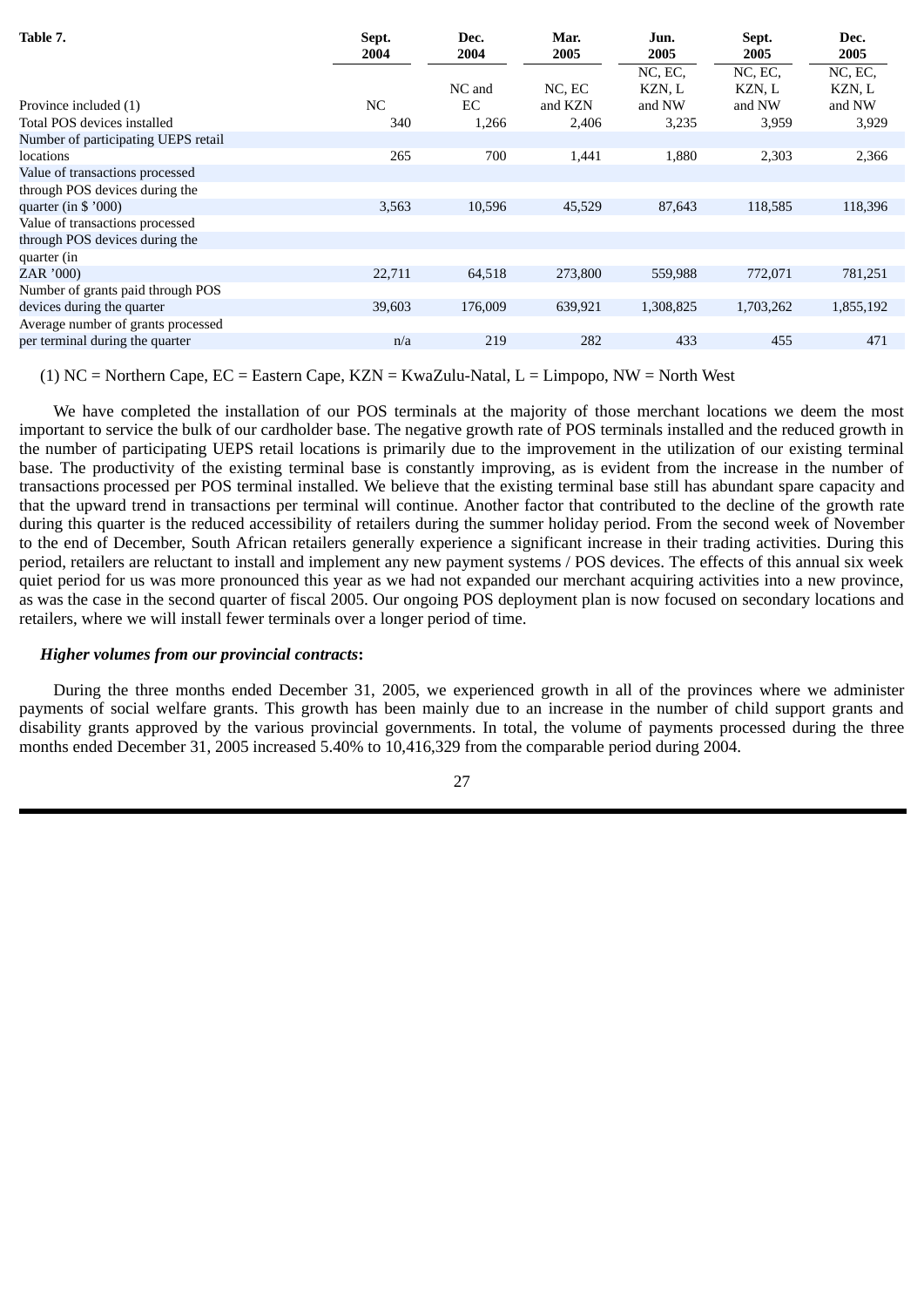The higher volumes under existing provincial contracts during the three months ended December 31, 2005, as well as average revenue per grant paid, are detailed below:

| Table 8.                        |            |                            |                                |       |        |        |  |  |  |
|---------------------------------|------------|----------------------------|--------------------------------|-------|--------|--------|--|--|--|
| Three months ended December 31, |            |                            |                                |       |        |        |  |  |  |
|                                 | Number of  |                            | Average Revenue per Grant Paid |       |        |        |  |  |  |
|                                 |            | <b>Grants Paid</b><br>2005 |                                |       | 2005   | 2004   |  |  |  |
| Province                        | 2005       | 2004                       | \$(1)                          | \$(2) | ZAR(1) | ZAR(2) |  |  |  |
| KwaZulu-Natal (A)               | 4,444,129  | 4,201,950                  | 3.15                           | 3.10  | 20.67  | 18.80  |  |  |  |
| Limpopo $(B)$                   | 2,753,537  | 2,700,406                  | 2.38                           | 2.46  | 15.59  | 14.95  |  |  |  |
| North West $(C)$                | 787,009    | 777,910                    | 2.63                           | 2.71  | 17.21  | 16.44  |  |  |  |
| Northern Cape $(D)$             | 396.750    | 349,962                    | 2.88                           | 3.23  | 18.89  | 19.60  |  |  |  |
| Eastern Cape (E)                | 2,034,904  | 1,856,797                  | 1.84                           | 2.02  | 12.07  | 12.27  |  |  |  |
| Total                           | 10,416,329 | 9,887,025                  |                                |       |        |        |  |  |  |

 *(1) Average Revenue per Grant Paid excludes \$0.84 (ZAR 5.50) related to the provision of smart card accounts.*

 *(2) Average Revenue per Grant Paid excludes \$0.91 (ZAR 5.50) related to the provision of smart card accounts.*

 **A** - in ZAR, the increase in the Average Revenue per Grant Paid in KwaZulu-Natal is primarily due to the re-registration fees for mainly disability grant recipients, who were removed off the government's system during fiscal 2005 and subsequently re-instated during fiscal 2006.

**B** - in ZAR, the increase in the Average Revenue per Grant Paid in Limpopo is due to the continued once-off registration fees charged for the ongoing enrollment of new beneficiaries and a price increase from December 2005. The fee charged for payment is significantly less than the fee charged for registration.

**C** - in ZAR, the increase in the Average Revenue per Grant Paid in North West is primarily due to an inflation price increase negotiated with the North West government during July 2005 and more registrations.

**D** - in ZAR, the decrease in the Average Revenue per Grant Paid in Northern Cape is primarily due to fewer registration fees charged.

**E** - in ZAR, the decrease in the Average Revenue per Grant Paid in the Eastern Cape is due to fewer registration fees charged. The fee charged for payment is significantly less than the fee charged for registration.

Through our merchant acquiring initiative, beneficiaries are now able to load their grants onto their cards as soon as the grant payment file is activated, which typically happens during the week preceding the commencement of a calendar month. We recognize the fee revenue related to the distribution of welfare grants when the beneficiaries load the grants to their cards. The general exception to this rule is the January payment cycle, when the payment file is normally activated during the first week of January and not the last week of December. Accordingly, our December revenue from the distribution of welfare grants is lower than the revenue recognized during the other calendar months during the year. Assuming no price increases or beneficiary growth, this has the result of reducing our second quarter revenues and results when compared with the first quarter.

Our annual results are not expected to be affected as we anticipate twelve full payment cycles to be included in the fiscal 2006 results. We expect our third quarter transaction-based revenue to be higher than the second quarter as it should include revenues from loading fees for the entire January, February and March 2006 payment cycle and a small portion of the April 2006 payment cycle.

Operating income margin for the three months ended December 31, 2005 increased to 50% from 39% for the three months ended December 31, 2004. These profit margin improvements were mainly due to:

- the increased volumes as detailed in the table above;
- the inflation adjustment to the price charged in the North West and Limpopo provinces; and
- the increase in the number of social grant beneficiaries paid through our POS device infrastructure at participating retailers,  $\bullet$ instead of payment using more costly automated cash dispensers.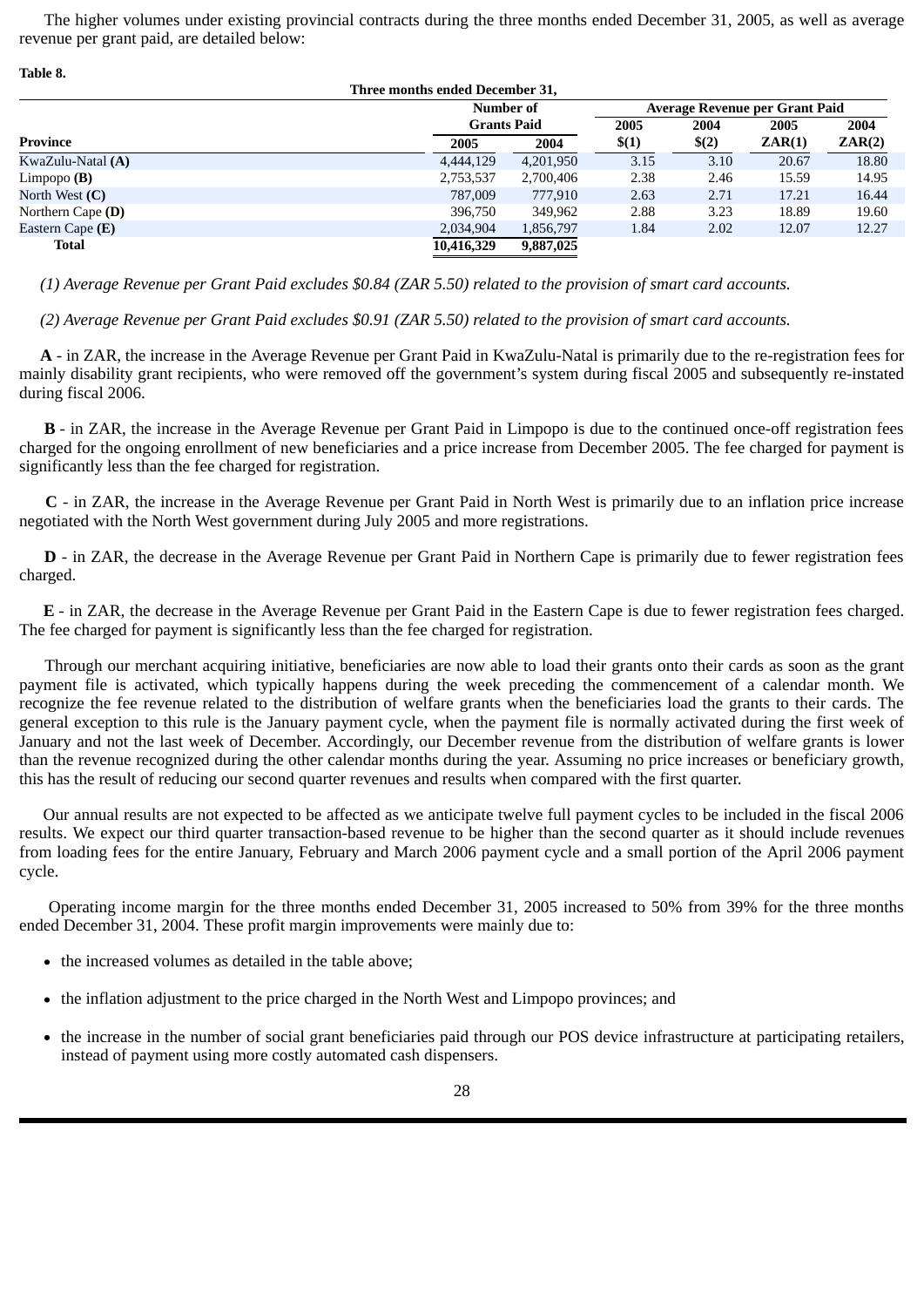#### **Smart card accounts**

In U.S. dollars, revenues decreased by 3% for the three months ended December 31, 2005, from the comparable period in 2004. Operating income decreased by 3% for the three months ended December 31, 2005, from the comparable period in 2004.

In ZAR, revenues increased by 5% for the three months ended December 31, 2005, from the comparable period in 2004. Operating income increased by 5% for the three months ended December 31, 2005, from the comparable period in 2004.

Operating income margin from providing smart card accounts was constant at 45% for each of the three months ended December 31, 2005 and 2004.

In ZAR, revenue from the provision of smart card based accounts grew in proportion to the higher number of beneficiaries serviced through our social welfare payment contracts. A total number of 3,497,664 smart card-based accounts were active at December 31, 2005, compared to 3,308,194 active accounts as of December 31, 2004. The increase in the number of active accounts resulted from an increase in the number of beneficiaries in all provinces qualifying for government grants due to the efforts of the South African government to provide social assistance to the very old and very young.

#### **Financial services**

In U.S. dollars, revenues decreased by 24% for the three months ended December 31, 2005, from the comparable period in 2004. Operating income decreased by 22% for the three months ended December 31, 2005, from the comparable period in 2004.

In ZAR, revenues decreased by 18% for the three months ended December 31, 2005, from the comparable period in 2004. Operating income decreased by 15% for the three months ended December 31, 2005, from the comparable period in 2004.

Revenues and operating income from UEPS-based lending decreased during the second quarter of fiscal 2006 compared with the second quarter of fiscal 2005. We offer the UEPS-based loans to our beneficiaries with the primary purpose of assisting them to repay expensive loans with other loan providers and to escape the debt spiral that they are trapped in. Once our UEPS-based loans are repaid, we believe that the beneficiaries have an enhanced ability to remain debt-free, or take loans in amounts smaller than the original refinancing facility we offered to them. In addition, we continuously revise the interest rates charged on our UEPS-based loans, as part of our ongoing commitment to the South African government to provide affordable financial services to the unbanked population of the country. As a result the interest rate charged on our UEPS based loans was lower during the three months ended December 31, 2005. A further benefit of our UEPS-based lending is that cardholders have more disposable income to spend, including through our merchant acquiring base.

The loan portfolio of the traditional microlending businesses remained static as a result of our strategic decision not to grow this business. However, when compared to June 30, 2005, our UEPS-based lending portfolio has increased due to increased lending activities during the December festive holiday season in South Africa.

Our current UEPS-based lending portfolio comprises loans made to elderly pensioners in some of the provinces where we distribute social welfare grants. We insure the UEPS-based lending book against default and thus no provision is required. We consider UEPS-based lending less risky than traditional microfinance loans because the grants are distributed to these lenders by ourselves and these loans are insured. We establish an allowance for doubtful traditional microlending loans in respect of which we consider it likely that all or a portion of the principal amount of the loan or interest thereon will not be repaid by the borrower. We consider default likely after a specified period of non-payment, which is generally not more than 150 days. We assess this allowance based on a review by management of the ageing of outstanding amounts, the payment history in relation to those specific accounts and the overall default history.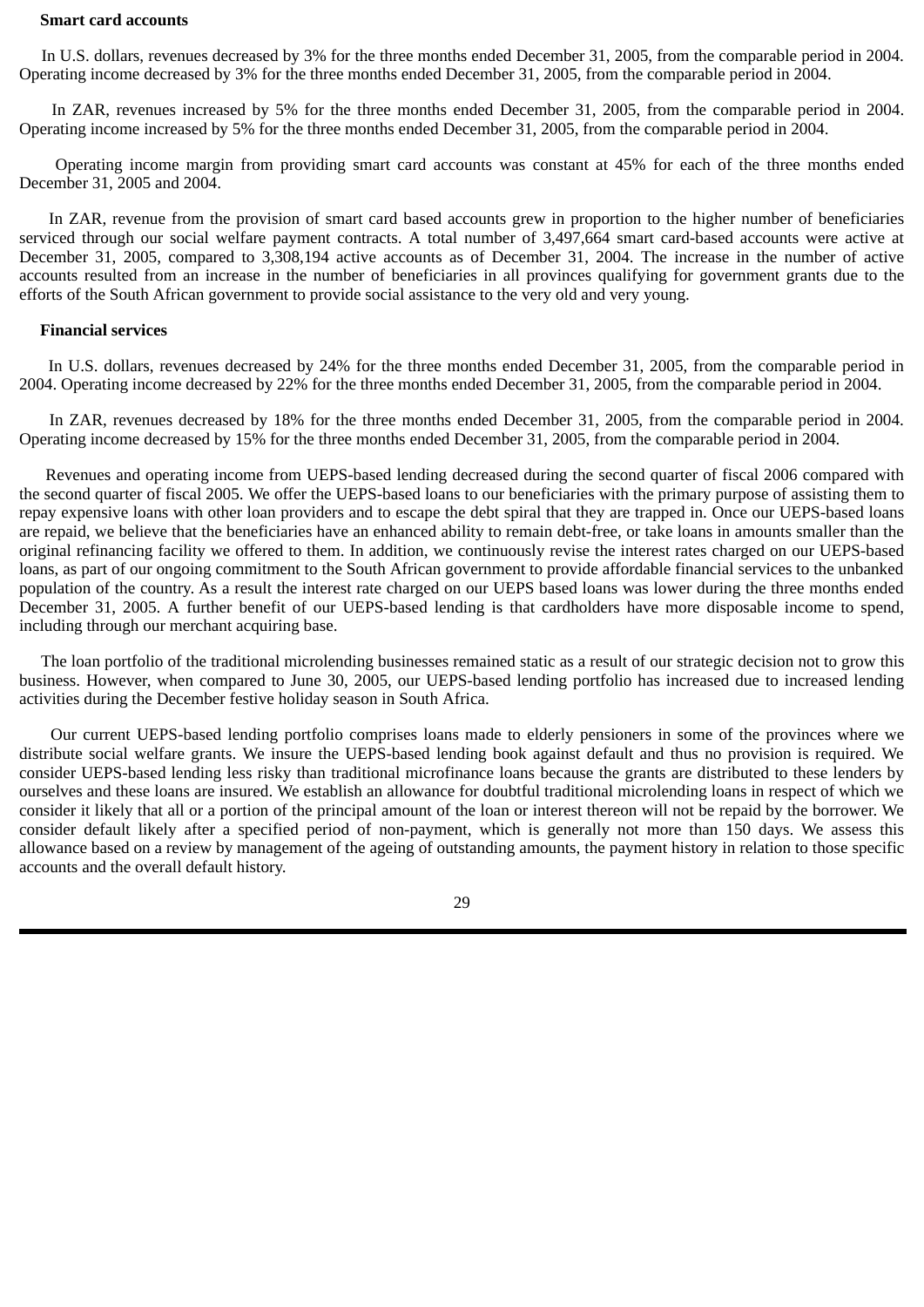The key indicators of these businesses are illustrated below:

| Table 9.<br>December 31,                              |         |         |                  | December 31,       |             |                 |
|-------------------------------------------------------|---------|---------|------------------|--------------------|-------------|-----------------|
|                                                       | 2005    | 2004    |                  | 2005               | 2004        |                 |
|                                                       | \$'000  | \$'000  | $$ \%$<br>change | <b>ZAR</b><br>'000 | ZAR<br>'000 | ZAR %<br>change |
| Traditional microlending:<br>Finance loans receivable |         |         |                  |                    |             |                 |
| $-$ gross                                             | 8,318   | 13,898  | (40)%            | 52,783             | 78,807      | (33)%           |
| Allowance for doubtful                                |         |         |                  |                    |             |                 |
| finance loans                                         |         |         |                  |                    |             |                 |
| receivable                                            | (3,672) | (9,524) | (61)%            | (23, 304)          | (54,002)    | (57)%           |
| Finance loans                                         |         |         |                  |                    |             |                 |
| receivable – net                                      | 4,646   | 4,374   | 6%               | 29,479             | 24,805      | 19%             |
|                                                       |         |         |                  |                    |             |                 |
| <b>UEPS-based lending:</b>                            |         |         |                  |                    |             |                 |
| Finance loans receivable -                            |         |         |                  |                    |             |                 |
| net and gross (i.e., no                               |         |         |                  |                    |             |                 |
| provisions)                                           | 5,732   | 6,291   | (9)%             | 36,377             | 35,675      | 2%              |
|                                                       |         |         |                  |                    |             |                 |
| Total finance loans                                   |         |         |                  |                    |             |                 |
| receivable, net                                       | 10,378  | 10,665  |                  | 65,856             | 60,480      |                 |

As described in our Annual Report on Form 10-K for the year ended June 30, 2005, the significant reduction in both gross finance loans receivable and allowance for doubtful finance loans receivable is due to the write-off in fiscal 2005 of amounts that were not recoverable, of approximately \$5.5 million (ZAR 32.3 million). This did not have an impact on net income as the loans had been fully provided for in previous periods.

Operating income margin for the financial services segment increased to 46% for the three months ended December 31, 2005 from 45% for the three months ended December 31, 2004, primarily due to a decrease in the UEPS-based salary costs.

#### **Hardware, software and related technology sales**

In U.S. dollars, revenues increased by \$2.1 million for the three months ended December 31, 2005, from the comparable period in 2004. Operating income increased by \$1.6 million for the three months ended December 31, 2005, from the comparable period in 2004.

 In ZAR, revenues increased by ZAR 16.5 million for the three months ended December 31, 2005, from the comparable period in 2004. Operating income increased by ZAR 11.9 million for the three months ended December 31, 2005, from the comparable period in 2004.

The increase in revenue for the three months ended December 31, 2005, was due primarily to revenues earned from the September order to supply Nedbank with POS devices and pin-pads and the sale of hardware to SmartSwitch Namibia. Total revenues from the September Nedbank order during the three months ended December 31, 2005, were approximately \$3.4 million (approximately ZAR 22.6 million). Revenues from sales of hardware to SmartSwitch Namibia during the three months ended December 31, 2005, totaled approximately \$1.5 million (ZAR 9.8 million) of which approximately \$0.2 million (ZAR 1.2 million), after taxation, has been eliminated and included in the corporate/eliminations segment.

During the three months ended December 31, 2004, we delivered hardware totaling approximately \$3.9 million (approximately ZAR 23.5 million) to Nedbank. These deliveries related to the \$10.5 million (approximately ZAR 67.0 million) order received from them in the first quarter of fiscal 2005.

During January 2006, we announced that we had obtained another order to provide Nedbank with additional POS terminals and pin-pads. We expect to generate revenue of approximately \$6.4 million (ZAR 40.9 million), at the December 31, 2005, exchange rate, from these transactions. Deliveries are expected to commence at the end of our third quarter of fiscal 2006 and are expected to be completed during our second quarter of fiscal 2007.

Historically, we have obtained these types of contracts to sell hardware from time to time. It is difficult to predict when and if we will obtain new contracts.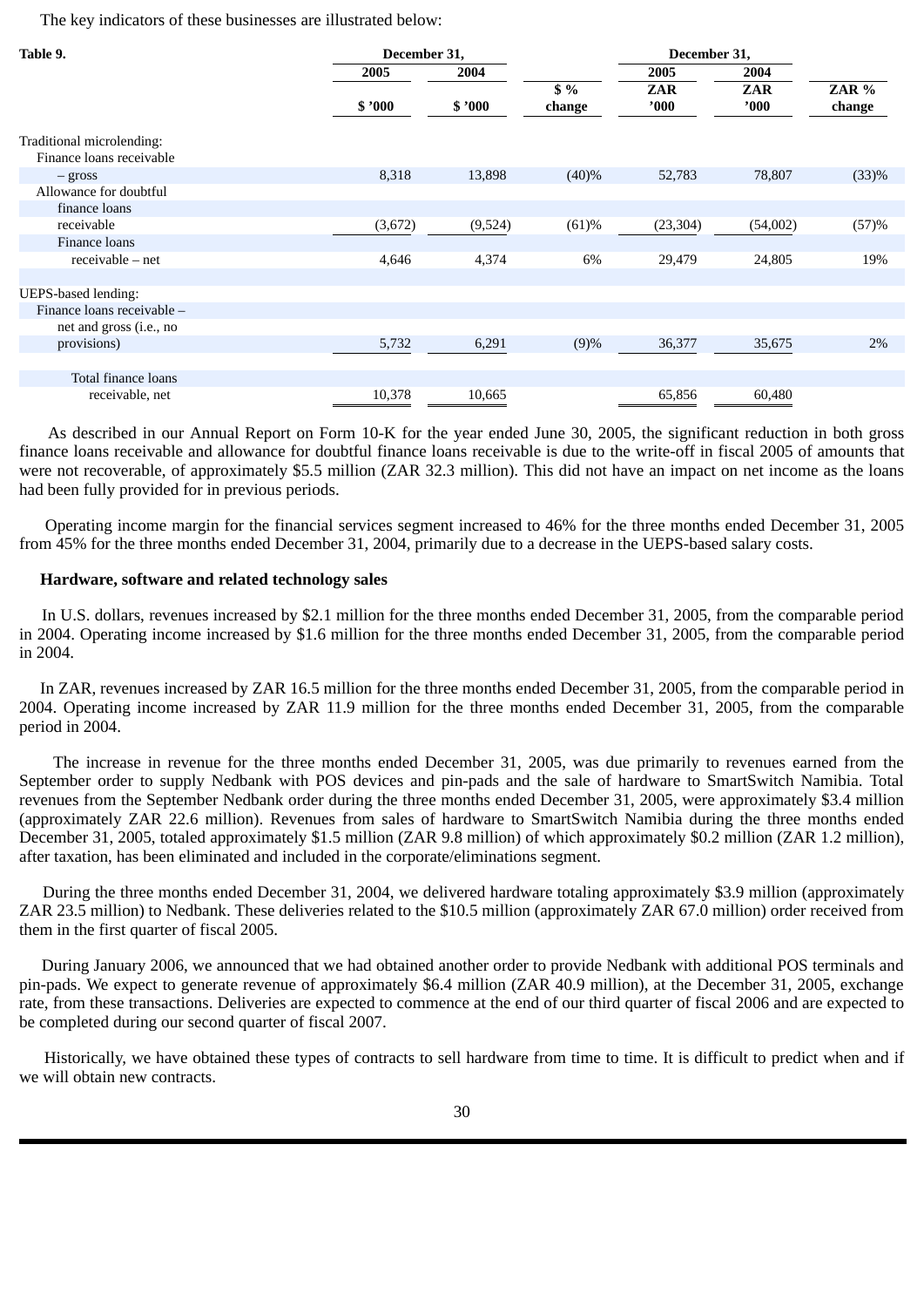### **Corporate/ Eliminations**

In U.S. dollars, operating losses increased by \$1.3 million, or 183%, for the three months ended December 31, 2005, from the comparable period in 2004.

In ZAR, operating losses increased by ZAR 9.0 million, or 207%, for the three months ended December 31, 2005, from the comparable period in 2004.

The increase in the operating loss during the three months ended December 31, 2005, compared with the three months ended December 31, 2004, is due to increased expenditures resulting from additional corporate and governance requirements including compliance with Sarbanes, director's fees, legal fees, auditor fees, bonuses, as well as due to directors and officers insurance premiums, salary increases and legal fees incurred to defend ourselves against claims brought against us.

### **Six Months Ended December 31, 2005 Compared to the Six Months Ended December 31, 2004**

The following factors had a significant influence on our results of operations during the periods:

- weakening of the South African rand, or ZAR, which is our functional currency, against the U.S. dollar, which is our reporting currency;
- commencement during the first quarter of fiscal 2005 of the Nedbank project to deliver POS devices and the conclusion of the project in during the third quarter of fiscal 2005;
- commencement during the first and second quarters of fiscal 2006 of projects to deliver POS devices and related hardware to  $\bullet$ Nedbank;
- our agreement to supply SmartSwitch Namibia with hardware and software;
- expenses related to our public offering and listing on the Nasdaq National Market; and  $\bullet$
- the continued adoption of our merchant acquiring project.  $\bullet$

#### **Consolidated overall results of operations**

This discussion is based on the amounts which were prepared in accordance with US GAAP.

The following tables show the changes in the items comprising our statements of operations, both in U.S. dollars and in ZAR:

| Table 10.                                                 | <b>In United States Dollars</b><br>(US GAAP) |                               |          |  |  |  |
|-----------------------------------------------------------|----------------------------------------------|-------------------------------|----------|--|--|--|
|                                                           |                                              | Six months ended December 31, |          |  |  |  |
|                                                           | 2005                                         | 2004                          | \$%      |  |  |  |
|                                                           | \$3000                                       | \$2000                        | change   |  |  |  |
| Revenue                                                   | 93,316                                       | 89,218                        | 5%       |  |  |  |
| Cost of goods sold, IT processing, servicing and support. | 24,727                                       | 28,779                        | (14)%    |  |  |  |
| General and administration                                | 22,612                                       | 22,368                        | 1%       |  |  |  |
| Depreciation and amortization                             | 2,903                                        | 3,229                         | $(10)\%$ |  |  |  |
| Costs related to public offering and Nasdaq listing       | 1,504                                        |                               |          |  |  |  |
| Operating income                                          | 41,570                                       | 34,842                        | 19%      |  |  |  |
| Interest income, net                                      | 2,246                                        | 1,203                         | 87%      |  |  |  |
| Income before income taxes                                | 43,816                                       | 36,045                        | 22%      |  |  |  |
| Income tax expense                                        | 16,988                                       | 13,915                        | 22%      |  |  |  |
| Net income before (loss) earnings from equity accounted   |                                              |                               |          |  |  |  |
| investments                                               | 26,828                                       | 22,130                        | 21%      |  |  |  |
| (Loss) Earnings from equity accounted investments         | 283                                          | 333                           | (15)%    |  |  |  |
| Net income                                                | 27,111                                       | 22,463                        | 21%      |  |  |  |
|                                                           |                                              |                               |          |  |  |  |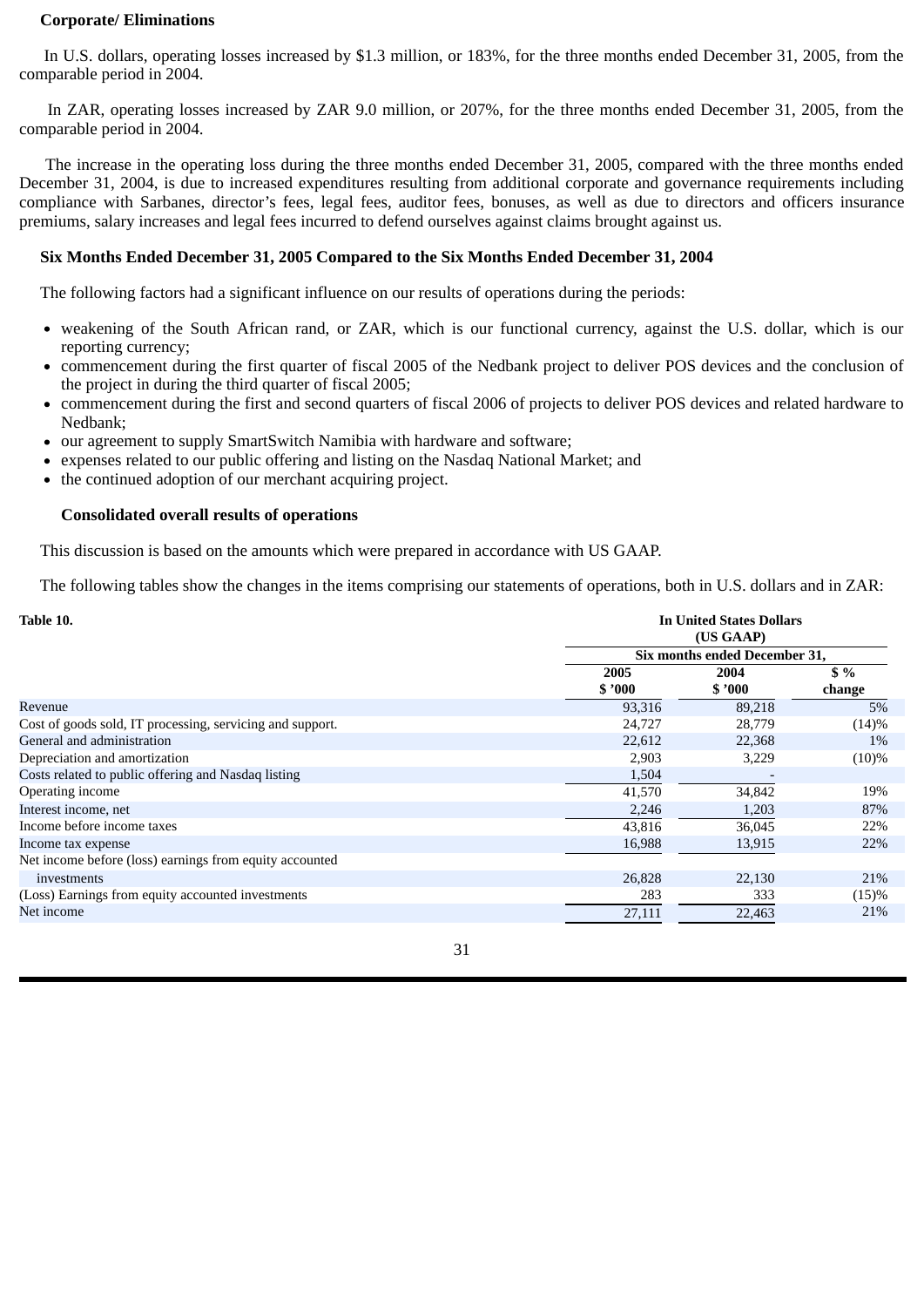| (US GAAP)<br>Six months ended December 31,<br>2005<br><b>ZAR</b><br>2004<br>$\frac{0}{0}$<br>ZAR<br>ZAR<br>'000'<br>'000'<br>change<br>Revenue<br>610,314<br>554,329 |         |
|----------------------------------------------------------------------------------------------------------------------------------------------------------------------|---------|
|                                                                                                                                                                      |         |
|                                                                                                                                                                      |         |
|                                                                                                                                                                      |         |
|                                                                                                                                                                      |         |
|                                                                                                                                                                      |         |
|                                                                                                                                                                      | 10%     |
| Cost of goods sold, IT processing, servicing and support.<br>161,722<br>178,810<br>$(10)\%$                                                                          |         |
| General and administration<br>147,889<br>138,977                                                                                                                     | 6%      |
| Depreciation and amortization<br>18,987<br>20,062                                                                                                                    | $(5)\%$ |
| Costs related to public offering and Nasdaq listing<br>9,837                                                                                                         |         |
| Operating income<br>271,879<br>216,480                                                                                                                               | 26%     |
| Interest income, net<br>14,689<br>7,475                                                                                                                              | 97%     |
| Income before income taxes<br>286,568<br>223,955                                                                                                                     | 28%     |
| 111,106<br>86,457<br>Income tax expense                                                                                                                              | 29%     |
| Net income before earnings from (loss) equity accounted                                                                                                              |         |
| 175,462<br>137,498<br>investments                                                                                                                                    | 28%     |
| (Loss) Earnings from equity accounted investments<br>1,851<br>2,069                                                                                                  | (11)%   |
| Net income<br>177,313<br>139,567                                                                                                                                     | 27%     |

Analyzed in ZAR, the increase in revenue for the six months ended December 31, 2005, was primarily due to the higher volumes in our transaction-based activities and increased hardware, software and related technology sales activity.

The increase in operating income margin to 45% for the six months ended December 31, 2005, from 39% for the six months ended December 31, 2004, was primarily due to improved efficiencies across all activities, the continued adoption of our merchant acquiring initiative, the sale of hardware and high-margin software to SmartSwitch Namibia and a significantly improved contribution from our contract to pay social welfare grants in the Eastern Cape province.

We also incurred additional corporate and governance expense which included charges related to compliance with Sarbanes, director's fees, legal fees, auditor fees, bonuses, as well as directors and officer's insurance premiums, salary increases and legal fees incurred to defend ourselves against claims brought against us. We devoted significant management time and incurred significant expenses during the six months ended December 31, 2005, in order to complete and comply with the provisions of Sarbanes. The majority of the \$0.2 million (ZAR 1.0 million) incurred represents fees paid to external advisors and auditors related to our Section 404 compliance. These costs are included in the General and Administration expenses line-item. Our continued compliance with Sarbanes may require similar levels of internal and external time and expense in the future.

Depreciation and amortization expense has decreased due to a reduction in smart card amortization expense as the majority of these cards have now been amortized in full.

We completed our public offering and Nasdaq listing in August 2005. In addition to the \$1.8 million (ZAR 11.3 million) incurred during the fourth quarter of fiscal 2005, we incurred an additional \$1.5 million (ZAR 9.6 million) in the first quarter of fiscal 2006 and \$0.03 (ZAR 0.2 million) in the second quarter of fiscal 2006, related to legal fees, printing costs, registration and filing and accounting fees.

#### **Interest Received and Finance Costs**

Interest received consists of interest received on our surplus cash, while finance costs consist of interest paid on short-term borrowings. We have a unique cash flow cycle due to our obligations to pre-fund the payments of social welfare grants in the KwaZulu-Natal and Eastern Cape provinces. We provide the funds required for the grant payments on behalf of these provincial governments from our own cash resources and are reimbursed within two weeks by the KwaZulu-Natal and Eastern Cape governments, thus exposing ourselves to these provinces' credit risk. These obligations result in a peak funding requirement, on a monthly basis, of approximately \$53.5 million (ZAR 340 million) for each of the KwaZulu-Natal and Eastern Cape contracts. The funding requirements are at peak levels for the first three weeks of every month during the year. The pre-funding requirement for the KwaZulu-Natal and Eastern Cape contracts has increased, however our finance costs have decreased due to the adjustment in the South African prime interest rate from an average of approximately 11.1% per annum for the six months ended December 31, 2004, to 10.5% per annum for the six months ended December 31, 2005. Thus, finance costs decreased from \$6.5 million (ZAR 40.4 million) for the six months ended December 31, 2004, to \$4.1 million (ZAR 26.8 million) for the six months ended December 31, 2005.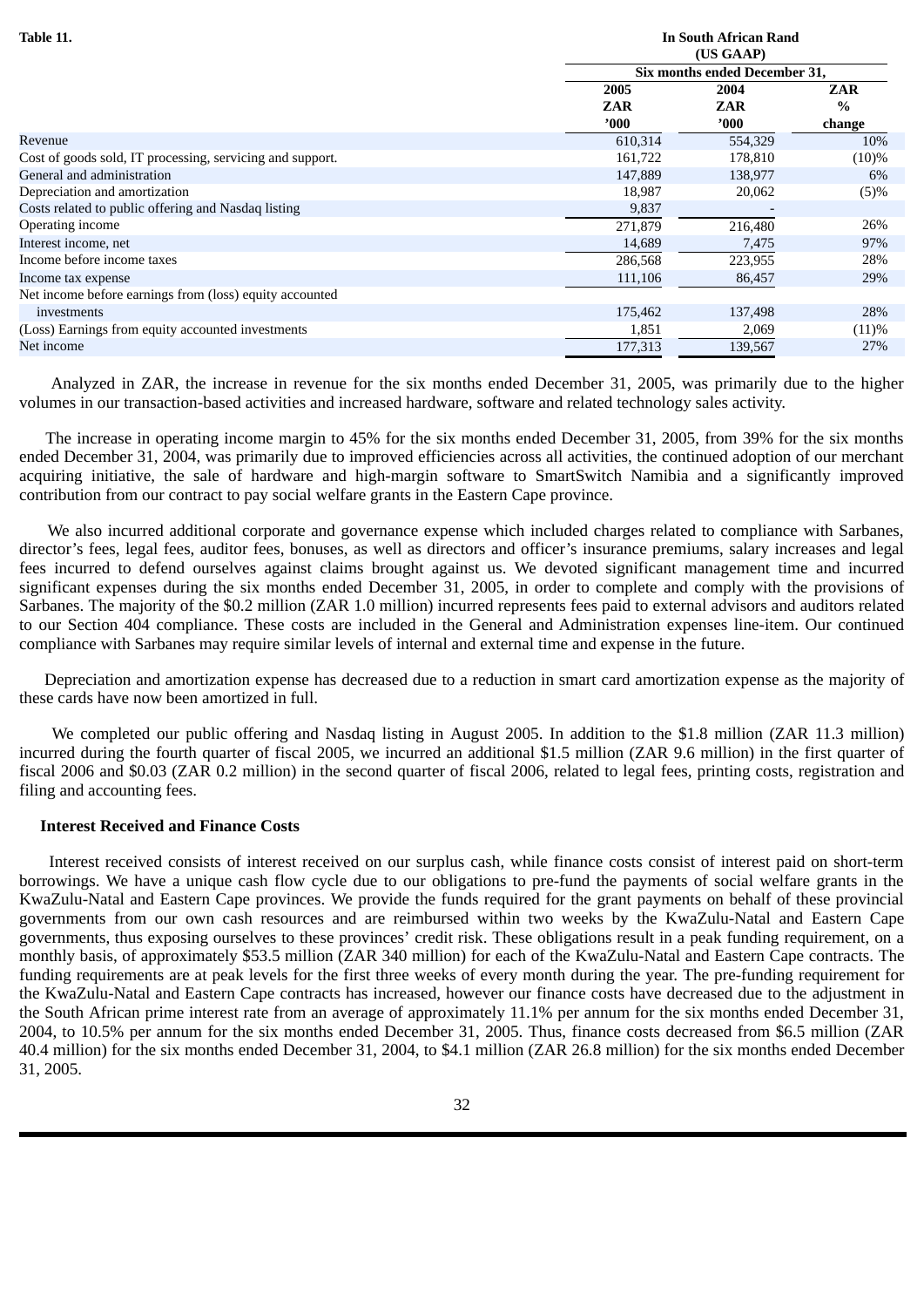Analyzed in ZAR, interest on surplus cash for the six months ended December 31, 2005, decreased to \$6.3 million (ZAR 41.2 million) from \$7.7 million (ZAR 47.8 million) for the comparable period during the prior year due to the lower interest rates during this period, which was partially offset by higher average cash balances on hand during this period.

### **Taxation**

Total tax expense for the six months ended December 31, 2005 was \$17.0 million (ZAR 111.1 million) compared with \$13.9 million (ZAR 86.5 million) during the same period in the prior year. The increase was due to our increased profitability in our transaction-based activities and hardware, software and related technology sales segments.

In February 2005, the Finance Minister of South Africa announced in his annual budget speech for the 2005/2006 tax year the decrease in statutory rate of taxation for South African domiciled companies from 30% to 29% for all fiscal years ending on or after April 1, 2005. As of June 30, 2005, the change in the rate had not been promulgated by parliament in South Africa and thus was not the enacted rate as described in Statement of Financial Accounting Standard 109, Accounting for Income Taxes. The rate was promulgated on July 19, 2005, which has resulted in a decrease in our distributed rate (i.e. the statutory rate plus the effects related to a charge for Secondary Tax on Companies, or STC, which is currently 12.5%) from 37.78% to 36.89% . The effect of this change is included in the six months to December 31, 2005 tax expense and is approximately \$0.2 million (ZAR 1.0 million).

#### **Results of operations by operating segment**

The composition of revenue and the contributions of our business activities to operating income are illustrated below.

| Table 12.                                       |         |        | <b>In United States Dollars (US GAAP)</b> |        |               |
|-------------------------------------------------|---------|--------|-------------------------------------------|--------|---------------|
|                                                 |         |        | Six months ended December 31.             |        |               |
|                                                 | 2005    | $%$ of | 2004                                      | $%$ of | $\frac{0}{0}$ |
| <b>Operating Segment</b>                        | \$'000  | total  | \$'000                                    | total  | change        |
| Consolidated revenue:                           |         |        |                                           |        |               |
| Transaction-based activities                    | 55,073  | 59%    | 50,855                                    | 57%    | 8%            |
| Smart card accounts                             | 17,296  | 19%    | 17,205                                    | 19%    | $1\%$         |
| <b>Financial services</b>                       | 8,256   | 9%     | 10,320                                    | 12%    | $(20)\%$      |
| Hardware, software and related technology sales | 12,691  | 13%    | 10,838                                    | 12%    | 17%           |
| <b>Total consolidated revenue</b>               | 93,316  | 100%   | 89,218                                    | 100%   | 5%            |
| Consolidated operating income (loss):           |         |        |                                           |        |               |
| Transaction-based activities                    | 27,649  | 67%    | 20,007                                    | 57%    | 38%           |
| Smart card accounts                             | 7,861   | 19%    | 7,820                                     | 22%    | $1\%$         |
| <b>Financial services</b>                       | 3.672   | 9%     | 4.743                                     | 14%    | $(23)\%$      |
| Hardware, software and related technology sales | 7,941   | 19%    | 4,270                                     | 12%    | 86%           |
| Corporate/ Eliminations                         | (5,553) | (14)%  | (1,998)                                   | (5)%   | 178%          |
| <b>Total consolidated operating income</b>      | 41,570  | 100%   | 34,842                                    | 100%   | 19%           |

| Table 13.                                       |            |        | <b>In South African Rand (US GAAP)</b> |         |               |
|-------------------------------------------------|------------|--------|----------------------------------------|---------|---------------|
|                                                 |            |        | Six months ended December 31,          |         |               |
|                                                 | 2005       |        | 2004                                   |         |               |
|                                                 | <b>ZAR</b> | $%$ of | ZAR                                    | $%$ of  | $\frac{0}{0}$ |
| <b>Operating Segment</b>                        | '000       | total  | '000'                                  | total   | change        |
| Consolidated revenue:                           |            |        |                                        |         |               |
| Transaction-based activities                    | 360,193    | 59%    | 315,972                                | 57%     | 14%           |
| Smart card accounts                             | 113,121    | 19%    | 106,898                                | 19%     | 6%            |
| Financial services                              | 53,997     | $9\%$  | 64,120                                 | 12%     | (16)%         |
| Hardware, software and related technology sales | 83,003     | 13%    | 67,339                                 | 12%     | 23%           |
| <b>Total consolidated revenue</b>               | 610,314    | 100%   | 554,329                                | 100%    | 10%           |
| Consolidated operating income (loss):           |            |        |                                        |         |               |
| Transaction-based activities                    | 180,832    | 67%    | 124,308                                | 57%     | 45%           |
| Smart card accounts                             | 51,413     | 19%    | 48,587                                 | 22%     | 6%            |
| Financial services                              | 24,016     | $9\%$  | 29,469                                 | 14%     | (19)%         |
| Hardware, software and related technology sales | 51,936     | 19%    | 26,530                                 | 12%     | 96%           |
| Corporate/ Eliminations                         | (36,318)   | (14)%  | (12, 414)                              | $(5)\%$ | 193%          |
| <b>Total consolidated operating income</b>      | 271,879    | 100%   | 216,480                                | 100%    | 26%           |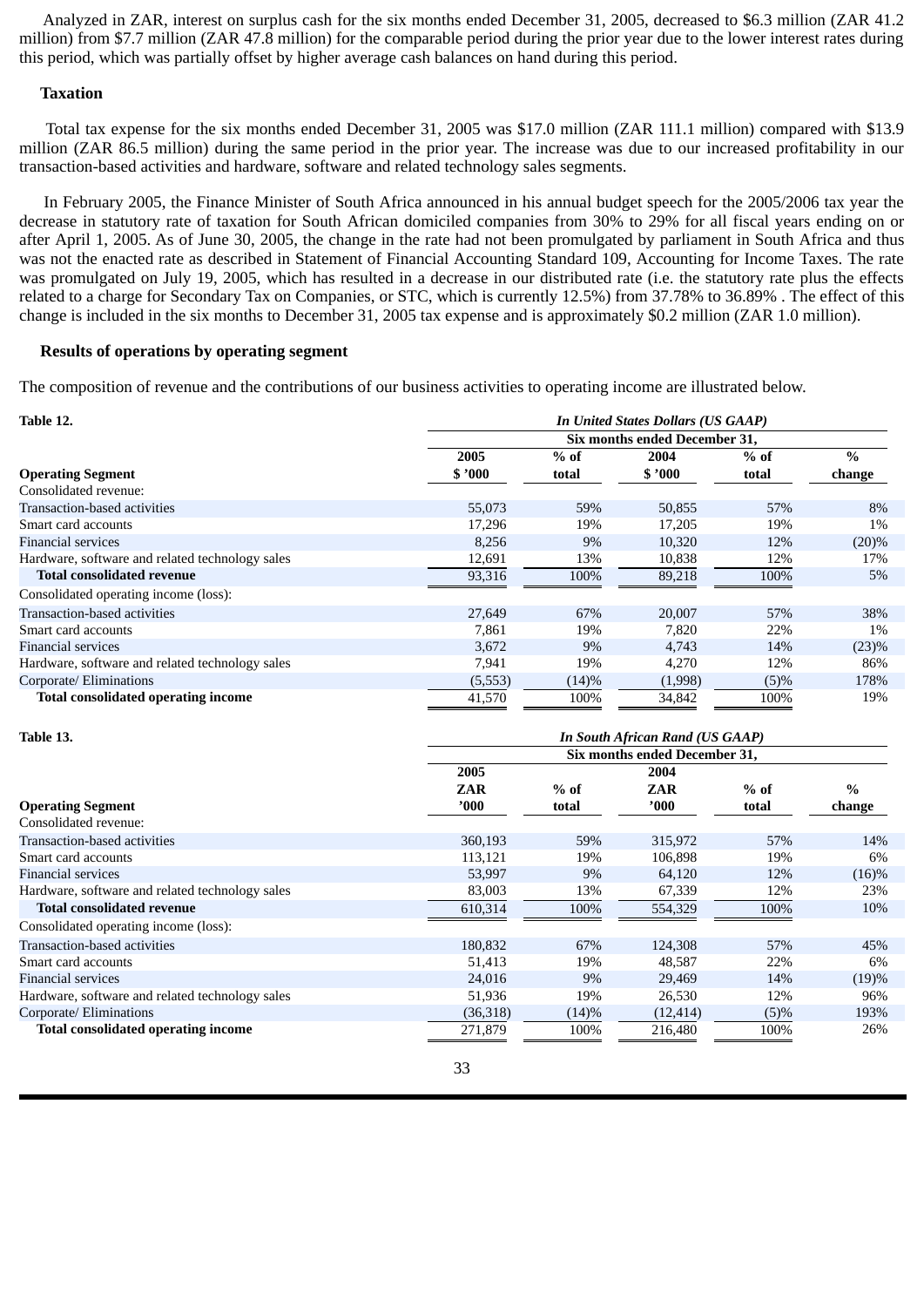#### **Transaction-based activities**

In U.S. dollars, revenues increased by 8% for the six months ended December 31, 2005, from the comparable period in 2004. Operating income increased by 38% for the six months ended December 31, 2005, from the comparable period in 2004.

In ZAR, revenues increased by 14% for the six months ended December 31, 2005, from the comparable period in 2004. Operating income increased by 45% for the six months ended December 31, 2005, from the comparable period in 2004.

These increases in revenues and operating income were due primarily to the continued adoption of our merchant acquiring system in the provinces where we distribute welfare grants, increased transacting ability at participating retailers' POS devices in these provinces, and higher volumes from our provincial contracts. We discuss these factors in more detail below.

#### *Continued adoption of our merchant acquiring system:*

Refer to discussion and Table 7 within Item 2. Management's Discussion and Analysis of Financial Condition and Results of Operations.

#### *Higher volumes from our provincial contracts*

We have experienced growth in most of the provinces where we administer payments of social welfare grants. This growth has been mainly due to new qualifying criteria announced in 2003 by the South African government that increased the eligibility for child support grants, and an increase in the number of disability grants approved by the various provincial governments. In total, the volume of payments processed during the six months ended December 31, 2005 increased 5.8% to 20,555,571 from the comparable period during 2004.

The higher volumes under existing provincial contracts during the six months ended December 31, 2005, as well as average revenue per grant paid, are detailed below:

**Table 14.**

|                   |                    | Six months ended December 31, |       |       |                                |        |
|-------------------|--------------------|-------------------------------|-------|-------|--------------------------------|--------|
|                   | Number of          |                               |       |       | Average Revenue per Grant Paid |        |
|                   | <b>Grants Paid</b> |                               | 2005  | 2004  | 2005                           | 2004   |
| Province          | 2005               | 2004                          | \$(1) | \$(2) | ZAR(1)                         | ZAR(2) |
| KwaZulu-Natal (A) | 8,752,494          | 8,211,391                     | 3.05  | 3.00  | 19.95                          | 18.66  |
| Limpopo $(B)$     | 5,447,705          | 5,318,632                     | 2.36  | 2.43  | 15.46                          | 15.09  |
| North West $(C)$  | 1,563,972          | 1,576,797                     | 2.58  | 2.66  | 16.90                          | 16.55  |
| Northern Cape (D) | 786.325            | 719.601                       | 2.90  | 3.14  | 18.96                          | 19.49  |
| Eastern Cape (E)  | 4,005,075          | 3,596,290                     | 1.85  | 1.99  | 12.13                          | 12.38  |
| <b>Total</b>      | 20,555,571         | 19,422,711                    |       |       |                                |        |

 *(1) Average Revenue per Grant Paid excludes \$0.84 (ZAR 5.50) related to the provision of smart card accounts.*

 *(2) Average Revenue per Grant Paid excludes \$0.89 (ZAR 5.50) related to the provision of smart card accounts.*

 **A** - in ZAR, the increase in the Average Revenue per Grant Paid in KwaZulu-Natal is primarily due to the re-registration fees for mainly disability grant recipients, who were removed off the government's system during fiscal 2005 and subsequently re-instated during fiscal 2006.

**B** - in ZAR, the increase in the Average Revenue per Grant Paid in Limpopo is due to the continued once-off registration fees charged for the ongoing enrollment of new beneficiaries and a price increase from December 2005. The fee charged for payment is significantly less than the fee charged for registration.

**C** - in ZAR, the increase in the Average Revenue per Grant Paid in North West is primarily due to an inflation price increase negotiated with the North West government during July 2005 and more registrations. This inflation price increase included an amount of \$0.4 million (ZAR 2.6 million) which was granted retrospectively to July 2004 and paid in the first quarter of fiscal 2006. The effect of this retroactive payment is not reflected in the Average Revenue per Grant Paid in the table above.

**D** - in ZAR, the decrease in the Average Revenue per Grant Paid in Northern Cape is primarily due to fewer registration fees charged.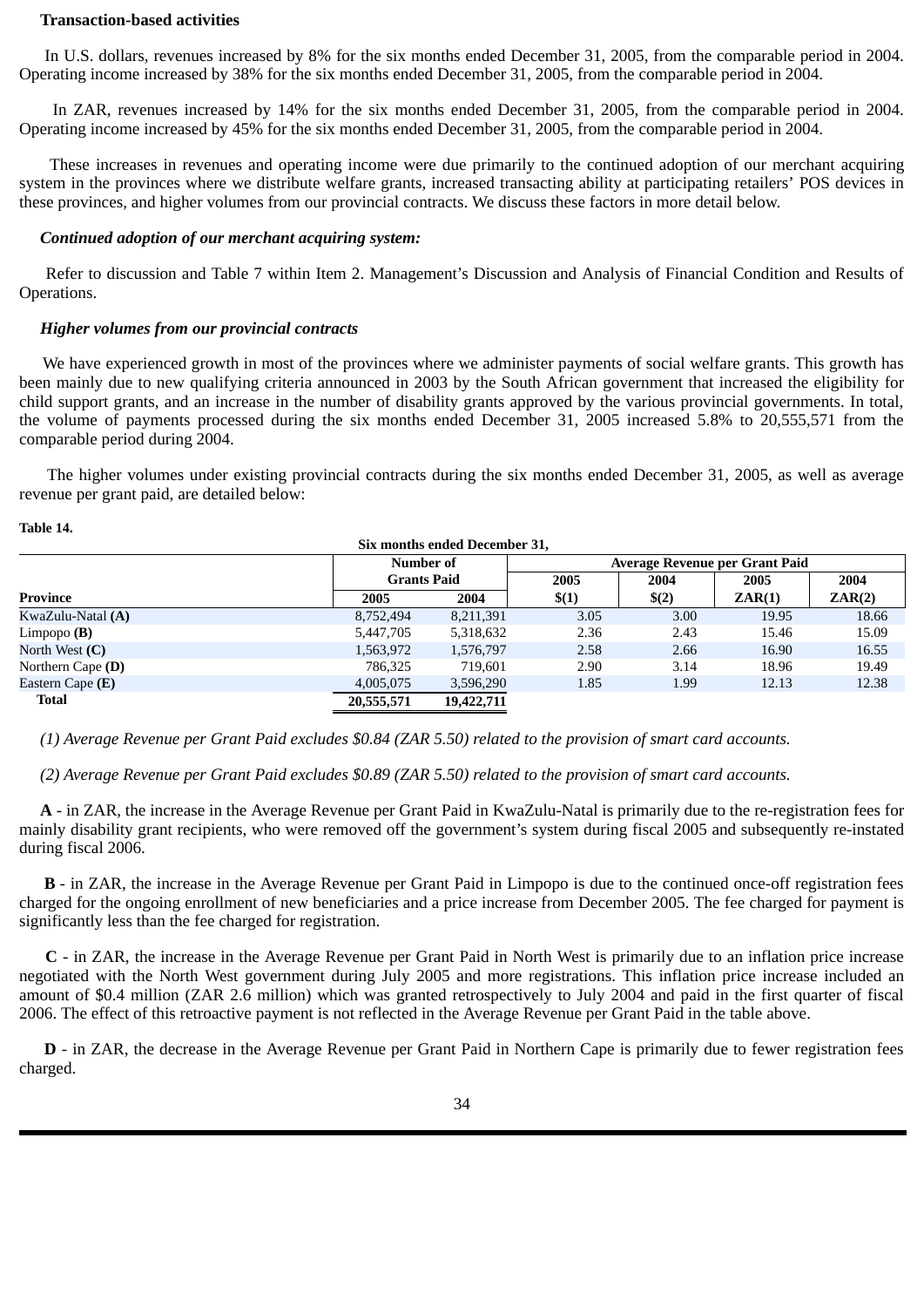**E** - in ZAR, the decrease in the Average Revenue per Grant Paid in the Eastern Cape is due to fewer registration fees charged. The fee charged for payment is significantly less than the fee charged for registration.

Through our merchant acquiring initiative, beneficiaries are now able to load their grants onto their cards as soon as the grant payment file is activated, which typically happens during the week preceding the commencement of a calendar month. We recognize the fee revenue related to the distribution of welfare grants when the beneficiaries load the grants to their cards. The general exception to this rule is the January payment cycle, when the payment file is normally activated during the first week of January and not the last week of December. Accordingly, our December revenue from the distribution of welfare grants is lower than the revenue recognized during the other calendar months during the year.

Our annual results are not expected to be affected as we anticipate twelve full payment cycles to be included in the fiscal 2006 results. We expect our third quarter transaction-based revenue to be higher than the second quarter as it should include revenues from loading fees for the entire January, February and March 2006 payment cycle and a small portion of the April 2006 payment cycle.

Operating income margin for the six months ended December 31, 2005 increased to 50% from 39% for the six months ended December 31, 2004. These profit margin improvements were mainly due to:

- the increased volumes as detailed in the table above;
- the inflation adjustment to the price charged in the North West and Limpopo provinces; and
- the increase in the number of social grant beneficiaries paid through our POS device infrastructure at participating retailers,  $\bullet$ instead of payment using more costly automated cash dispensers.

#### **Smart card accounts**

In U.S. dollars, revenues increased by 1% for the six months ended December 31, 2005, from the comparable period in 2004. Operating income increased by 1% for the six months ended December 31, 2005, from the comparable period in 2004.

In ZAR, revenues increased by 6% for the six months ended December 31, 2005, from the comparable period in 2004. Operating income increased by 6% for the six months ended December 31, 2005, from the comparable period in 2004.

Operating income margin from providing smart card accounts was constant at 45% for each of the six months ended December 31, 2005 and 2004.

In ZAR, revenue from the provision of smart card based accounts grew in proportion to the higher number of beneficiaries serviced through our social welfare payment contracts. A total number of 3,497,664 smart card-based accounts were active at December 31, 2005, compared to 3,308,194 active accounts as of December 31, 2004. The increase in the number of active accounts resulted from an increase in the number of beneficiaries in all provinces qualifying for government grants due to the efforts of the South African government to provide social assistance to the very old and very young.

#### **Financial services**

In U.S. dollars, revenues decreased by 20% for the six months ended December 31, 2005, from the comparable period in 2004. Operating income decreased by 23% for the six months ended December 31, 2005, from the comparable period in 2004.

In ZAR, revenues decreased by 16% for the six months ended December 31, 2005, from the comparable period in 2004. Operating income decreased by ZAR 19% for the six months ended December 31, 2005, from the comparable period in 2004.

Revenues and operating income from UEPS-based lending decreased during the six months end December 31, 2005 compared with the six months ended December 31, 2004. We offer the UEPS-based loans to our beneficiaries with the primary purpose of assisting them to repay expensive loans with other loan providers and to escape the debt spiral that they are trapped in. Once our UEPS-based loans are repaid, we believe that the beneficiaries have an enhanced ability to remain debt-free, or take loans in amounts smaller than the original refinancing facility we offered to them. In addition, we continuously revise the interest rates charged on our UEPS-based loans, as part of our ongoing commitment to the South African government to provide affordable financial services to the unbanked population of the country. As a result the interest rate charged on our UEPS-based loans was lower during the six months ended December 31, 2005, compared with six months ended December 31, 2004. A further benefit of our UEPS-based lending is that cardholders have more disposable income to spend, including through our merchant acquiring base.

The loan portfolio of the traditional microlending businesses remained static as a result of our strategic decision not to grow this business. However, when compared to June 30, 2005, our UEPS-based lending portfolio has increased due to increased lending activities during the December festive holiday season in South Africa.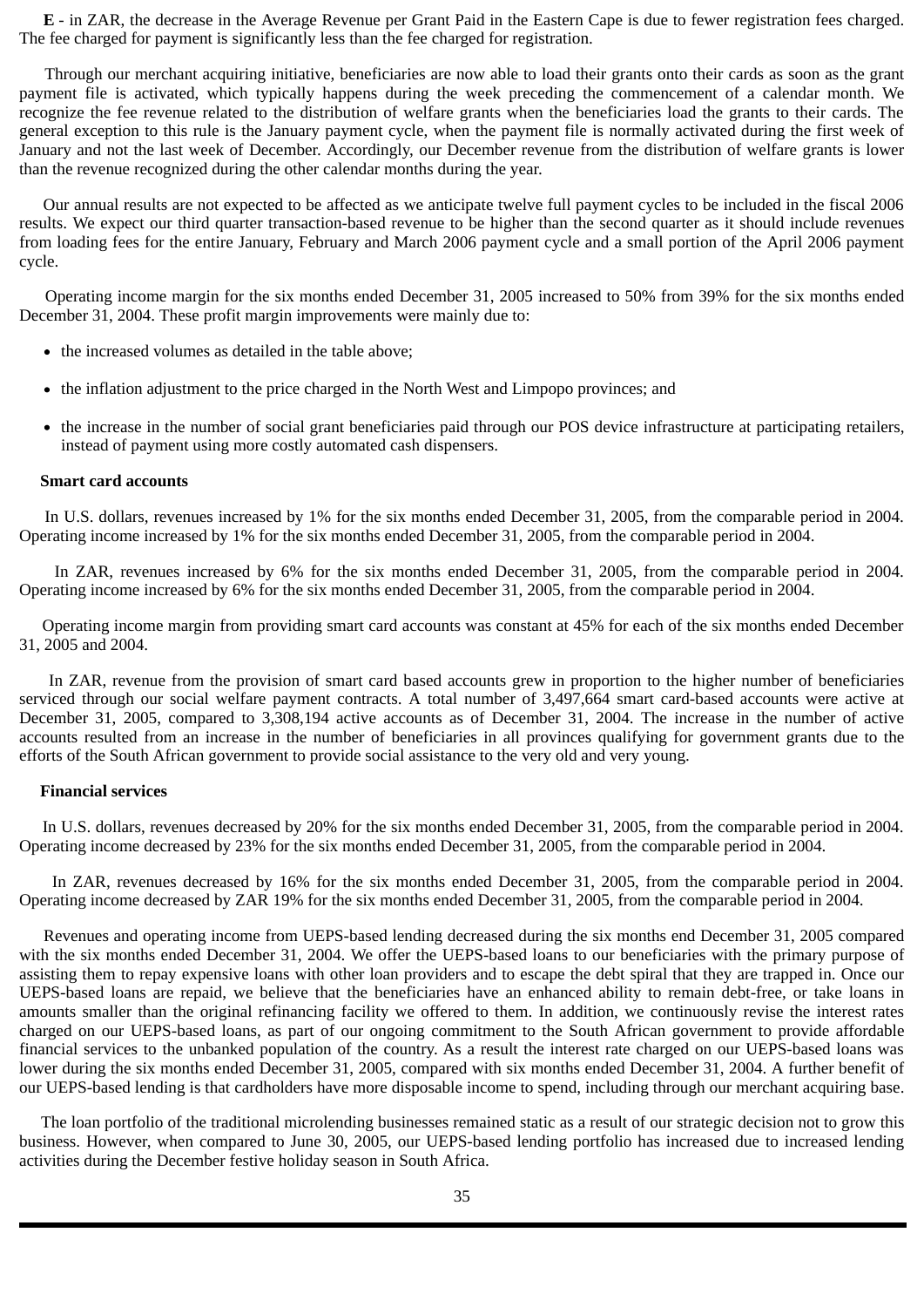Our current UEPS-based lending portfolio comprises loans made to elderly pensioners in some of the provinces where we distribute social welfare grants. We insure the UEPS-based lending book against default and thus no provision is required. We consider UEPS-based lending less risky than traditional microfinance loans because the grants are distributed to these lenders by ourselves and these loans are insured. We establish an allowance for doubtful traditional microlending loans in respect of which we consider it likely that all or a portion of the principal amount of the loan or interest thereon will not be repaid by the borrower. We consider default likely after a specified period of non-payment, which is generally not more than 150 days. We assess this allowance based on a review by management of the ageing of outstanding amounts, the payment history in relation to those specific accounts and the overall default history.

The key indicators of these businesses are illustrated below:

| Table 15.                  | December 31, |         |        | December 31, |            |        |
|----------------------------|--------------|---------|--------|--------------|------------|--------|
|                            | 2005         | 2004    |        | 2005         | 2004       |        |
|                            |              |         | $$ \%$ | <b>ZAR</b>   | <b>ZAR</b> | ZAR %  |
|                            | \$'000       | \$'000  | change | '000         | '000       | change |
| Traditional microlending:  |              |         |        |              |            |        |
| Finance loans receivable   |              |         |        |              |            |        |
| $-$ gross                  | 8,318        | 13,898  | (40)%  | 52,783       | 78,807     | (33)%  |
| Allowance for doubtful     |              |         |        |              |            |        |
| finance loans              |              |         |        |              |            |        |
| receivable                 | (3,672)      | (9,524) | (61)%  | (23, 304)    | (54,002)   | (57)%  |
| Finance loans              |              |         |        |              |            |        |
| $receivable - net$         | 4,646        | 4,374   | 6%     | 29,479       | 24,805     | 19%    |
|                            |              |         |        |              |            |        |
| <b>UEPS-based lending:</b> |              |         |        |              |            |        |
| Finance loans receivable - |              |         |        |              |            |        |
| net and gross (i.e., no    |              |         |        |              |            |        |
| provisions)                | 5,732        | 6,291   | (9)%   | 36,377       | 35,675     | $2\%$  |
|                            |              |         |        |              |            |        |
| Total finance loans        |              |         |        |              |            |        |
| receivable, net            | 10,378       | 10,665  |        | 65,856       | 60,480     |        |

As described in our Annual Report on Form 10-K for the year ended June 30, 2005, the significant reduction in both gross finance loans receivable and allowance for doubtful finance loans receivable is due to the write-off in fiscal 2005 of amounts that were not recoverable, of approximately \$5.5 million (ZAR 32.3 million). This did not have an impact on net income as the loans had been fully provided for in previous periods.

Operating income margin for the financial services segment decreased to 44% for the six months ended December 31, 2005 from 46% for the six months ended December 31, 2004, primarily due to a decrease in the UEPS-based lending interest rates. The decline in operating margin was partially offset by the decrease in salary costs in the UEPS-based lending operation.

#### **Hardware, software and related technology sales**

In U.S. dollars, revenues increased by \$1.9 million for the six months ended December 31, 2005, from the comparable period in 2004. Operating income increased by \$3.7 million for the six months ended December 31, 2005, from the comparable period in 2004.

In ZAR, revenues increased by ZAR 15.7 million for the six months ended December 31, 2005, from the comparable period in 2004. Operating income increased by ZAR 25.4 million for the six months ended December 31, 2005, from the comparable period in 2004.

The increase in revenue for the six months ended December 31, 2005, was due primarily to revenues earned from the orders to supply Nedbank with smart cards, smart card readers and terminals and the sale of hardware, software and licenses to SmartSwitch Namibia. Total revenues from the Nedbank orders during the six months ended December 31, 2005, were approximately \$5.6 million (approximately ZAR 36.5 million). Revenues from sales of hardware, software and licenses to SmartSwitch Namibia during the three months ended December 31, 2005, totaled approximately \$2.7 million (ZAR 17.5 million) of which approximately \$0.6 million (ZAR 3.5 million), after taxation, has been eliminated and included in the corporate/eliminations segment.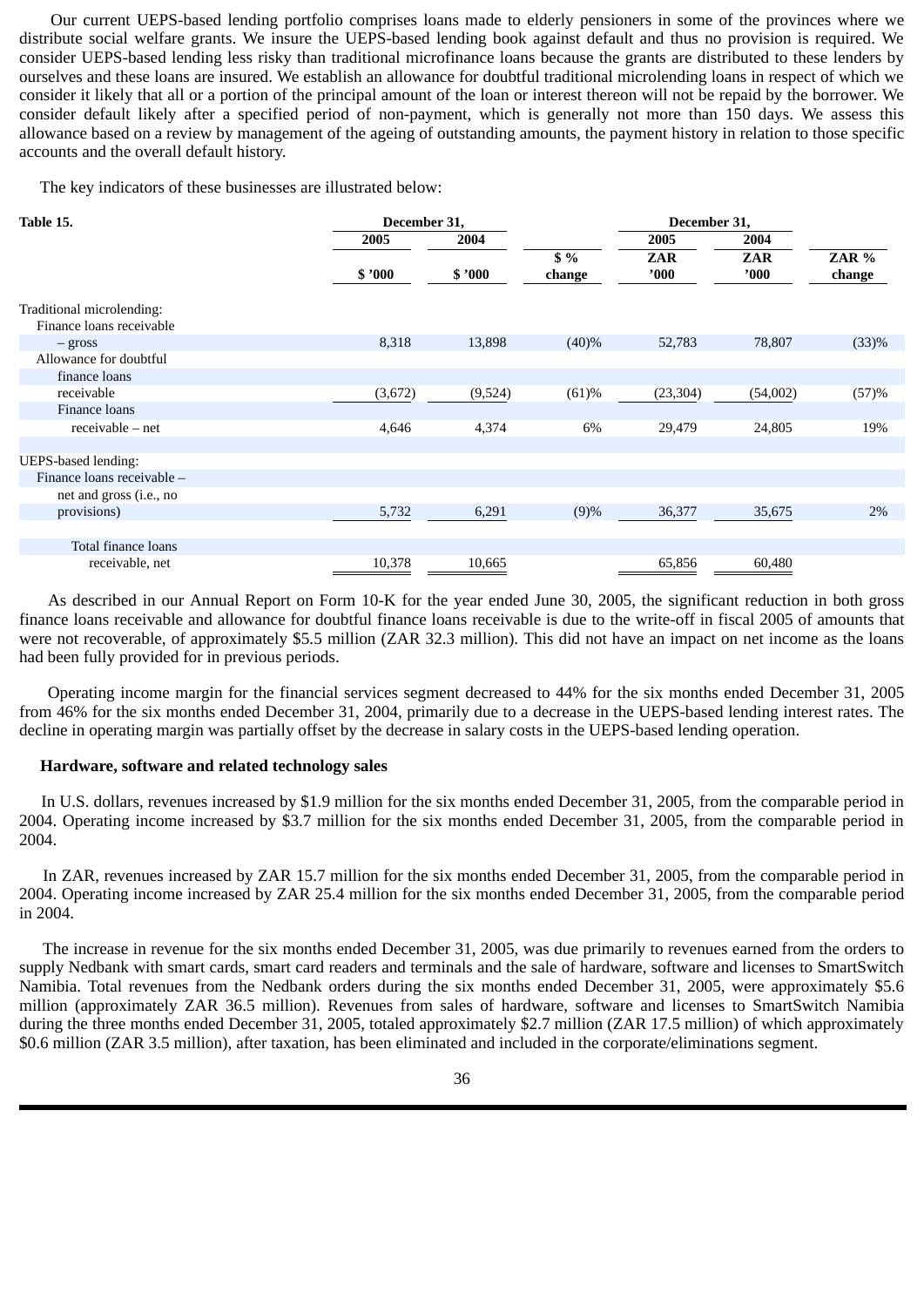We expect to make delivery the remaining POS terminals and pin pads relating to the September Nedbank order in the third quarter of fiscal 2006. In addition, we expect to have the remaining hardware related to the SmartSwitch Namibia agreement available for collection during the third quarter of fiscal 2006.

During the six months ended December 31, 2004, we delivered hardware totaling approximately \$8.0 million (approximately ZAR 49.4 million) to Nedbank. These deliveries related to the \$10.5 million (approximately ZAR 67.0 million) order received from them in the first quarter of fiscal 2005.

#### **Corporate/ Eliminations**

In U.S. dollars, operating losses increased by \$3.6 million, or 178%, for the six months ended December 31, 2005, from the comparable period in 2004.

In ZAR, operating losses increased by ZAR 23.9 million, or 193%, for the six months ended December 31, 2005, from the comparable period in 2004.

The increase in the operating loss for the Corporate/ Eliminations segment is mainly due to the non-recurring charges related to our public offering and Nasdaq listing of \$1.5 million (ZAR 9.6 million) incurred in the three months ended September 30, 2005.

In addition, operating loss for the six months ended December 31, 2005, includes consulting fees incurred of approximately \$0.2 million (ZAR 1.0 million) paid to external consultants and our auditors related to our documentation, implementation and compliance with Sarbanes, increased and additional corporate and governance expenses (i.e. compliance with Sarbanes), executive performance bonuses of \$0.7 million (ZAR 4.6 million), director's fees of \$0.1 million (ZAR 0.4 million), directors and officers insurance of \$0.1 million (ZAR 0.4 million) and legal fees of \$1.0 million (ZAR 6.7 million).

### **Liquidity and Capital Resources**

Our business has historically generated high levels of cash and we maintain large cash reserves, which as of December 31, 2005 was \$183.9 million. Our cash balances as of December 31, 2005, were composed of ZAR-denominated balances of \$142.9 million (ZAR 907.0 million), U.S. dollar-denominated balances of \$41.0 million and euro-denominated balances of £0.01 million (\$0.01 million), whereas the cash balances as of December 31, 2004, were composed of ZAR-denominated balances of approximately \$93.0 million (ZAR 528.1 million), U.S. dollar-denominated balances of \$12.2 million and euro-denominated balances of £0.01 million (\$0.02 million). Typically the pay-cycle for the following month begins at the end of the current month which results in a pre-funded social welfare grants receivable. However, as of December 31, 2005 and 2004 there are no pre-funding amounts receivable as the January pay-cycle began in the first week of January as opposed to the last week of December.

 Surplus cash held by our South African operations is invested in overnight call accounts in the South African money market, and surplus cash held by our non-South African companies is invested in the United States and European money markets.

We finance all operations, research and development, working capital, capital expenditures and acquisitions through our internally generated cash. We have no long-term indebtedness. We have aggregate overdraft facilities of \$78.9 million (ZAR 500 million). From time to time, we borrow under these facilities on a short-term basis when our pre-funding requirements exceed the available cash on hand. We take the following factors into account when considering whether to borrow under our financing facilities:

- cost of capital;
- cost of financing;
- $\bullet$ opportunity cost of utilizing surplus cash; and
- availability of tax efficient structures to moderate financing costs.

The significant increase in the number of social welfare grant beneficiaries in the KwaZulu-Natal and Eastern Cape provinces may require us to obtain external financing in the medium to long-term for the pre-funding of these grant payments. We believe that our cash reserves, and availability under our current overdraft facility and revolving credit facility will be sufficient to fund our activities and expansion plans for the foreseeable future.

We received approximately \$32.2 million (ZAR 209.3 million), net of underwriting discounts and commissions of approximately \$2.4 million (ZAR 15.6 million), from the underwriters of our public offering exercising their option to acquire 1,538,794 shares of our common stock and employees selling their stock pursuant to the offering.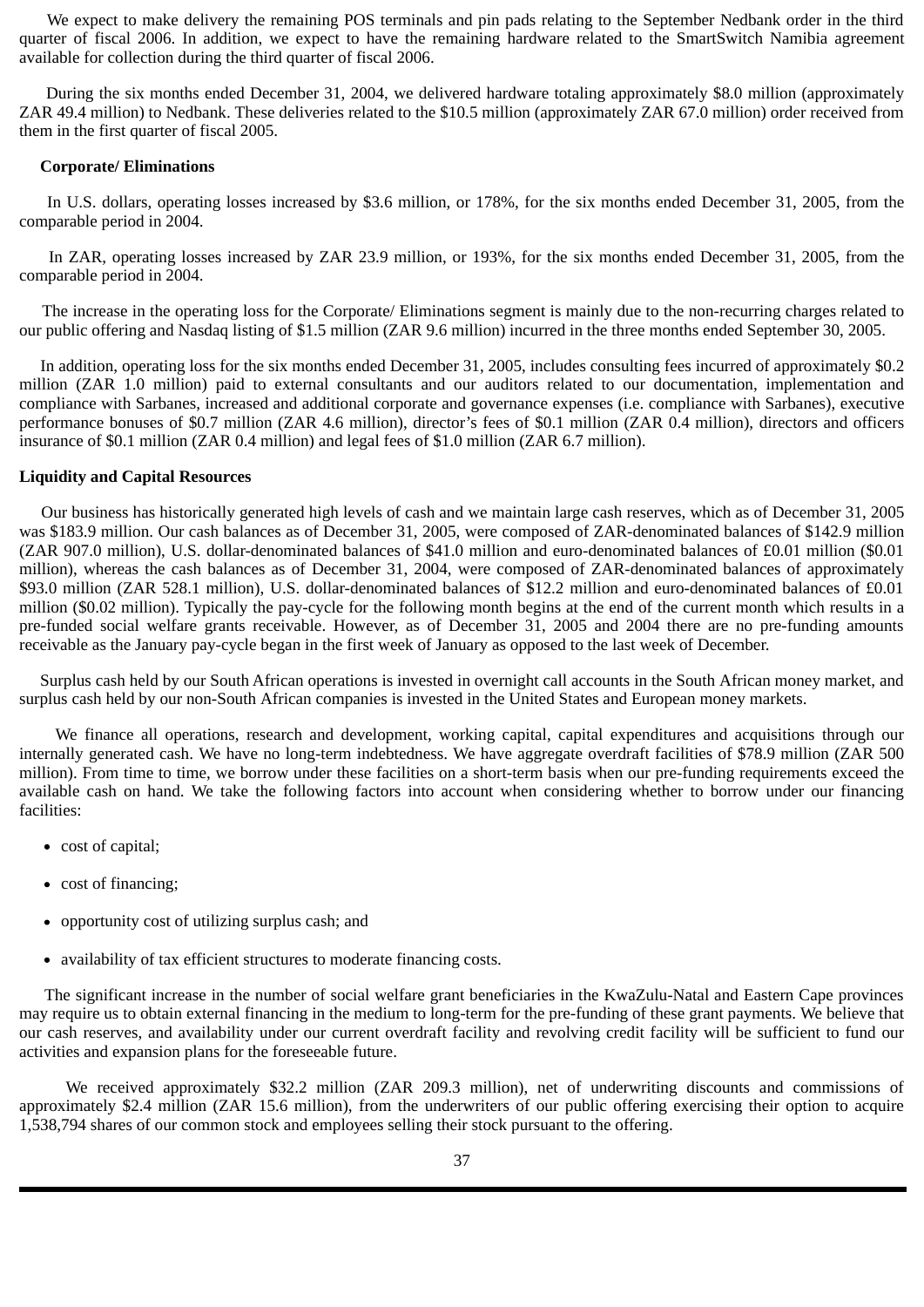#### *Cash flows from operating activities*

### *Three months ended December 31, 2005 and 2004*

Cash flows from operating activities for the three months ended December 31, 2005 increased to \$33.0 million (ZAR 217.1 million) from \$17.4 million (ZAR 105.5 million) for the three months ended December 31, 2004. The increase is largely due to increased business activities in our transaction-based activities and hardware, software and related technology sales segments. The payment of welfare grants through our merchant acquiring network increases our operating cash flows as the total costs to distribute grants through our merchant acquiring network are lower compared to paying grants at pay sites. In addition, during the three months ended December 31, 2004, we paid \$4.1 million (ZAR 23.7 million) in non-recurring taxes related to the Aplitec transaction in June 2004. During the three months ended December 31, 2005, we paid provisional taxes of approximately \$2.9 million (ZAR 18.4 million) related to the tax year ended June 30, 2005 and provisional taxes of approximately \$6.1 million (ZAR 38.8 million) related to the tax year ended June 30, 2006. See the table below for a summary of all taxes paid.

Taxes paid in South Africa during the three months ended December 31, 2005 and 2004 were as follows:

| Table 16.                         | Three months ended December 31, |        |                |            |
|-----------------------------------|---------------------------------|--------|----------------|------------|
|                                   | 2005                            | 2004   | 2005           | 2004       |
|                                   | \$                              | D      | <b>ZAR</b>     | <b>ZAR</b> |
|                                   | '000                            | '000'  | $^{\prime}000$ | '000'      |
|                                   |                                 |        |                |            |
| First provisional payments        | 6,062                           | 10,770 | 38,784         | 61,931     |
| Second provisional payments       | n/a                             | n/a    | n/a            | n/a        |
| Third provisional payments        | 2,861                           | 10,906 | 18,361         | 61,690     |
| Secondary taxation on companies   | n/a                             | n/a    | n/a            | n/a        |
| Taxes arising from reorganization | n/a                             | 4,127  | n/a            | 23,731     |
| Total tax paid                    | 8,923                           | 25,803 | 57,145         | 147,352    |

### *Six months ended December 31, 2005 and 2004*

Cash flows from operating activities for the six months ended December 31, 2005 increased to \$42.2 million (ZAR 276.2 million) from \$17.7 million (ZAR 107.8 million) for the six months ended December 31, 2004. The increase is largely due to increased business activities in our transaction-based activities and hardware, software and related technology sales segments. The payment of welfare grants through our merchant acquiring network increases our operating cash flows as the total costs to distribute grants through our merchant acquiring network are lower compared to paying grants at pay sites. In addition, during the six months ended December 31, 2004, we paid \$8.5 million (ZAR 51.7 million) in non-recurring taxes related to the Aplitec transaction in June 2004. During the six months ended December 31, 2005, we paid provisional taxes of approximately \$11.5 million (ZAR 74.5 million) related to the tax year ended June 30, 2005 and provisional taxes of approximately \$6.1 million (ZAR 38.8 million) related to the tax year ended June 30, 2006. In addition, we paid STC of approximately \$0.5 million (ZAR 3.3 million) related to the closure and deregistration of dormant subsidiaries. See the table below for a summary of all taxes paid.

Taxes paid in South Africa during the six months ended December 31, 2005 and 2004 were as follows:

| <b>Table 17.</b>                  |        | Six months ended December 31, |            |                |
|-----------------------------------|--------|-------------------------------|------------|----------------|
|                                   | 2005   | 2004                          | 2005       | 2004           |
|                                   | S      | J.                            | <b>ZAR</b> | <b>ZAR</b>     |
|                                   | '000'  | '000'                         | '000'      | $^{\prime}000$ |
| First provisional payments        | 6.062  | 10,770                        | 38,784     | 61,931         |
| Second provisional payments       | 8,656  | 1,885                         | 56.124     | 11,566         |
| Third provisional payments        | 2,861  | 10,871                        | 18,361     | 61,690         |
| Secondary taxation on companies   | 496    | n/a                           | 3,332      | n/a            |
| Taxes arising from reorganization | n/a    | 8,458                         | n/a        | 51,706         |
| <b>Total tax paid</b>             | 18,075 | 31,984                        | 116,601    | 186,893        |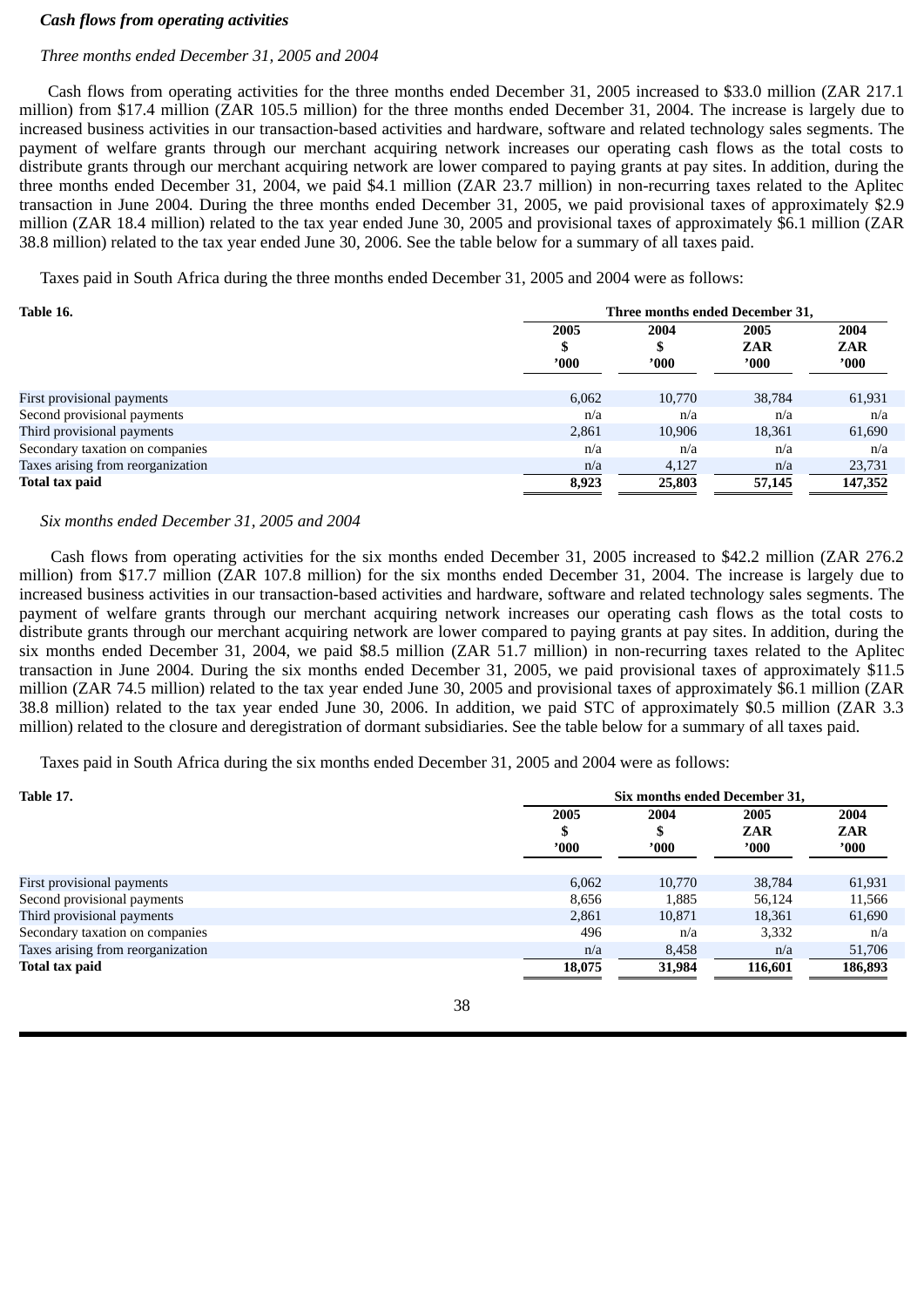### *Cash flows from investing activities*

### *Three months ended December 31, 2005 and 2004*

Cash used in investing activities for the three months ended December 31, 2005 includes capital expenditure of \$0.3 million (ZAR 2.3 million), of which \$0.2 million (ZAR 1.5 million) related to the purchase of POS and pin-pad devices for use at retailers participating in our merchant acquiring project and our Cell-C initiative.

Investing activities during the three months ended December 31, 2004 consisted mainly of capital expenditure of \$0.8 million (ZAR 4.9 million), of which \$0.6 million (ZAR 3.8 million) related to the purchase of POS and pin-pad devices for use at retailers participating in our merchant acquiring project.

### *Six months ended December 31, 2005 and 2004*

Cash used in investing activities for the six months ended December 31, 2005 includes capital expenditure of \$0.9 million (ZAR 5.9 million), of which \$0.5 million (ZAR 3.5 million) related to the purchase of POS and pin-pad devices for use at retailers participating in our merchant acquiring project. In addition, during the first quarter of fiscal 2006 we invested \$0.6 million (ZAR 3.9 million) in equity and lent \$1.3 million (ZAR 7.8 million) to SmartSwitch Namibia, a UEPS based switching system established in Namibia.

Investing activities during the six months ended December 31, 2004 consisted mainly of capital expenditure of \$1.7 million (ZAR 10.6 million), of which \$1.0 million (ZAR 6.2 million) relates to the purchase of an additional transaction processing computer at head-office and \$0.6 million (ZAR 3.8 million) related to the purchase of POS and pin-pad devices for use at retailers participating in our merchant acquiring project.

### *Cash flows from financing activities*

### *Three months ended December 31, 2005 and 2004*

There were no significant cash flows from financing activities during the three months to December 31, 2005 and 2004.

### *Six months ended December 31, 2005 and 2004*

We received approximately \$32.2 million (ZAR 209.3 million), net of underwriting discounts and commissions of approximately \$2.4 million (ZAR 15.6 million), from the underwriters exercising their option to acquire 1,538,794 shares of our common stock and employees selling their stock pursuant to the offering.

There were no significant cash flows from financing activities during the six months to December 31, 2004.

#### **Off-Balance Sheet Arrangements**

We have no off-balance sheet arrangements.

### **Capital Expenditures**

We operate in an environment where our contracts for the payment of social welfare grants require substantial capital investment to establish our operational infrastructure when a contract commences. Further capital investment is required when the number of beneficiaries increases to the point where the maximum capacity of the original infrastructure is exceeded.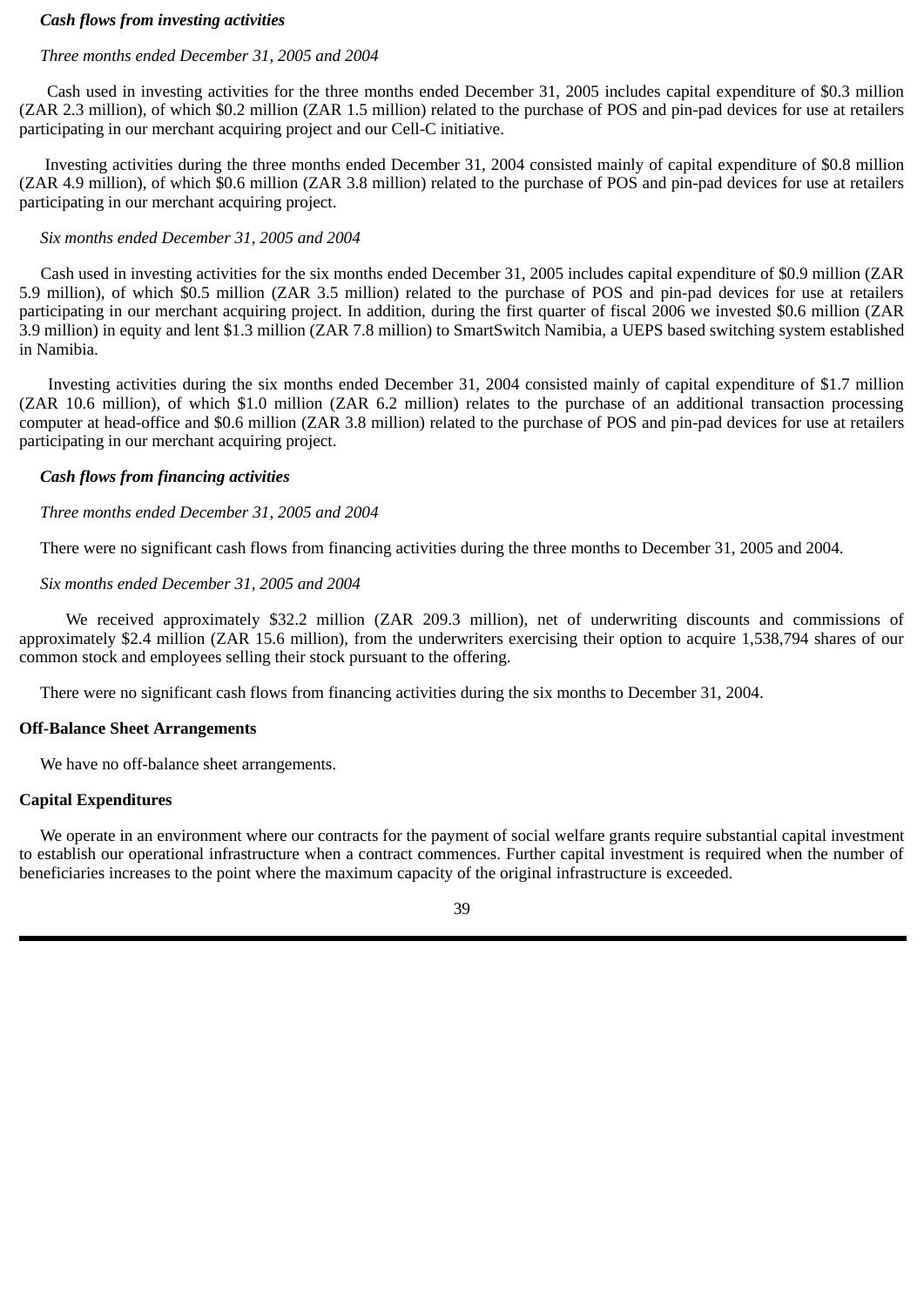### *Three months ended December 31, 2005 and 2004*

Capital expenditures for the three months ended December 31, 2005 and 2004 were as follows:

| Table 18.                                       |                          | Three months ended December 31, |                            |                             |
|-------------------------------------------------|--------------------------|---------------------------------|----------------------------|-----------------------------|
| <b>Operating Segment</b>                        | 2005<br>\$'000           | 2004<br>\$'000                  | 2005<br><b>ZAR</b><br>'000 | 2004<br><b>ZAR</b><br>'000' |
| Transaction-based activities                    | 258                      | 620                             | 1,697                      | 3,783                       |
| Smart card accounts                             |                          | $\overline{\phantom{0}}$        | $\overline{\phantom{a}}$   |                             |
| Financial services                              | 88                       | 159                             | 579                        | 959                         |
| Hardware, software and related technology sales | $\overline{\phantom{0}}$ | $\overline{\phantom{0}}$        | $\overline{\phantom{0}}$   |                             |
| Corporate / Eliminations                        |                          | $\overline{\phantom{0}}$        | $\overline{\phantom{a}}$   |                             |
| <b>Consolidated total</b>                       | 346                      | 779                             | 2.276                      | 4,742                       |

As mentioned above, our capital expenditures for the three months ended December 31, 2005 related mainly to the acquisition of POS and pin-pad devices that we lease to participating retailers.

 *Six months ended December 31, 2005 and 2004*

Capital expenditures for the six months ended December 31, 2005 and 2004 were as follows:

| Table 19.                                       |                | Six months ended December 31, |                            |                             |
|-------------------------------------------------|----------------|-------------------------------|----------------------------|-----------------------------|
| <b>Operating Segment</b>                        | 2005<br>\$'000 | 2004<br>\$2000                | 2005<br><b>ZAR</b><br>'000 | 2004<br><b>ZAR</b><br>'000' |
| Transaction-based activities                    | 668            | 1,350                         | 4,369                      | 8,563                       |
| Smart card accounts                             |                | $\overline{\phantom{a}}$      |                            |                             |
| <b>Financial services</b>                       | 220            | 372                           | 1,449                      | 2,318                       |
| Hardware, software and related technology sales |                | $\overline{\phantom{a}}$      |                            |                             |
| Corporate / Eliminations                        |                |                               |                            |                             |
| <b>Consolidated total</b>                       | 888            | 1.722                         | 5.818                      | 10,881                      |

As mentioned above, our capital expenditures for the six months ended December 31, 2005 related mainly to the acquisition of POS and pin-pad devices that we lease to participating retailers.

All of our capital expenditures for the three and six months ended December 31, 2005 and 2004 were funded through internally generated funds. We had no outstanding capital commitments at December 31, 2005. We anticipate that capital spending for the third quarter of fiscal 2006, will relate primarily to the purchase of equipment required to service the increased number of beneficiaries in all provinces and the purchase of additional POS and pin-pad devices to be leased to participating retailers. We expect to fund these expenditures through internally generated funds.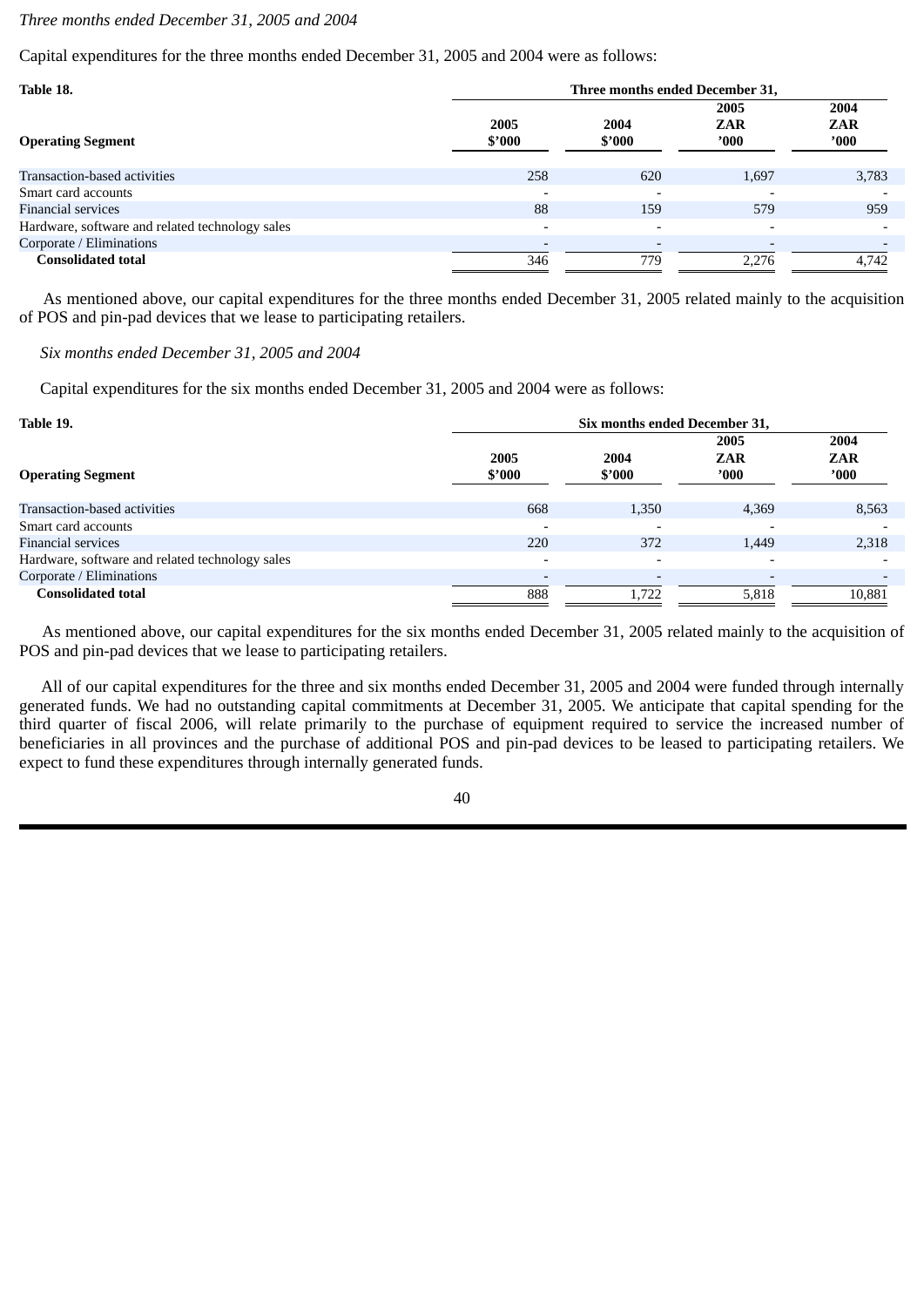### **Contingent Liabilities, Commitments and Contractual Obligations**

We lease various premises under operating leases. Our minimum future commitments for lease premises as well as other commitments are as follows:

| $\bullet$<br>Table 20.   |                          |                          | Payments due by Period, as at December 31, 2005 (in \$ '000s) |                                 |                                 |                          |                          |
|--------------------------|--------------------------|--------------------------|---------------------------------------------------------------|---------------------------------|---------------------------------|--------------------------|--------------------------|
|                          | Due<br>within<br>1 year  | Due<br>within<br>2 years | <b>Due</b><br>within<br>3 years                               | <b>Due</b><br>within<br>4 years | <b>Due</b><br>within<br>5 years | More<br>than<br>5 years  | Total                    |
| Contractual obligations. | $\overline{\phantom{a}}$ | $\overline{\phantom{a}}$ | $\overline{\phantom{a}}$                                      |                                 | $\overline{\phantom{a}}$        | $\overline{\phantom{0}}$ |                          |
| Long term debt           |                          |                          |                                                               |                                 |                                 |                          |                          |
| obligations              | $\overline{\phantom{a}}$ | $\overline{\phantom{a}}$ | $\overline{\phantom{a}}$                                      | ۰.                              | $\overline{\phantom{a}}$        | -                        | $\overline{\phantom{0}}$ |
| Long-term payables       | ۰.                       | $\overline{\phantom{0}}$ | $\overline{\phantom{0}}$                                      | -                               | $\overline{\phantom{a}}$        |                          |                          |
| Capital lease            |                          |                          |                                                               |                                 |                                 |                          |                          |
| obligations              | $\overline{\phantom{0}}$ | $\overline{\phantom{a}}$ | $\overline{\phantom{0}}$                                      |                                 | $\overline{\phantom{a}}$        |                          |                          |
| <b>Operating lease</b>   |                          |                          |                                                               |                                 |                                 |                          |                          |
| obligations              | 1,273                    | 941                      | 702                                                           | 44                              | 15                              | Ξ.                       | 2,975                    |
| Purchase obligations     | 4,742                    | $\overline{\phantom{a}}$ | $\overline{\phantom{a}}$                                      |                                 | $\overline{\phantom{a}}$        | -                        | 4,742                    |

#### **Equity-Accounted Investments**

#### *Permit*

On April 1, 2004, Aplitec purchased a 43% interest in Permit Group 2 (Proprietary) Limited ("Permit"). Our balance sheet includes Permit as an equity-accounted investment. Permit owns 95% of the common stock of New Era Life Insurance Company ("New Era"), a provider of various insurance products to the South African market. In connection with this acquisition, Aplitec lent Permit approximately \$0.8 million at the then current South African prime interest rate (10.50% at December 31, 2005) with no fixed repayment terms. Permit used the proceeds of this loan to purchase 43% of a 95% interest in New Era.

For the three months ended December 31, 2005 and 2004, earnings from Permit totaled \$0.1 million and \$0.1 million (ZAR 0.9 million and ZAR 0.7 million), respectively. For the six months ended December 31, 2005 and 2004, earnings from Permit totaled \$0.8 million and \$0.3 million (ZAR 5.3 million and ZAR 2.1 million), respectively. Future earnings from this equity accounted investment are expected to be comparable with the prior period's earnings.

#### *SmartSwitch Namibia*

In September 2005, we obtained a 50% interest in SmartSwitch Namibia through the subscription of 50% of the outstanding and issued common shares and loans outstanding of SmartSwitch Namibia. Our balance sheet includes SmartSwitch Namibia as an equity-accounted investment as we do not control nor do we have the majority of the variable interests in the entity. SmartSwitch Namibia will operate a UEPS smart card-based switching system in Namibia.

As of December 31, 2005, SmartSwitch Namibia had not commenced operations and therefore we have not recognized any equity-accounted earnings from SmartSwitch Namibia. We are required to eliminate unrealized income from license fees, software and hardware sales made to SmartSwitch Namibia of \$0.2 million (ZAR 1.2 million) for the three months ended December 31, 2005 and \$0.6 million (ZAR 3.5 million) for the six months ended December 31, 2005.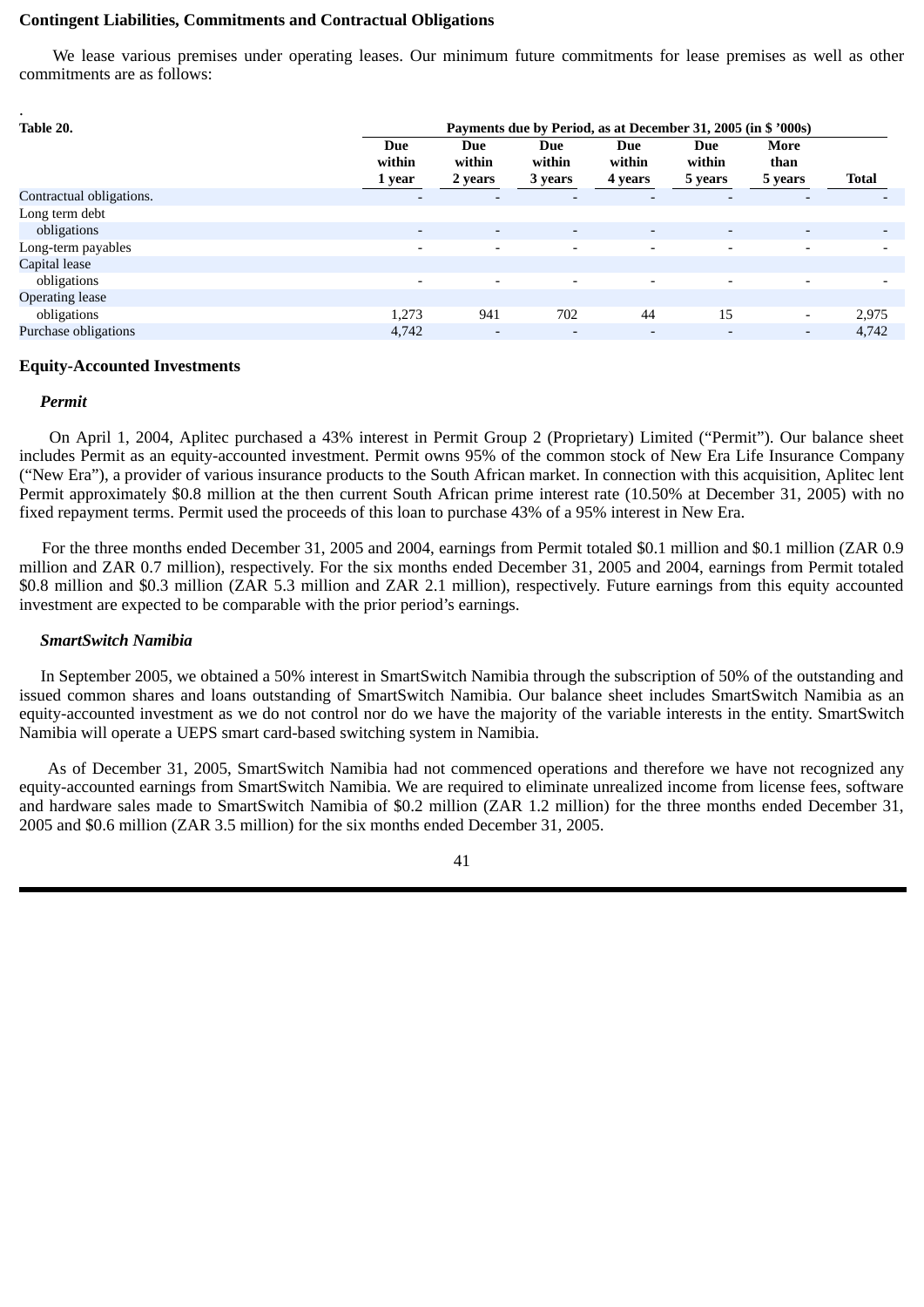#### <span id="page-42-0"></span>**ITEM 3. QUANTITATIVE AND QUALITATIVE DISCLOSURES ABOUT MARKET RISK**

We seek to reduce our exposure to currencies other than the South African rand through a policy of matching, to the extent possible, assets and liabilities denominated in those currencies. In addition, we use financial instruments in order to economically hedge our exposure to exchange rate and interest rate fluctuations arising from our operations. We are also exposed to credit risks.

#### **Currency Exchange Risk**

We are subject to currency exchange risk because we purchase inventories that we are required to settle in other currencies, primarily the euro and U.S. dollar. We have used forward contracts in order to limit our exposure in these transactions to fluctuations in exchange rates between the South African rand, on the one hand, and the U.S. dollar and the euro, on the other hand. As of December 31, 2005 and 2004, the outstanding foreign exchange contracts are as follows:

#### **As of December 31, 2005**

| <b>Notional amount</b>       | <b>Strike price</b>      | <b>Maturity</b>                        |
|------------------------------|--------------------------|----------------------------------------|
| EUR 334,130<br>EUR 3,352,400 | ZAR 7.6234<br>ZAR 8.0529 | February 28, 2006<br>November 30, 2006 |
| As of December 31, 2004      |                          |                                        |
|                              |                          |                                        |
| <b>Notional amount</b>       | <b>Strike price</b>      | <b>Maturity</b>                        |
| EUR 1,858,040                | ZAR 8.5225               | January 7, 2005                        |
| EUR 81,000                   | ZAR 7.8347               | January 13, 2005                       |
| EUR 242,890                  | ZAR 7.7271               | January 14, 2005                       |
| EUR 278,400                  | ZAR 7.8816               | February 16, 2005                      |

#### **Translation Risk**

Translation risk relates to the risk that our results of operations will vary significantly as the U.S. dollar is our reporting currency, but we earn most of our revenues and incur most of our expenses in ZAR. The U.S. dollar to ZAR exchange rate has fluctuated significantly over the past two years. As exchange rates are outside our control, there can be no assurance that future fluctuations will not adversely affect our results of operations and financial condition.

#### **Interest Rate Risk**

As a result of our normal borrowing and leasing activities, our operating results are exposed to fluctuations in interest rates, which we manage primarily through our regular financing activities. We generally maintain limited investment in cash equivalents and have occasionally invested in marketable securities. Typically, for every 1% increase in the South African Reserve Bank's repo rate, our interest expense on pre-funding social welfare grants in the KwaZulu Natal and Eastern Cape provinces increases by \$16,747 per month, while interest earned per month on any surplus cash increases by \$12,568 per \$15.3 million (ZAR 100 million).

#### **Credit Risk**

Credit risk relates to the risk of loss that we would incur as a result of non-performance by counterparties. We maintain credit risk policies with regard to our counterparties to minimize overall credit risk. These policies include an evaluation of a potential counterparty's financial condition, credit rating, and other credit criteria and risk mitigation tools as our management deems appropriate.

With respect to credit risk on financial instruments, we maintain a policy of entering into such transactions only with South African and European financial institutions that have a credit rating of BBB or better, as determined by Standard & Poor's.

#### **Micro-lending Credit Risk**

We are exposed to credit risk in our microlending activities, which provides unsecured short-term loans to qualifying customers. We manage this risk by assigning each prospective customer a "creditworthiness score," which takes into account a variety of factors such as employment status, salary earned, other debts and total expenditures on normal household and lifestyle expenses.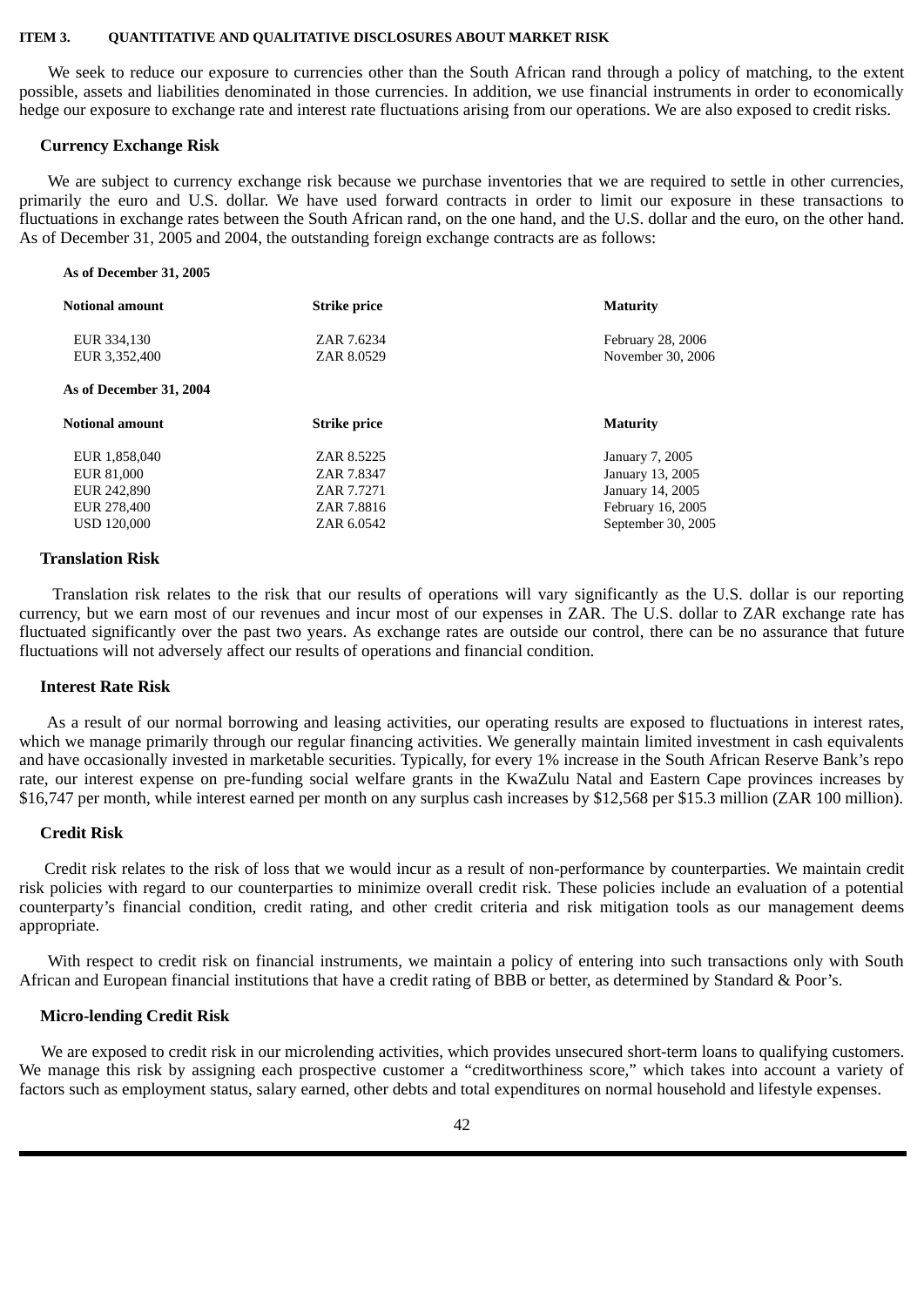#### <span id="page-43-0"></span>**ITEM 4. CONTROLS AND PROCEDURES**

#### *Evaluation of disclosure controls and procedures*

Disclosure controls and procedures are those controls and procedures designed to ensure that material information is made known to the signing officers. The management, including the signing officers being the Chief Executive Officer and the Chief Financial Officer has evaluated the effectiveness of the internal controls for the three months ended December 31, 2005 as defined in Rule 13a-15(e) of the Securities Exchange Act of 1934. Based on that evaluation, the Chief Executive Officer and the Chief Financial Officer conclude that the disclosure controls and procedures were effective as of December 31, 2005.

### *Changes in internal control over financial reporting*

As previously disclosed in our quarterly report on Form 10-Q for the three months ended September 30, 2005, we have continued to apply corrective measures during the three months ended December 31, 2005 to address significant deficiencies identified during the Section 404 of Sarbanes Oxley Act of 2002 controls assessment as at June 30, 2005.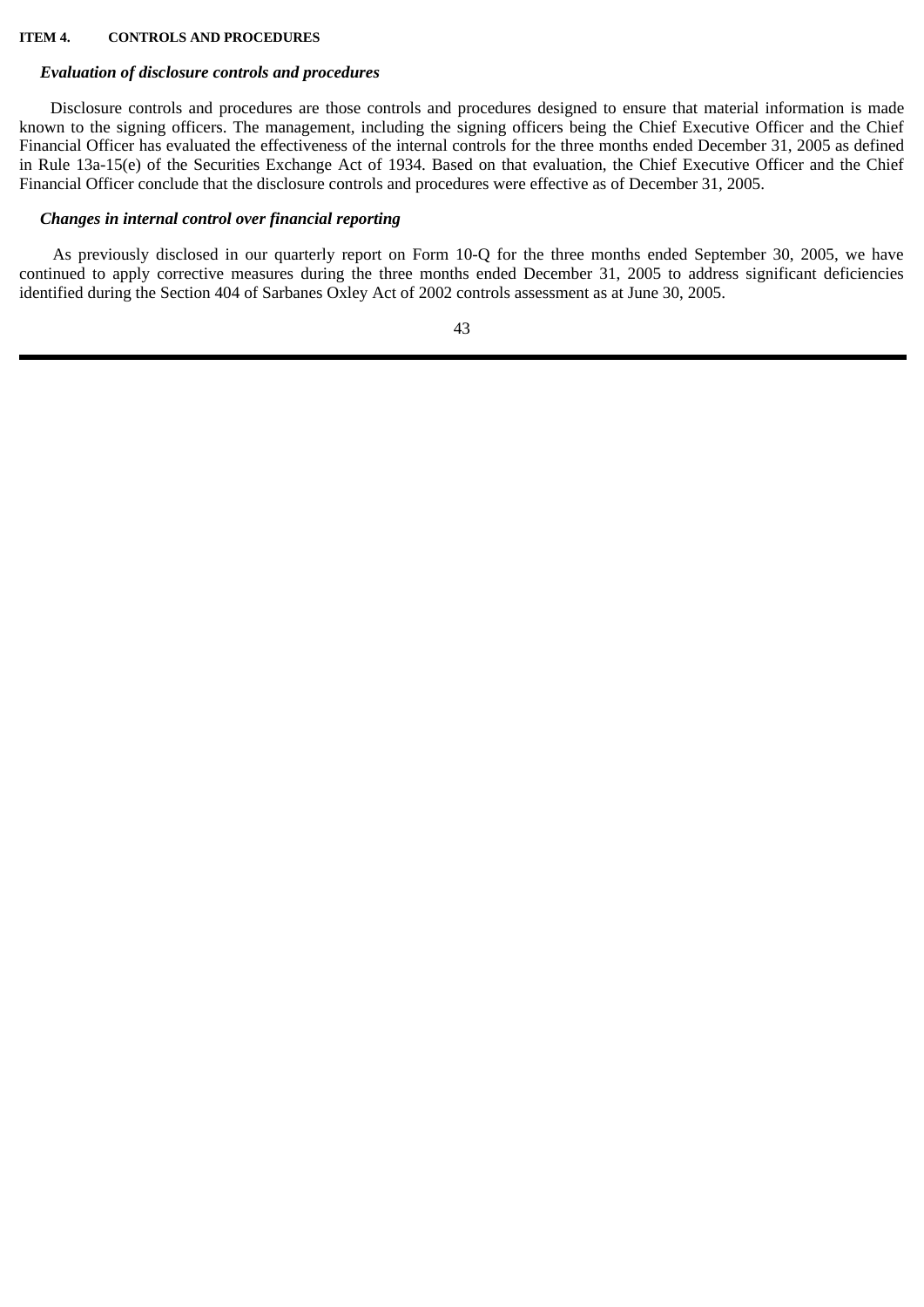### **Part II. Other Information**

#### <span id="page-44-0"></span>**ITEM 4. SUBMISSION OF MATTERS TO A VOTE OF SECURITY HOLDERS**

Our Annual Meeting of Shareholders was held on December 1, 2005 for the following purposes:

- 1. Election of directors; and
- 2. Ratification of appointment of independent registered public accounting firm.

The following proposals were adopted by the votes indicated:

Proposal 1: To elect a Board of Directors to hold office until the next annual meeting of shareholders and until their successors are elected and qualified:

|                          | For        | Withheld  |
|--------------------------|------------|-----------|
| Dr. Serge C.P. Belamant  | 52,284,910 | 235,967   |
| Herman G. Kotze          | 52,518,042 | 2,835     |
| Christopher S. Seabrooke | 49,093,833 | 3,427,044 |
| Anthony C. Ball          | 52,518,172 | 2,705     |
| Chad L. Smart            | 52,518,172 | 2,705     |
| Alasdair J. K. Pein      | 52,517,942 | 2,935     |
| Paul Edwards             | 52,518,172 | 2,705     |
| Florian P. Wendelstadt   | 52,518,072 | 2,805     |

Proposal 2: To ratify the appointment of Deloitte & Touche (South Africa) as our independent registered public accounting firm for fiscal year 2006:

|                                     | For        | Against | Abstained     |
|-------------------------------------|------------|---------|---------------|
| Deloitte & Touche (South<br>Africa) | 52.262.013 | 254,612 | ים כ<br>4,∠⊃∠ |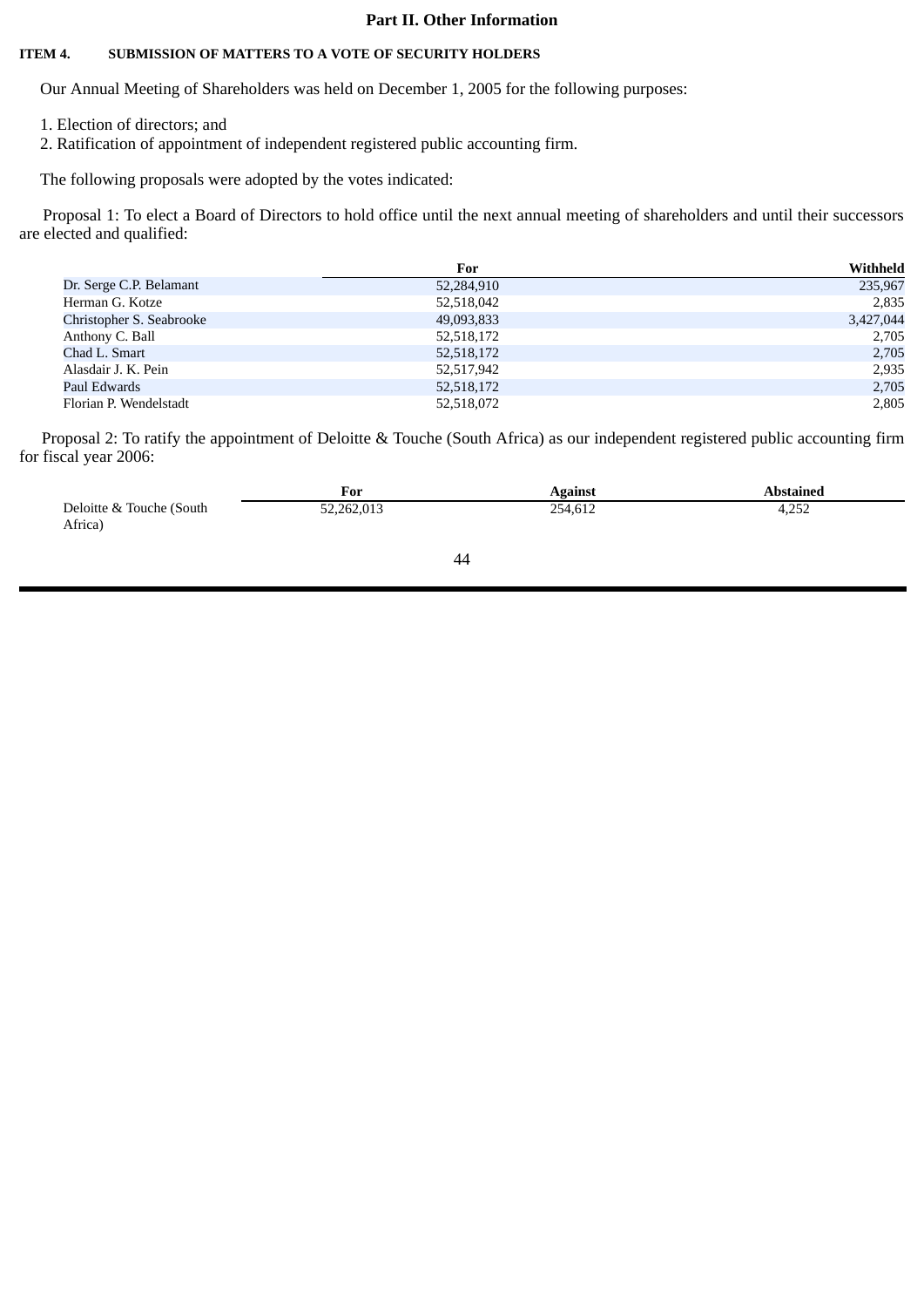### <span id="page-45-0"></span>**Item 6. Exhibits**

The following exhibits are filed as part of this Form 10-Q

| Exhibit<br><b>Number</b> | <b>Description</b>                                                                                                        |
|--------------------------|---------------------------------------------------------------------------------------------------------------------------|
| 10.24                    | Stock Option Agreement dated as of January 9, 2006, by and between Net 1 UEPS Technologies, Inc. and David A. Schwarzbach |
| 10.25                    | Employment Agreement dated as of January 9, 2006, by and between Net 1 UEPS Technologies, Inc. and David A. Schwarzbach   |
| 31.1                     | Certifications of Chief Executive Officer Pursuant to Section 302 of the Sarbanes-Oxley Act of 2002                       |
| 31.2                     | Certifications of Chief Financial Officer Pursuant to Section 302 of the Sarbanes-Oxley Act of 2002                       |
| 32.1                     | Certifications of Chief Executive Officer Pursuant to Section 906 of the Sarbanes-Oxley Act of 2002                       |
| 32.2                     | Certifications of Chief Financial Officer Pursuant to Section 906 of the Sarbanes-Oxley Act of 2002                       |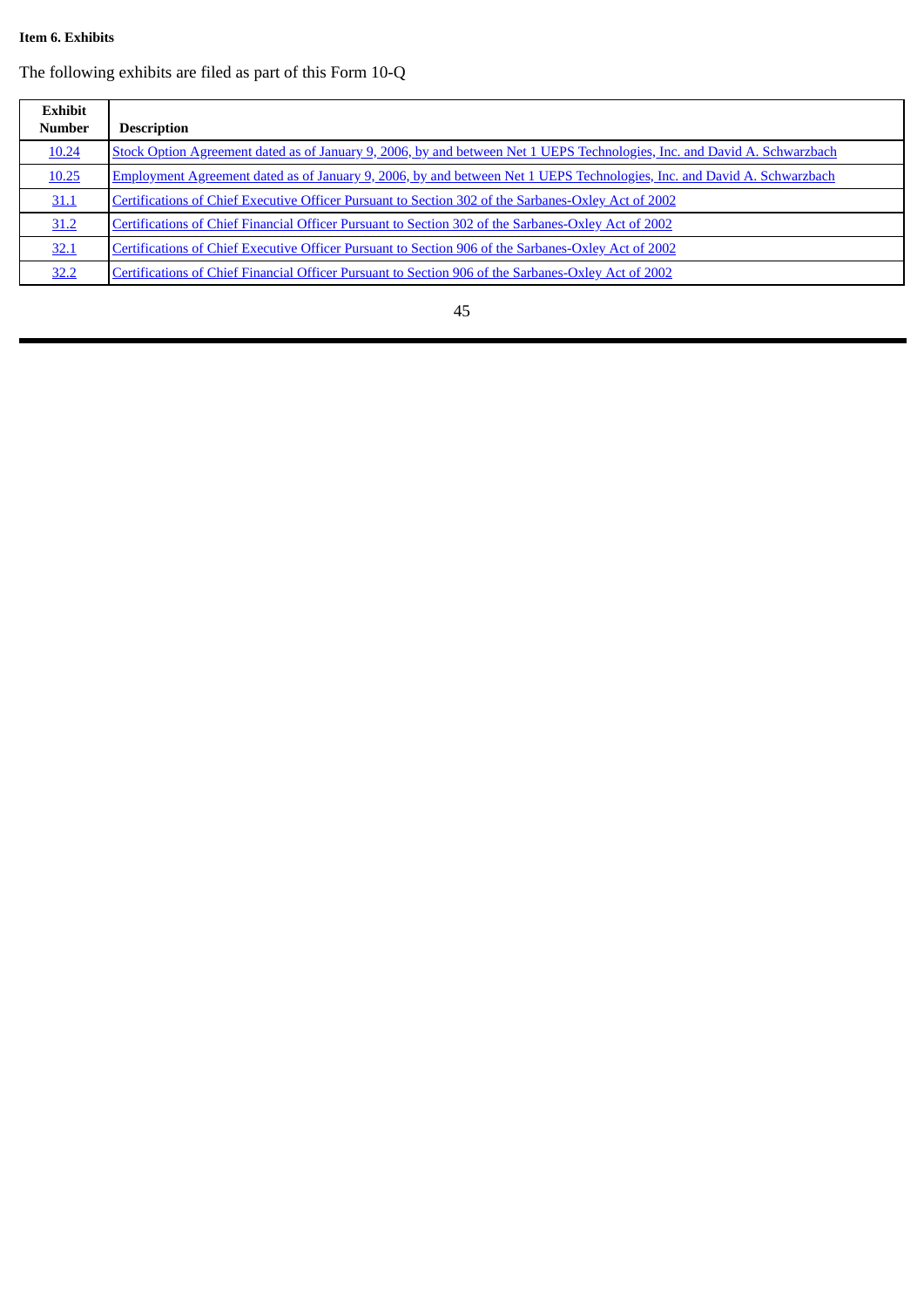### **SIGNATURES**

<span id="page-46-0"></span>Pursuant to the requirements of the Securities Exchange Act of 1934, the registrant has caused this report to be signed on its behalf by the undersigned, thereunto duly authorized, on February 6, 2006.

NET 1 UEPS TECHNOLOGIES, INC.

By: /s/ Serge C.P. Belamant

Serge C.P. Belamant Chief Executive Officer, Chairman of the Board and Director

By: /s/ Herman Gideon Kotze

Herman Gideon Kotze Chief Financial Officer, Treasurer and Secretary, Director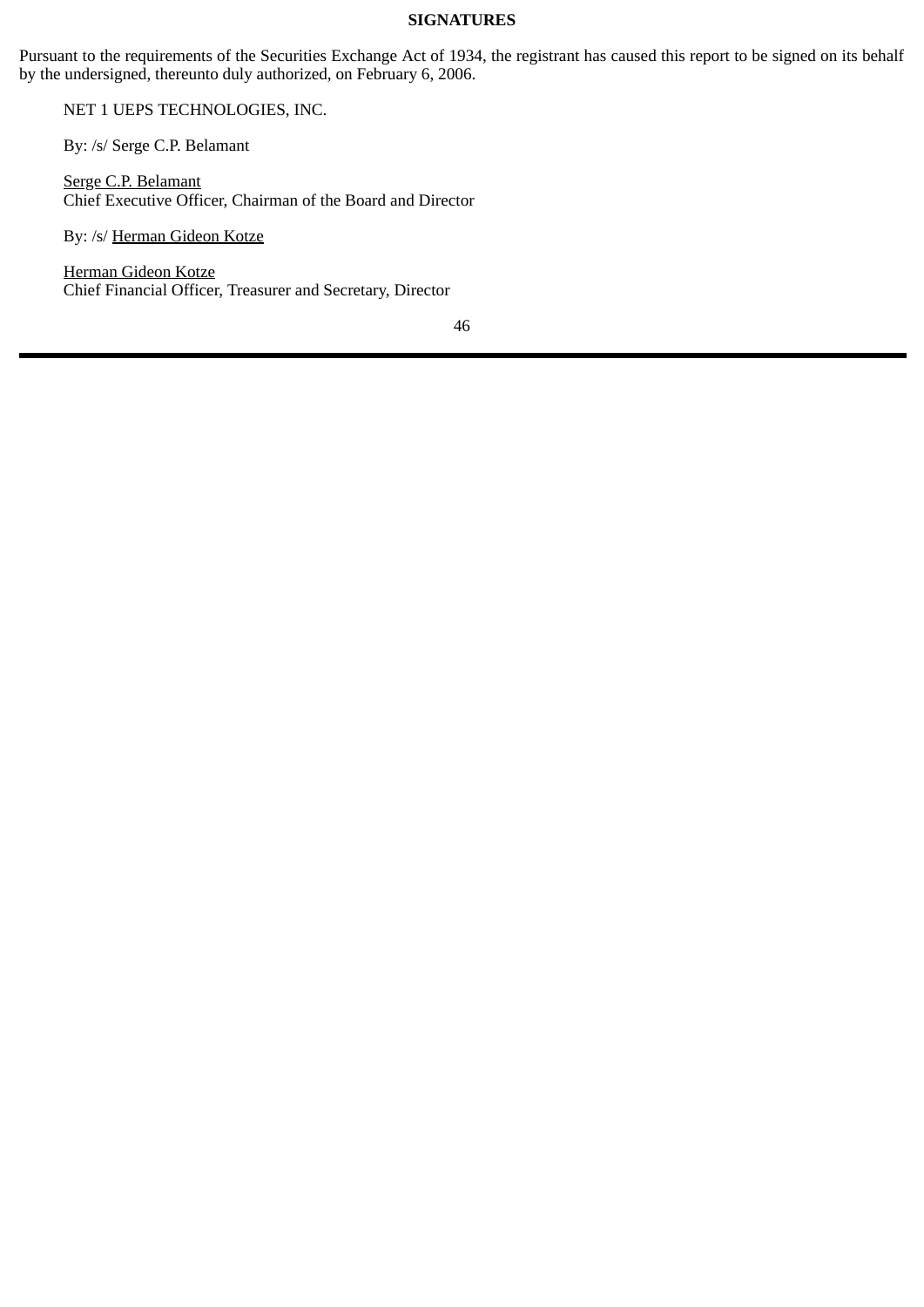### **EXHIBIT 10.24**

### **NET 1 UEPS TECHNOLOGIES, INC. STOCK OPTION AGREEMENT**

Net 1 UEPS Technologies, Inc. (the "*Company*") has granted to the Employee named below, pursuant to the employment agreement entered into between the Company and the Employee effective as of the Date of Grant specified below, an option (the *"Option"*) to purchase certain shares of common stock, par value \$0.001 per share, of the Company (the "*Shares*") upon the terms and conditions set forth in this Stock Option Agreement (the *"Agreement"*). By signing this Agreement, the Employee: (a) acknowledges he/she has read this Agreement, (b) accepts the Option subject to all of the terms and conditions of this Agreement, and (c) agrees to accept as binding, conclusive and final all decisions or interpretations of the Company upon any questions arising under this Agreement. For purposes of this Agreement, actions and determinations to be made by the Company may be made by the Board of Directors of the Company or by such Company or delegate as may be appointed by the Board of Directors from time to time.

| Name of Employee:              | DAVID A. SCHWARZBACH |
|--------------------------------|----------------------|
| Date of Grant:                 | January 9, 2006      |
| Number of Option Shares:       | 200,000 shares       |
| <b>Exercise Price:</b>         | US\$30.71 per Share  |
| <b>Option Expiration Date:</b> | January 9, 2016      |

For clarity, as used in this Agreement, the term "exercise" means to acquire ownership of Shares which are the subject of the Option in accordance with the terms of this Agreement. Except as provided in Section 6 below, the aggregate number of whole Shares for which this Option may be exercised as of any date is determined by multiplying the number of Option Shares listed above by the following percentage, and reducing that result by the number of Shares previously acquired upon exercise of the Option:

| <b>Exercise Date</b>                                                                         | Percentage |
|----------------------------------------------------------------------------------------------|------------|
| Prior to First Anniversary of Grant Date                                                     | 0%         |
| On or after First Anniversary of Grant Date and prior to<br>Second Anniversary of Grant Date | 20%        |
| On or after Second Anniversary of Grant Date and prior to<br>Third Anniversary of Grant Date | 40%        |
| On or after Third Anniversary of Grant Date and prior to<br>Fourth Anniversary of Grant Date | 60%        |
| On or after Fourth Anniversary of Grant Date and prior to<br>Fifth Anniversary of Grant Date | 80%        |
| On or after Fifth Anniversary of Grant Date                                                  | 100%       |
|                                                                                              |            |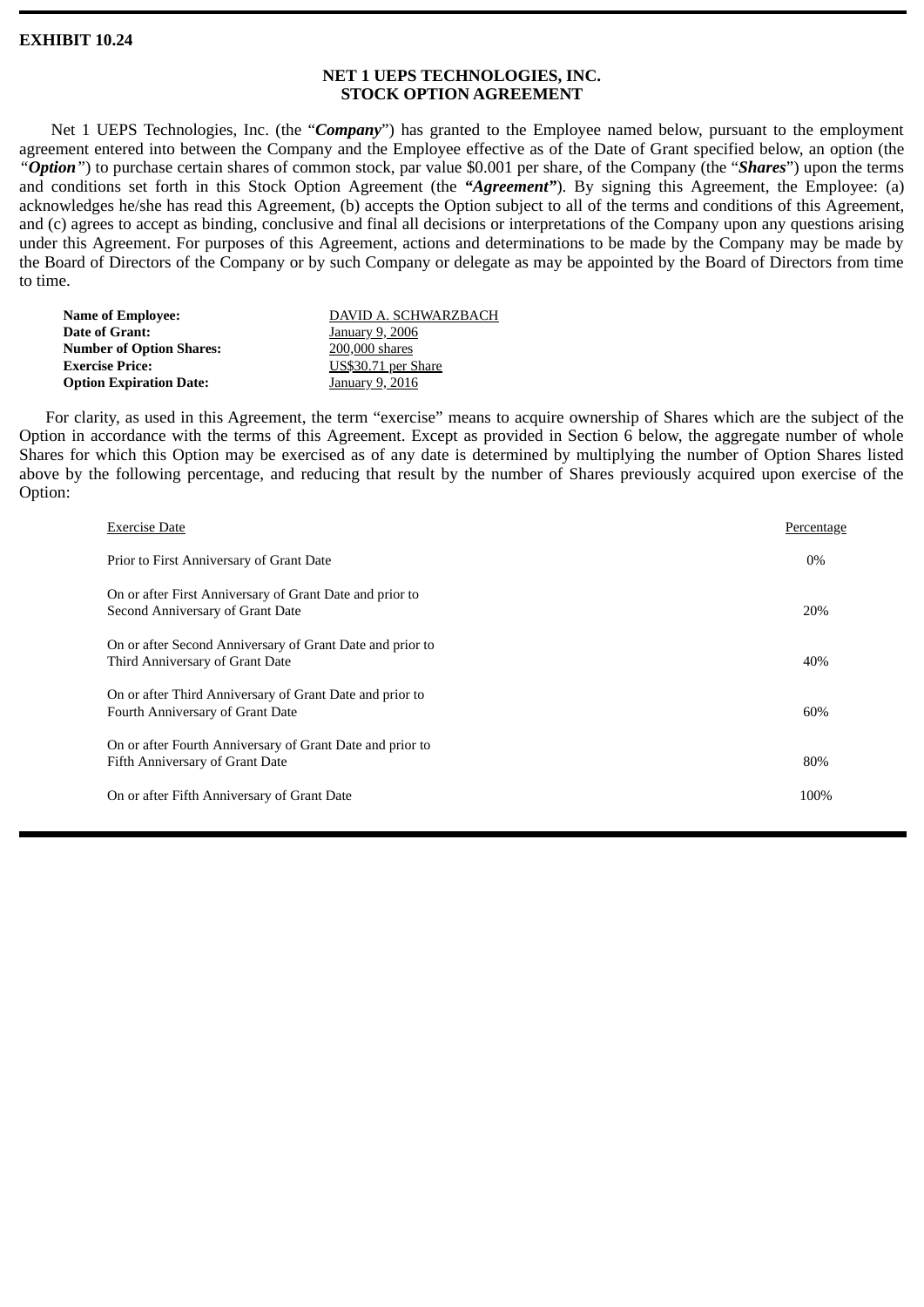The Option shall not become exercisable for any additional Option Shares after the date the Employee's employment or other service with the Company and its affiliates terminates for any reason.

### 1. **CONSTRUCTION**.

The captions and titles contained in this Agreement are for convenience only and do not affect the meaning or interpretation of any provision of this Agreement.

### 2. **TAX CONSEQUENCES**.

This Option is intended to be a nonstatutory stock option and shall not be treated as an incentive stock option within the meaning of Section 422(b) of the Code. This Option will be subject to the tax laws of the country or jurisdiction in which the Employee is a tax resident or is otherwise subject to taxation.

### 3. **EXERCISE OF THE OPTION**.

3.1 **Method of Exercise***.* The Option shall be exercisable in the discretion of the Employee on or after the first anniversary of the Grant Date and prior to termination of the Option in an amount not to exceed the number of Shares for which the Option is then exercisable less the number of Shares previously acquired upon exercise of the Option. Exercise of the Option shall be by means of electronic or written notice (the *"Exercise Notice"*) in a form authorized by the Company which states the Employee's election to exercise the Option, the number of whole Shares for which the Option is being exercised and such other representations and agreements as to the Employee's investment intent with respect to such Shares as may be required pursuant to the provisions of this Agreement or by applicable law. Further, each Exercise Notice must be (a) signed or otherwise authenticated by the Employee in a manner acceptable to the Company, (b) received by the Company or the Company's authorized representative, in a manner acceptable to the Company, prior to the termination of the Option as set forth in Section 5 of this Agreement, and (c) accompanied by full payment of the aggregate Exercise Price for the number of Shares being purchased. The Option exercise will be effective upon receipt by the Company or the Company's authorized representative of such electronic or written Exercise Notice and the aggregate Exercise Price.

### 3.2 **Payment of Exercise Price**.

(a) *Forms of Consideration Authorized***.** Except as otherwise provided below, payment of the aggregate Exercise Price for the number of Shares for which the Option is being exercised may be made (i) in cash (US dollars) or cash equivalent acceptable to the Company (including offset against US dollars, if any, owed by the Company to the Employee as of the date of exercise), (ii) if permitted by the Company, by tender to the Company, or attestation to the ownership, of whole Shares owned by the Employee, including Shares deliverable upon exercise of the Option, (iii) by means of a Cashless Exercise, as defined in Section 3.3(c) of this Agreement, (iv) by any other means acceptable to the Company, or (v) by any combination of the foregoing as may be permitted by the Company, in its sole discretion.

 $-2-$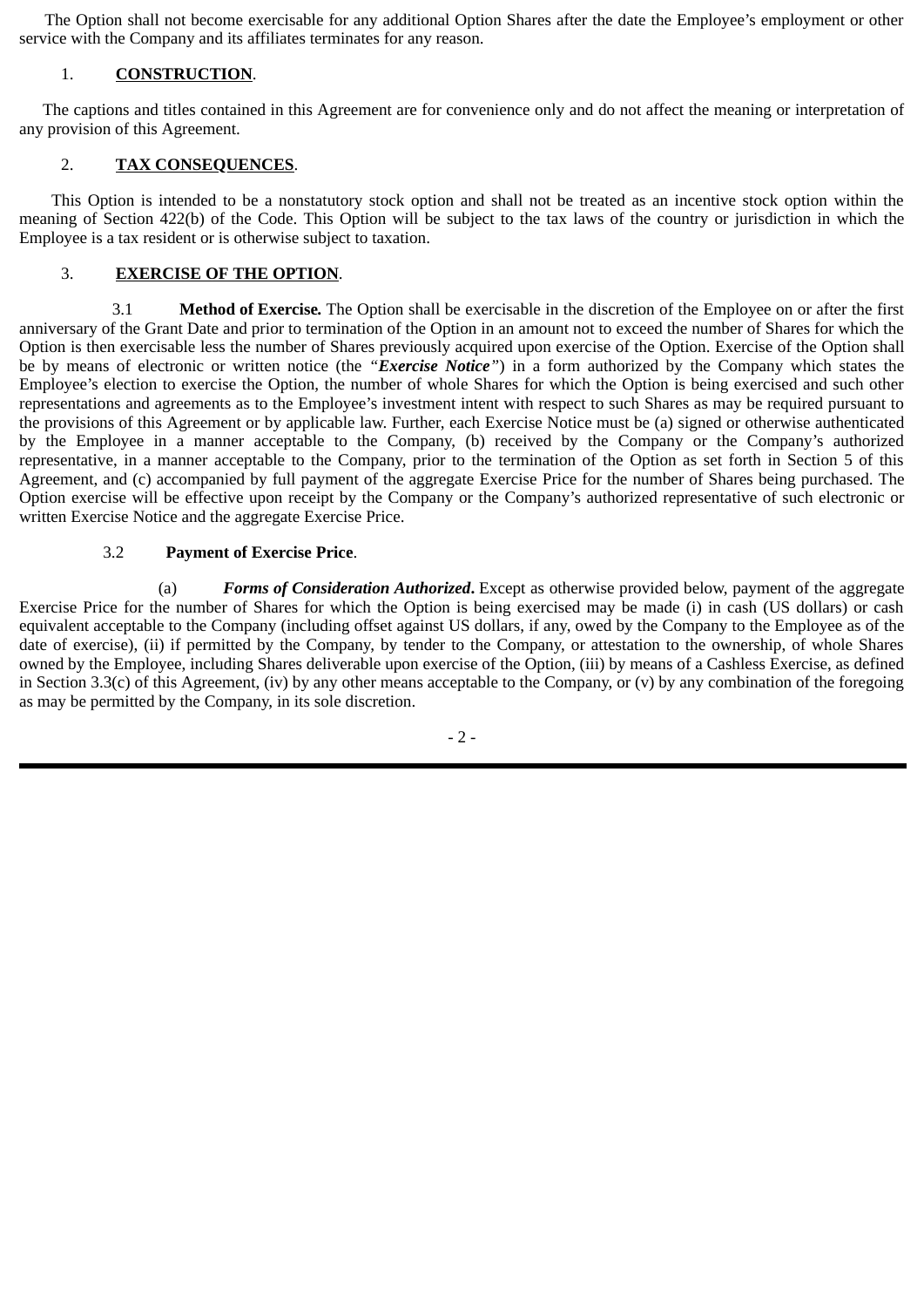Shares tendered in payment of the Exercise Price will be valued at their Fair Market Value as of the date that the exercise occurs.

### (b) *Limitations on Forms of Consideration*.

(i) **Tender of Stock.** Notwithstanding the foregoing, the Option may not be exercised by tender to the Company, or attestation to the ownership, of Shares to the extent such tender or attestation would violate any law, regulation or agreement restricting the redemption of the Company's stock.

(ii) **Cashless Exercise.** A *"Cashless Exercise"* means the delivery of a properly executed Exercise Notice together with irrevocable instructions to a broker in a form acceptable to the Company providing for the assignment to the Company of the proceeds of a sale or loan with respect to some or all of the Shares acquired upon the exercise of the Option pursuant to a program or procedure approved by the Company. The Company reserves the sole and absolute right to establish, decline, suspend or terminate any such program or procedure, including with respect to the Employee notwithstanding that such program or procedures may be available to others.

3.3 **Tax and/or Social Insurance Withholding***.* At the time any withholding is required by applicable law, or at any time thereafter as requested by the Company, the Employee hereby authorizes withholding from payroll and any other amounts payable to the Employee, and otherwise agrees to make adequate provision for (including by means of a Cashless Exercise to the extent permitted by the Company), any sums required to satisfy the federal, state, local and foreign tax and social insurance withholding obligations of the Company or its affiliate, if any, which arise in connection with the Option. The Company shall have no obligation to deliver Shares until the tax and social insurance withholding obligations of the Company or its affiliate have been satisfied by the Employee. The Company may, in its sole discretion, permit the Employee to satisfy, in whole or in part, any tax and social insurance withholding obligation which may arise in connection with the Option either by electing to have the Company withhold from the Shares to be issued upon exercise that number of Shares, or by electing to deliver to the Company alreadyowned Shares, in either case having a Fair Market Value (as defined below) equal to the amount necessary to satisfy the statutory minimum withholding amount due. For purposes of this Agreement, (i) if the Shares are registered under Section 12(b) or 12(g) of the Securities Exchange Act of 1934, as amended, and listed for trading on a national exchange or market, "*Fair Market Value*" means, as applicable, (a) either the closing price or the average of the high and low sale price on the relevant date, as determined in the Company's discretion, quoted on the New York Stock Exchange, the American Stock Exchange, or the Nasdaq National Market; (b) the last sale price on the relevant date quoted on the Nasdaq SmallCap Market; (c) the average of the high bid and low asked prices on the relevant date quoted on the Nasdaq OTC Bulletin Board Service or by the National Quotation Bureau, Inc. or a comparable service as determined in the Company's discretion; or (d) if the Shares are not quoted by any of the above, the average of the closing bid and asked prices on the relevant date furnished by a professional market maker for the Shares, or by such other source, selected by the Company; provided, however, that if no public trading of the Shares occurs on the relevant date but the Shares are so listed, then Fair Market Value shall be determined as of the next preceding date on which trading of the Shares does occur; and (ii) if the Shares on the

- 3 -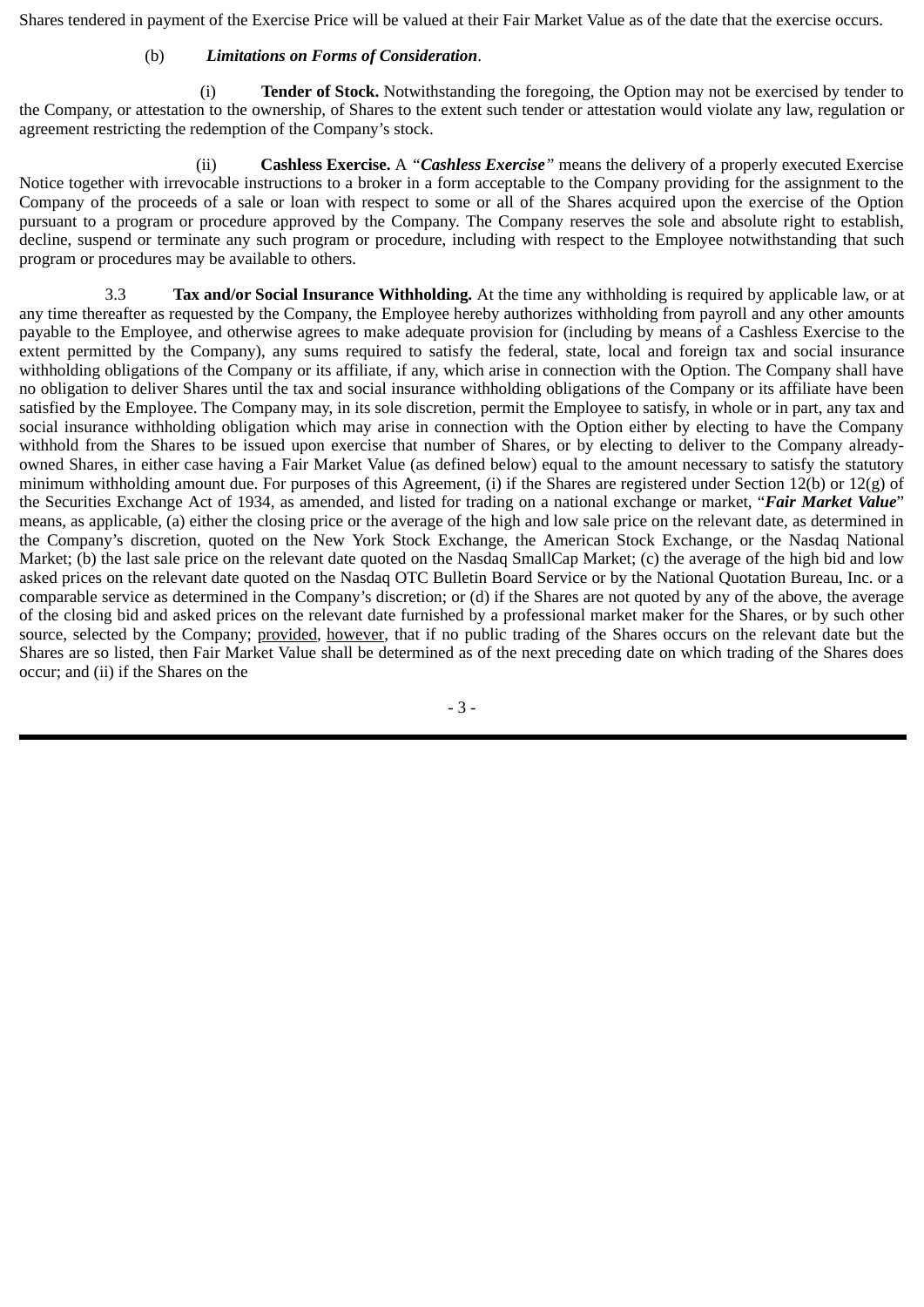relevant date are not listed for trading on a national exchange or market, then Fair Market Value shall be the value established by the Company in good faith.

3.4 **Certificate Registration***.* The stock certificates evidencing the Shares shall be registered on the Company's books in the name of the Employee as of the date of exercise. Physical possession or custody of such stock certificates shall be retained by the Company until such time as the shares are transferable without restriction and, thereafter, the Company shall either issue and deliver to the Employee one or more certificates in the name of the Employee for that number of Shares purchased by the Employee or provide for uncertificated, book entry issuance of those Shares.

3.5 **Restrictions on Grant of the Option and Issuance of Shares***.* The grant of the Option and the issuance of Shares upon exercise are subject to compliance with all applicable requirements of U.S. federal, state, local or foreign law with respect to such securities. The Option may not be exercised if the issuance of Shares upon exercise would violate any applicable laws or regulations, or any requirement of any stock exchange or market system upon which the Shares may then be listed. In addition, the Option may not be exercised unless (i) a registration statement under the Securities Act of 1933 (the *"Securities Act"*) shall at the time of exercise of the Option be in effect with respect to the Shares issuable upon exercise of the Option or (ii) in the opinion of legal counsel to the Company, the Shares issuable upon exercise of the Option may be issued in accordance with the terms of an applicable exemption from the registration requirements of the Securities Act. THE EMPLOYEE IS CAUTIONED THAT THE OPTION MAY NOT BE EXERCISED UNLESS THE FOREGOING CONDITIONS ARE SATISFIED. ACCORDINGLY, THE EMPLOYEE MAY NOT BE ABLE TO EXERCISE THE OPTION WHEN DESIRED EVEN THOUGH THE OPTION IS THEN EXERCISABLE. The inability of the Company to obtain from any regulatory body having jurisdiction the authority, if any, deemed by the Company's legal counsel to be necessary to the lawful issuance and sale of any Shares subject to the Option shall relieve the Company of any liability in respect of the failure to issue or sell such Shares as to which such requisite authority shall not have been obtained. As a condition to the exercise of the Option, the Company may require the Employee to satisfy any qualifications that may be necessary or appropriate, to evidence compliance with any applicable law or regulation and to make any representation or warranty with respect thereto as may be requested by the Company.

3.6 **Fractional Shares***.* The Company shall not be required to issue fractional shares upon the exercise of the Option.

### 4. **NONTRANSFERABILITY OF THE OPTION**.

During the lifetime of the Employee, the Option shall be exercisable only by the Employee or the Employee's guardian, legal representative or attorney-in-fact. The Option shall not be subject in any manner to anticipation, alienation, sale, exchange, transfer, assignment, pledge, encumbrance, or garnishment by creditors of the Employee or the Employee's beneficiary, except transfer by will or by the laws of descent and distribution. Following the death of the Employee, to the extent provided in Section 6 of this Agreement, the Option may be exercised by the Employee's legal representative or by any person empowered to do so under the deceased Employee's will or under the then-applicable laws of descent and distribution.

- 4 -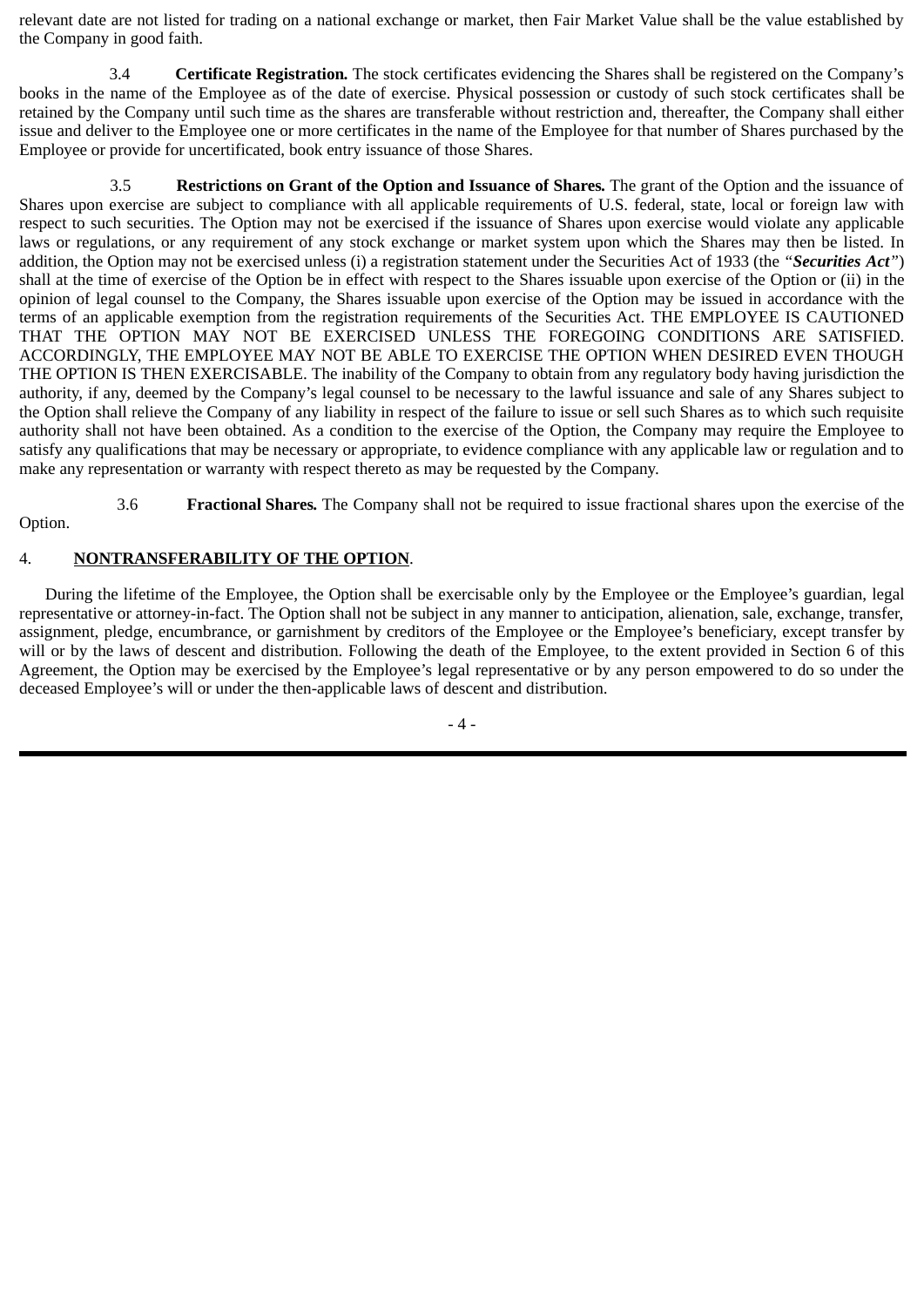### 5. **TERMINATION OF THE OPTION**.

The Option shall terminate and may no longer be exercised after the first to occur of (a) the close of business at the Company's principal executive office on the Option Expiration Date, (b) in the event of termination of the Employee's employment or other service with the Company (such employment or other service with the Company referred to hereafter as "*Service*"), the date specified in Section 6 of this Agreement, or (c) the occurrence of an event described in Section 9.2 of this Agreement to the extent determined by the Company.

### 6. **EFFECT OF TERMINATION OF SERVICE**.

6.1 **Option Exercisability.** The Option shall terminate immediately upon the Employee's termination of Service with the Company and its affiliates to the extent that it is not exercisable on the date such Service terminates. To the extent the Option is exercisable on the date such Service terminates, whether or not such portion of the Option shall continue to be exercisable after such termination shall be determined in accordance with the remaining provisions of this Section 6.

(a) *Disability***.** If the Employee's Service terminates because of the Employee's Disability (as defined below), (i) the portion of the Option that is not then exercisable shall terminate immediately, and (ii) the portion of the Option that is then exercisable shall remain exercisable during the six-month period following such termination of Service, but in no event beyond the Expiration Date of the Option. Unless sooner terminated, any remaining unexercised portion of the Option shall terminate upon the expiration of such six-month period. For purposes of this Agreement, "Disability" means the inability of the Employee to perform in all material respects the Employee's duties and responsibilities to the Company, or any affiliate of the Company, by reason of a physical or mental disability or infirmity which inability is reasonably expected to be permanent and has continued (i) for a period of six consecutive months or (ii) such shorter period as the Company may reasonably determine in good faith. The Disability determination shall be in the sole discretion of the Company and the Employee (or the Employee's representative) shall furnish the Company with medical evidence documenting the Employee's disability or infirmity which is satisfactory to the Company.

(b) *Death***.** If the Employee's Service terminates because of the death of the Employee, (i) the portion of the Option that is not then exercisable shall terminate immediately, and (ii) the portion of the Option that is then exercisable shall remain exercisable, by the Employee's legal representative or other person who acquired the right to exercise the Option by reason of the Employee's death, during the six-month period following such termination of Service, but in no event beyond the Expiration Date of the Option. Unless sooner terminated, any remaining unexercised portion of the Option shall terminate upon the expiration of such six-month period.

(c) *No-Fault Termination.* If the Employee's Service terminates because of a No-Fault Termination, (i) the portion of the Option that is not then exercisable shall terminate immediately, and (ii) the portion of the Option that is then exercisable shall remain exercisable during the 30-day period following such termination of Service, but in no event beyond the Expiration Date of the Option. Unless sooner terminated, any remaining unexercised

- 5 -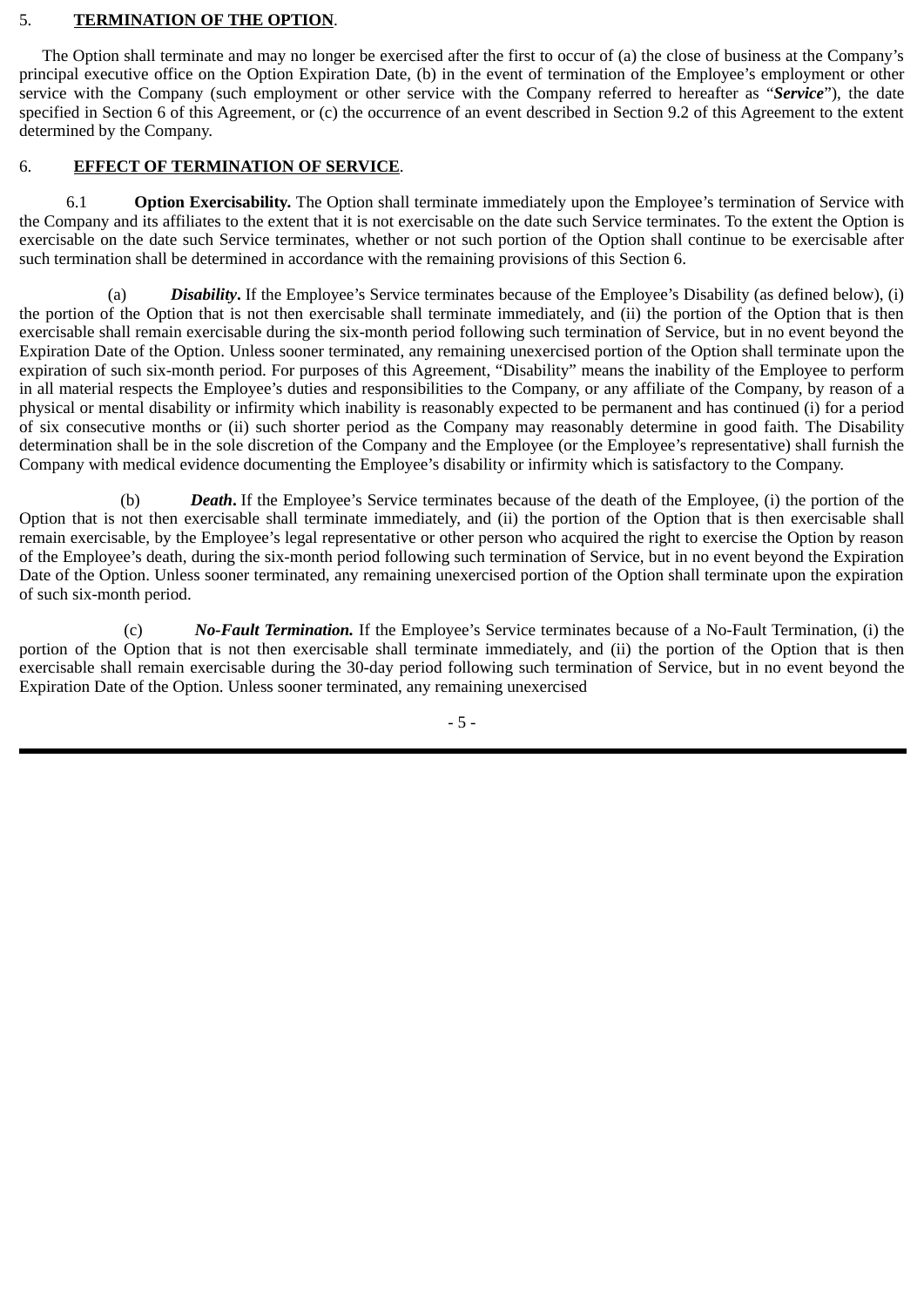portion of the Option shall terminate upon the expiration of such 30-day period. "*No-Fault Termination*" means the termination of the Employee's Service for any reason (other than Disability or death) based on (i) the constructive dismissal of the Employee; (ii) the early or compulsory retirement of the Employee in terms of the rules of any relevant Company or affiliate retirement fund; (iii) the operational requirements of the Company or its affiliate or (iv) termination by mutual agreement. No-Fault Termination shall not include any voluntary termination of Service by the Employee other than for the reasons described in clauses (i) through (iv) of the preceding sentence or any termination of the Employee's Service due to the Employee's misconduct or other misdemeanor*.*

6.2 **Other Termination of Service.** If the Employee's Service terminates for any reason, except Disability, death, or No-Fault Termination, the Option shall terminate on the date the Employee's Service terminates.

### 7. **RIGHTS AS A STOCKHOLDER, DIRECTOR, EMPLOYEE OR CONSULTANT**.

The Employee shall have no rights as a stockholder with respect to any Shares covered by the Option until the date of the issuance of the Shares for which the Option has been exercised (as evidenced by the appropriate entry on the books of the Company or of a duly authorized transfer agent of the Company). No adjustment shall be made for dividends, distributions or other rights for which the record date is prior to the date the Shares are issued. The Employee understands and acknowledges that, except as otherwise provided in a separate, written employment agreement between the Company or an affiliate and the Employee, the Employee's employment is "at will" and is for no specified term. Nothing in this Agreement shall confer upon the Employee any right to continue in the Service of the Company or an affiliate or interfere in any way with any right of the Company or an affiliate to terminate the Employee's service as a director, an employee or consultant, as the case may be, at any time.

### 8. **LEGENDS**.

The Company may at any time place legends referencing any restrictions on transfer and any applicable U.S. federal, state, or foreign securities law restrictions on all certificates representing Shares subject to the provisions of this Agreement. The Employee shall, at the request of the Company, promptly present to the Company any and all certificates representing Shares acquired pursuant to the Option in the possession of the Employee in order to carry out the provisions of this Section.

### 9. **ADJUSTMENTS FOR CORPORATE TRANSACTIONS AND OTHER EVENTS.**

9.1 **Stock Dividend, Stock Split and Reverse Stock Split***.* In the event of a stock dividend of, or stock split or reverse stock split affecting, the common stock of the Company, the number of shares covered by and the exercise price and other terms of the Option, shall, without further action of the Board of Directors of the Company, be adjusted to reflect such event. The Company may make adjustments, in its discretion, to address the treatment of fractional shares and fractional cents that arise with respect to adjustment of the Option as a result of the stock dividend, stock split or reverse stock split.

- 6 -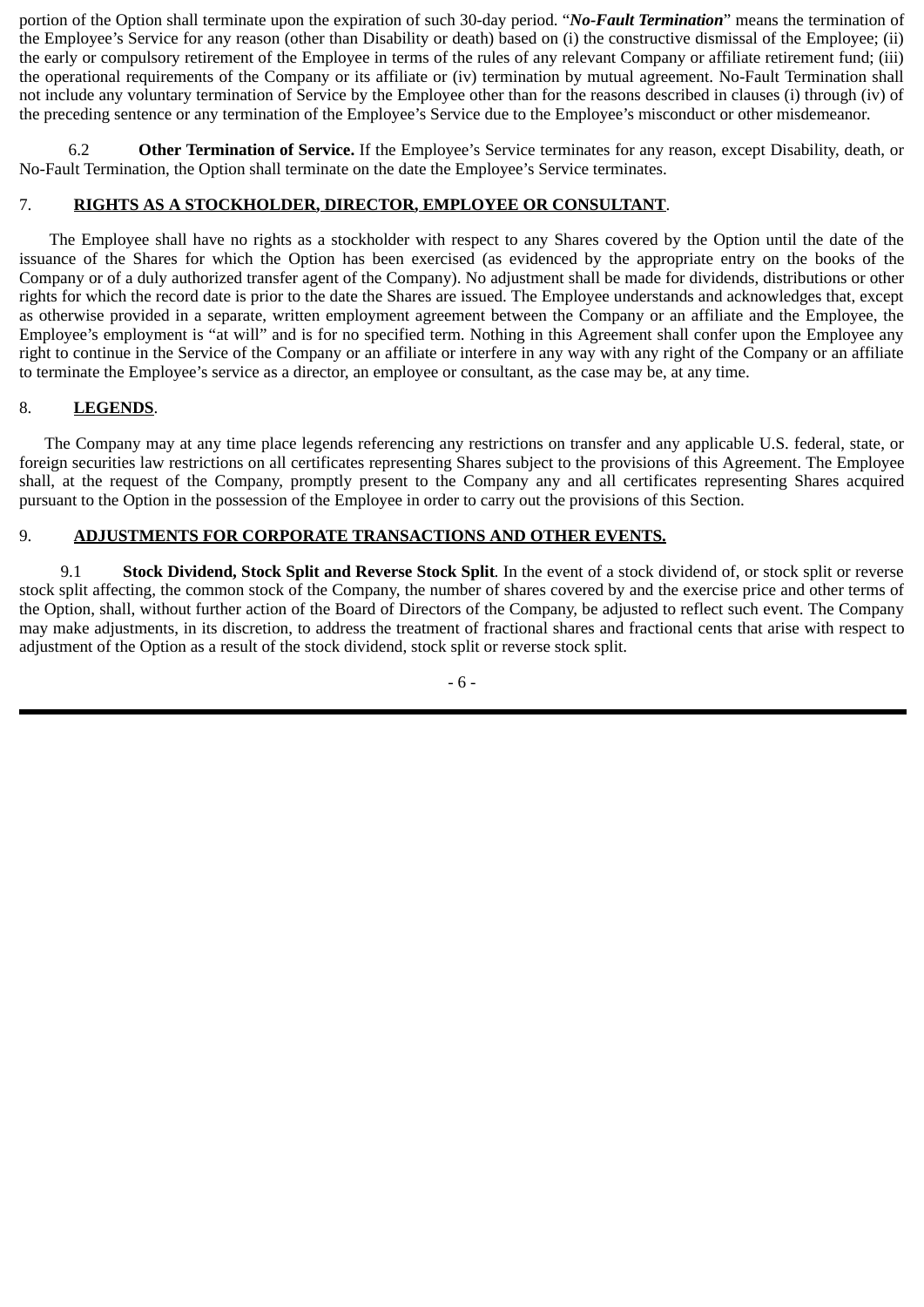9.2 **Significant Corporate Transaction.** In the event of a significant corporate transaction such as a sale of voting stock, merger, sale of substantial assets, or other similar corporate event involving the Company, the Company may, but shall not be obligated to, (A) cancel the Option for fair value (as determined in the sole discretion of the Company) which may, but need not be, equal to the excess, if any, of the value of the consideration to be paid in such corporate transaction to holders of the same number of Shares subject to the unexercised Option (or, if no consideration is paid in any such transaction, the Fair Market Value of the Shares subject to such Option) over the aggregate exercise price of the Option or (B) provide for the issuance of substitute options that will substantially preserve the otherwise applicable terms of the Option as determined by the Company in its sole discretion or (C) provide that for a period of at least 15 days prior to the consummation of such corporate transaction, the Option shall be exercisable as to all shares subject thereto and that upon the consummation of such corporate transaction, the Option shall terminate and be of no further force and effect. The Company may treat the portion of the Option that is exercisable as of the date of the corporate transaction differently than the unexercisable portion and, in this regard, may cause the unexercisable portion of the Option to be canceled without consideration as of or immediately before the effective time of the transaction in its sole discretion.

9.3 **Unusual or Nonrecurring Events.** The Company is authorized to make, in its discretion and without the Employee's consent, adjustments in the terms and conditions of the Option in recognition of unusual or nonrecurring events affecting the Company, or the financial statements of the Company or any affiliate, or of changes in applicable laws, regulations, or accounting principles, whenever the Company determines that such adjustments are appropriate in order to prevent dilution or enlargement of the benefits or potential benefits intended to be made available under this Agreement.

### 10. **INVESTMENT REPRESENTATIONS.**

10.1 The Employee represents, warrants and covenants that:

(a) Any Shares purchased upon exercise of this Option shall be acquired for the Employee's account for investment only and not with a view to, or for sale in connection with, any distribution of the Shares in violation of the Securities Act or any rule or regulation under the Securities Act, and that the Employee will not distribute the same in violation of any state or federal law or regulation.

(b) The Employee has had such opportunity as the Employee deemed adequate to obtain from representatives of the Company such information as is necessary to permit the Employee to evaluate the merits and risks of the Employee's investment in the Company.

(c) The Employee is able to bear the economic risk of holding Shares acquired pursuant to the exercise of this Option for an indefinite period.

(d) The Employee understands that (i) the Shares acquired pursuant to the exercise of this Option will not be registered under the Securities Act or under the securities laws of any state and are "restricted securities" within the meaning of Rule 144 under the

- 7 -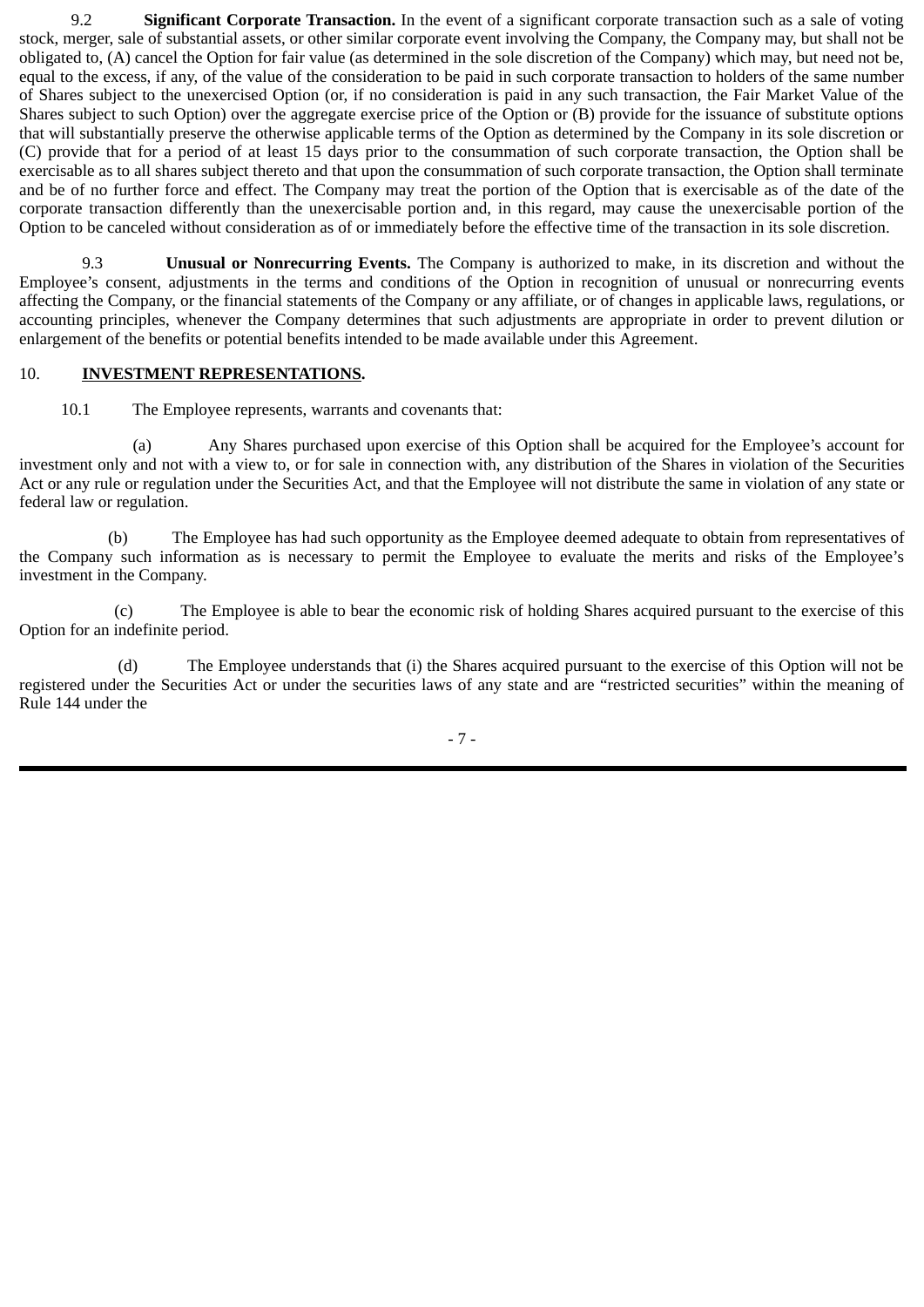Securities Act; (ii) such Shares cannot be sold, transferred or otherwise disposed of unless they are subsequently registered under the Securities Act, and such registration or qualification as may be necessary under the securities laws of any state, or an exemption from registration is then available; and (iii) there is as of the date of this Agreement no registration statement on file with the Securities and Exchange Commission with respect to any stock of the Company and the Company has no obligation or current intention to register any Shares acquired pursuant to the exercise of this Option under the Securities Act.

*By making payment upon exercise of this Option, the Employee shall be deemed to have reaffirmed, as of the date of such payment, the representations made in this Section 10.*

### 11. **MISCELLANEOUS PROVISIONS**.

 11.1 **Reservation of Shares**. The Company will reserve and set apart and have at all times, free from preemptive rights, a number of authorized but unissued Shares deliverable upon the exercise of this Option sufficient to enable it at any time to fulfill all its obligations hereunder.

11.2 **Further Instruments.** The parties hereto agree to execute such further instruments and to take such further action as may reasonably be necessary to carry out the intent of this Agreement.

11.3 **Binding Effect; Parties; Entire Agreement.** Subject to the restrictions on transfer set forth herein, this Agreement shall inure to the benefit of and be binding upon the parties hereto and their respective heirs, executors, administrators, successors and assigns. This Agreement is between the Employee and the Company. This Agreement shall constitute the entire understanding and agreement of the Employee and the Company with respect to the subject matter contained in this Agreement and supersedes any prior agreements, understandings, restrictions, representations, or warranties among the Employee and the Company with respect to such subject matter. To the extent contemplated in this Agreement, the provisions of this Agreement shall survive any exercise of the Option and shall remain in full force and effect.

11.4 **Termination or Amendment.** The Company may terminate, amend or suspend the Option at any time; provided, however, that except as provided in Section 9 of this Agreement, no such termination or amendment may adversely affect the Option or any unexercised portion of the Option without the consent of the Employee unless such termination or amendment is necessary to comply with any applicable law or government regulation. No amendment or addition to this Agreement shall be effective unless in writing.

11.5 **Delivery of Documents and Notices.** Any notice required or permitted under this Agreement shall be given in writing and shall be deemed effectively given (except to the extent that this Agreement provides for effectiveness only upon actual receipt of such notice) upon personal delivery, upon electronic delivery at the e-mail address, if any, provided for the Employee by the Company, or, upon deposit with an internationally recognized overnight courier service with postage and fees prepaid, addressed to the other party at the address of such party set forth in this Agreement or at such other address as such party may designate in writing from time to time to the other party.

- 8 -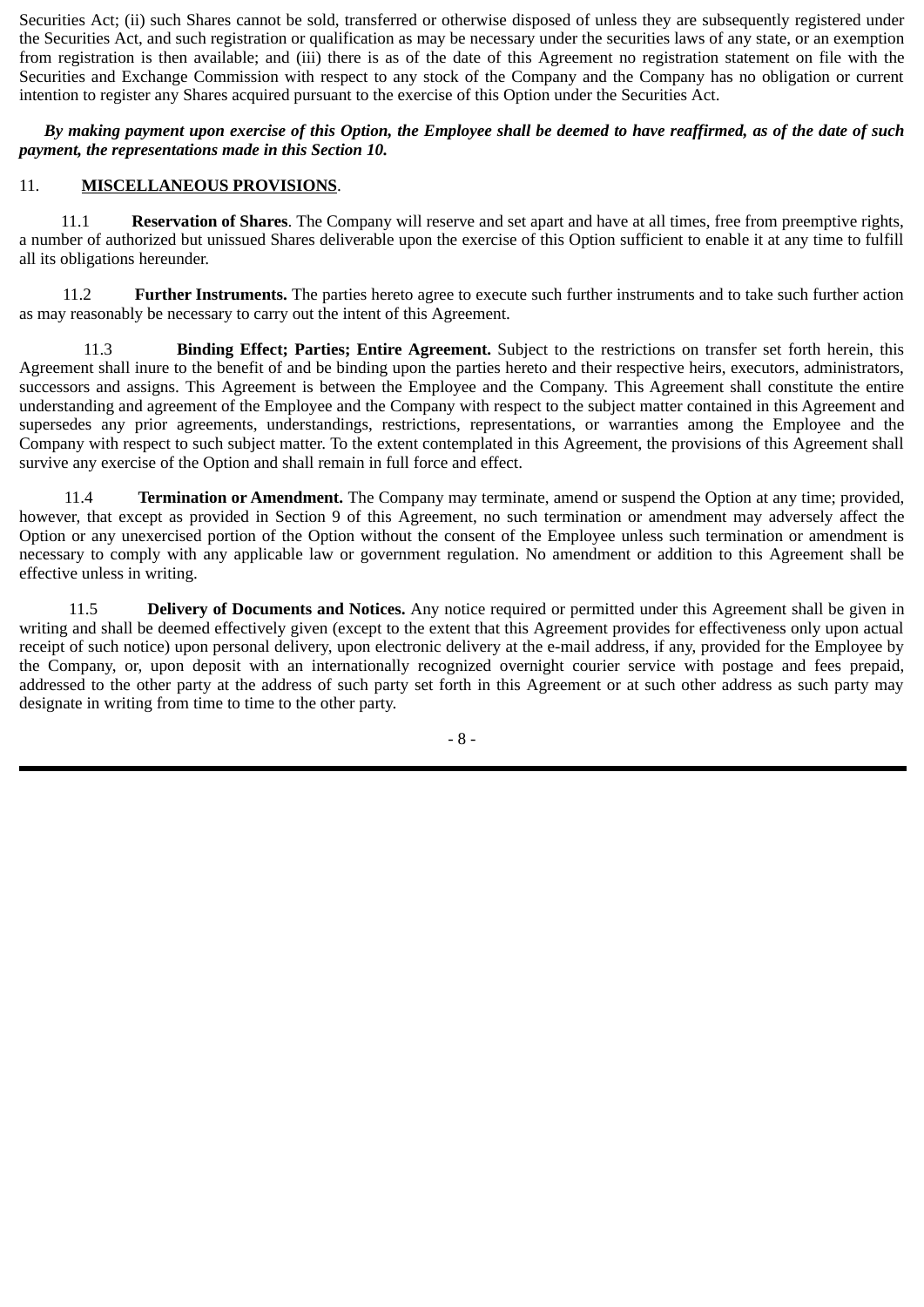(a) *Description of Electronic Delivery.* The Agreement and any reports of the Company provided generally to the Company's stockholders may be delivered to the Employee electronically. In addition, if permitted by the Company, the Employee may deliver electronically the Exercise Notice called for by Section 3 of this Agreement to the Company or to such third party as the Company may designate from time to time. Such means of electronic delivery may include but do not necessarily include the delivery of a link to a Company intranet or the internet site of a third party involved in administering the Agreement, the delivery of the document via e-mail or such other means of electronic delivery specified by the Company.

(b) *Consent to Electronic Delivery***.** The Employee consents to the electronic delivery of this Agreement and any reports of the Company provided generally to the Company's stockholders and, if permitted by the Company, the electronic delivery of the Exercise Notice. The Employee acknowledges that he or she may receive from the Company a paper copy of any documents delivered electronically at no cost to the Employee by contacting the Company by telephone or in writing. The Employee further acknowledges that the Employee will be provided with a paper copy of any documents if the attempted electronic delivery of such documents fails. Similarly, the Employee understands that the Employee must provide the Company or any designated third party administrator with a paper copy of any documents if the attempted electronic delivery of such documents fails. The Employee may revoke his or her consent to the electronic delivery of documents or may change the electronic mail address to which such documents are to be delivered (if Employee has provided an electronic mail address) at any time by notifying the Company of such revoked consent or revised e-mail address by telephone, postal service or electronic mail. Finally, the Employee understands that he or she is not required to consent to electronic delivery of documents.

11.6 **Applicable Law.** This Agreement shall be governed by the laws of the State of Florida as such laws are applied to agreements between Florida residents entered into and to be performed entirely within the State of Florida.

11.7 **Counterparts.** This Agreement may be executed in counterparts, each of which shall be deemed an original, but all of which together shall constitute one and the same instrument.

 11.8 **No Future Entitlement.** By execution of this Agreement, Employee acknowledges and agrees that: (i) the grant of an Option is a one-time benefit which does not create any contractual or other right to receive future grants of Options, or compensation in lieu of Options; (ii) all determinations with respect to any such future grants, including, but not limited to, the times when Options shall be granted, the maximum number of Shares subject to each Option and the Exercise Price, will be at the sole discretion of the Company; (iii) the value of the Option is outside the scope of Employee's employment contract; (iv) the value of the Option is not part of normal or expected compensation for purposes of calculating any severance, resignation, redundancy, end of service payments, bonuses, long-service awards, pension or retirement benefits or similar payments; (v) the vesting of the Option ceases upon termination of Service with the Company or transfer of employment from the Company, or other cessation of eligibility for any reason, except as may otherwise be explicitly provided this Agreement; (vi) if the underlying stock does not increase in value, this Option will have no value, nor does the

- 9 -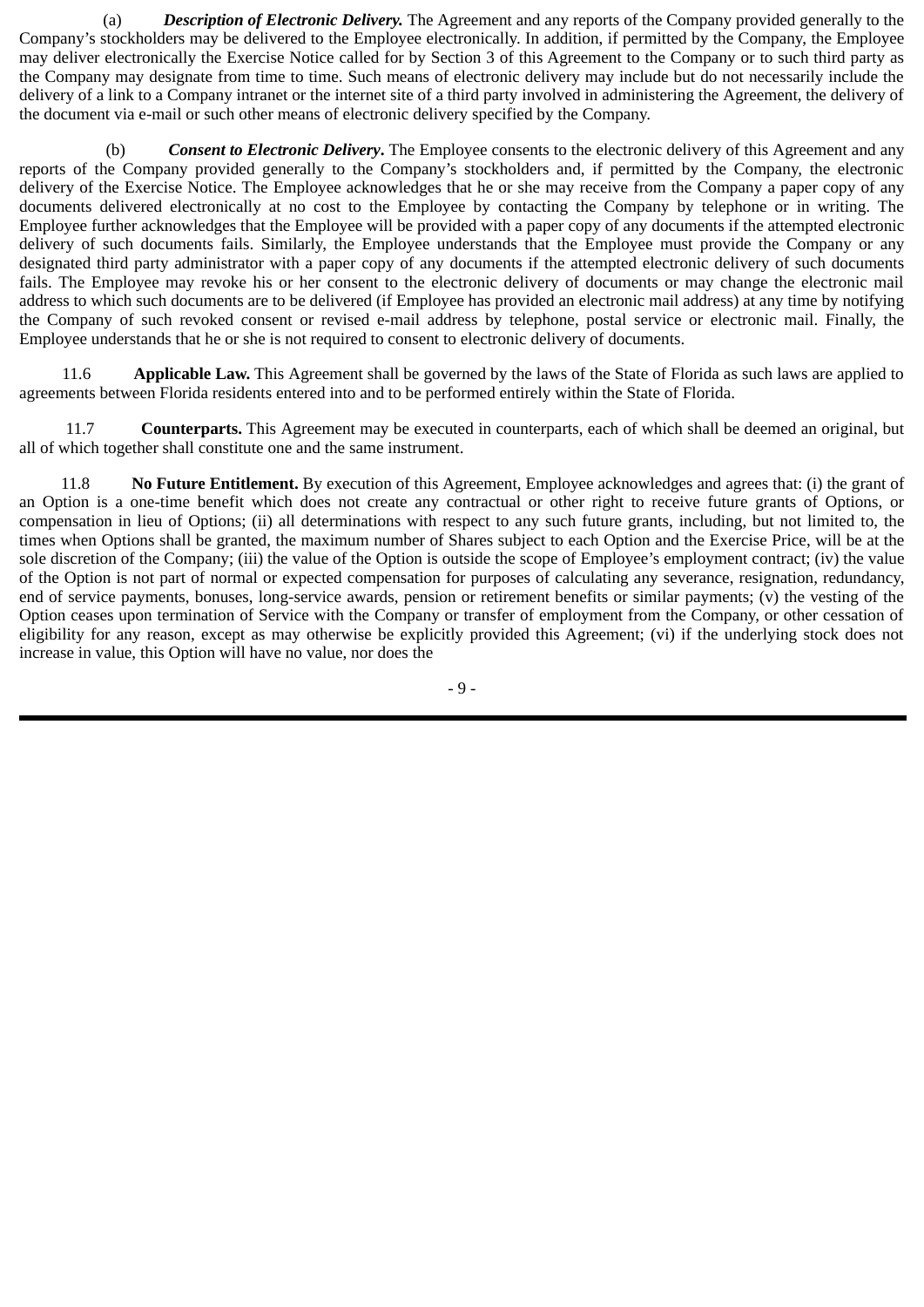Company guarantee any future value; and (vii) no claim or entitlement to compensation or damages arises if the Option does not increase in value and Employee irrevocably releases the Company from any such claim that does arise. Neither this Agreement nor any provision thereunder shall be construed so as to grant the Employee any right to remain in the Service of the Company.

11.9 **Personal Data**. For the exclusive purpose of implementing, administering and managing the Option, Employee, by execution of this Agreement, consents to the collection, receipt, use, retention and transfer, in electronic or other form, of his or her personal data by and among the Company and its third party vendors. Employee understands that personal data (including but not limited to, name, home address, telephone number, employee number, employment status, social security number, tax identification number, job and payroll location, data for tax withholding purposes and Shares awarded, cancelled, exercised, vested and unvested) may be transferred to third parties assisting in the implementation, administration and management of the Option and Employee expressly authorizes such transfer as well as the retention, use, and the subsequent transfer of the data by the recipient(s). Employee understands that these recipients may be located in Employee's country or elsewhere, and that the recipient's country may have different data privacy laws and protections than Employee's country. Employee understands that data will be held only as long as is necessary to implement, administer and manage the Option. Employee understands that he or she may, at any time, request a list with the names and addresses of any potential recipients of the personal data, view data, request additional information about the storage and processing of data, require any necessary amendments to data or refuse or withdraw the consents herein, in any case without cost, by contacting in writing the Company's legal department representative. Employee understands, however, that refusing or withdrawing his or her consent may affect his or her ability to accept an Option.

11.10 **The Company's Rights.** The existence of the Option shall not affect in any way the right or power of the Company or its stockholders to make or authorize any or all adjustments, recapitalizations, reorganizations or other changes in the Company's capital structure or its business, or any merger or consolidation of the Company, or any issue of bonds, debentures, preferred or other stocks with preference ahead of or convertible into, or otherwise affecting the Shares or the rights thereof, or the dissolution or liquidation of the Company, or any sale or transfer of all or any part of the Company's assets or business, or any other corporate act or proceeding, whether of a similar character or otherwise.

#### **NET 1 UEPS TECHNOLOGIES, INC. DAVID A. SCHWARZBACH**

By: */s/ Dr. Serge C.P. Belamant /s/ David A. Schwartzbach*

Its: Chief Executive Officer 1/10/2006

4th Floor Address Johannesburg 2196 South Africa

Signature Date Address: President Place P O Box 2163, Menlo Park, CA, 94026

- 10 -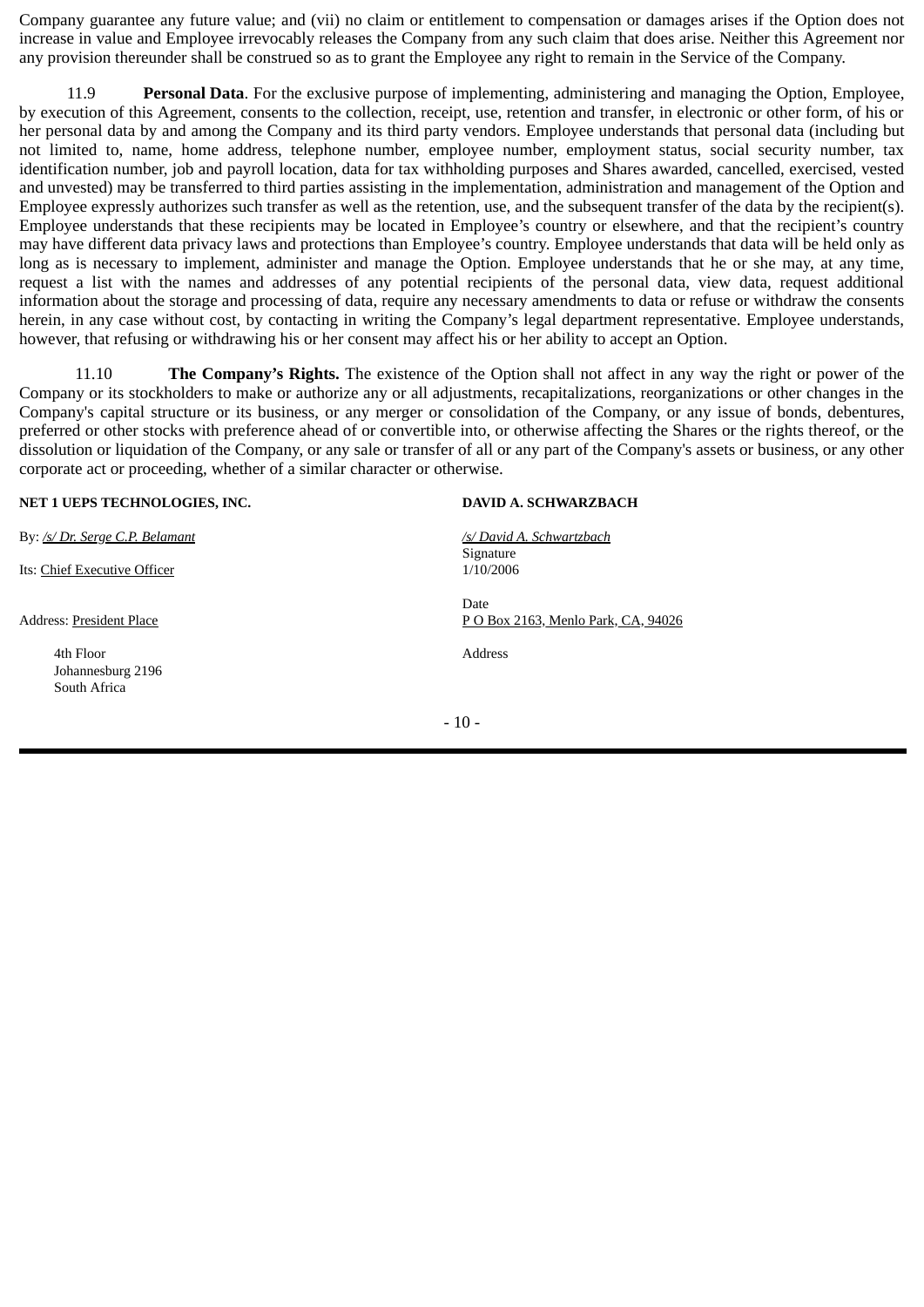Employee: *\_\_\_\_\_\_\_\_\_\_\_\_\_\_\_\_\_\_\_\_\_\_\_\_\_\_\_*

*Date: \_\_\_\_\_\_\_\_\_\_\_\_\_\_\_\_\_\_\_\_\_\_\_\_\_\_\_*

#### **STOCK OPTION EXERCISE NOTICE**

Net 1 UEPS Technologies, Inc. Attention: Chief Financial Officer President Place 4th Floor Johannesburg 2196 South Africa

Total Shares Purchased:

Ladies and Gentlemen:

1. **Option.** I was granted an option (the *"Option"*) to purchase shares of the common stock (the "*Shares"*) of Net 1 UEPS Technologies, Inc. (the *"Company"*) pursuant to my Stock Option Agreement (the *"Agreement"*) as follows:

| Date of Grant:            | <u>January 9, 2006</u> |
|---------------------------|------------------------|
| Number of Option Shares:  | 200,000                |
| Exercise Price per Share: | US\$ 30.71             |

2. **Exercise of Option.** I hereby elect to exercise the Option to purchase the following number of Shares in accordance with the Agreement:

| Total Exercise Price (Total Shares X Price per Share) | US\$ |
|-------------------------------------------------------|------|

3. **Payments.** I enclose payment in full of the total exercise price for the Shares in the following form(s), as authorized by my Agreement:

| O Cash:                    | US\$                   |
|----------------------------|------------------------|
| <b>O</b> Check:            | US\$                   |
| O Tender of Company Stock: | <b>Contact Company</b> |
| <b>O</b> Promissory Note:  | <b>Contact Company</b> |
|                            |                        |

- 1 -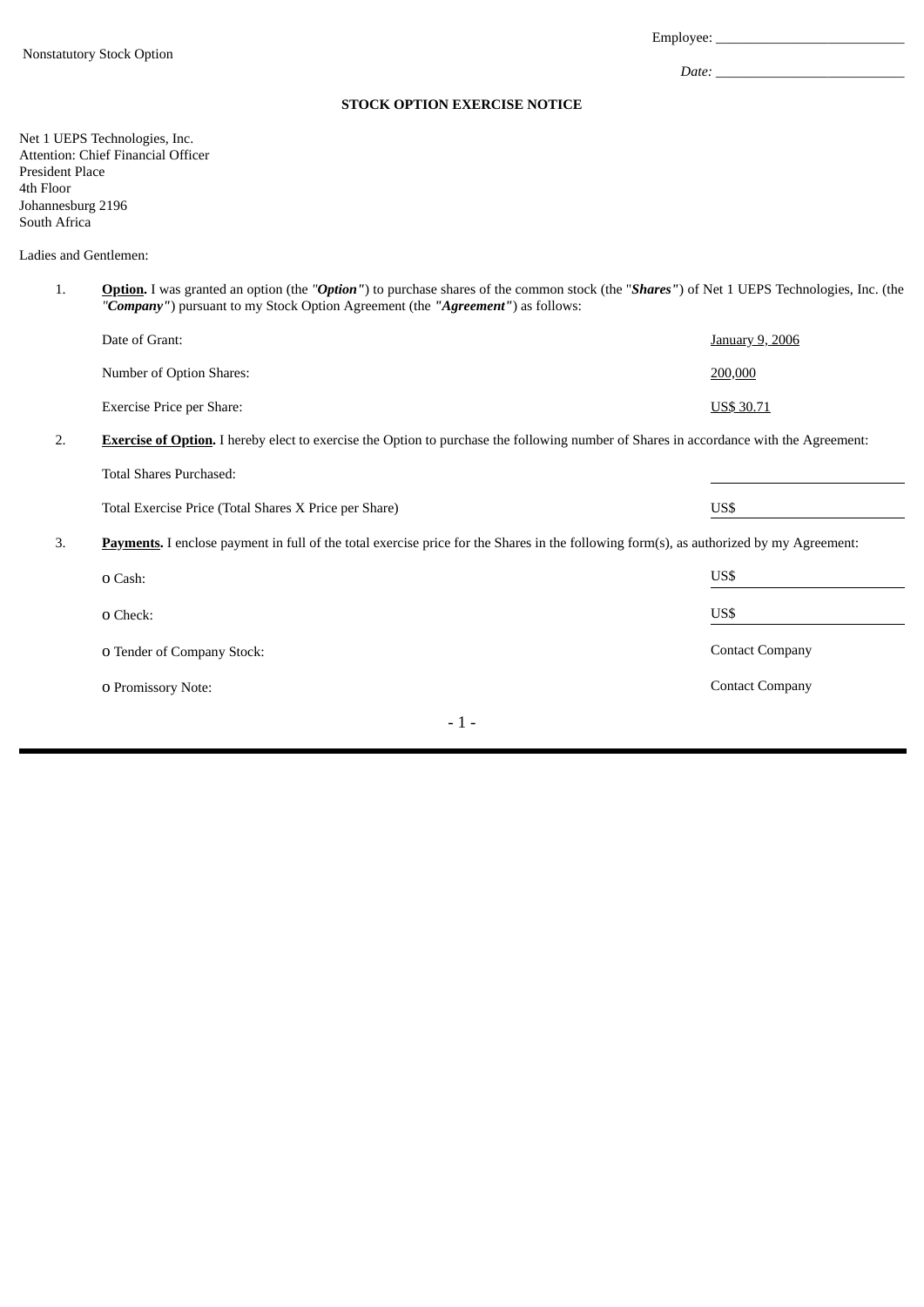4. **Tax and Social Insurance Withholding.** I authorize payroll withholding and otherwise will make adequate provision for the federal, state, local and foreign tax and social insurance withholding obligations of the Company, if any, in connection with the Option. I enclose payment in full of my withholding taxes, if any, as follows:

#### **(Contact Company for amount of tax due.)**

|    | O Cash:                          | US\$ |  |
|----|----------------------------------|------|--|
|    | <b>O</b> Check:                  | US\$ |  |
| 5. | <b>Employee Information.</b>     |      |  |
|    | My address is:                   |      |  |
|    | My Tax Identification Number is: |      |  |

6. **Binding Effect.** I agree that the Shares are being acquired in accordance with and subject to the terms, provisions and conditions of the Agreement, to all of which I hereby expressly assent. This Agreement shall inure to the benefit of and be binding upon my heirs, executors, administrators, successors and assigns.

I understand that I am purchasing the Shares pursuant to the terms of my Agreement, a copy of which I have received and carefully read and understand.

Very truly yours,

(Signature)

Receipt of the above is hereby acknowledged.

NET 1 UEPS TECHNOLOGIES, INC.

By: \_\_\_\_\_\_\_\_\_\_\_\_\_\_\_\_\_\_\_\_\_\_\_\_\_\_\_\_\_\_\_

Title: \_\_\_\_\_\_\_\_\_\_\_\_\_\_\_\_\_\_\_\_\_\_\_\_\_\_\_\_\_\_\_

Dated: \_\_\_\_\_\_\_\_\_\_\_\_\_\_\_\_\_\_\_\_\_\_\_\_\_\_\_\_\_\_\_

 $-2-$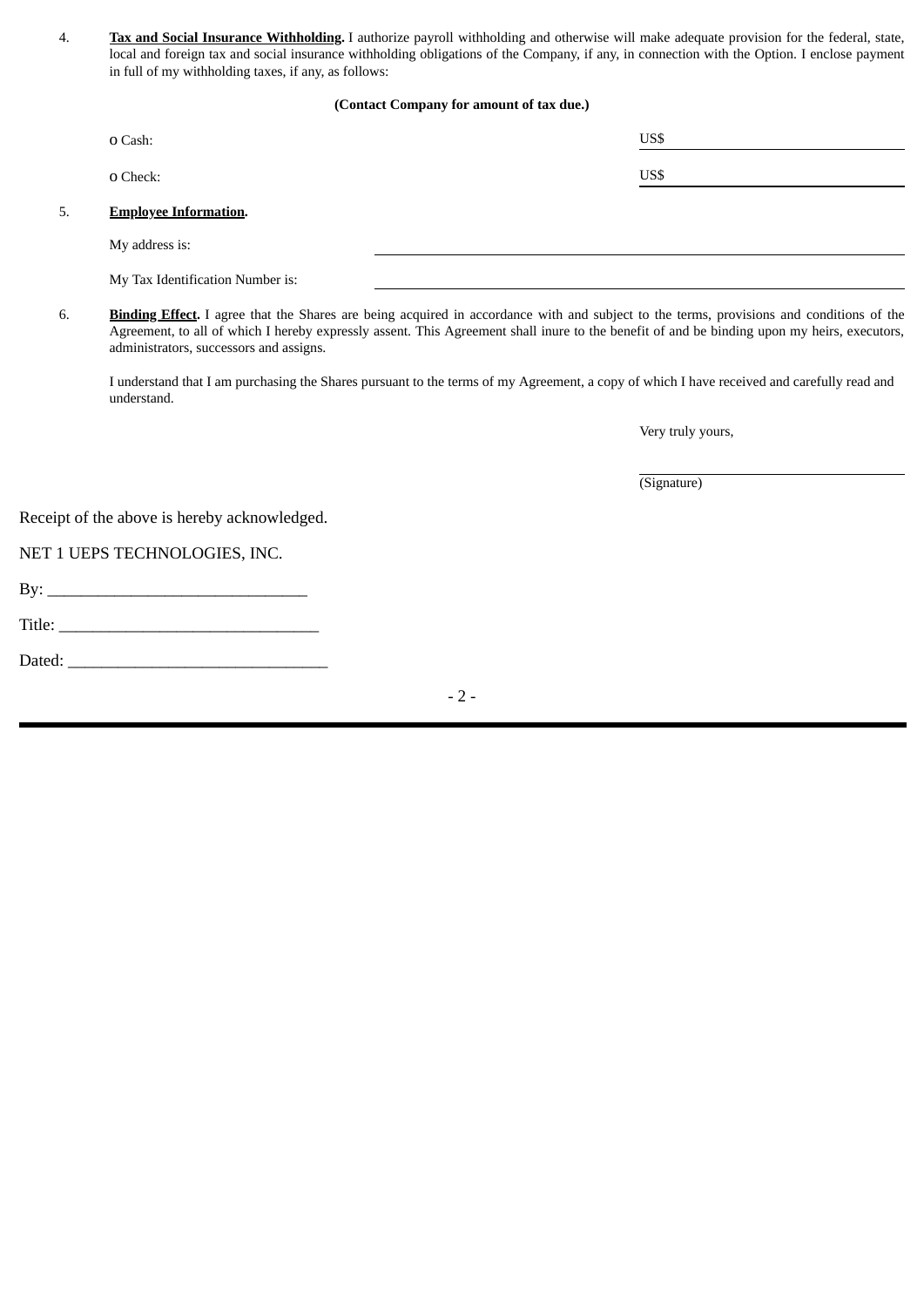### **Exhibit 10.25**

### **EMPLOYMENT AGREEMENT**

This employment agreement ("Agreement") is made by and between Net 1 UEPS Technologies, Inc. (the "Company") and David A. Schwarzbach ("Employee").

The Company and Employee hereby agree as follows:

1.Employment and Duties and Responsibilities. Employee shall be employed as Vice President, Business Development of the Company (the "Employment"). Employee will also have duties relating to investor relations. In that capacity, Employee shall do and perform all services, acts or things as directed by the Company's Chief Executive Officer. Employee shall commence his duties on or about January 16, 2006.

2. At-Will Employment. Employee understands and acknowledges that his employment at the Company is "at will." This means that his employment with the Company is voluntarily entered into, and Employee is free to resign at will, at any time, with or without notice, with or without cause. Similarly, the Company may terminate the employment relationship at will, at any time, with or without notice, with or without cause. Employee also understands and acknowledges that he may be demoted or disciplined, and the terms of his employment may be altered at any time, with or without cause, at the discretion of the Company. Employee understands and acknowledges that no individual other than the Chief Executive Officer of the Company has the authority to enter into any employment or other agreement that modifies Employee's "at-will" status. Any such modification must be in a single writing signed by both the Employee and by the Company's Chief Executive Officer. Employee further understands that no policy, practice, procedure, statement, or action of the Company, or any individual at the Company, may alter, modify, or waive the at-will nature of employment with the Company in any way or at any time.

3. Employment Policies. Employee agrees to abide by the Company's policies, procedures, and rules, written or otherwise, as may be modified from time to time in the sole discretion of the Company.

4. Competitive Activities. During his employment, Employee shall not directly or indirectly either as an employee, employer, consultant, agent, principal, partner, stockholder, corporate officer, director or in any other individual or representative capacity, engage or participate in any business that is in competition in any manner whatsoever with the business of the Company.

5.Compensation.

a. Base Salary. Employee shall receive an annual base salary of \$225,000 less all legally required and authorized deductions. Payment of salary shall be in accordance with the Company's standard payroll practices. Employee understands and acknowledges that he will be a salaried exempt employee under state and federal wage and hour law.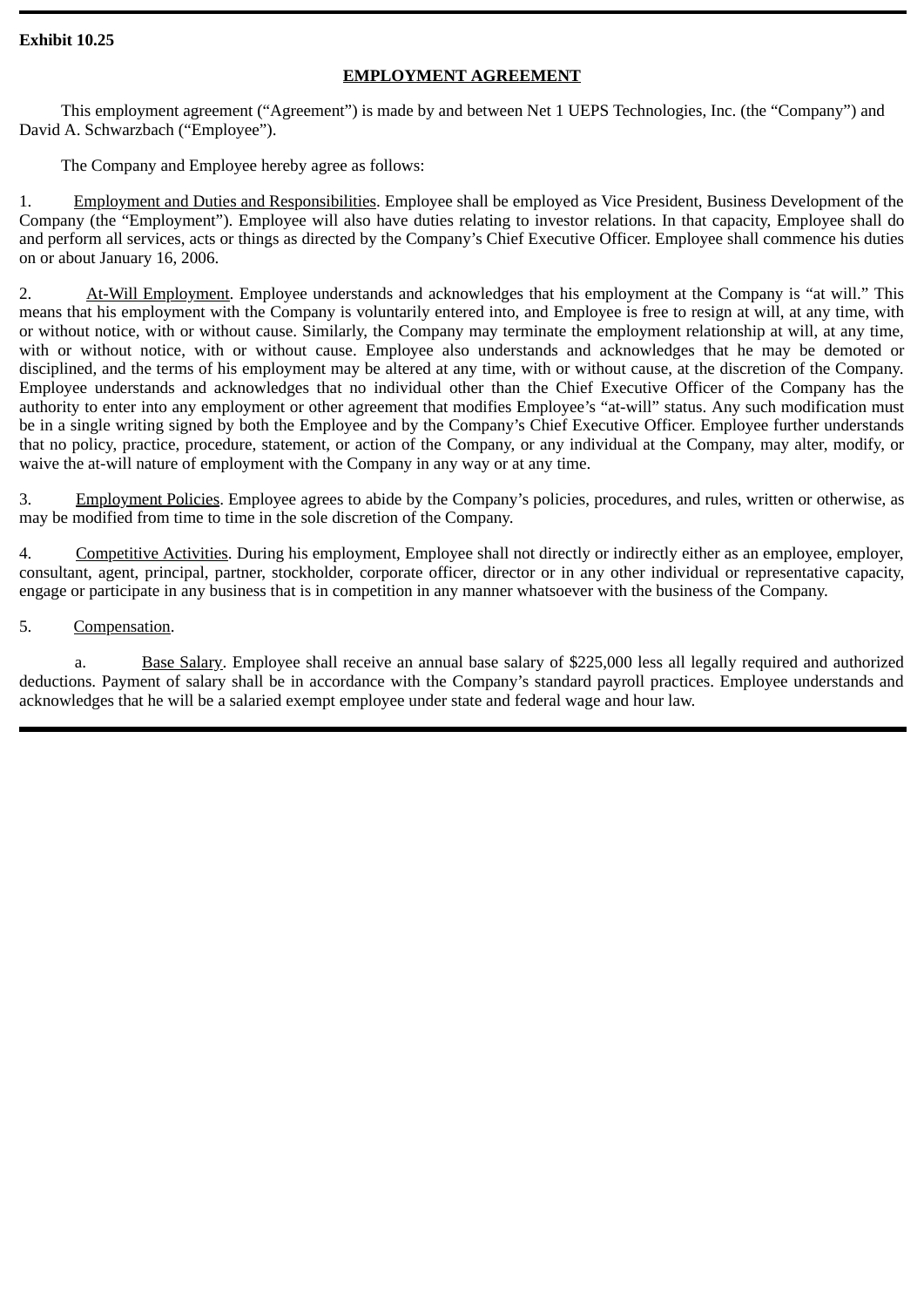b. Annual Bonus. Employee understands and acknowledges that, for purposes of annual bonus calculations, the Company's bonus calendar runs from October 1 through September 30. For 2006, Employee shall receive a bonus of \$75,000, which will be prorated based on the number of months worked by Employee in 2006 as of September 30, 2006. The amount of future annual bonuses shall be determined in the sole discretion of the Company.

c. Stock Options. The Company shall grant Employee options to purchase 200,000 shares of the Company's common stock, at an exercise price equal to the closing price of the Company's common stock on the date of this Agreement (the "Options"), in accordance with the terms and conditions of a separate stock option grant agreement to be executed by Company and Employee. The Options shall vest ratably in annual increments over a period of five years.

d. Vacation. Employee shall be entitled to vacation benefits consistent with those for similarly situated executives employed by the Company.

e. Benefits. Employee understands and acknowledges that he will not be eligible for health care benefits, and that if Employee desires to continue the health care benefits offered by his former employer, he may due so by timely electing continued coverage under COBRA. The Company agrees to consider the establishment of healthcare and other employee benefits as it may deem appropriate from time to time.

6. Trade Secrets and Confidential and/or Proprietary Information. Employee acknowledges and agrees that during his employment, and in the course of the discharge of his duties hereunder, Employee will have access to and become acquainted with information concerning the operations of the Company, including without limitation, financial, marketing, personnel, sales, operational, client, and other information that is owned by the Company and regularly used in the operation of the Company's businesses, and that such information constitutes the Company's trade secrets and/or confidential or proprietary information. Employee specifically agrees that he shall not misuse, misappropriate or disclose any such trade secrets or confidential or proprietary information directly or indirectly to any other person or use them in any way, either during the term of his employment, or at any time thereafter, except as is required in the course of the Employment. Employee further agrees that all files, records, documents, drawings, specifications, equipment and similar items relating to the Company's businesses, whether prepared by Employee or others, are and shall remain exclusively the property of the Company, and will be returned to the Company upon termination of employment.

7. Non-Solicitation. Employee agrees that during his employment, and for a period of one year after the termination of his employment, Employee shall not, directly or indirectly, either on Employee's own behalf, or as a member of or agent of any other entity use the Company's trade secrets and/or confidential proprietary information to solicit, induce (or attempt to induce), or endeavor to entice away any clients or customers of the Company (unless the Company consents in writing); or (b) solicit, interfere with, induce (or attempt to induce) or endeavor to entice away any employee or independent contractor associated with the Company (or any person whose employment or status as an independent contractor has terminated within six months preceding the date of such solicitation) to become affiliated with him or any other person or entity.

- 2 -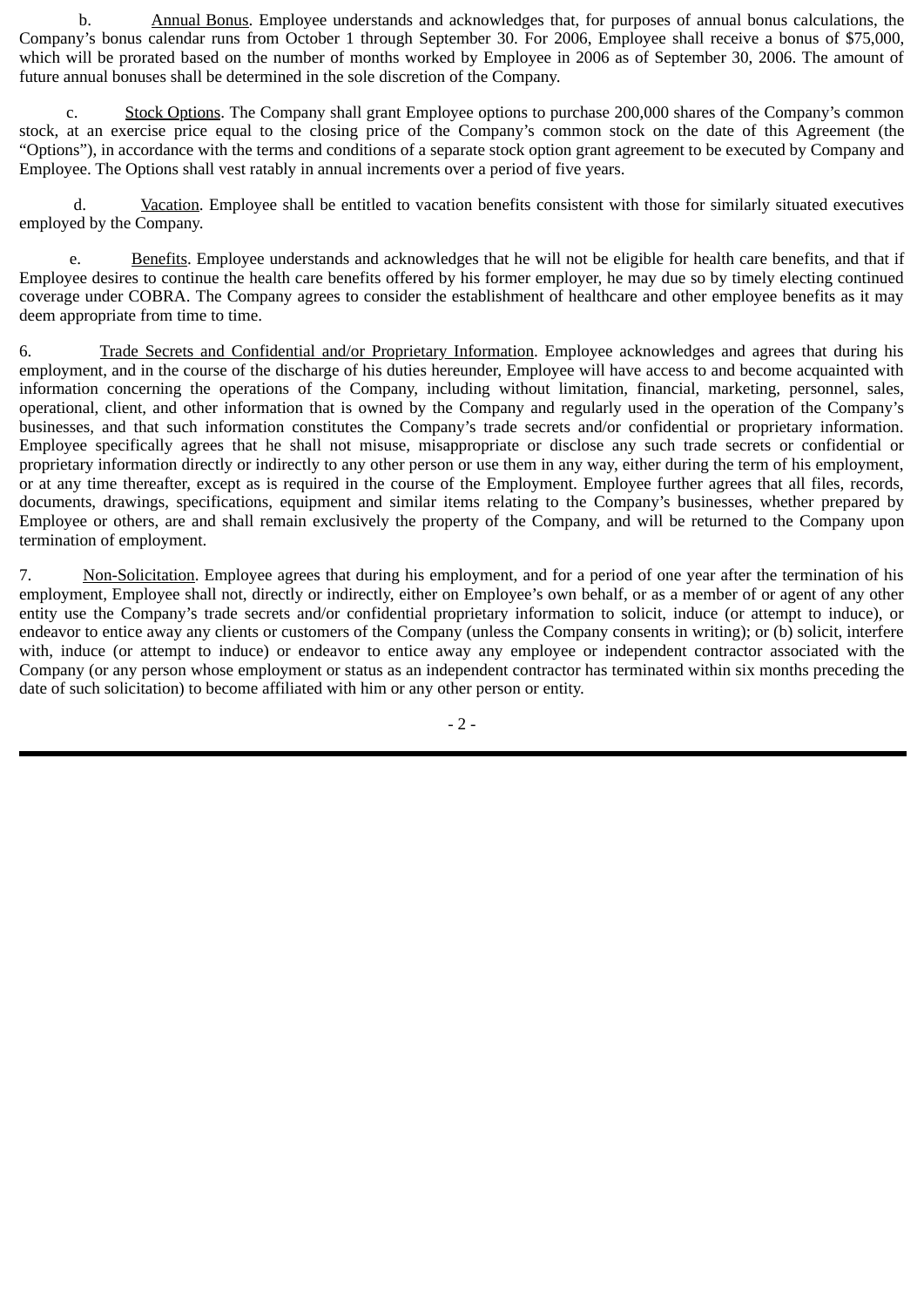8. Arbitration. Any claim or controversy arising out of or relating to Employee's employment at the Company, the terms and conditions of this Agreement, the enforceability of any term of this Agreement, or any breach thereof between or among the parties, shall be submitted to arbitration in Palo Alto, California before a sole arbitrator (the "Arbitrator") selected from the American Arbitration Association ("AAA"), and shall be conducted in accordance with the AAA's Rules for the Resolution of Employment Disputes and the provisions of California Code of Civil Procedure Section 1280 et seq., as the sole, binding and exclusive remedy for such claim or controversy. The decision of the arbitrator shall be final and binding.

Judgment on any award rendered by such arbitrator may be entered in any court having jurisdiction over the subject matter of the controversy. The fees and costs of the arbitrator shall be paid in accordance with California law. Should any of the parties institute any legal action or administrative proceeding with respect to any claim or controversy covered by this Agreement by any method other than said arbitration, the responding party shall be entitled to recover from the other party all damages, costs, expenses and attorneys' fees incurred as a result of such action or proceeding.

9. Sole and Entire Agreement. Except as expressly set forth herein, this Agreement is the sole, complete and entire agreement between the Company and Employee concerning the matters contained in this Agreement. This Agreement supersedes all prior negotiations and/or agreements between the parties, whether oral or written, concerning such matters.

10. Amendments. No amendment or other modification of this Agreement will be effective unless and until it is embodied in a written document signed by the Chief Executive Officer on behalf of the Company, and by Employee.

11. Saving Provision. To the extent that any provision of this Agreement or any paragraph, provision and/or word of this Agreement shall be found to be illegal or unenforceable for any reason, such paragraph, provision and/or word shall be modified or deleted in such a manner as to make this Agreement, as so modified, legal and enforceable under California law. The remainder of this Agreement shall continue in full force and effect.

11. Applicable Law. This Agreement and each and every portion of this Agreement shall be interpreted pursuant to the laws of the State of California.

12. References to the Company. The term "Company", as such term is used in Sections 4, 6 and 7 hereof, shall refer to the Company and its subsidiaries.

13. Counterparts. This Agreement may be executed in counterparts, each of which shall be deemed an original and both of which, taken together, shall be deemed one and the same instrument.

- 3 -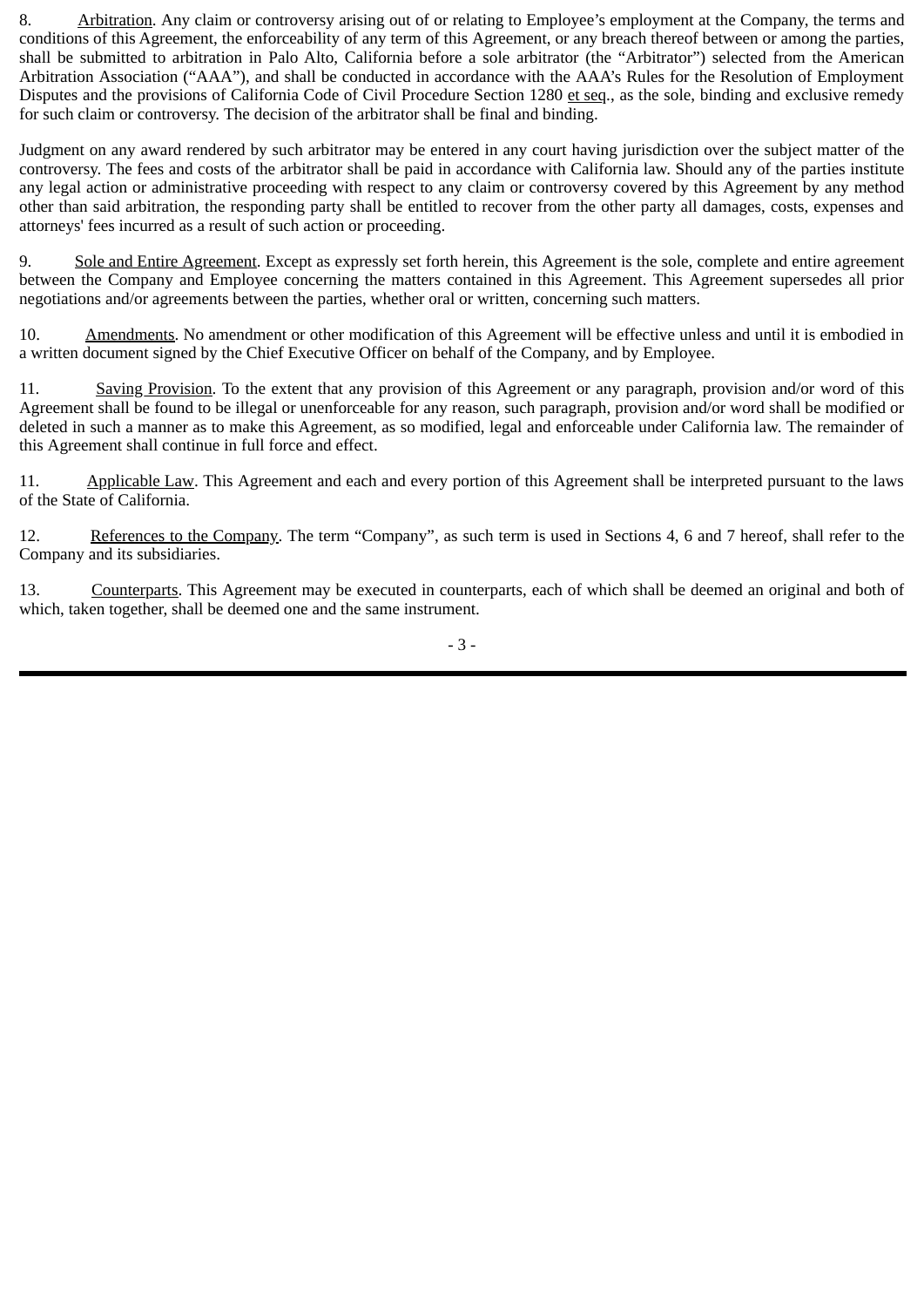IN WITNESS WHEREOF, the Company and Employee have each duly executed this Agreement as of the 9<sup>th</sup> day of January, 2006.

> NET 1 UEPS TECHNOLOGIES, INC. By: /s/ Dr. Serge C.P. Belamant DAVID A. SCHWARZBACH

/s/ David A. Schwarzbach

- 4 -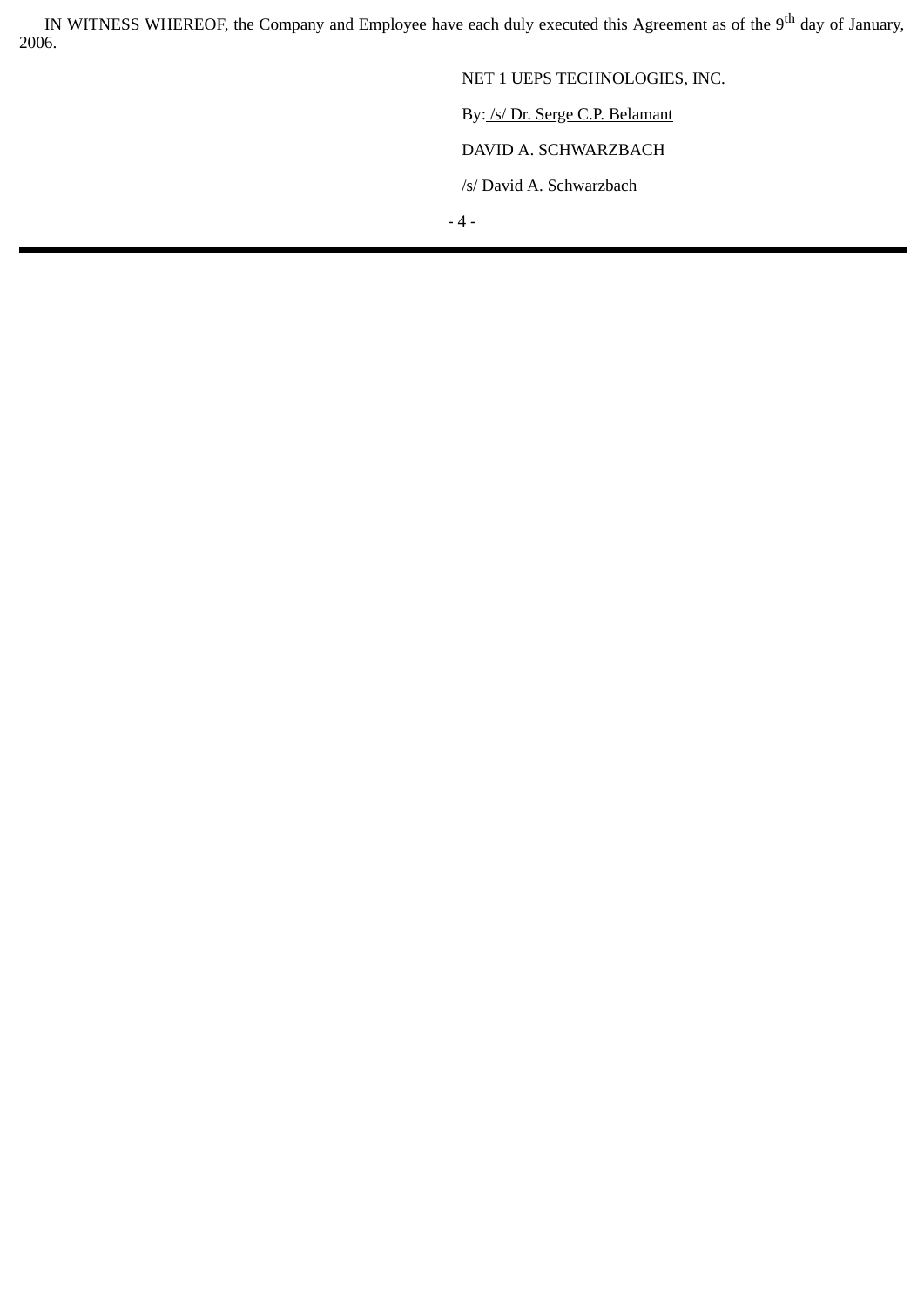### **Certification Pursuant to Securities Exchange Act Rule 13a-14(a)**

I, Serge Belamant, certify that:

1. I have reviewed this quarterly report on Form 10-Q of Net 1 UEPS Technologies, Inc. ("Net1") for the three and six months ended December 31, 2005;

2. Based on my knowledge, this report does not contain any untrue statement of a material fact or omit to state a material fact necessary to make the statements made, in light of the circumstances under which such statements were made, not misleading with respect to the period covered by this report;

3. Based on my knowledge, the financial statements, and other financial information included in this report, fairly present in all material respects the financial condition, results of operations and cash flows of Net1 as of, and for, the periods presented in this report;

4. Net1's other certifying officer and I are responsible for establishing and maintaining disclosure controls and procedures (as defined in Exchange Act Rules 13a-15(e) and 15d-15(e)) and internal control over financial reporting (as defined in Exchange Act Rules  $13a-15(f)$  and  $15d-15(f)$  for Net1 and have:

(a) Designed such disclosure controls and procedures, or caused such disclosure controls and procedures to be designed under our supervision, to ensure that material information relating to Net1, including its consolidated subsidiaries, is made known to us by others within those entities, particularly during the period in which this report is being prepared;

 (b) Designed such internal control over financial reporting, or caused such internal control over financial reporting to be designed under our supervision, to provide reasonable assurance regarding the reliability of financial reporting and the preparation of financial statements for external purposes in accordance with generally accepted accounting principles;

 (c) Evaluated the effectiveness of Net1's disclosure controls and procedures and presented in this report our conclusions about the effectiveness of the disclosure controls and procedures, as of the end of the period covered by this report based on such evaluation; and

(d) Disclosed in this report any change in Net1's internal control over financial reporting that occurred during Net1's most recent fiscal quarter that has materially affected, or is reasonably likely to materially affect, Net1's internal control over financial reporting; and

5. Net1's other certifying officer and I have disclosed, based on our most recent evaluation of internal control over financial reporting, to Net1's auditors and the Audit Committee of Net1's Board of Directors (or persons performing the equivalent functions):

(a) All significant deficiencies and material weaknesses in the design or operation of internal control over financial reporting which are reasonably likely to adversely affect Net1's ability to record, process, summarize and report financial information; and

(b) Any fraud, whether or not material, that involves management or other employees who have a significant role in Net1's internal control over financial reporting.

Date: February 6, 2006 *Date: February 6, 2006 Serge Belamant* 

Serge Belamant Chief Executive Officer and Chairman of the Board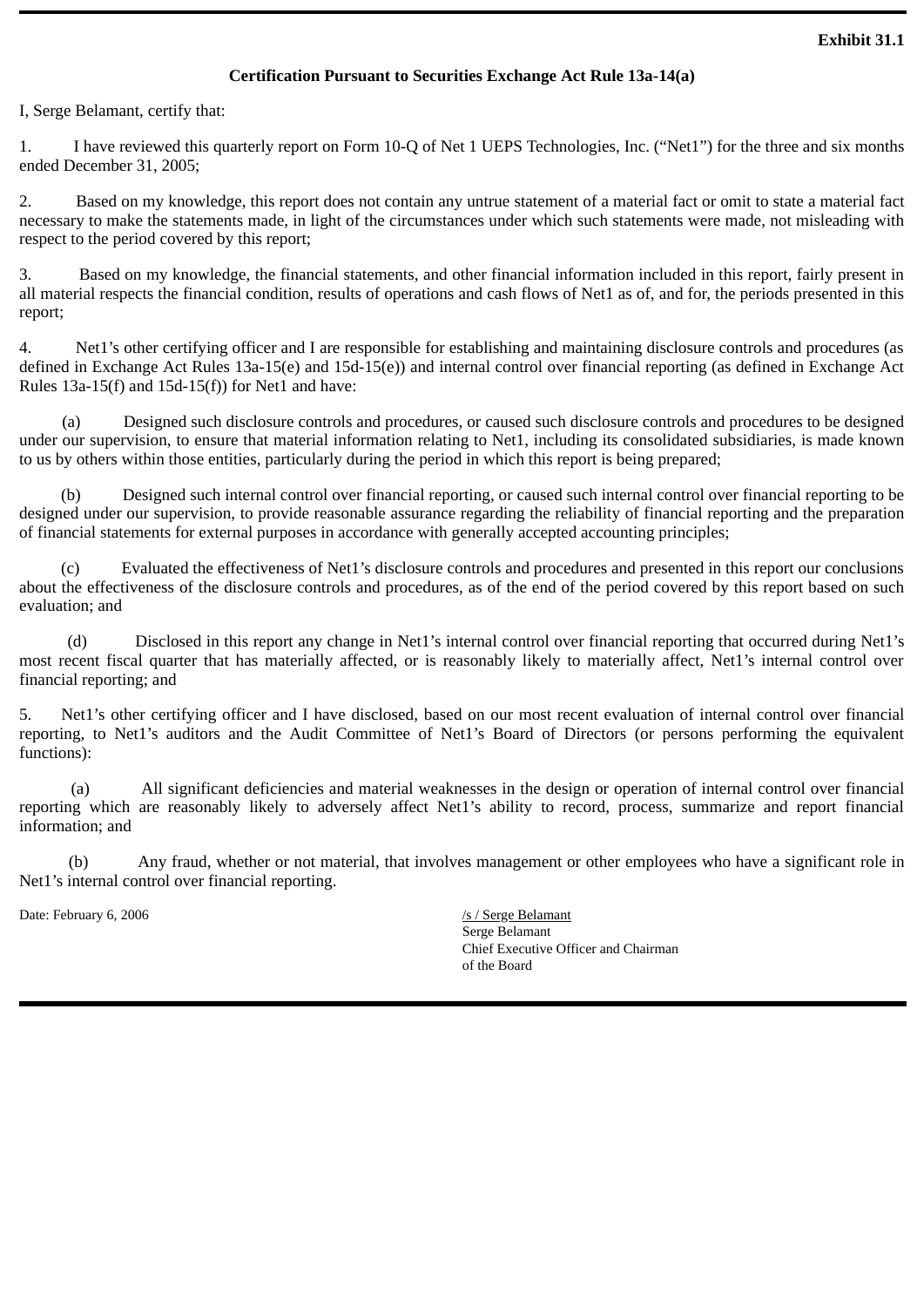### **Certification Pursuant to Securities Exchange Act Rule 13a-14(a)**

I, Herman Kotzé, certify that:

1. I have reviewed this quarterly report on Form 10-Q of Net 1 UEPS Technologies, Inc. ("Net1") for the three and six months ended December 31, 2005;

2. Based on my knowledge, this report does not contain any untrue statement of a material fact or omit to state a material fact necessary to make the statements made, in light of the circumstances under which such statements were made, not misleading with respect to the period covered by this report;

3. Based on my knowledge, the financial statements, and other financial information included in this report, fairly present in all material respects the financial condition, results of operations and cash flows of Net1 as of, and for, the periods presented in this report;

4. Net1's other certifying officer and I are responsible for establishing and maintaining disclosure controls and procedures (as defined in Exchange Act Rules 13a-15(e) and 15d-15(e)) and internal control over financial reporting (as defined in Exchange Act Rules  $13a-15(f)$  and  $15d-15(f)$  for Net1 and have:

(a) Designed such disclosure controls and procedures, or caused such disclosure controls and procedures to be designed under our supervision, to ensure that material information relating to Net1, including its consolidated subsidiaries, is made known to us by others within those entities, particularly during the period in which this report is being prepared;

 (b) Designed such internal control over financial reporting, or caused such internal control over financial reporting to be designed under our supervision, to provide reasonable assurance regarding the reliability of financial reporting and the preparation of financial statements for external purposes in accordance with generally accepted accounting principles;

 (c) Evaluated the effectiveness of Net1's disclosure controls and procedures and presented in this report our conclusions about the effectiveness of the disclosure controls and procedures, as of the end of the period covered by this report based on such evaluation; and

(d) Disclosed in this report any change in Net1's internal control over financial reporting that occurred during Net1's most recent fiscal quarter that has materially affected, or is reasonably likely to materially affect, Net1's internal control over financial reporting; and

5. Net1's other certifying officer and I have disclosed, based on our most recent evaluation of internal control over financial reporting, to Net1's auditors and the Audit Committee of Net1's Board of Directors (or persons performing the equivalent functions):

(a) All significant deficiencies and material weaknesses in the design or operation of internal control over financial reporting which are reasonably likely to adversely affect Net1's ability to record, process, summarize and report financial information; and

(b) Any fraud, whether or not material, that involves management or other employees who have a significant role in Net1's internal control over financial reporting.

Date: February 6, 2006 *Date: February 6, 2006 /s / Herman Kotzé* 

Herman Kotzé Chief Financial Officer, Treasurer and Secretary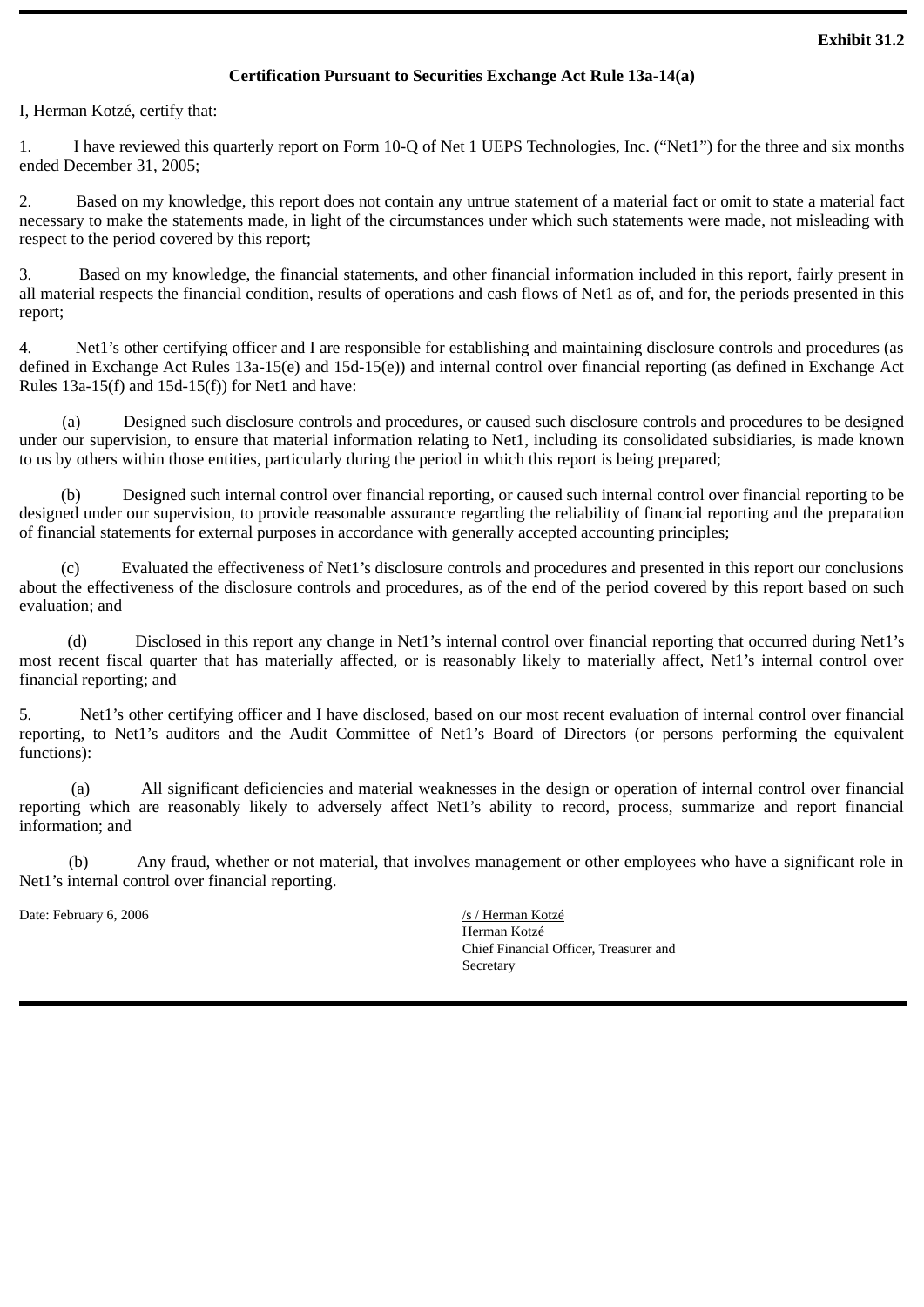### **Certification Pursuant to 18 U.S.C. Section 1350**

For purposes of Section 1350 of Chapter 63 of Title 18 of the United States Code, as adopted pursuant to Section 906 of the Sarbanes-Oxley Act of 2002, in connection with the filing on the date hereof with the Securities and Exchange Commission of the Quarterly Report on Form 10-Q of Net 1 UEPS Technologies, Inc. ("Net1") for the three and six months ended December 31, 2005 (the "Report"), the undersigned, the Chief Executive Officer and Chairman of the Board of Net1, hereby certifies that, to his knowledge:

1. the Report fully complies with the requirements of Section 13(a) of the Securities Exchange Act of 1934; and

2. the information contained in the Report fairly presents, in all material respects, the financial condition and results of operations of Net1.

Date: February 6, 2006 /s/: Serge Belamant

Name: Serge Belamant Chief Executive Officer and Chairman of the Board